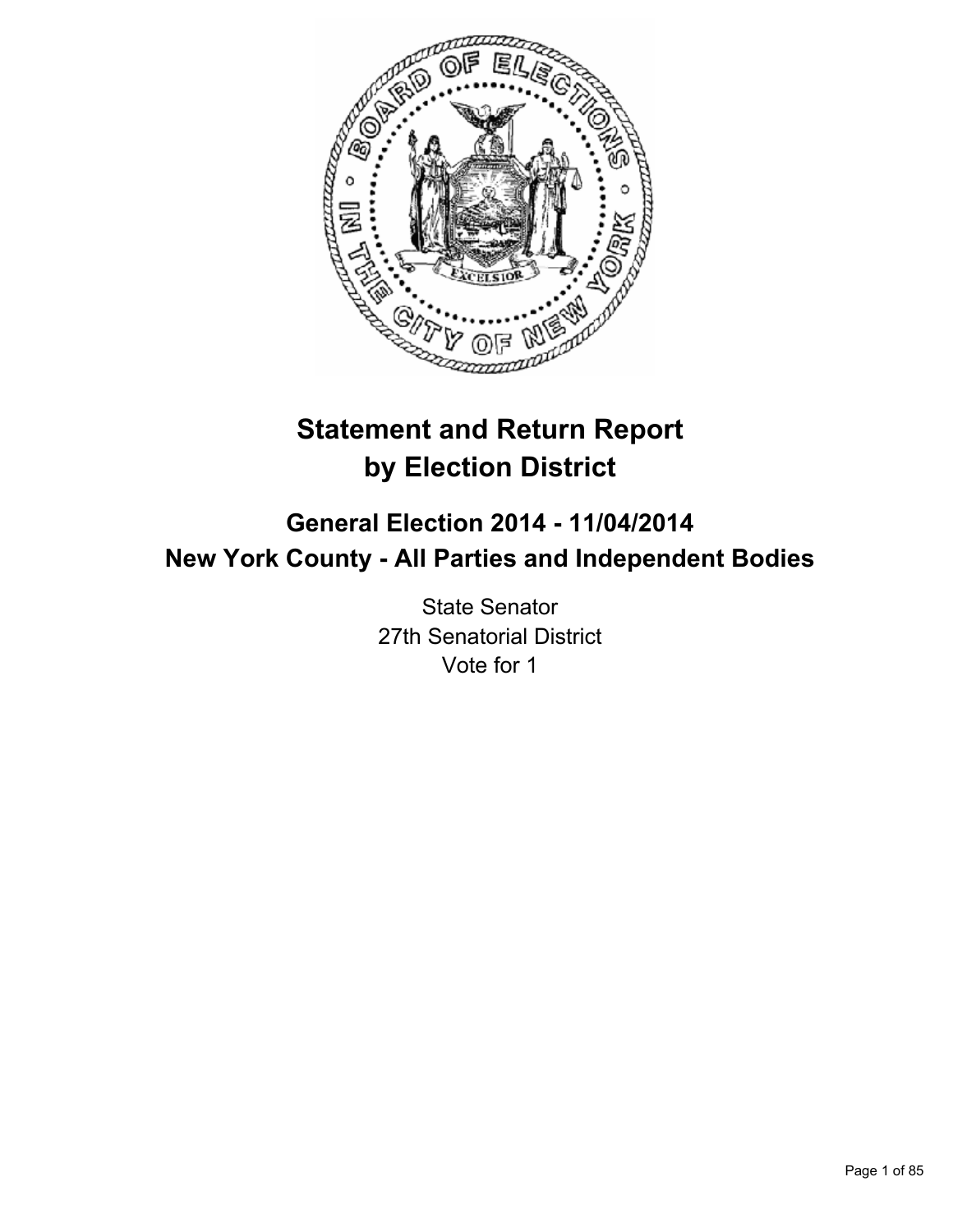

| <b>PUBLIC COUNTER</b>                                    | 236            |
|----------------------------------------------------------|----------------|
| <b>EMERGENCY</b>                                         | 0              |
| ABSENTEE/MILITARY                                        | $\overline{2}$ |
| FEDERAL                                                  | 7              |
| AFFIDAVIT                                                | 0              |
| <b>Total Ballots</b>                                     | 245            |
| Less - Inapplicable Federal/Special Presidential Ballots | (7)            |
| <b>Total Applicable Ballots</b>                          | 238            |
| BRAD M. HOYLMAN (DEMOCRATIC)                             | 142            |
| FRANK J. SCALA (REPUBLICAN)                              | 14             |
| BRAD M. HOYLMAN (WORKING FAMILIES)                       | 68             |
| <b>Total Votes</b>                                       | 224            |
| Unrecorded                                               | 14             |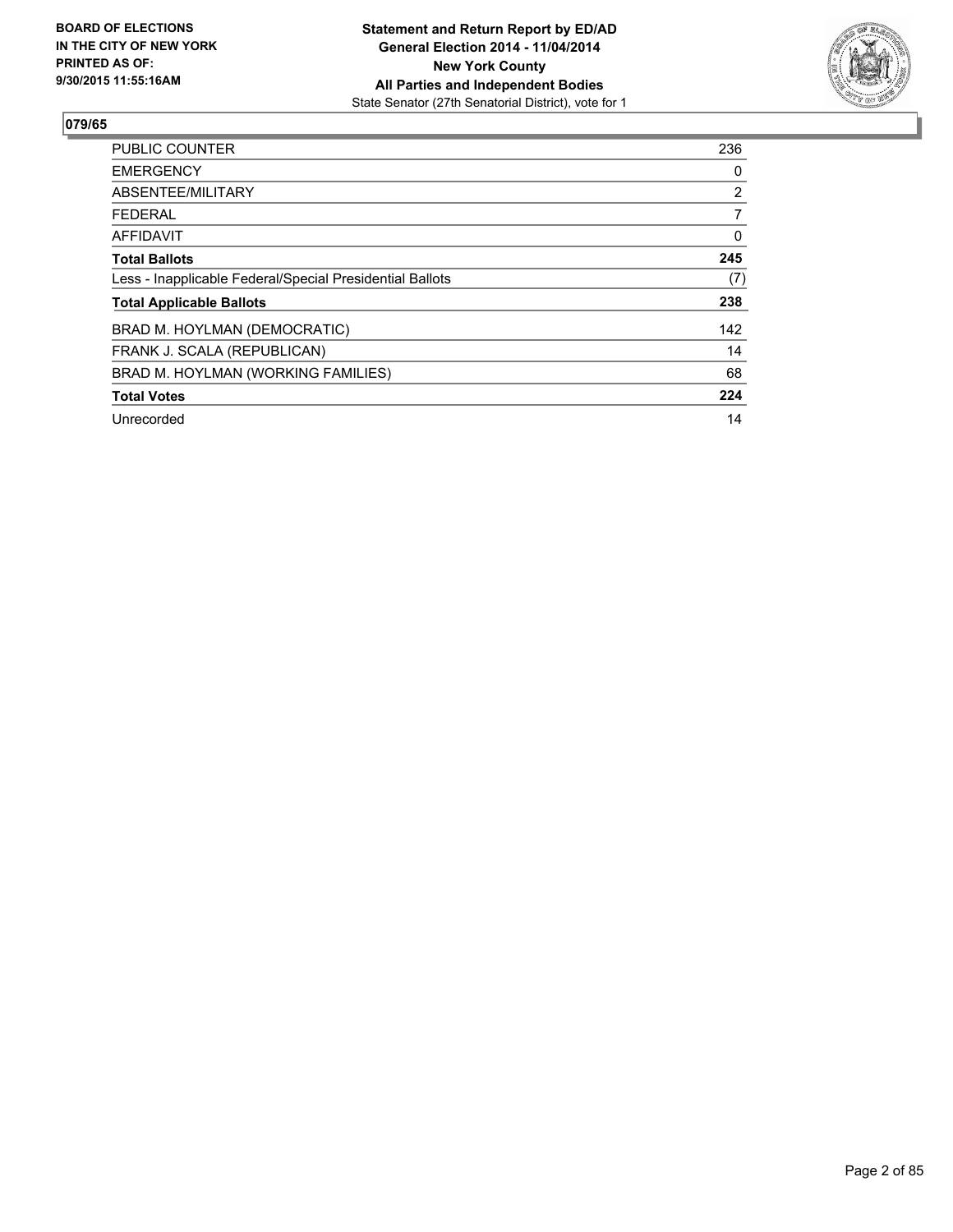

| <b>PUBLIC COUNTER</b>                                    | 332            |
|----------------------------------------------------------|----------------|
| <b>EMERGENCY</b>                                         | 0              |
| ABSENTEE/MILITARY                                        | 6              |
| FEDERAL                                                  | $\overline{7}$ |
| <b>AFFIDAVIT</b>                                         | 4              |
| <b>Total Ballots</b>                                     | 349            |
| Less - Inapplicable Federal/Special Presidential Ballots | (7)            |
| <b>Total Applicable Ballots</b>                          | 342            |
| BRAD M. HOYLMAN (DEMOCRATIC)                             | 206            |
| FRANK J. SCALA (REPUBLICAN)                              | 27             |
| BRAD M. HOYLMAN (WORKING FAMILIES)                       | 75             |
| <b>Total Votes</b>                                       | 308            |
| Unrecorded                                               | 34             |

# **029/66**

| PUBLIC COUNTER                                           | 290  |
|----------------------------------------------------------|------|
| <b>EMERGENCY</b>                                         | 0    |
| ABSENTEE/MILITARY                                        | 4    |
| <b>FEDERAL</b>                                           | 13   |
| <b>AFFIDAVIT</b>                                         | 8    |
| <b>Total Ballots</b>                                     | 315  |
| Less - Inapplicable Federal/Special Presidential Ballots | (13) |
| <b>Total Applicable Ballots</b>                          | 302  |
| BRAD M. HOYLMAN (DEMOCRATIC)                             | 185  |
| FRANK J. SCALA (REPUBLICAN)                              | 33   |
| BRAD M. HOYLMAN (WORKING FAMILIES)                       | 68   |
| <b>Total Votes</b>                                       | 286  |
| Unrecorded                                               | 16   |

| PUBLIC COUNTER                                           | 229 |
|----------------------------------------------------------|-----|
| <b>EMERGENCY</b>                                         | 0   |
| ABSENTEE/MILITARY                                        | 5   |
| <b>FEDERAL</b>                                           | 3   |
| AFFIDAVIT                                                | 7   |
| <b>Total Ballots</b>                                     | 244 |
| Less - Inapplicable Federal/Special Presidential Ballots | (3) |
| <b>Total Applicable Ballots</b>                          | 241 |
| BRAD M. HOYLMAN (DEMOCRATIC)                             | 149 |
| FRANK J. SCALA (REPUBLICAN)                              | 15  |
| BRAD M. HOYLMAN (WORKING FAMILIES)                       | 61  |
| <b>Total Votes</b>                                       | 225 |
| Unrecorded                                               | 16  |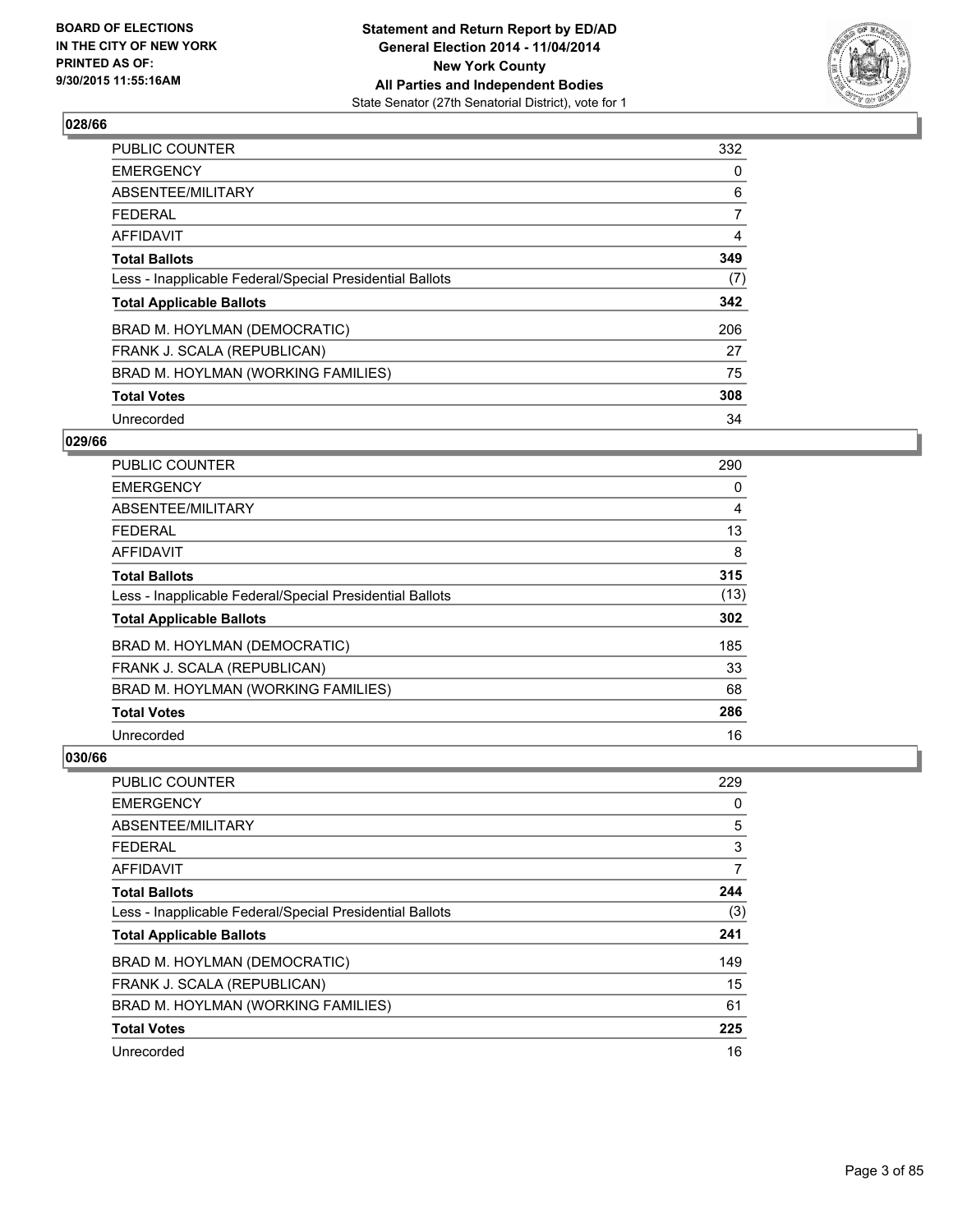

| <b>PUBLIC COUNTER</b>                                    | 259 |
|----------------------------------------------------------|-----|
| <b>EMERGENCY</b>                                         | 0   |
| ABSENTEE/MILITARY                                        | 8   |
| <b>FEDERAL</b>                                           | 6   |
| <b>AFFIDAVIT</b>                                         | 3   |
| <b>Total Ballots</b>                                     | 276 |
| Less - Inapplicable Federal/Special Presidential Ballots | (6) |
| <b>Total Applicable Ballots</b>                          | 270 |
| BRAD M. HOYLMAN (DEMOCRATIC)                             | 145 |
| FRANK J. SCALA (REPUBLICAN)                              | 36  |
| BRAD M. HOYLMAN (WORKING FAMILIES)                       | 75  |
| ANDREW BERNER (WRITE-IN)                                 | 1   |
| <b>Total Votes</b>                                       | 257 |
| Unrecorded                                               | 13  |

# **032/66**

| PUBLIC COUNTER                                           | 228  |
|----------------------------------------------------------|------|
| <b>EMERGENCY</b>                                         | 0    |
| ABSENTEE/MILITARY                                        | 10   |
| <b>FEDERAL</b>                                           | 12   |
| AFFIDAVIT                                                | 6    |
| <b>Total Ballots</b>                                     | 256  |
| Less - Inapplicable Federal/Special Presidential Ballots | (12) |
| <b>Total Applicable Ballots</b>                          | 244  |
| BRAD M. HOYLMAN (DEMOCRATIC)                             | 141  |
| FRANK J. SCALA (REPUBLICAN)                              | 24   |
| BRAD M. HOYLMAN (WORKING FAMILIES)                       | 61   |
| UNATTRIBUTABLE WRITE-IN (WRITE-IN)                       | 1    |
| <b>Total Votes</b>                                       | 227  |
| Unrecorded                                               | 17   |

| <b>PUBLIC COUNTER</b>                                    | 137 |
|----------------------------------------------------------|-----|
| <b>EMERGENCY</b>                                         | 0   |
| ABSENTEE/MILITARY                                        | 4   |
| FEDERAL                                                  | 1   |
| AFFIDAVIT                                                | 3   |
| <b>Total Ballots</b>                                     | 145 |
| Less - Inapplicable Federal/Special Presidential Ballots | (1) |
| <b>Total Applicable Ballots</b>                          | 144 |
| BRAD M. HOYLMAN (DEMOCRATIC)                             | 105 |
| FRANK J. SCALA (REPUBLICAN)                              | 13  |
| BRAD M. HOYLMAN (WORKING FAMILIES)                       | 21  |
| <b>Total Votes</b>                                       | 139 |
| Unrecorded                                               | 5   |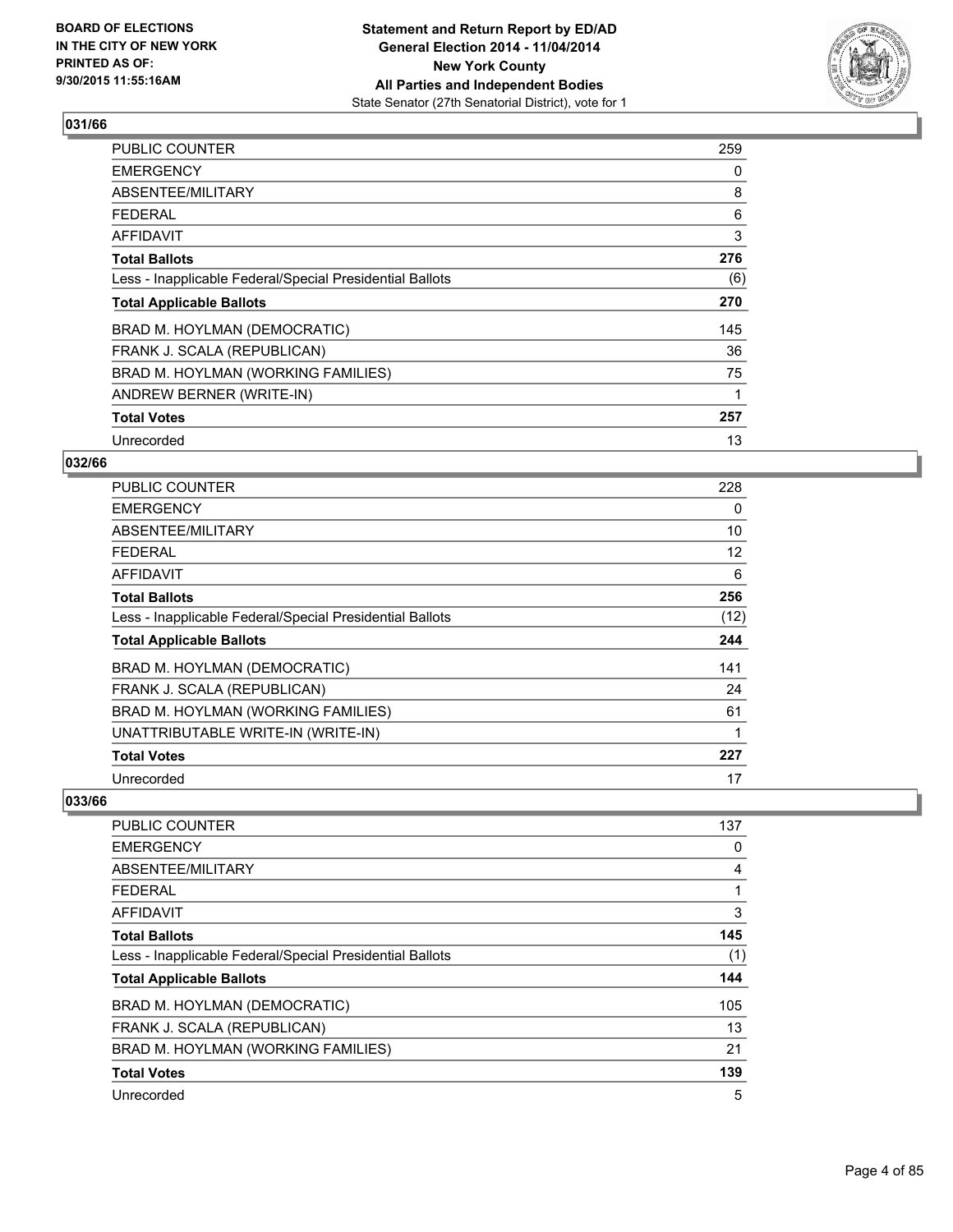

| <b>PUBLIC COUNTER</b>                                    | 268 |
|----------------------------------------------------------|-----|
| <b>EMERGENCY</b>                                         | 0   |
| ABSENTEE/MILITARY                                        | 3   |
| <b>FEDERAL</b>                                           | 9   |
| AFFIDAVIT                                                | 4   |
| <b>Total Ballots</b>                                     | 284 |
| Less - Inapplicable Federal/Special Presidential Ballots | (9) |
| <b>Total Applicable Ballots</b>                          | 275 |
| BRAD M. HOYLMAN (DEMOCRATIC)                             | 148 |
| FRANK J. SCALA (REPUBLICAN)                              | 27  |
| BRAD M. HOYLMAN (WORKING FAMILIES)                       | 80  |
| <b>Total Votes</b>                                       | 255 |
| Unrecorded                                               | 20  |

## **035/66**

| <b>PUBLIC COUNTER</b>                                    | 286 |
|----------------------------------------------------------|-----|
| <b>EMERGENCY</b>                                         | 0   |
| ABSENTEE/MILITARY                                        | 3   |
| <b>FEDERAL</b>                                           | 8   |
| AFFIDAVIT                                                | 5   |
| <b>Total Ballots</b>                                     | 302 |
| Less - Inapplicable Federal/Special Presidential Ballots | (8) |
| <b>Total Applicable Ballots</b>                          | 294 |
| BRAD M. HOYLMAN (DEMOCRATIC)                             | 164 |
| FRANK J. SCALA (REPUBLICAN)                              | 24  |
| BRAD M. HOYLMAN (WORKING FAMILIES)                       | 84  |
| <b>Total Votes</b>                                       | 272 |
| Unrecorded                                               | 22  |

| <b>PUBLIC COUNTER</b>                                    | 265 |
|----------------------------------------------------------|-----|
| <b>EMERGENCY</b>                                         | 0   |
| ABSENTEE/MILITARY                                        | 5   |
| <b>FEDERAL</b>                                           | 4   |
| AFFIDAVIT                                                | 1   |
| <b>Total Ballots</b>                                     | 275 |
| Less - Inapplicable Federal/Special Presidential Ballots | (4) |
| <b>Total Applicable Ballots</b>                          | 271 |
| BRAD M. HOYLMAN (DEMOCRATIC)                             | 162 |
| FRANK J. SCALA (REPUBLICAN)                              | 27  |
| BRAD M. HOYLMAN (WORKING FAMILIES)                       | 65  |
| UNATTRIBUTABLE WRITE-IN (WRITE-IN)                       | 1   |
| <b>Total Votes</b>                                       | 255 |
| Unrecorded                                               | 16  |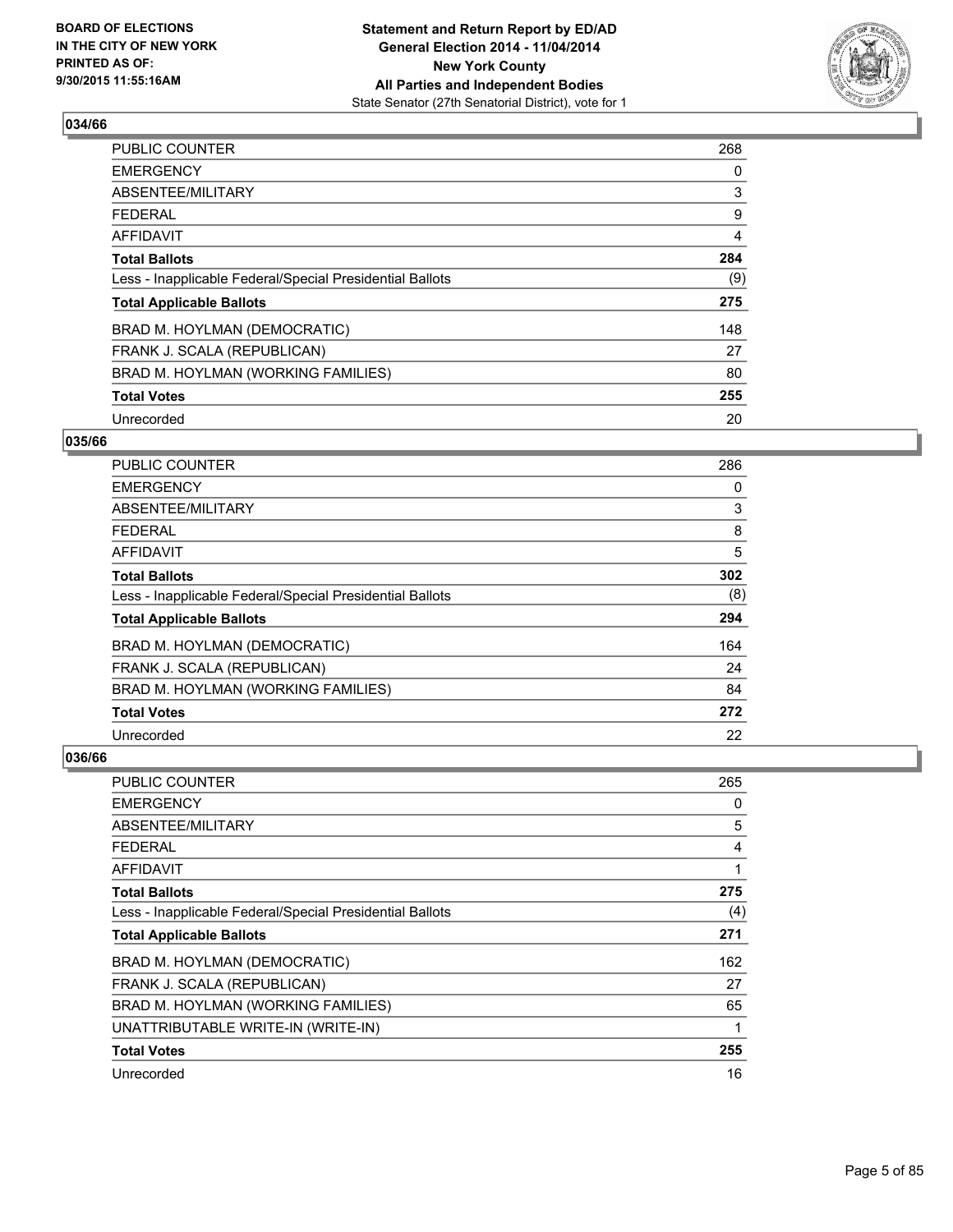

| <b>PUBLIC COUNTER</b>                                    | 194            |
|----------------------------------------------------------|----------------|
| <b>EMERGENCY</b>                                         | 0              |
| ABSENTEE/MILITARY                                        | $\overline{2}$ |
| <b>FEDERAL</b>                                           | 6              |
| AFFIDAVIT                                                |                |
| <b>Total Ballots</b>                                     | 203            |
| Less - Inapplicable Federal/Special Presidential Ballots | (6)            |
| <b>Total Applicable Ballots</b>                          | 197            |
| BRAD M. HOYLMAN (DEMOCRATIC)                             | 117            |
| FRANK J. SCALA (REPUBLICAN)                              | 20             |
| BRAD M. HOYLMAN (WORKING FAMILIES)                       | 49             |
| <b>Total Votes</b>                                       | 186            |
| Unrecorded                                               | 11             |

## **038/66**

| PUBLIC COUNTER                                           | 210 |
|----------------------------------------------------------|-----|
| <b>EMERGENCY</b>                                         | 0   |
| ABSENTEE/MILITARY                                        | 7   |
| FEDERAL                                                  | 4   |
| AFFIDAVIT                                                | 2   |
| <b>Total Ballots</b>                                     | 223 |
| Less - Inapplicable Federal/Special Presidential Ballots | (4) |
| <b>Total Applicable Ballots</b>                          | 219 |
| BRAD M. HOYLMAN (DEMOCRATIC)                             | 150 |
| FRANK J. SCALA (REPUBLICAN)                              | 26  |
| BRAD M. HOYLMAN (WORKING FAMILIES)                       | 34  |
| UNATTRIBUTABLE WRITE-IN (WRITE-IN)                       | 1   |
| <b>Total Votes</b>                                       | 211 |
| Unrecorded                                               | 8   |

| <b>PUBLIC COUNTER</b>                                    | 167            |
|----------------------------------------------------------|----------------|
| <b>EMERGENCY</b>                                         | 0              |
| ABSENTEE/MILITARY                                        | $\overline{2}$ |
| <b>FEDERAL</b>                                           | 3              |
| AFFIDAVIT                                                | 4              |
| <b>Total Ballots</b>                                     | 176            |
| Less - Inapplicable Federal/Special Presidential Ballots | (3)            |
| <b>Total Applicable Ballots</b>                          | 173            |
| BRAD M. HOYLMAN (DEMOCRATIC)                             | 100            |
| FRANK J. SCALA (REPUBLICAN)                              | 35             |
| BRAD M. HOYLMAN (WORKING FAMILIES)                       | 19             |
| <b>Total Votes</b>                                       | 154            |
| Unrecorded                                               | 19             |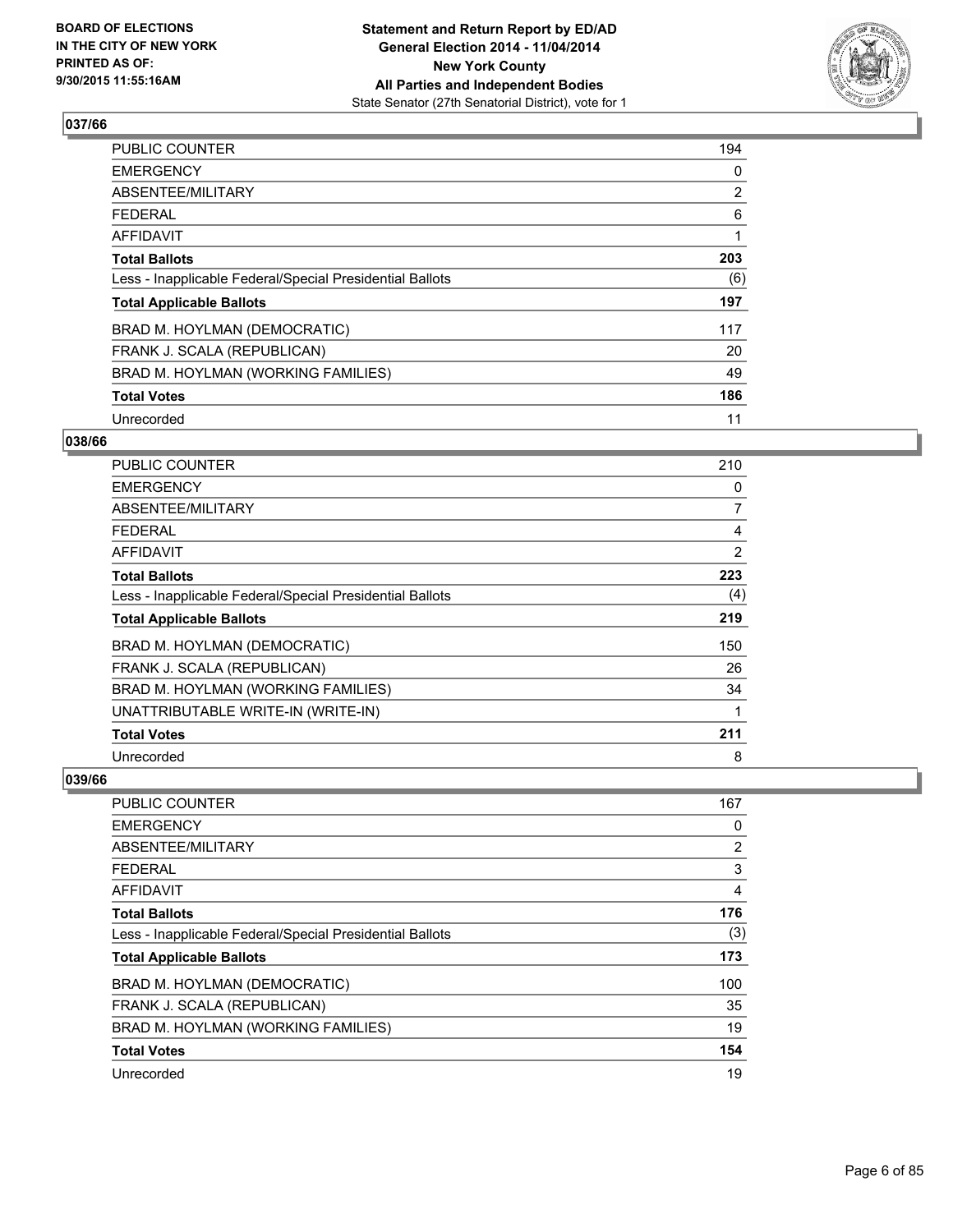

| <b>PUBLIC COUNTER</b>                                    | 418            |
|----------------------------------------------------------|----------------|
| <b>EMERGENCY</b>                                         | 0              |
| ABSENTEE/MILITARY                                        | 10             |
| <b>FEDERAL</b>                                           | 13             |
| AFFIDAVIT                                                | $\overline{7}$ |
| <b>Total Ballots</b>                                     | 448            |
| Less - Inapplicable Federal/Special Presidential Ballots | (13)           |
| <b>Total Applicable Ballots</b>                          | 435            |
| BRAD M. HOYLMAN (DEMOCRATIC)                             | 293            |
| FRANK J. SCALA (REPUBLICAN)                              | 39             |
| BRAD M. HOYLMAN (WORKING FAMILIES)                       | 82             |
| <b>Total Votes</b>                                       | 414            |
| Unrecorded                                               | 21             |

## **046/66**

| <b>PUBLIC COUNTER</b>                                    | 202 |
|----------------------------------------------------------|-----|
| <b>EMERGENCY</b>                                         | 0   |
| ABSENTEE/MILITARY                                        | 6   |
| <b>FEDERAL</b>                                           | 7   |
| <b>AFFIDAVIT</b>                                         | 2   |
| <b>Total Ballots</b>                                     | 217 |
| Less - Inapplicable Federal/Special Presidential Ballots | (7) |
| <b>Total Applicable Ballots</b>                          | 210 |
| BRAD M. HOYLMAN (DEMOCRATIC)                             | 119 |
| FRANK J. SCALA (REPUBLICAN)                              | 28  |
| BRAD M. HOYLMAN (WORKING FAMILIES)                       | 51  |
| <b>Total Votes</b>                                       | 198 |
| Unrecorded                                               | 12  |

| <b>PUBLIC COUNTER</b>                                    | 235 |
|----------------------------------------------------------|-----|
| <b>EMERGENCY</b>                                         | 0   |
| ABSENTEE/MILITARY                                        | 8   |
| <b>FEDERAL</b>                                           | 4   |
| AFFIDAVIT                                                | 2   |
| <b>Total Ballots</b>                                     | 249 |
| Less - Inapplicable Federal/Special Presidential Ballots | (4) |
| <b>Total Applicable Ballots</b>                          | 245 |
| BRAD M. HOYLMAN (DEMOCRATIC)                             | 163 |
| FRANK J. SCALA (REPUBLICAN)                              | 24  |
| BRAD M. HOYLMAN (WORKING FAMILIES)                       | 46  |
| UNATTRIBUTABLE WRITE-IN (WRITE-IN)                       | 1   |
| <b>Total Votes</b>                                       | 234 |
| Unrecorded                                               | 11  |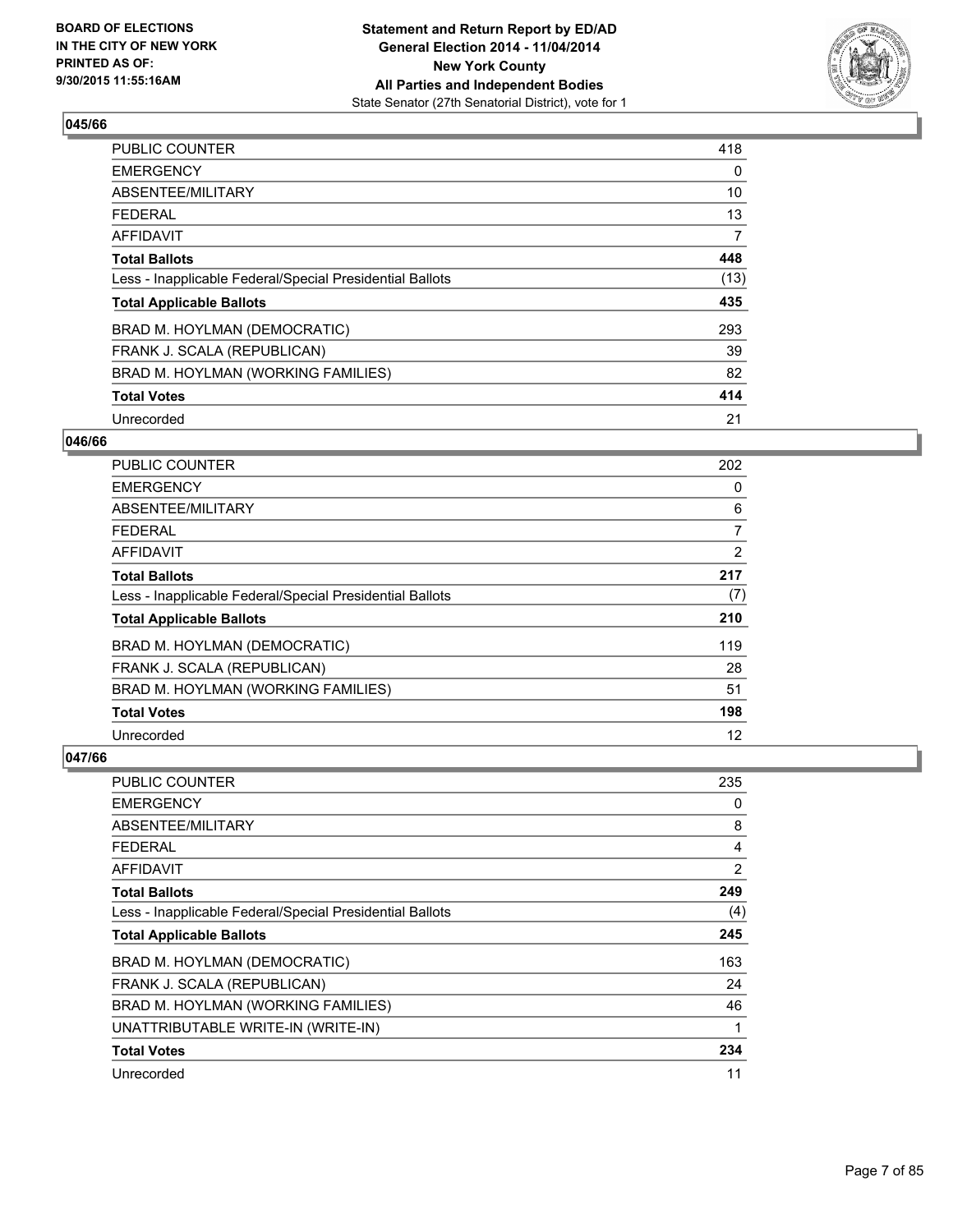

| <b>PUBLIC COUNTER</b>                                    | 275 |
|----------------------------------------------------------|-----|
| <b>EMERGENCY</b>                                         | 0   |
| ABSENTEE/MILITARY                                        | 8   |
| <b>FEDERAL</b>                                           | 4   |
| AFFIDAVIT                                                | 2   |
| <b>Total Ballots</b>                                     | 289 |
| Less - Inapplicable Federal/Special Presidential Ballots | (4) |
| <b>Total Applicable Ballots</b>                          | 285 |
| BRAD M. HOYLMAN (DEMOCRATIC)                             | 196 |
| FRANK J. SCALA (REPUBLICAN)                              | 46  |
| BRAD M. HOYLMAN (WORKING FAMILIES)                       | 31  |
| <b>Total Votes</b>                                       | 273 |
| Unrecorded                                               | 12  |

## **049/66**

| <b>PUBLIC COUNTER</b>                                    | 264 |
|----------------------------------------------------------|-----|
| <b>EMERGENCY</b>                                         | 0   |
| ABSENTEE/MILITARY                                        | 13  |
| <b>FEDERAL</b>                                           | 3   |
| AFFIDAVIT                                                | 1   |
| <b>Total Ballots</b>                                     | 281 |
| Less - Inapplicable Federal/Special Presidential Ballots | (3) |
| <b>Total Applicable Ballots</b>                          | 278 |
| BRAD M. HOYLMAN (DEMOCRATIC)                             | 182 |
| FRANK J. SCALA (REPUBLICAN)                              | 41  |
| BRAD M. HOYLMAN (WORKING FAMILIES)                       | 41  |
| <b>Total Votes</b>                                       | 264 |
| Unrecorded                                               | 14  |

| PUBLIC COUNTER                                           | 236 |
|----------------------------------------------------------|-----|
| <b>EMERGENCY</b>                                         | 0   |
| ABSENTEE/MILITARY                                        | 7   |
| FEDERAL                                                  | 4   |
| <b>AFFIDAVIT</b>                                         | 1   |
| <b>Total Ballots</b>                                     | 248 |
| Less - Inapplicable Federal/Special Presidential Ballots | (4) |
| <b>Total Applicable Ballots</b>                          | 244 |
| BRAD M. HOYLMAN (DEMOCRATIC)                             | 166 |
| FRANK J. SCALA (REPUBLICAN)                              | 24  |
| BRAD M. HOYLMAN (WORKING FAMILIES)                       | 37  |
| <b>Total Votes</b>                                       | 227 |
| Unrecorded                                               | 17  |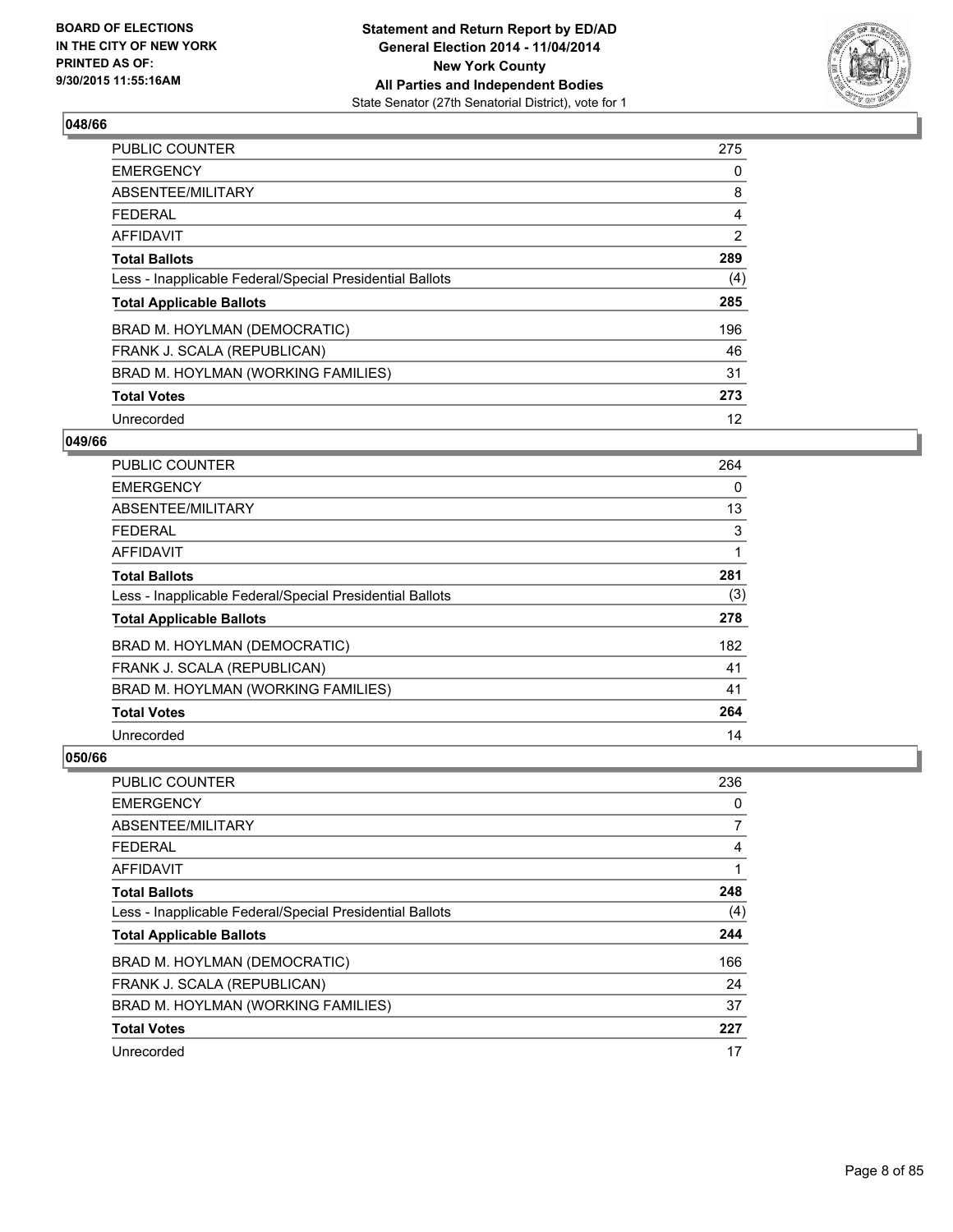

| <b>PUBLIC COUNTER</b>                                    | 426 |
|----------------------------------------------------------|-----|
| <b>EMERGENCY</b>                                         | 0   |
| ABSENTEE/MILITARY                                        | 14  |
| <b>FEDERAL</b>                                           | 9   |
| <b>AFFIDAVIT</b>                                         | 5   |
| <b>Total Ballots</b>                                     | 454 |
| Less - Inapplicable Federal/Special Presidential Ballots | (9) |
| <b>Total Applicable Ballots</b>                          | 445 |
| BRAD M. HOYLMAN (DEMOCRATIC)                             | 307 |
| FRANK J. SCALA (REPUBLICAN)                              | 49  |
| BRAD M. HOYLMAN (WORKING FAMILIES)                       | 60  |
| MARC FIRSTENBERG (WRITE-IN)                              | 1   |
| RUSSELL BRAND (WRITE-IN)                                 | 1   |
| <b>Total Votes</b>                                       | 418 |
| Unrecorded                                               | 27  |

#### **052/66**

| <b>PUBLIC COUNTER</b>                                    | 287 |
|----------------------------------------------------------|-----|
| <b>EMERGENCY</b>                                         | 0   |
| ABSENTEE/MILITARY                                        | 10  |
| <b>FEDERAL</b>                                           | 3   |
| AFFIDAVIT                                                | 4   |
| <b>Total Ballots</b>                                     | 304 |
| Less - Inapplicable Federal/Special Presidential Ballots | (3) |
| <b>Total Applicable Ballots</b>                          | 301 |
| BRAD M. HOYLMAN (DEMOCRATIC)                             | 203 |
| FRANK J. SCALA (REPUBLICAN)                              | 32  |
| BRAD M. HOYLMAN (WORKING FAMILIES)                       | 46  |
| <b>Total Votes</b>                                       | 281 |
| Unrecorded                                               | 20  |

| <b>PUBLIC COUNTER</b>                                    | 376 |
|----------------------------------------------------------|-----|
| <b>EMERGENCY</b>                                         | 0   |
| ABSENTEE/MILITARY                                        | 14  |
| <b>FEDERAL</b>                                           | 3   |
| AFFIDAVIT                                                | 3   |
| <b>Total Ballots</b>                                     | 396 |
| Less - Inapplicable Federal/Special Presidential Ballots | (3) |
| <b>Total Applicable Ballots</b>                          | 393 |
| BRAD M. HOYLMAN (DEMOCRATIC)                             | 240 |
| FRANK J. SCALA (REPUBLICAN)                              | 71  |
| BRAD M. HOYLMAN (WORKING FAMILIES)                       | 52  |
| <b>Total Votes</b>                                       | 363 |
| Unrecorded                                               | 30  |
|                                                          |     |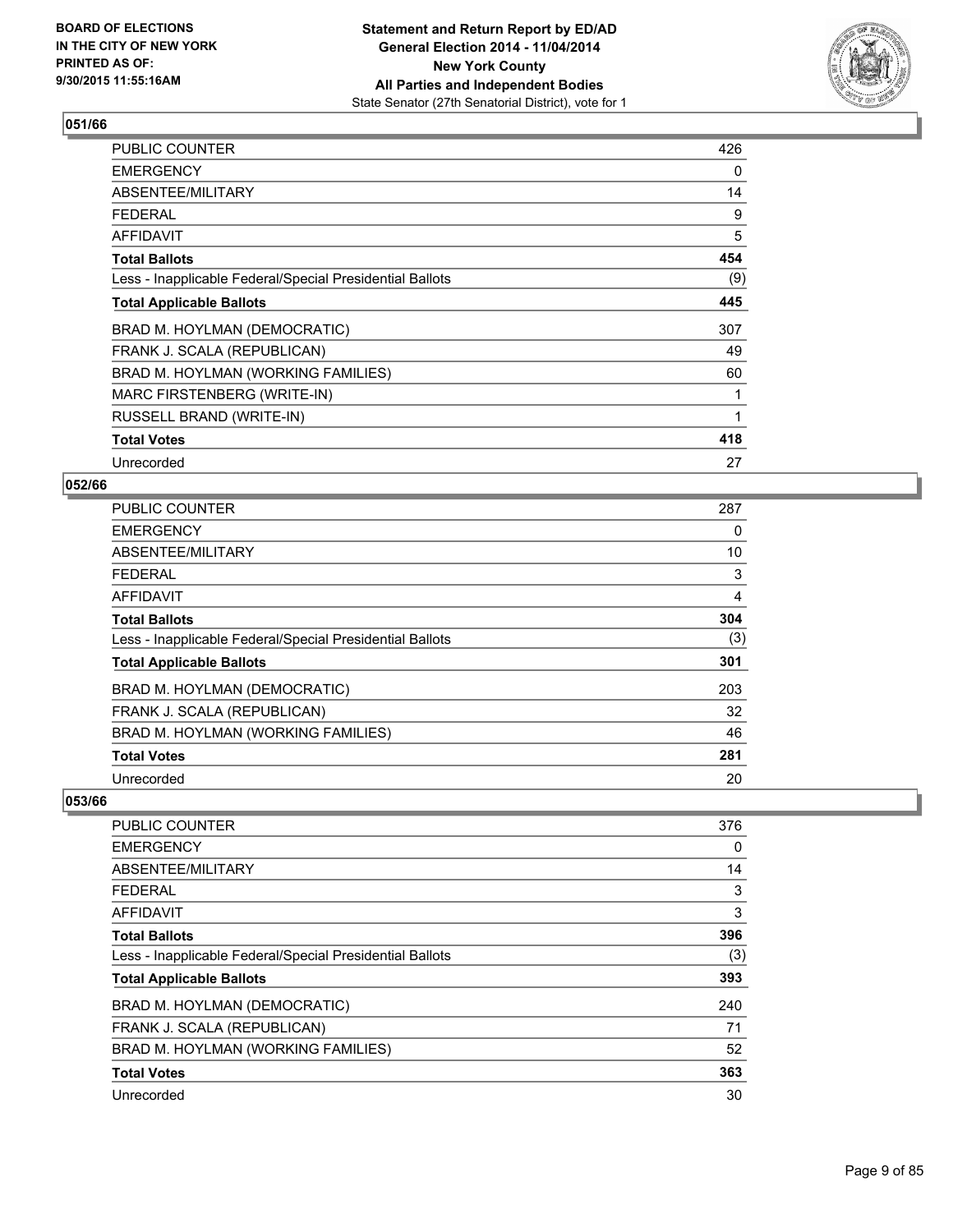

| <b>PUBLIC COUNTER</b>                                    | 268 |
|----------------------------------------------------------|-----|
| <b>EMERGENCY</b>                                         | 0   |
| ABSENTEE/MILITARY                                        | 8   |
| <b>FEDERAL</b>                                           | 8   |
| <b>AFFIDAVIT</b>                                         | 4   |
| <b>Total Ballots</b>                                     | 288 |
| Less - Inapplicable Federal/Special Presidential Ballots | (8) |
| <b>Total Applicable Ballots</b>                          | 280 |
| BRAD M. HOYLMAN (DEMOCRATIC)                             | 200 |
| FRANK J. SCALA (REPUBLICAN)                              | 33  |
| BRAD M. HOYLMAN (WORKING FAMILIES)                       | 33  |
| <b>Total Votes</b>                                       | 266 |
| Unrecorded                                               | 14  |

# **057/66**

| PUBLIC COUNTER                                           | 275 |
|----------------------------------------------------------|-----|
| <b>EMERGENCY</b>                                         | 0   |
| ABSENTEE/MILITARY                                        | 10  |
| <b>FEDERAL</b>                                           | 6   |
| <b>AFFIDAVIT</b>                                         | 3   |
| <b>Total Ballots</b>                                     | 294 |
| Less - Inapplicable Federal/Special Presidential Ballots | (6) |
| <b>Total Applicable Ballots</b>                          | 288 |
| BRAD M. HOYLMAN (DEMOCRATIC)                             | 182 |
| FRANK J. SCALA (REPUBLICAN)                              | 58  |
| BRAD M. HOYLMAN (WORKING FAMILIES)                       | 34  |
| <b>Total Votes</b>                                       | 274 |
| Unrecorded                                               | 14  |

| <b>PUBLIC COUNTER</b>                                    | 104 |
|----------------------------------------------------------|-----|
| <b>EMERGENCY</b>                                         | 0   |
| ABSENTEE/MILITARY                                        | 3   |
| <b>FEDERAL</b>                                           | 1   |
| <b>AFFIDAVIT</b>                                         | 2   |
| <b>Total Ballots</b>                                     | 110 |
| Less - Inapplicable Federal/Special Presidential Ballots | (1) |
| <b>Total Applicable Ballots</b>                          | 109 |
| BRAD M. HOYLMAN (DEMOCRATIC)                             | 63  |
| FRANK J. SCALA (REPUBLICAN)                              | 18  |
| BRAD M. HOYLMAN (WORKING FAMILIES)                       | 20  |
| <b>Total Votes</b>                                       | 101 |
| Unrecorded                                               | 8   |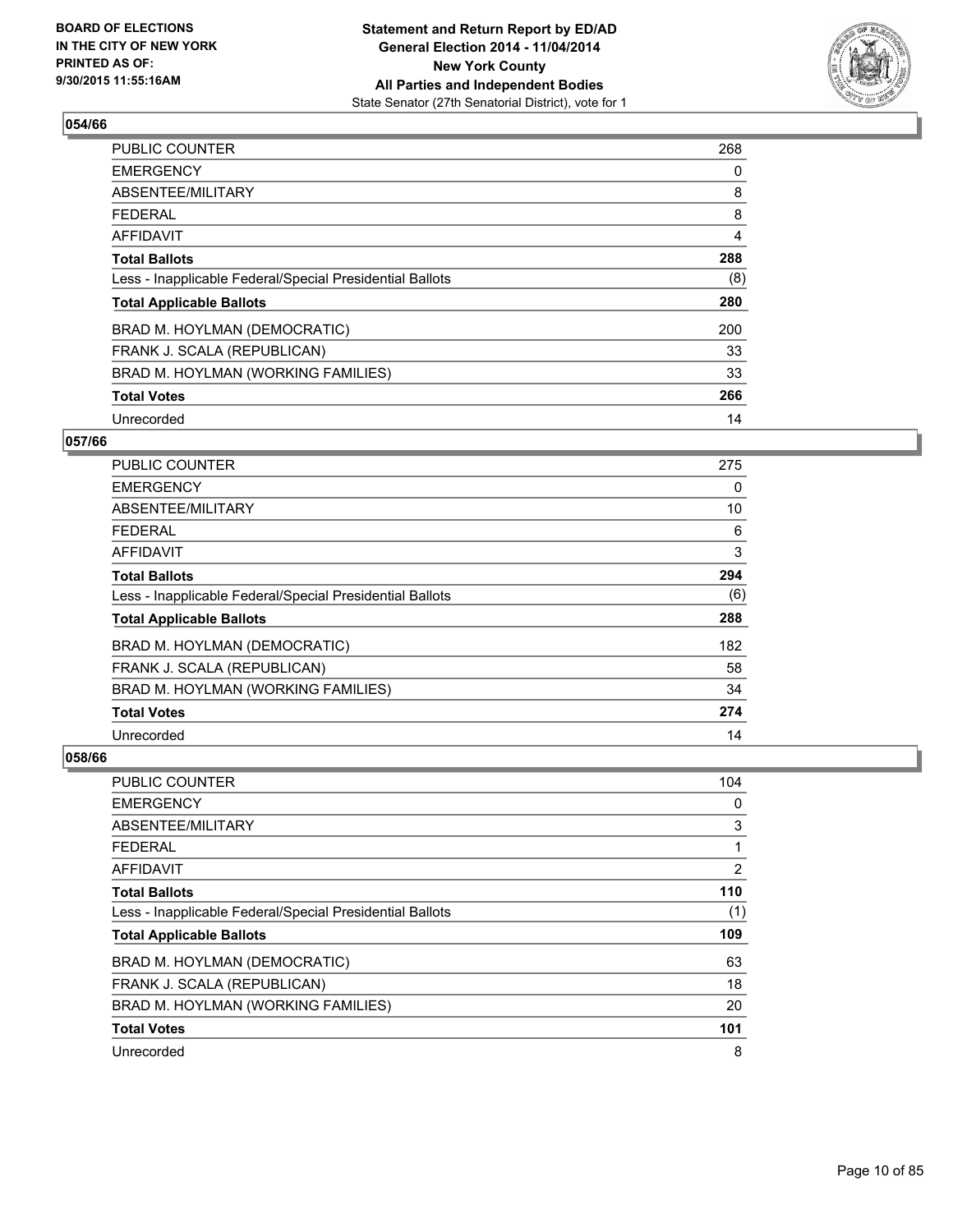

| <b>PUBLIC COUNTER</b>                                    | 314            |
|----------------------------------------------------------|----------------|
| <b>EMERGENCY</b>                                         | 0              |
| ABSENTEE/MILITARY                                        | 9              |
| <b>FEDERAL</b>                                           | $\overline{2}$ |
| AFFIDAVIT                                                | 5              |
| <b>Total Ballots</b>                                     | 330            |
| Less - Inapplicable Federal/Special Presidential Ballots | (2)            |
| <b>Total Applicable Ballots</b>                          | 328            |
| BRAD M. HOYLMAN (DEMOCRATIC)                             | 193            |
| FRANK J. SCALA (REPUBLICAN)                              | 36             |
| BRAD M. HOYLMAN (WORKING FAMILIES)                       | 70             |
| <b>Total Votes</b>                                       | 299            |
| Unrecorded                                               | 29             |

## **060/66**

| PUBLIC COUNTER                                           | 285 |
|----------------------------------------------------------|-----|
| <b>EMERGENCY</b>                                         | 0   |
| ABSENTEE/MILITARY                                        | 12  |
| <b>FEDERAL</b>                                           | 7   |
| AFFIDAVIT                                                | 2   |
| <b>Total Ballots</b>                                     | 306 |
| Less - Inapplicable Federal/Special Presidential Ballots | (7) |
| <b>Total Applicable Ballots</b>                          | 299 |
| BRAD M. HOYLMAN (DEMOCRATIC)                             | 166 |
| FRANK J. SCALA (REPUBLICAN)                              | 36  |
| BRAD M. HOYLMAN (WORKING FAMILIES)                       | 74  |
| ELIOT SPITZER (WRITE-IN)                                 | 1   |
| <b>Total Votes</b>                                       | 277 |
| Unrecorded                                               | 22  |

| <b>PUBLIC COUNTER</b>                                    | 320 |
|----------------------------------------------------------|-----|
| <b>EMERGENCY</b>                                         | 0   |
| ABSENTEE/MILITARY                                        | 14  |
| FFDFRAI                                                  | 6   |
| AFFIDAVIT                                                | 7   |
| <b>Total Ballots</b>                                     | 347 |
| Less - Inapplicable Federal/Special Presidential Ballots | (6) |
| <b>Total Applicable Ballots</b>                          | 341 |
| BRAD M. HOYLMAN (DEMOCRATIC)                             | 208 |
| FRANK J. SCALA (REPUBLICAN)                              | 48  |
| BRAD M. HOYLMAN (WORKING FAMILIES)                       | 75  |
| <b>Total Votes</b>                                       | 331 |
| Unrecorded                                               | 10  |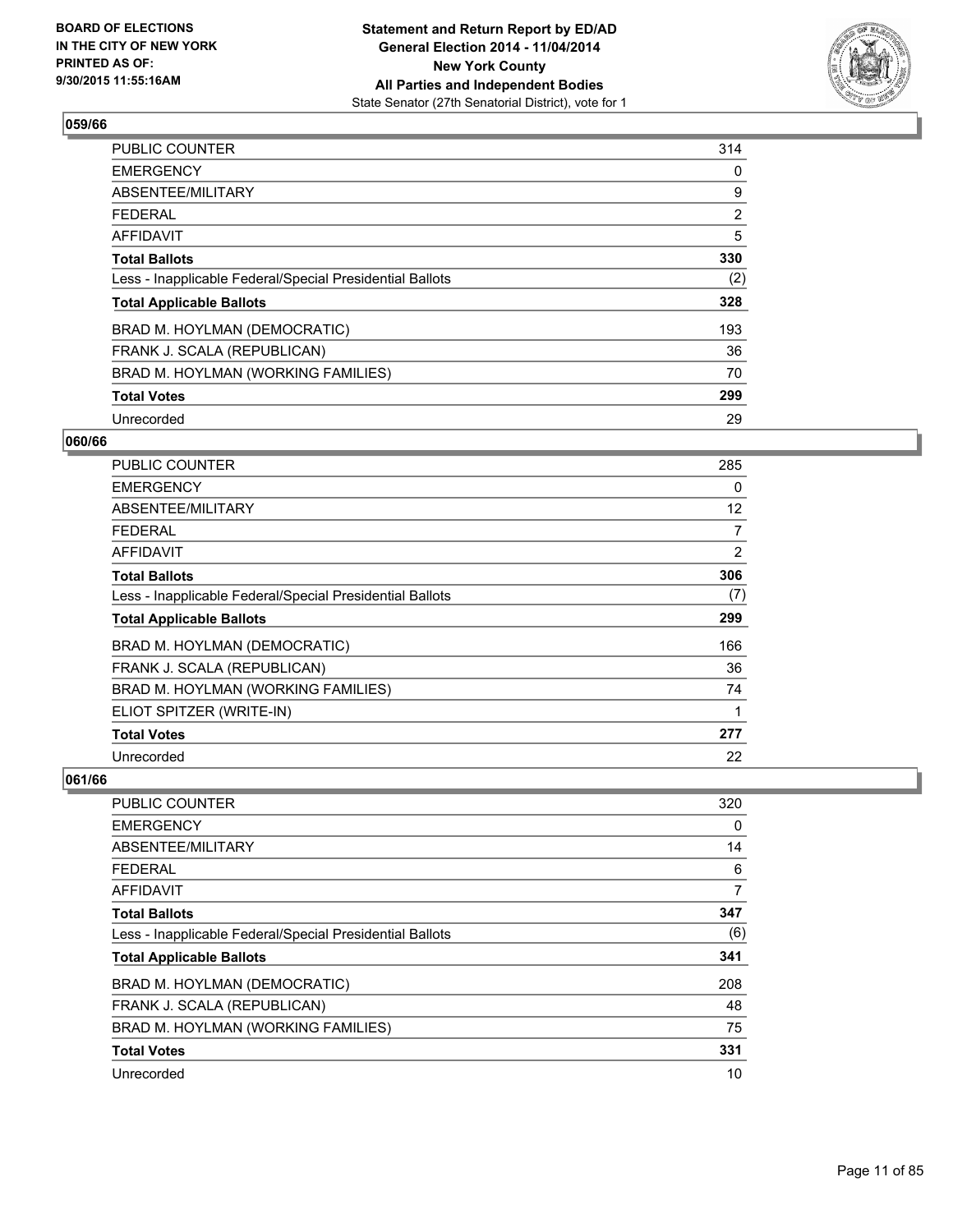

| <b>PUBLIC COUNTER</b>                                    | 170 |
|----------------------------------------------------------|-----|
| <b>EMERGENCY</b>                                         | 0   |
| ABSENTEE/MILITARY                                        | 6   |
| <b>FEDERAL</b>                                           | 6   |
| AFFIDAVIT                                                | 2   |
| <b>Total Ballots</b>                                     | 184 |
| Less - Inapplicable Federal/Special Presidential Ballots | (6) |
| <b>Total Applicable Ballots</b>                          | 178 |
| BRAD M. HOYLMAN (DEMOCRATIC)                             | 115 |
| FRANK J. SCALA (REPUBLICAN)                              | 25  |
| BRAD M. HOYLMAN (WORKING FAMILIES)                       | 25  |
| <b>Total Votes</b>                                       | 165 |
| Unrecorded                                               | 13  |

## **063/66**

| <b>PUBLIC COUNTER</b>                                    | 235 |
|----------------------------------------------------------|-----|
| <b>EMERGENCY</b>                                         | 0   |
| ABSENTEE/MILITARY                                        | 4   |
| <b>FEDERAL</b>                                           | 5   |
| <b>AFFIDAVIT</b>                                         | 7   |
| <b>Total Ballots</b>                                     | 251 |
| Less - Inapplicable Federal/Special Presidential Ballots | (5) |
| <b>Total Applicable Ballots</b>                          | 246 |
| BRAD M. HOYLMAN (DEMOCRATIC)                             | 157 |
| FRANK J. SCALA (REPUBLICAN)                              | 27  |
| BRAD M. HOYLMAN (WORKING FAMILIES)                       | 49  |
| <b>Total Votes</b>                                       | 233 |
| Unrecorded                                               | 13  |

| <b>PUBLIC COUNTER</b>                                    | 156 |
|----------------------------------------------------------|-----|
| <b>EMERGENCY</b>                                         | 0   |
| ABSENTEE/MILITARY                                        | 4   |
| <b>FEDERAL</b>                                           | 4   |
| AFFIDAVIT                                                | 1   |
| <b>Total Ballots</b>                                     | 165 |
| Less - Inapplicable Federal/Special Presidential Ballots | (4) |
| <b>Total Applicable Ballots</b>                          | 161 |
| BRAD M. HOYLMAN (DEMOCRATIC)                             | 98  |
| FRANK J. SCALA (REPUBLICAN)                              | 16  |
| BRAD M. HOYLMAN (WORKING FAMILIES)                       | 38  |
| <b>Total Votes</b>                                       | 152 |
| Unrecorded                                               | 9   |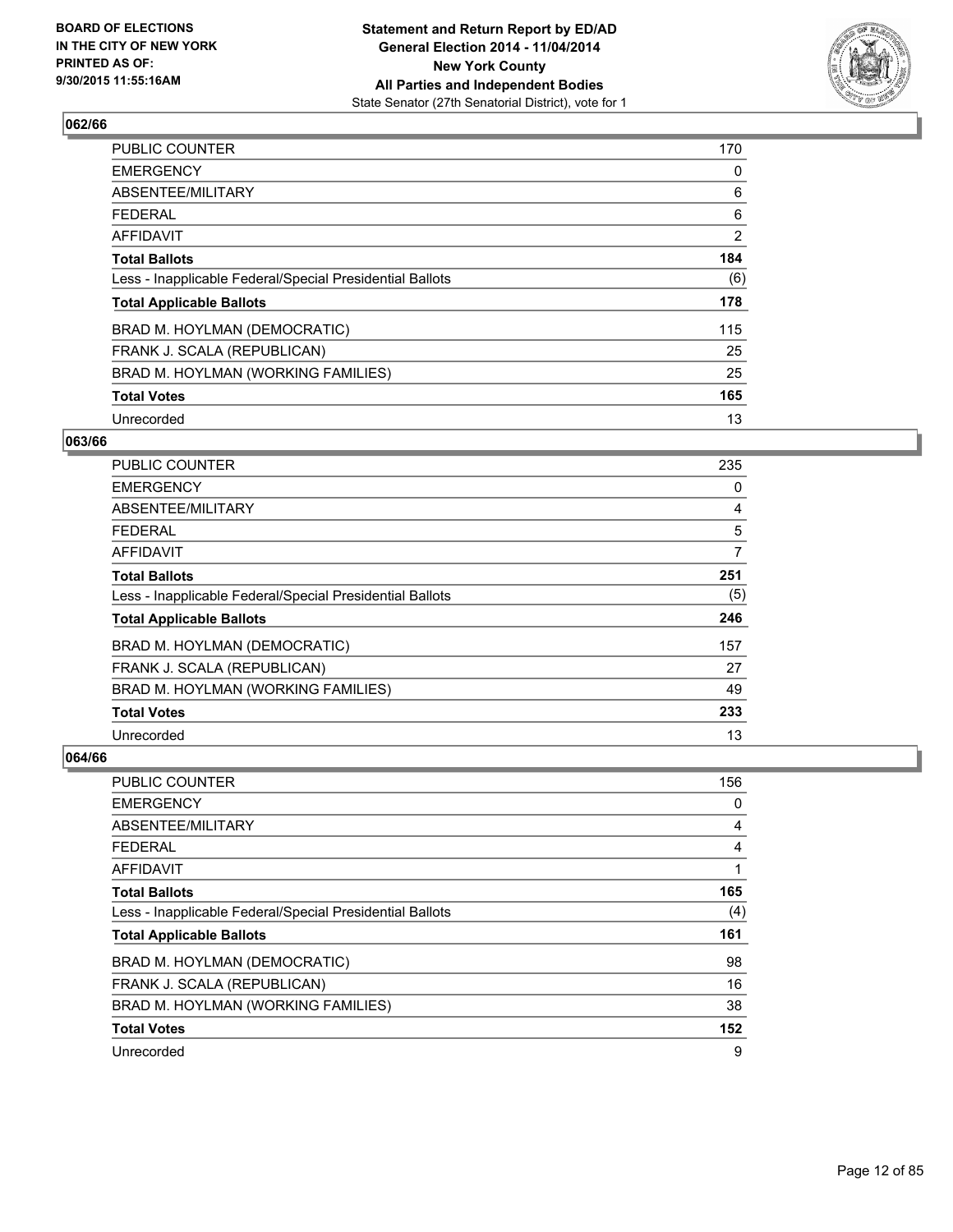

| PUBLIC COUNTER                                           | 91  |
|----------------------------------------------------------|-----|
| <b>EMERGENCY</b>                                         | 0   |
| ABSENTEE/MILITARY                                        | 4   |
| <b>FEDERAL</b>                                           | 8   |
| <b>AFFIDAVIT</b>                                         | 0   |
| <b>Total Ballots</b>                                     | 103 |
| Less - Inapplicable Federal/Special Presidential Ballots | (8) |
| <b>Total Applicable Ballots</b>                          | 95  |
| BRAD M. HOYLMAN (DEMOCRATIC)                             | 55  |
| FRANK J. SCALA (REPUBLICAN)                              | 10  |
| BRAD M. HOYLMAN (WORKING FAMILIES)                       | 22  |
| CHARLENE WEISLER (WRITE-IN)                              |     |
| JOHN LIU (WRITE-IN)                                      |     |
| <b>Total Votes</b>                                       | 89  |
| Unrecorded                                               | 6   |

| <b>PUBLIC COUNTER</b>                                    | 213 |
|----------------------------------------------------------|-----|
| <b>EMERGENCY</b>                                         | 0   |
| <b>ABSENTEE/MILITARY</b>                                 | 16  |
| FEDERAL                                                  | 6   |
| AFFIDAVIT                                                | 2   |
| <b>Total Ballots</b>                                     | 237 |
| Less - Inapplicable Federal/Special Presidential Ballots | (6) |
| <b>Total Applicable Ballots</b>                          | 231 |
|                                                          |     |
| BRAD M. HOYLMAN (DEMOCRATIC)                             | 156 |
| FRANK J. SCALA (REPUBLICAN)                              | 29  |
| BRAD M. HOYLMAN (WORKING FAMILIES)                       | 34  |
| NICK TAYLOR (WRITE-IN)                                   | 1   |
| <b>Total Votes</b>                                       | 220 |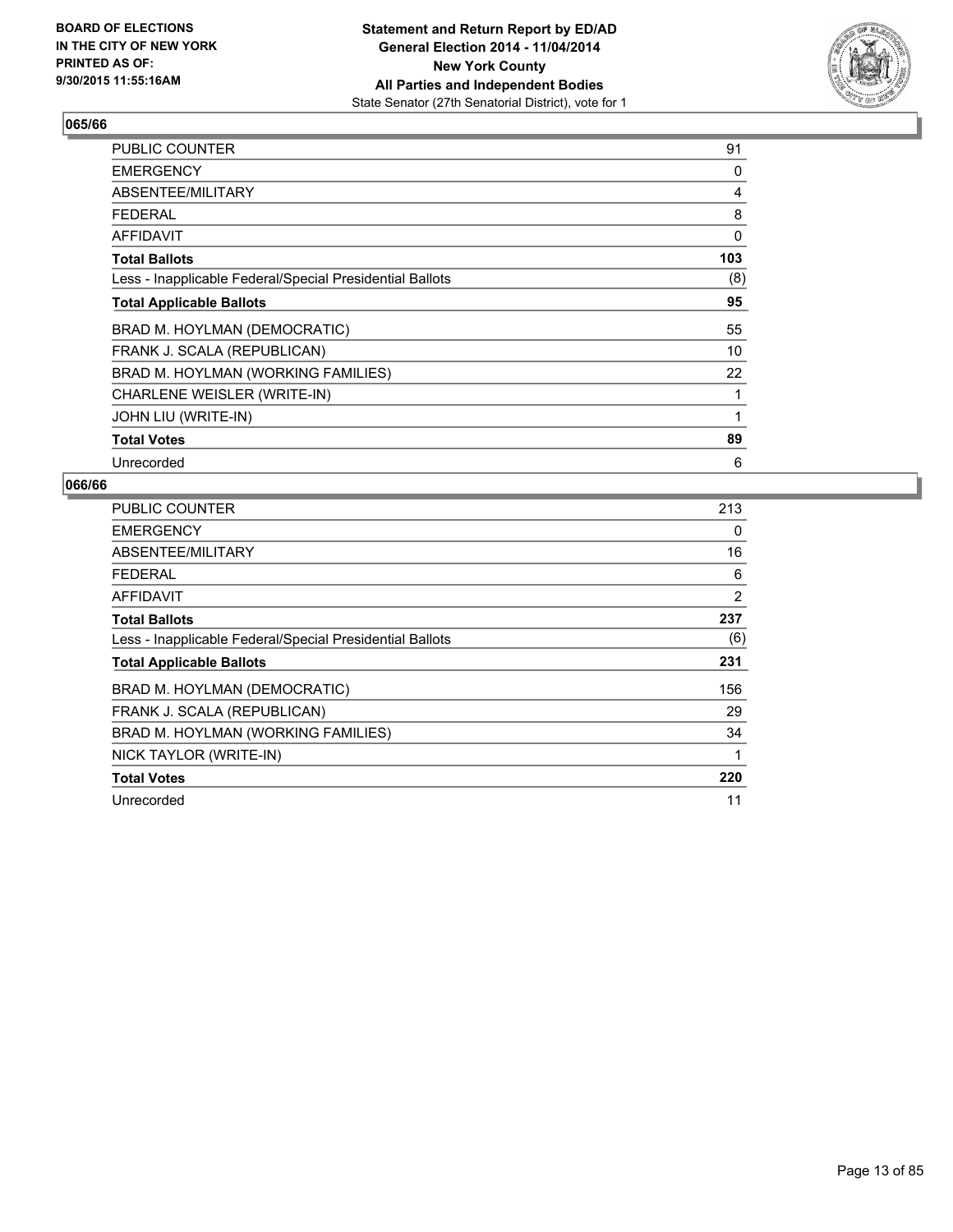

| <b>PUBLIC COUNTER</b>                                    | 271            |
|----------------------------------------------------------|----------------|
| <b>EMERGENCY</b>                                         | 0              |
| ABSENTEE/MILITARY                                        | 7              |
| <b>FEDERAL</b>                                           | $\overline{2}$ |
| <b>AFFIDAVIT</b>                                         | 3              |
| <b>Total Ballots</b>                                     | 283            |
| Less - Inapplicable Federal/Special Presidential Ballots | (2)            |
| <b>Total Applicable Ballots</b>                          | 281            |
| BRAD M. HOYLMAN (DEMOCRATIC)                             | 163            |
| FRANK J. SCALA (REPUBLICAN)                              | 54             |
| BRAD M. HOYLMAN (WORKING FAMILIES)                       | 48             |
| MIKE BROWN (WRITE-IN)                                    |                |
| RON PAUL (WRITE-IN)                                      | 1              |
| <b>Total Votes</b>                                       | 267            |
| Unrecorded                                               | 14             |

#### **068/66**

| <b>PUBLIC COUNTER</b>                                    | 205 |
|----------------------------------------------------------|-----|
| <b>EMERGENCY</b>                                         | 0   |
| ABSENTEE/MILITARY                                        | 5   |
| <b>FEDERAL</b>                                           | 6   |
| AFFIDAVIT                                                | 7   |
| <b>Total Ballots</b>                                     | 223 |
| Less - Inapplicable Federal/Special Presidential Ballots | (6) |
| <b>Total Applicable Ballots</b>                          | 217 |
| BRAD M. HOYLMAN (DEMOCRATIC)                             | 124 |
| FRANK J. SCALA (REPUBLICAN)                              | 27  |
| BRAD M. HOYLMAN (WORKING FAMILIES)                       | 47  |
| <b>Total Votes</b>                                       | 198 |
| Unrecorded                                               | 19  |

| 289  |
|------|
| 0    |
| 11   |
| 12   |
| 4    |
| 316  |
| (12) |
| 304  |
| 192  |
| 42   |
| 52   |
| 286  |
| 18   |
|      |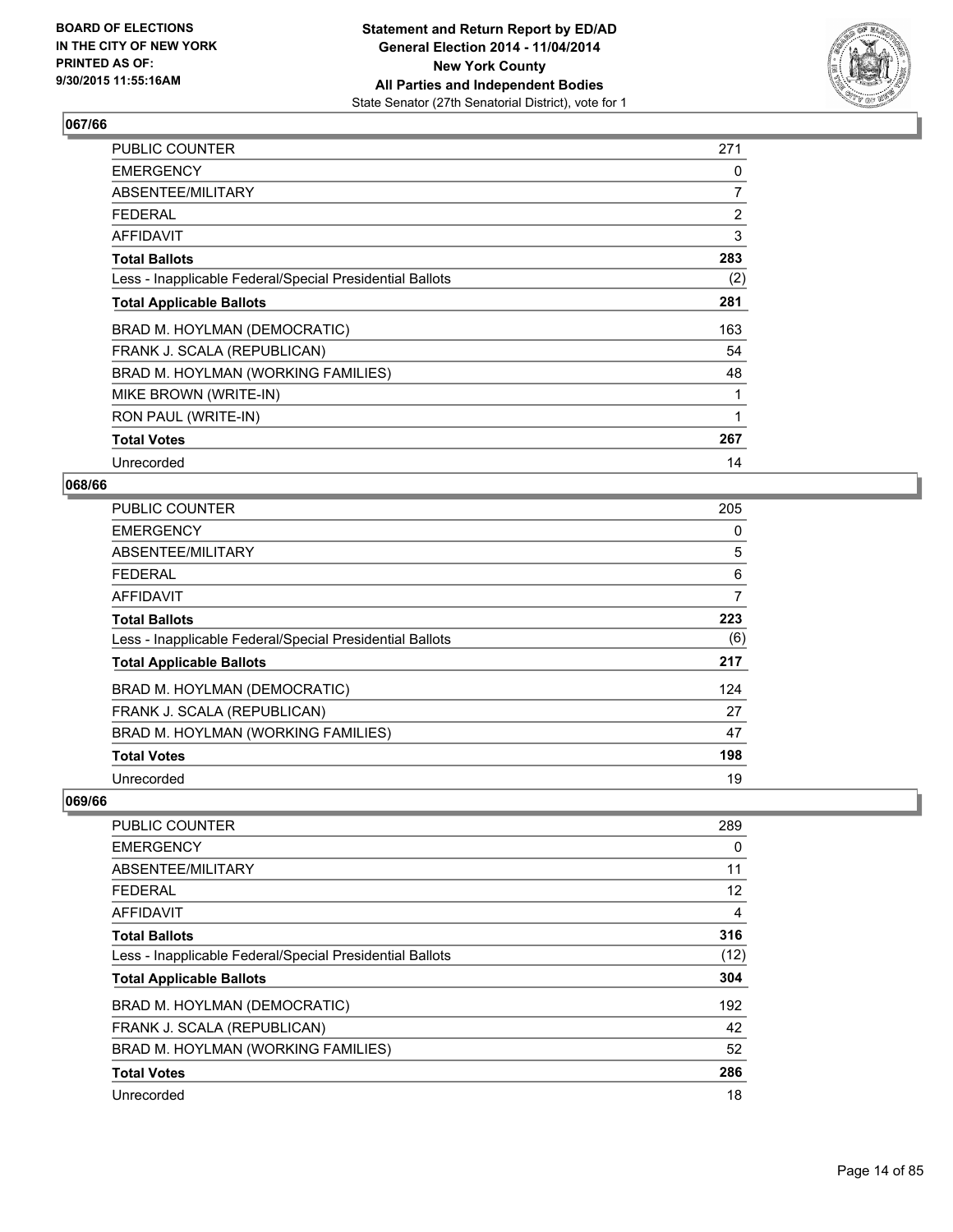

| <b>PUBLIC COUNTER</b>                                    | 133 |
|----------------------------------------------------------|-----|
| <b>EMERGENCY</b>                                         | 0   |
| ABSENTEE/MILITARY                                        | 4   |
| <b>FEDERAL</b>                                           | 5   |
| AFFIDAVIT                                                | 2   |
| <b>Total Ballots</b>                                     | 144 |
| Less - Inapplicable Federal/Special Presidential Ballots | (5) |
| <b>Total Applicable Ballots</b>                          | 139 |
| BRAD M. HOYLMAN (DEMOCRATIC)                             | 87  |
| FRANK J. SCALA (REPUBLICAN)                              | 16  |
| BRAD M. HOYLMAN (WORKING FAMILIES)                       | 29  |
| LAURA POITRAS (WRITE-IN)                                 |     |
| <b>Total Votes</b>                                       | 133 |
| Unrecorded                                               | 6   |

## **072/66**

| PUBLIC COUNTER                                           | 257 |
|----------------------------------------------------------|-----|
| <b>EMERGENCY</b>                                         | 0   |
| ABSENTEE/MILITARY                                        | 3   |
| <b>FEDERAL</b>                                           | 8   |
| <b>AFFIDAVIT</b>                                         | 3   |
| <b>Total Ballots</b>                                     | 271 |
| Less - Inapplicable Federal/Special Presidential Ballots | (8) |
| <b>Total Applicable Ballots</b>                          | 263 |
| BRAD M. HOYLMAN (DEMOCRATIC)                             | 166 |
| FRANK J. SCALA (REPUBLICAN)                              | 27  |
| BRAD M. HOYLMAN (WORKING FAMILIES)                       | 56  |
| <b>Total Votes</b>                                       | 249 |
| Unrecorded                                               | 14  |

| <b>PUBLIC COUNTER</b>                                    | 283 |
|----------------------------------------------------------|-----|
| <b>EMERGENCY</b>                                         | 0   |
| ABSENTEE/MILITARY                                        | 4   |
| <b>FEDERAL</b>                                           | 5   |
| AFFIDAVIT                                                | 7   |
| <b>Total Ballots</b>                                     | 299 |
| Less - Inapplicable Federal/Special Presidential Ballots | (5) |
| <b>Total Applicable Ballots</b>                          | 294 |
| BRAD M. HOYLMAN (DEMOCRATIC)                             | 185 |
| FRANK J. SCALA (REPUBLICAN)                              | 39  |
| BRAD M. HOYLMAN (WORKING FAMILIES)                       | 56  |
| <b>Total Votes</b>                                       | 280 |
| Unrecorded                                               | 14  |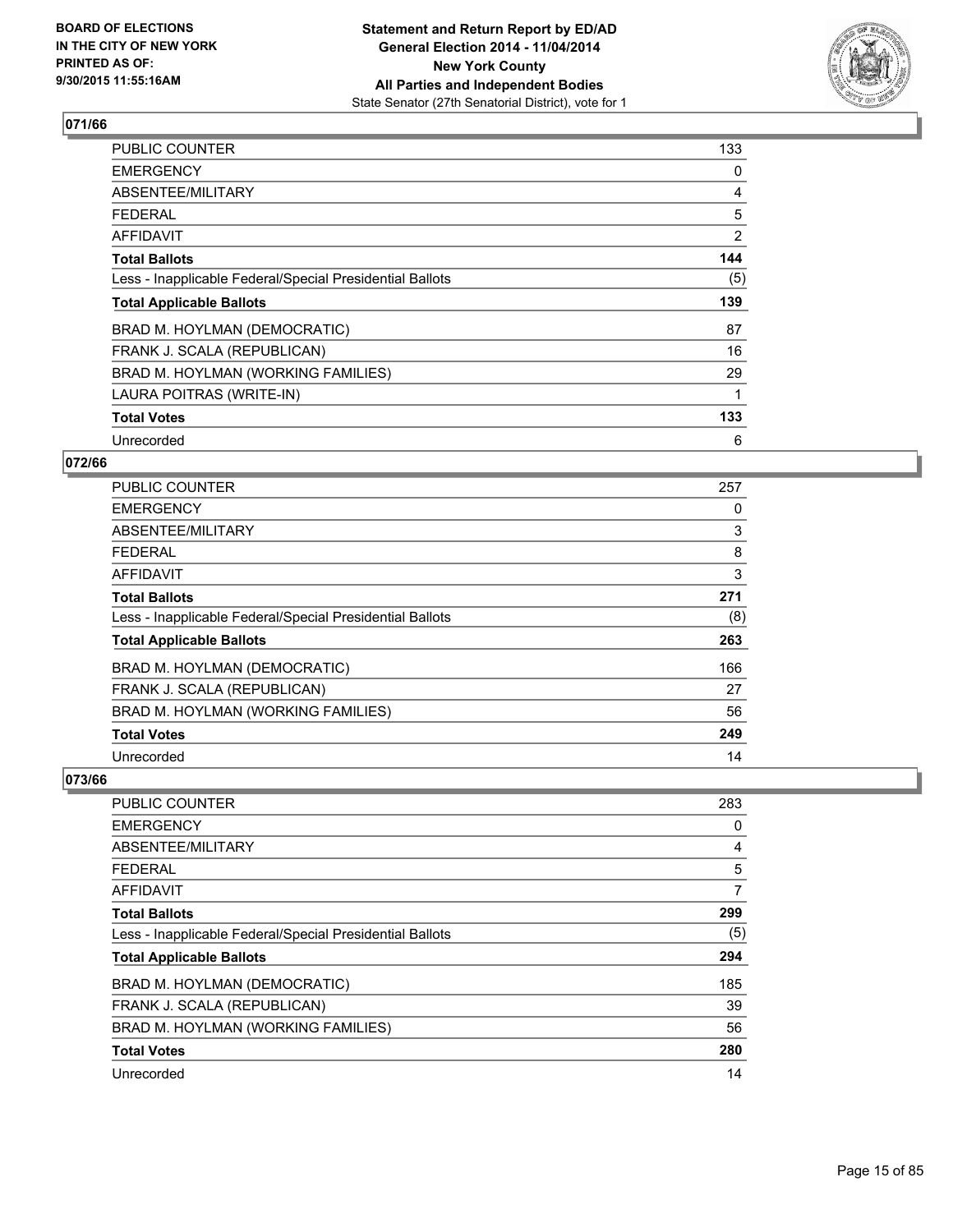

| PUBLIC COUNTER                                           | 256 |
|----------------------------------------------------------|-----|
| <b>EMERGENCY</b>                                         | 0   |
| ABSENTEE/MILITARY                                        | 7   |
| <b>FEDERAL</b>                                           | 8   |
| AFFIDAVIT                                                | 7   |
| <b>Total Ballots</b>                                     | 278 |
| Less - Inapplicable Federal/Special Presidential Ballots | (8) |
| <b>Total Applicable Ballots</b>                          | 270 |
| BRAD M. HOYLMAN (DEMOCRATIC)                             | 180 |
| FRANK J. SCALA (REPUBLICAN)                              | 23  |
| BRAD M. HOYLMAN (WORKING FAMILIES)                       | 49  |
| <b>Total Votes</b>                                       | 252 |
| Unrecorded                                               | 18  |

# **075/66**

| PUBLIC COUNTER                                           | 258            |
|----------------------------------------------------------|----------------|
| <b>EMERGENCY</b>                                         | 0              |
| ABSENTEE/MILITARY                                        | 3              |
| <b>FEDERAL</b>                                           | 6              |
| AFFIDAVIT                                                | $\overline{2}$ |
| <b>Total Ballots</b>                                     | 269            |
| Less - Inapplicable Federal/Special Presidential Ballots | (6)            |
| <b>Total Applicable Ballots</b>                          | 263            |
| BRAD M. HOYLMAN (DEMOCRATIC)                             | 173            |
| FRANK J. SCALA (REPUBLICAN)                              | 33             |
| BRAD M. HOYLMAN (WORKING FAMILIES)                       | 49             |
| <b>Total Votes</b>                                       | 255            |
| Unrecorded                                               | 8              |

| PUBLIC COUNTER                                           | 296 |
|----------------------------------------------------------|-----|
| <b>EMERGENCY</b>                                         | 0   |
| ABSENTEE/MILITARY                                        | 10  |
| <b>FEDERAL</b>                                           | 9   |
| <b>AFFIDAVIT</b>                                         | 8   |
| <b>Total Ballots</b>                                     | 323 |
| Less - Inapplicable Federal/Special Presidential Ballots | (9) |
| <b>Total Applicable Ballots</b>                          | 314 |
| BRAD M. HOYLMAN (DEMOCRATIC)                             | 213 |
| FRANK J. SCALA (REPUBLICAN)                              | 21  |
| BRAD M. HOYLMAN (WORKING FAMILIES)                       | 62  |
| <b>Total Votes</b>                                       | 296 |
| Unrecorded                                               | 18  |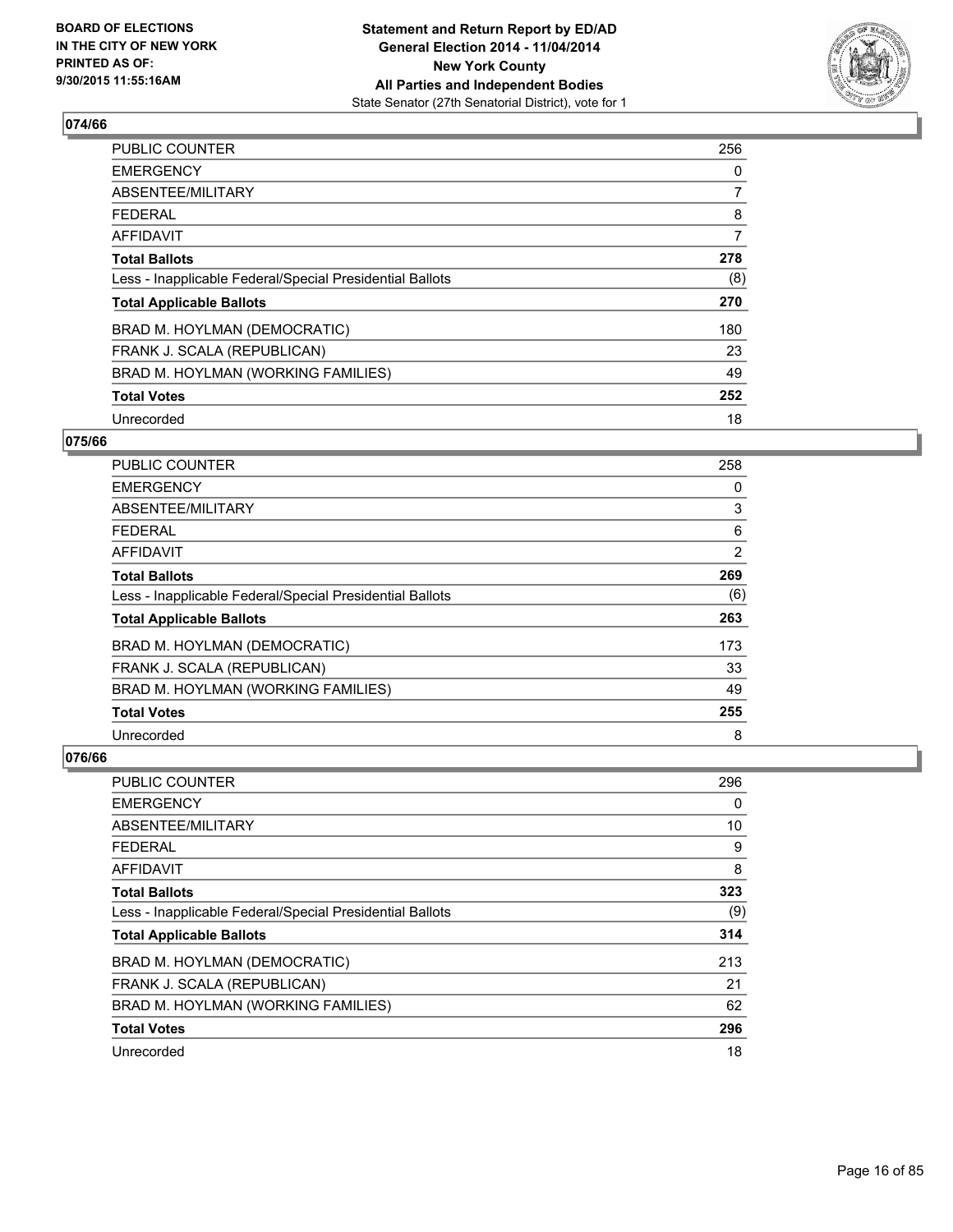

| PUBLIC COUNTER                                           | 307            |
|----------------------------------------------------------|----------------|
| <b>EMERGENCY</b>                                         | 0              |
| ABSENTEE/MILITARY                                        | 11             |
| <b>FEDERAL</b>                                           | $\overline{7}$ |
| <b>AFFIDAVIT</b>                                         | 3              |
| <b>Total Ballots</b>                                     | 328            |
| Less - Inapplicable Federal/Special Presidential Ballots | (7)            |
| <b>Total Applicable Ballots</b>                          | 321            |
| BRAD M. HOYLMAN (DEMOCRATIC)                             | 205            |
| FRANK J. SCALA (REPUBLICAN)                              | 38             |
| BRAD M. HOYLMAN (WORKING FAMILIES)                       | 68             |
| <b>Total Votes</b>                                       | 311            |
| Unrecorded                                               | 10             |

## **078/66**

| <b>PUBLIC COUNTER</b>                                    | 323 |
|----------------------------------------------------------|-----|
| <b>EMERGENCY</b>                                         | 0   |
| ABSENTEE/MILITARY                                        | 9   |
| <b>FEDERAL</b>                                           | 6   |
| <b>AFFIDAVIT</b>                                         | 2   |
| <b>Total Ballots</b>                                     | 340 |
| Less - Inapplicable Federal/Special Presidential Ballots | (6) |
| <b>Total Applicable Ballots</b>                          | 334 |
| BRAD M. HOYLMAN (DEMOCRATIC)                             | 195 |
| FRANK J. SCALA (REPUBLICAN)                              | 42  |
| BRAD M. HOYLMAN (WORKING FAMILIES)                       | 77  |
| <b>Total Votes</b>                                       | 314 |
| Unrecorded                                               | 20  |

| PUBLIC COUNTER                                           | 391 |
|----------------------------------------------------------|-----|
| <b>EMERGENCY</b>                                         | 0   |
| ABSENTEE/MILITARY                                        | 5   |
| FEDERAL                                                  | 6   |
| <b>AFFIDAVIT</b>                                         | 7   |
| <b>Total Ballots</b>                                     | 409 |
| Less - Inapplicable Federal/Special Presidential Ballots | (6) |
| <b>Total Applicable Ballots</b>                          | 403 |
| BRAD M. HOYLMAN (DEMOCRATIC)                             | 253 |
| FRANK J. SCALA (REPUBLICAN)                              | 39  |
| BRAD M. HOYLMAN (WORKING FAMILIES)                       | 91  |
| <b>Total Votes</b>                                       | 383 |
| Unrecorded                                               | 20  |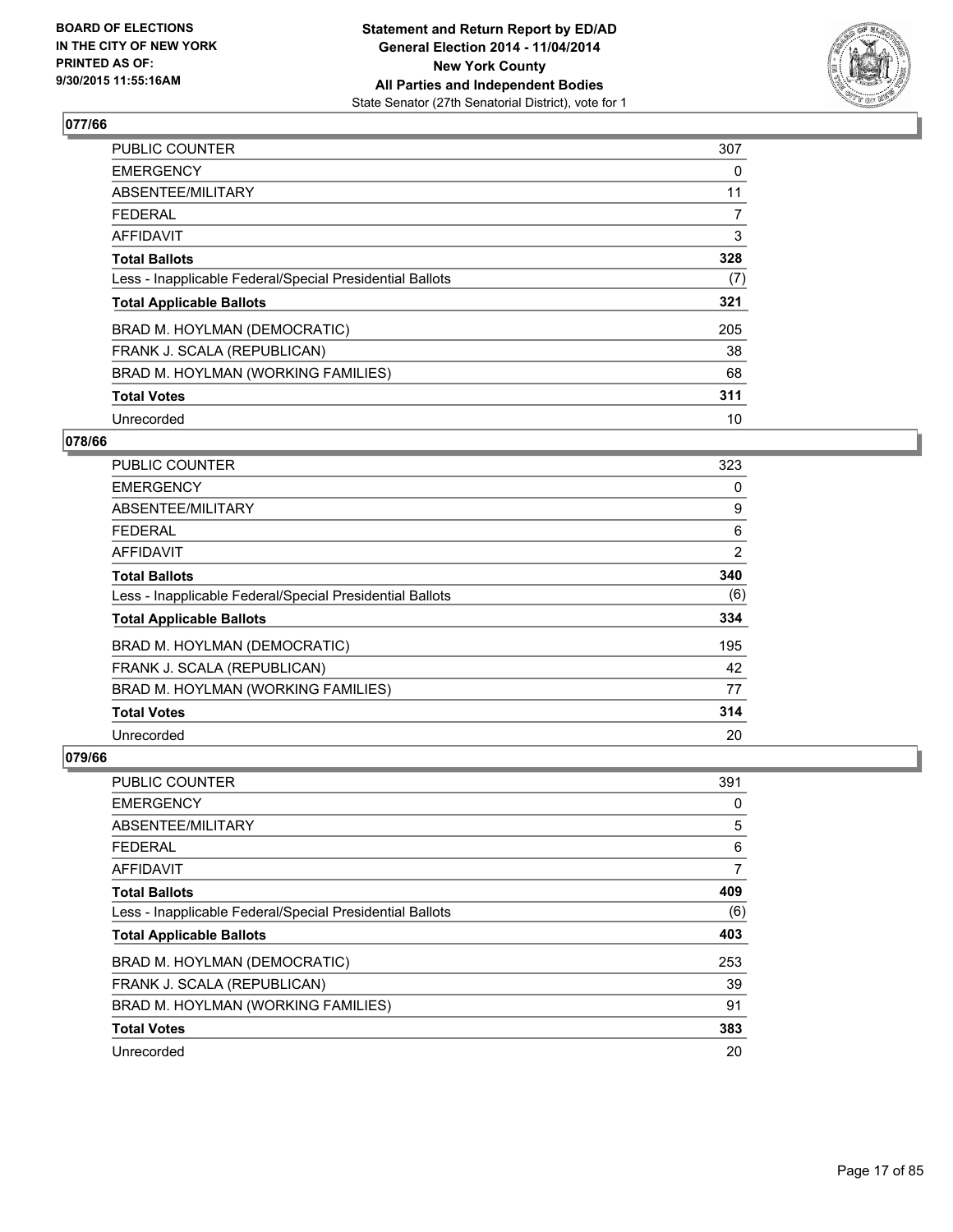

| <b>PUBLIC COUNTER</b>                                    | 394 |
|----------------------------------------------------------|-----|
| <b>EMERGENCY</b>                                         | 0   |
| ABSENTEE/MILITARY                                        | 8   |
| <b>FEDERAL</b>                                           | 4   |
| AFFIDAVIT                                                | 3   |
| <b>Total Ballots</b>                                     | 409 |
| Less - Inapplicable Federal/Special Presidential Ballots | (4) |
| <b>Total Applicable Ballots</b>                          | 405 |
| BRAD M. HOYLMAN (DEMOCRATIC)                             | 249 |
| FRANK J. SCALA (REPUBLICAN)                              | 28  |
| BRAD M. HOYLMAN (WORKING FAMILIES)                       | 100 |
| SHANE SHEEHY (WRITE-IN)                                  |     |
| <b>Total Votes</b>                                       | 378 |
| Unrecorded                                               | 27  |

# **081/66**

| PUBLIC COUNTER                                           | 323  |
|----------------------------------------------------------|------|
| <b>EMERGENCY</b>                                         | 0    |
| ABSENTEE/MILITARY                                        | 14   |
| <b>FEDERAL</b>                                           | 11   |
| <b>AFFIDAVIT</b>                                         | 2    |
| <b>Total Ballots</b>                                     | 350  |
| Less - Inapplicable Federal/Special Presidential Ballots | (11) |
| <b>Total Applicable Ballots</b>                          | 339  |
| BRAD M. HOYLMAN (DEMOCRATIC)                             | 200  |
| FRANK J. SCALA (REPUBLICAN)                              | 33   |
| BRAD M. HOYLMAN (WORKING FAMILIES)                       | 85   |
| <b>Total Votes</b>                                       | 318  |
| Unrecorded                                               | 21   |

| PUBLIC COUNTER                                           | 206 |
|----------------------------------------------------------|-----|
| <b>EMERGENCY</b>                                         | 0   |
| ABSENTEE/MILITARY                                        | 6   |
| <b>FEDERAL</b>                                           | 5   |
| AFFIDAVIT                                                | 9   |
| <b>Total Ballots</b>                                     | 226 |
| Less - Inapplicable Federal/Special Presidential Ballots | (5) |
| <b>Total Applicable Ballots</b>                          | 221 |
| BRAD M. HOYLMAN (DEMOCRATIC)                             | 138 |
| FRANK J. SCALA (REPUBLICAN)                              | 23  |
| BRAD M. HOYLMAN (WORKING FAMILIES)                       | 54  |
| <b>Total Votes</b>                                       | 215 |
| Unrecorded                                               | 6   |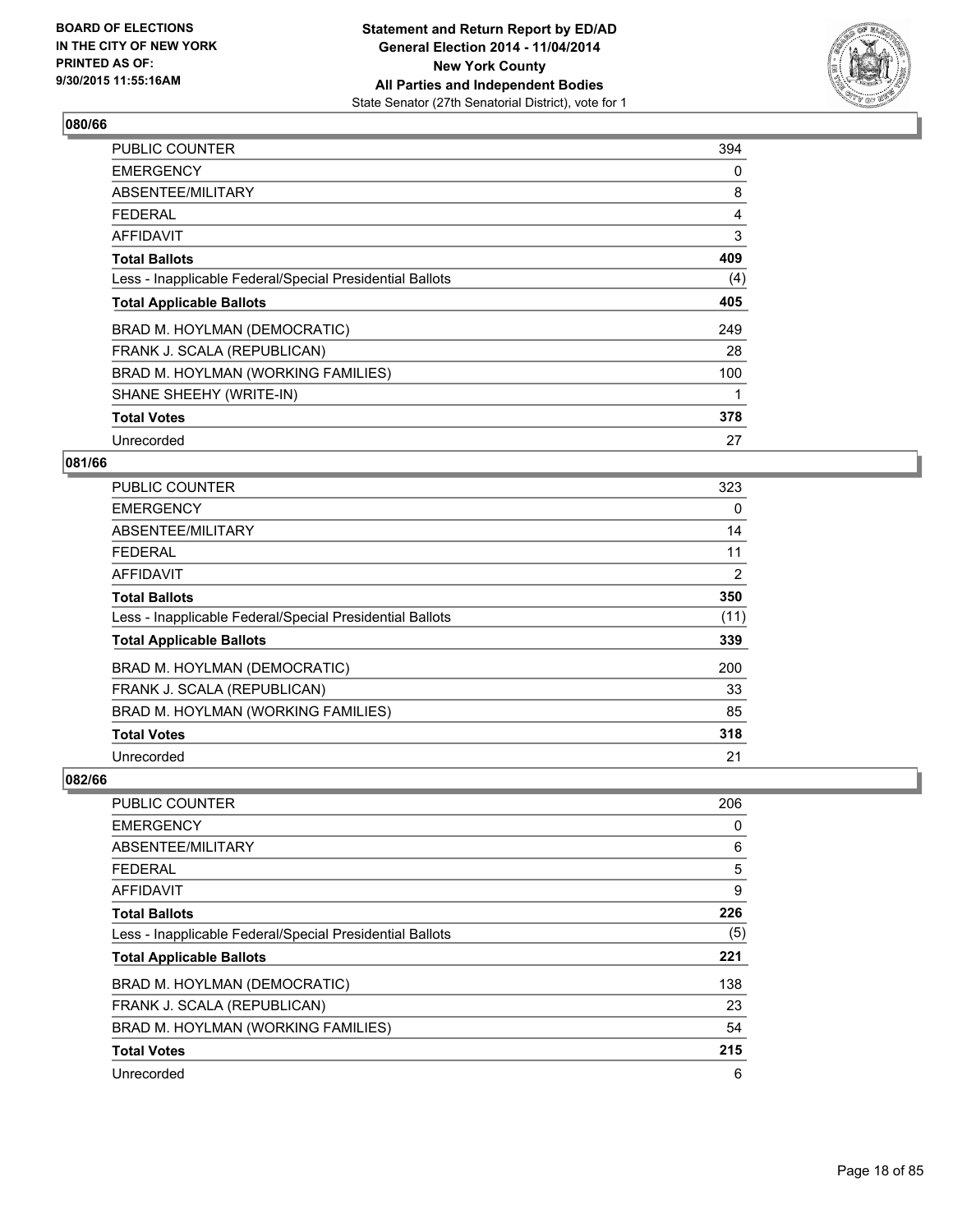

| PUBLIC COUNTER                                           | 233 |
|----------------------------------------------------------|-----|
| <b>EMERGENCY</b>                                         | 0   |
| ABSENTEE/MILITARY                                        |     |
| <b>FEDERAL</b>                                           | 4   |
| <b>AFFIDAVIT</b>                                         | 4   |
| <b>Total Ballots</b>                                     | 242 |
| Less - Inapplicable Federal/Special Presidential Ballots | (4) |
| <b>Total Applicable Ballots</b>                          | 238 |
| BRAD M. HOYLMAN (DEMOCRATIC)                             | 145 |
| FRANK J. SCALA (REPUBLICAN)                              | 27  |
| BRAD M. HOYLMAN (WORKING FAMILIES)                       | 48  |
| UNATTRIBUTABLE WRITE-IN (WRITE-IN)                       | 1   |
| <b>Total Votes</b>                                       | 221 |
| Unrecorded                                               | 17  |

# **084/66**

| <b>PUBLIC COUNTER</b>                                    | 397 |
|----------------------------------------------------------|-----|
| <b>EMERGENCY</b>                                         | 0   |
| ABSENTEE/MILITARY                                        | 13  |
| <b>FEDERAL</b>                                           | 9   |
| AFFIDAVIT                                                | 2   |
| <b>Total Ballots</b>                                     | 421 |
| Less - Inapplicable Federal/Special Presidential Ballots | (9) |
| <b>Total Applicable Ballots</b>                          | 412 |
| BRAD M. HOYLMAN (DEMOCRATIC)                             | 281 |
| FRANK J. SCALA (REPUBLICAN)                              | 38  |
| BRAD M. HOYLMAN (WORKING FAMILIES)                       | 69  |
| NICOLA PERRY (WRITE-IN)                                  |     |
| <b>Total Votes</b>                                       | 389 |
| Unrecorded                                               | 23  |

| <b>PUBLIC COUNTER</b>                                    | 334 |
|----------------------------------------------------------|-----|
| <b>EMERGENCY</b>                                         | 0   |
| ABSENTEE/MILITARY                                        | 7   |
| <b>FEDERAL</b>                                           | 7   |
| AFFIDAVIT                                                | 3   |
| <b>Total Ballots</b>                                     | 351 |
| Less - Inapplicable Federal/Special Presidential Ballots | (7) |
| <b>Total Applicable Ballots</b>                          | 344 |
| BRAD M. HOYLMAN (DEMOCRATIC)                             | 211 |
| FRANK J. SCALA (REPUBLICAN)                              | 39  |
| BRAD M. HOYLMAN (WORKING FAMILIES)                       | 82  |
| <b>Total Votes</b>                                       | 332 |
| Unrecorded                                               | 12  |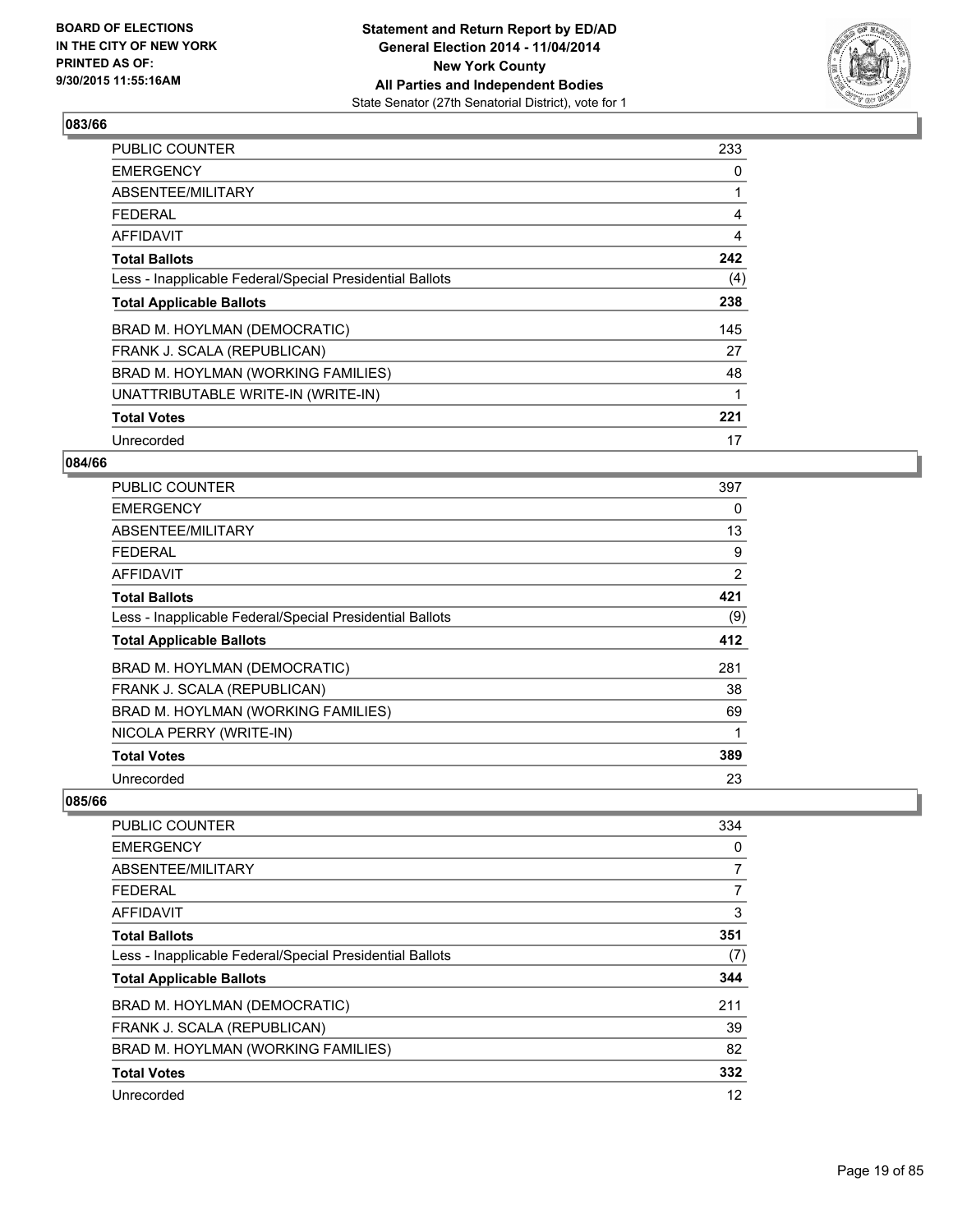

| <b>PUBLIC COUNTER</b>                                    | 297  |
|----------------------------------------------------------|------|
| <b>EMERGENCY</b>                                         | 0    |
| ABSENTEE/MILITARY                                        | 11   |
| <b>FEDERAL</b>                                           | 14   |
| AFFIDAVIT                                                | 6    |
| <b>Total Ballots</b>                                     | 328  |
| Less - Inapplicable Federal/Special Presidential Ballots | (14) |
| <b>Total Applicable Ballots</b>                          | 314  |
| BRAD M. HOYLMAN (DEMOCRATIC)                             | 176  |
| FRANK J. SCALA (REPUBLICAN)                              | 46   |
| BRAD M. HOYLMAN (WORKING FAMILIES)                       | 71   |
| <b>JIM FOURATT (WRITE-IN)</b>                            | 1    |
| <b>Total Votes</b>                                       | 294  |
| Unrecorded                                               | 20   |

# **087/66**

| PUBLIC COUNTER                                           | 308  |
|----------------------------------------------------------|------|
| <b>EMERGENCY</b>                                         | 0    |
| ABSENTEE/MILITARY                                        | 20   |
| <b>FEDERAL</b>                                           | 10   |
| <b>AFFIDAVIT</b>                                         | 1    |
| <b>Total Ballots</b>                                     | 339  |
| Less - Inapplicable Federal/Special Presidential Ballots | (10) |
| <b>Total Applicable Ballots</b>                          | 329  |
| BRAD M. HOYLMAN (DEMOCRATIC)                             | 226  |
| FRANK J. SCALA (REPUBLICAN)                              | 24   |
| BRAD M. HOYLMAN (WORKING FAMILIES)                       | 59   |
| UNATTRIBUTABLE WRITE-IN (WRITE-IN)                       |      |
| <b>Total Votes</b>                                       | 310  |
| Unrecorded                                               | 19   |

| <b>PUBLIC COUNTER</b>                                    | 221 |
|----------------------------------------------------------|-----|
| <b>EMERGENCY</b>                                         | 0   |
| ABSENTEE/MILITARY                                        | 8   |
| <b>FEDERAL</b>                                           | 7   |
| AFFIDAVIT                                                | 0   |
| <b>Total Ballots</b>                                     | 236 |
| Less - Inapplicable Federal/Special Presidential Ballots | (7) |
| <b>Total Applicable Ballots</b>                          | 229 |
| BRAD M. HOYLMAN (DEMOCRATIC)                             | 137 |
| FRANK J. SCALA (REPUBLICAN)                              | 37  |
| BRAD M. HOYLMAN (WORKING FAMILIES)                       | 44  |
| <b>Total Votes</b>                                       | 218 |
| Unrecorded                                               | 11  |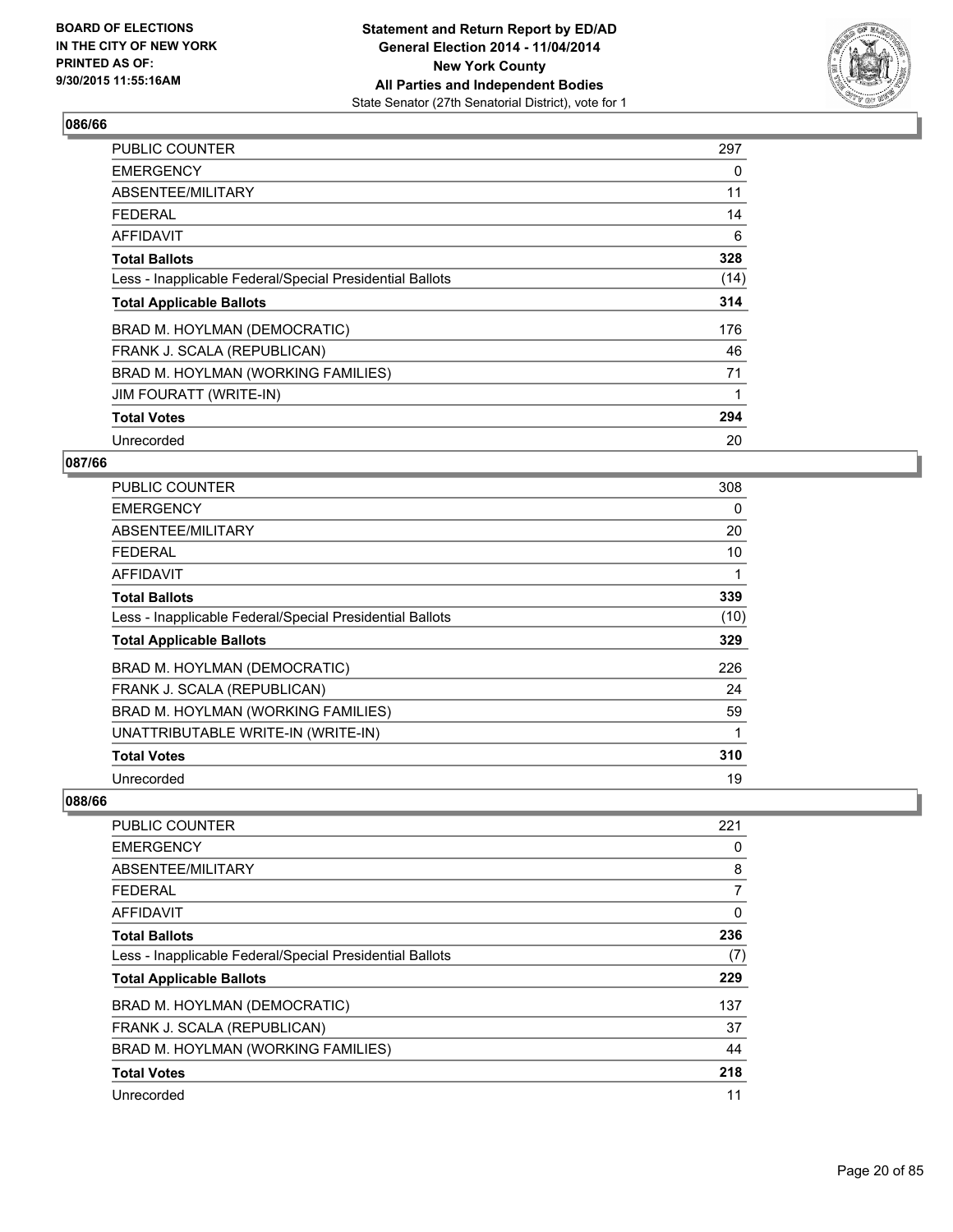

| <b>PUBLIC COUNTER</b>                                    | 235            |
|----------------------------------------------------------|----------------|
| <b>EMERGENCY</b>                                         | 0              |
| ABSENTEE/MILITARY                                        | 4              |
| <b>FEDERAL</b>                                           | $\overline{2}$ |
| <b>AFFIDAVIT</b>                                         | 4              |
| <b>Total Ballots</b>                                     | 245            |
| Less - Inapplicable Federal/Special Presidential Ballots | (2)            |
| <b>Total Applicable Ballots</b>                          | 243            |
| BRAD M. HOYLMAN (DEMOCRATIC)                             | 162            |
| FRANK J. SCALA (REPUBLICAN)                              | 25             |
| BRAD M. HOYLMAN (WORKING FAMILIES)                       | 42             |
| YETTA KURKLAND (WRITE-IN)                                | 1              |
| <b>Total Votes</b>                                       | 230            |
| Unrecorded                                               | 13             |

# **090/66**

| <b>PUBLIC COUNTER</b>                                    | 132 |
|----------------------------------------------------------|-----|
| <b>EMERGENCY</b>                                         | 0   |
| ABSENTEE/MILITARY                                        | 4   |
| <b>FEDERAL</b>                                           | 1   |
| AFFIDAVIT                                                | 1   |
| <b>Total Ballots</b>                                     | 138 |
| Less - Inapplicable Federal/Special Presidential Ballots | (1) |
| <b>Total Applicable Ballots</b>                          | 137 |
| BRAD M. HOYLMAN (DEMOCRATIC)                             | 89  |
| FRANK J. SCALA (REPUBLICAN)                              | 19  |
| BRAD M. HOYLMAN (WORKING FAMILIES)                       | 19  |
| TOM CONNOR (WRITE-IN)                                    | 1   |
| <b>Total Votes</b>                                       | 128 |
| Unrecorded                                               | 9   |

| <b>PUBLIC COUNTER</b>                                    | 147 |
|----------------------------------------------------------|-----|
| <b>EMERGENCY</b>                                         | 0   |
| ABSENTEE/MILITARY                                        | 5   |
| <b>FEDERAL</b>                                           | 5   |
| AFFIDAVIT                                                | 1   |
| <b>Total Ballots</b>                                     | 158 |
| Less - Inapplicable Federal/Special Presidential Ballots | (5) |
| <b>Total Applicable Ballots</b>                          | 153 |
| BRAD M. HOYLMAN (DEMOCRATIC)                             | 90  |
| FRANK J. SCALA (REPUBLICAN)                              | 21  |
| BRAD M. HOYLMAN (WORKING FAMILIES)                       | 30  |
| <b>Total Votes</b>                                       | 141 |
| Unrecorded                                               | 12  |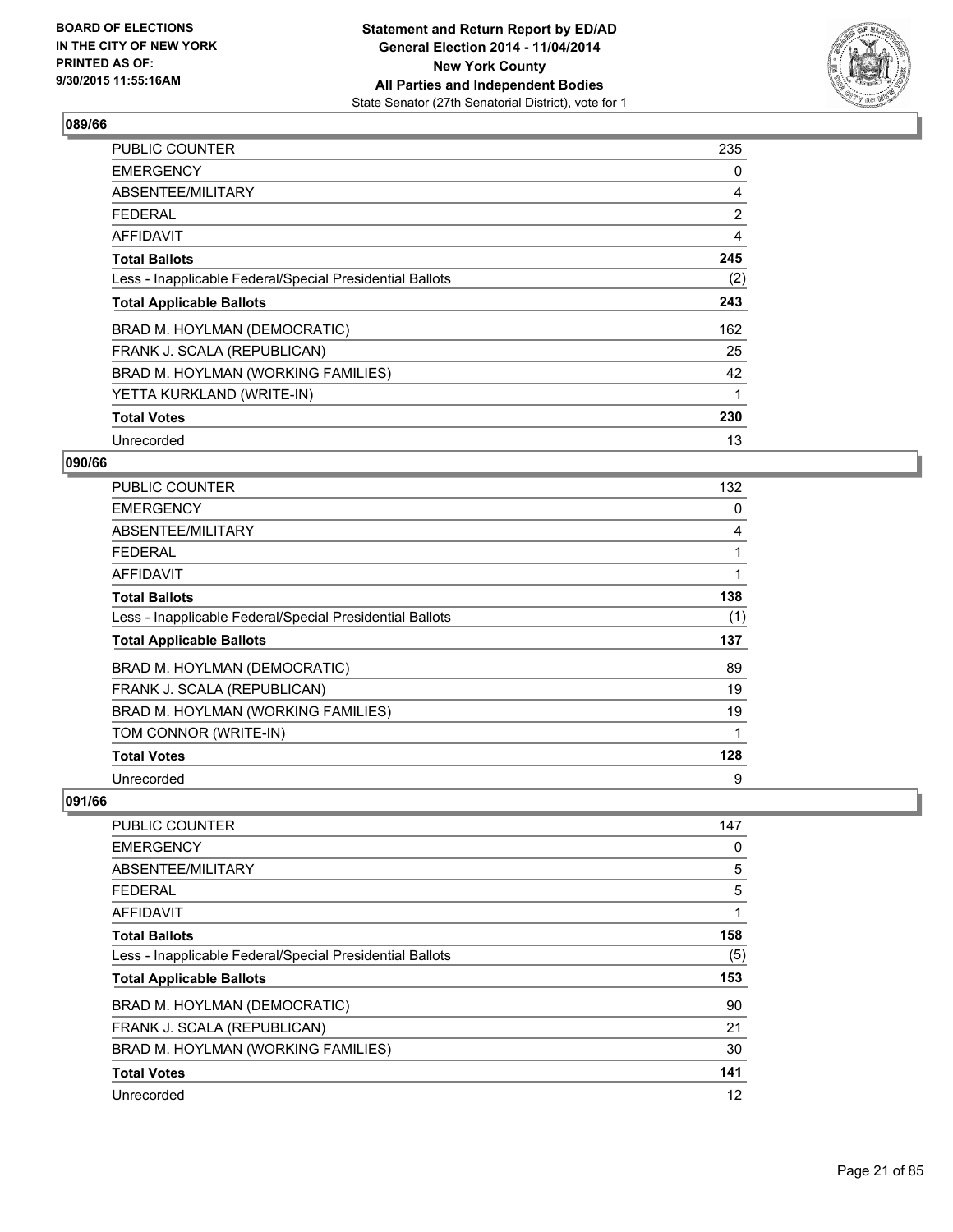

| <b>PUBLIC COUNTER</b>                                    | 149  |
|----------------------------------------------------------|------|
| <b>EMERGENCY</b>                                         | 0    |
| ABSENTEE/MILITARY                                        | 0    |
| FEDERAL                                                  | 11   |
| AFFIDAVIT                                                | 3    |
| <b>Total Ballots</b>                                     | 163  |
| Less - Inapplicable Federal/Special Presidential Ballots | (11) |
| <b>Total Applicable Ballots</b>                          | 152  |
| BRAD M. HOYLMAN (DEMOCRATIC)                             | 110  |
| FRANK J. SCALA (REPUBLICAN)                              | 19   |
| BRAD M. HOYLMAN (WORKING FAMILIES)                       | 16   |
| <b>Total Votes</b>                                       | 145  |
| Unrecorded                                               | 7    |

| PUBLIC COUNTER                                           | 0 |
|----------------------------------------------------------|---|
| <b>EMERGENCY</b>                                         | 0 |
| ABSENTEE/MILITARY                                        | 0 |
| <b>FEDERAL</b>                                           | 0 |
| <b>AFFIDAVIT</b>                                         | 0 |
| <b>Total Ballots</b>                                     | 0 |
| Less - Inapplicable Federal/Special Presidential Ballots | 0 |
| <b>Total Applicable Ballots</b>                          | 0 |
| BRAD M. HOYLMAN (DEMOCRATIC)                             | 0 |
| FRANK J. SCALA (REPUBLICAN)                              | 0 |
| BRAD M. HOYLMAN (WORKING FAMILIES)                       | 0 |
| <b>Total Votes</b>                                       | 0 |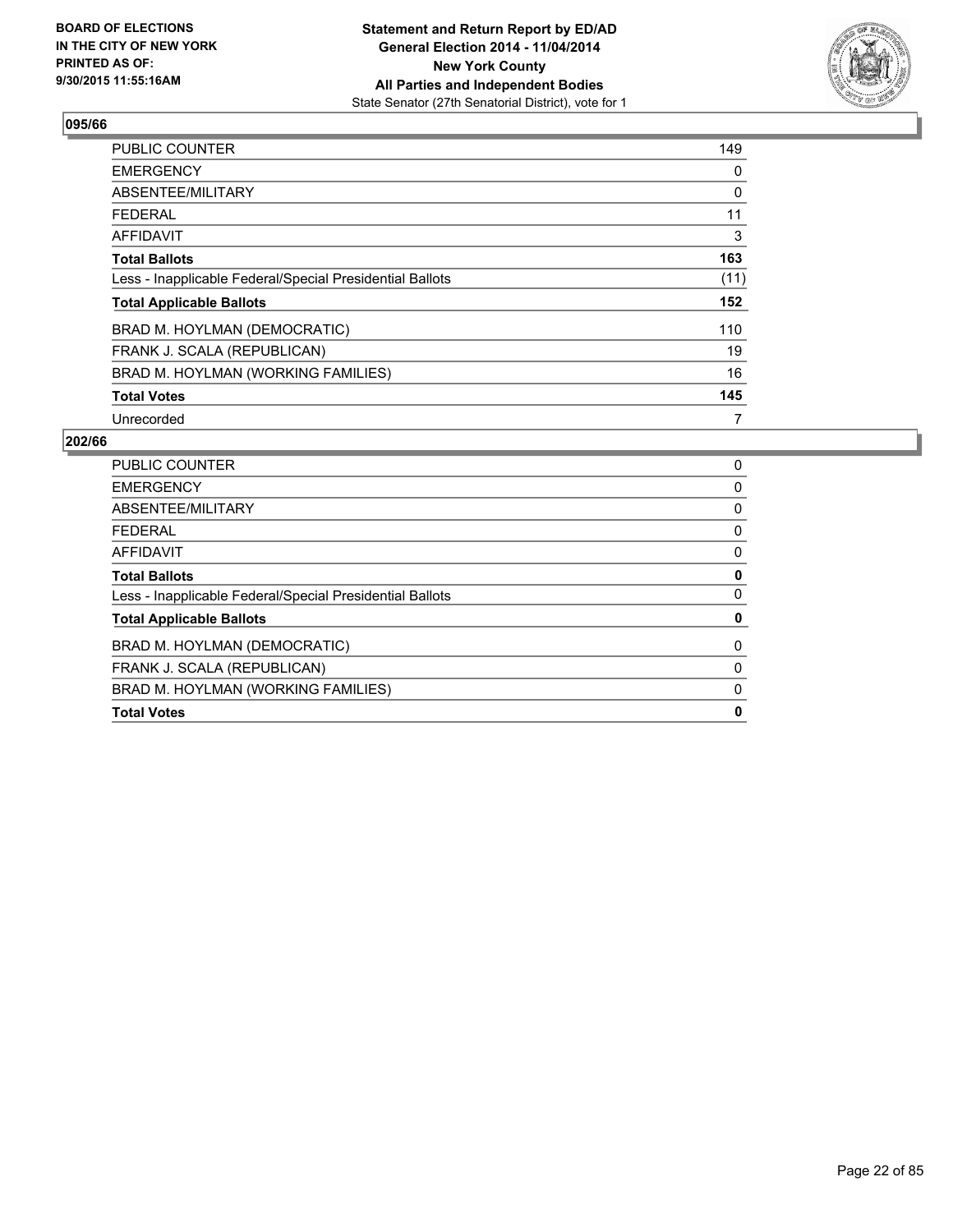

| PUBLIC COUNTER                                           | 230 |
|----------------------------------------------------------|-----|
| <b>EMERGENCY</b>                                         | 0   |
| ABSENTEE/MILITARY                                        | 18  |
| FEDERAL                                                  | 0   |
| <b>AFFIDAVIT</b>                                         | 11  |
| <b>Total Ballots</b>                                     | 259 |
| Less - Inapplicable Federal/Special Presidential Ballots | 0   |
| <b>Total Applicable Ballots</b>                          | 259 |
| BRAD M. HOYLMAN (DEMOCRATIC)                             | 177 |
| FRANK J. SCALA (REPUBLICAN)                              | 20  |
| BRAD M. HOYLMAN (WORKING FAMILIES)                       | 44  |
| UNATTRIBUTABLE WRITE-IN (WRITE-IN)                       | 1   |
| <b>Total Votes</b>                                       | 242 |
| Unrecorded                                               | 17  |

## **004/67**

| PUBLIC COUNTER                                           | 145            |
|----------------------------------------------------------|----------------|
| <b>EMERGENCY</b>                                         | 0              |
| ABSENTEE/MILITARY                                        | $\overline{2}$ |
| <b>FEDERAL</b>                                           | 0              |
| <b>AFFIDAVIT</b>                                         | 3              |
| <b>Total Ballots</b>                                     | 150            |
| Less - Inapplicable Federal/Special Presidential Ballots | 0              |
| <b>Total Applicable Ballots</b>                          | 150            |
| BRAD M. HOYLMAN (DEMOCRATIC)                             | 106            |
| FRANK J. SCALA (REPUBLICAN)                              | 9              |
| BRAD M. HOYLMAN (WORKING FAMILIES)                       | 28             |
| <b>Total Votes</b>                                       | 143            |
| Unrecorded                                               | 7              |

| <b>PUBLIC COUNTER</b>                                    | 259            |
|----------------------------------------------------------|----------------|
| <b>EMERGENCY</b>                                         | 0              |
| ABSENTEE/MILITARY                                        | $\overline{7}$ |
| <b>FEDERAL</b>                                           | 3              |
| <b>AFFIDAVIT</b>                                         | 14             |
| <b>Total Ballots</b>                                     | 283            |
| Less - Inapplicable Federal/Special Presidential Ballots | (3)            |
| <b>Total Applicable Ballots</b>                          | 280            |
| BRAD M. HOYLMAN (DEMOCRATIC)                             | 182            |
| FRANK J. SCALA (REPUBLICAN)                              | 28             |
| BRAD M. HOYLMAN (WORKING FAMILIES)                       | 45             |
| EVERGREEN CHOU (WRITE-IN)                                | 1              |
| <b>Total Votes</b>                                       | 256            |
| Unrecorded                                               | 24             |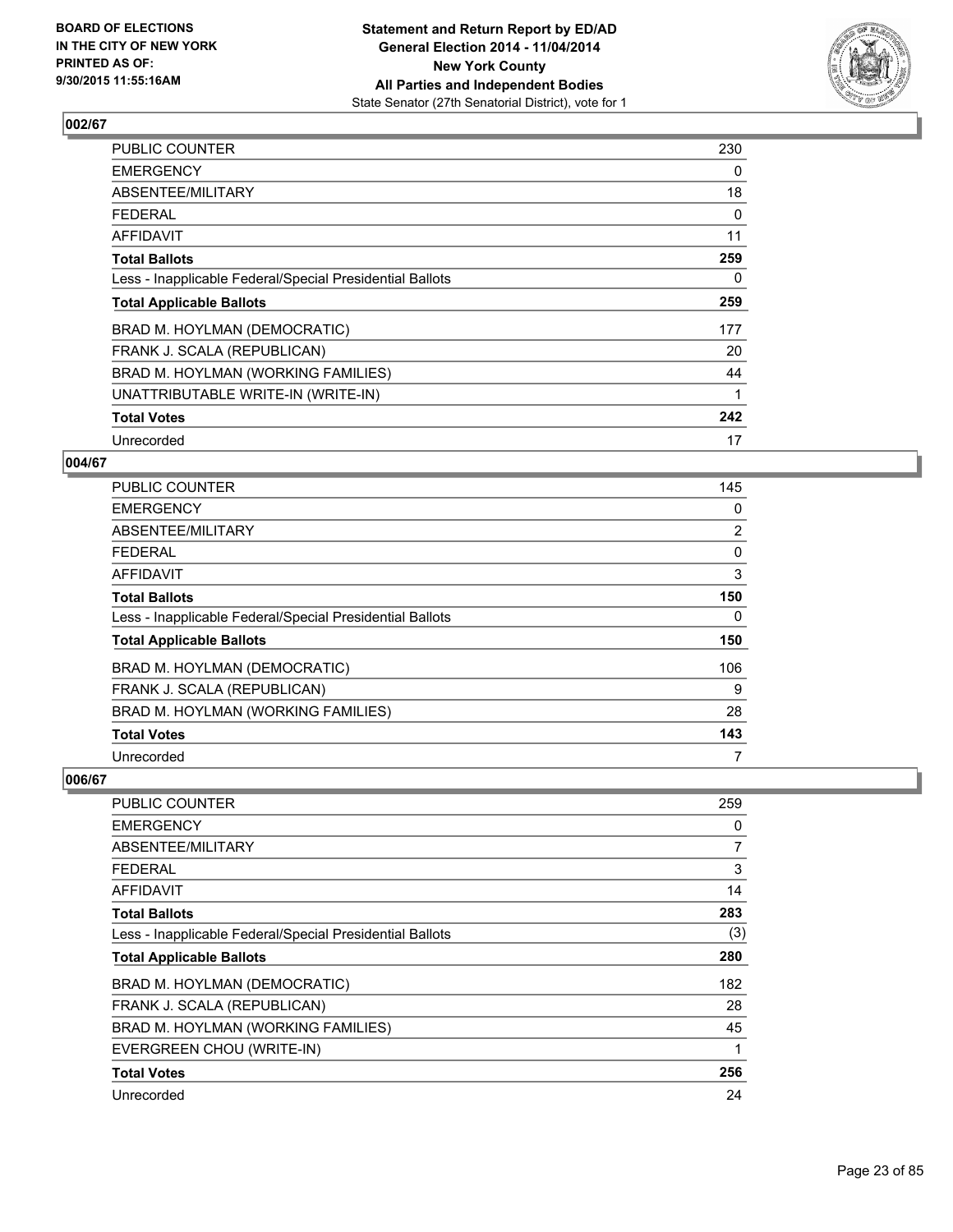

| PUBLIC COUNTER                                           | 194            |
|----------------------------------------------------------|----------------|
| <b>EMERGENCY</b>                                         | 0              |
| ABSENTEE/MILITARY                                        | 3              |
| <b>FEDERAL</b>                                           | $\overline{2}$ |
| <b>AFFIDAVIT</b>                                         | 2              |
| <b>Total Ballots</b>                                     | 201            |
| Less - Inapplicable Federal/Special Presidential Ballots | (2)            |
| <b>Total Applicable Ballots</b>                          | 199            |
| BRAD M. HOYLMAN (DEMOCRATIC)                             | 142            |
| FRANK J. SCALA (REPUBLICAN)                              | 16             |
| BRAD M. HOYLMAN (WORKING FAMILIES)                       | 29             |
| <b>GEORGE FOWLER (WRITE-IN)</b>                          | 1              |
| <b>Total Votes</b>                                       | 188            |
| Unrecorded                                               | 11             |

# **009/67**

| PUBLIC COUNTER                                           | 163 |
|----------------------------------------------------------|-----|
| <b>EMERGENCY</b>                                         | 0   |
| ABSENTEE/MILITARY                                        | 11  |
| FEDERAL                                                  | 3   |
| <b>AFFIDAVIT</b>                                         | 1   |
| <b>Total Ballots</b>                                     | 178 |
| Less - Inapplicable Federal/Special Presidential Ballots | (3) |
| <b>Total Applicable Ballots</b>                          | 175 |
| BRAD M. HOYLMAN (DEMOCRATIC)                             | 102 |
| FRANK J. SCALA (REPUBLICAN)                              | 41  |
| BRAD M. HOYLMAN (WORKING FAMILIES)                       | 14  |
| <b>Total Votes</b>                                       | 157 |
| Unrecorded                                               | 18  |

| PUBLIC COUNTER                                           | 313 |
|----------------------------------------------------------|-----|
| <b>EMERGENCY</b>                                         | 0   |
| ABSENTEE/MILITARY                                        | 10  |
| <b>FEDERAL</b>                                           | 5   |
| AFFIDAVIT                                                | 4   |
| <b>Total Ballots</b>                                     | 332 |
| Less - Inapplicable Federal/Special Presidential Ballots | (5) |
| <b>Total Applicable Ballots</b>                          | 327 |
| BRAD M. HOYLMAN (DEMOCRATIC)                             | 229 |
| FRANK J. SCALA (REPUBLICAN)                              | 43  |
| BRAD M. HOYLMAN (WORKING FAMILIES)                       | 38  |
| UNATTRIBUTABLE WRITE-IN (WRITE-IN)                       | 1   |
| <b>Total Votes</b>                                       | 311 |
| Unrecorded                                               | 16  |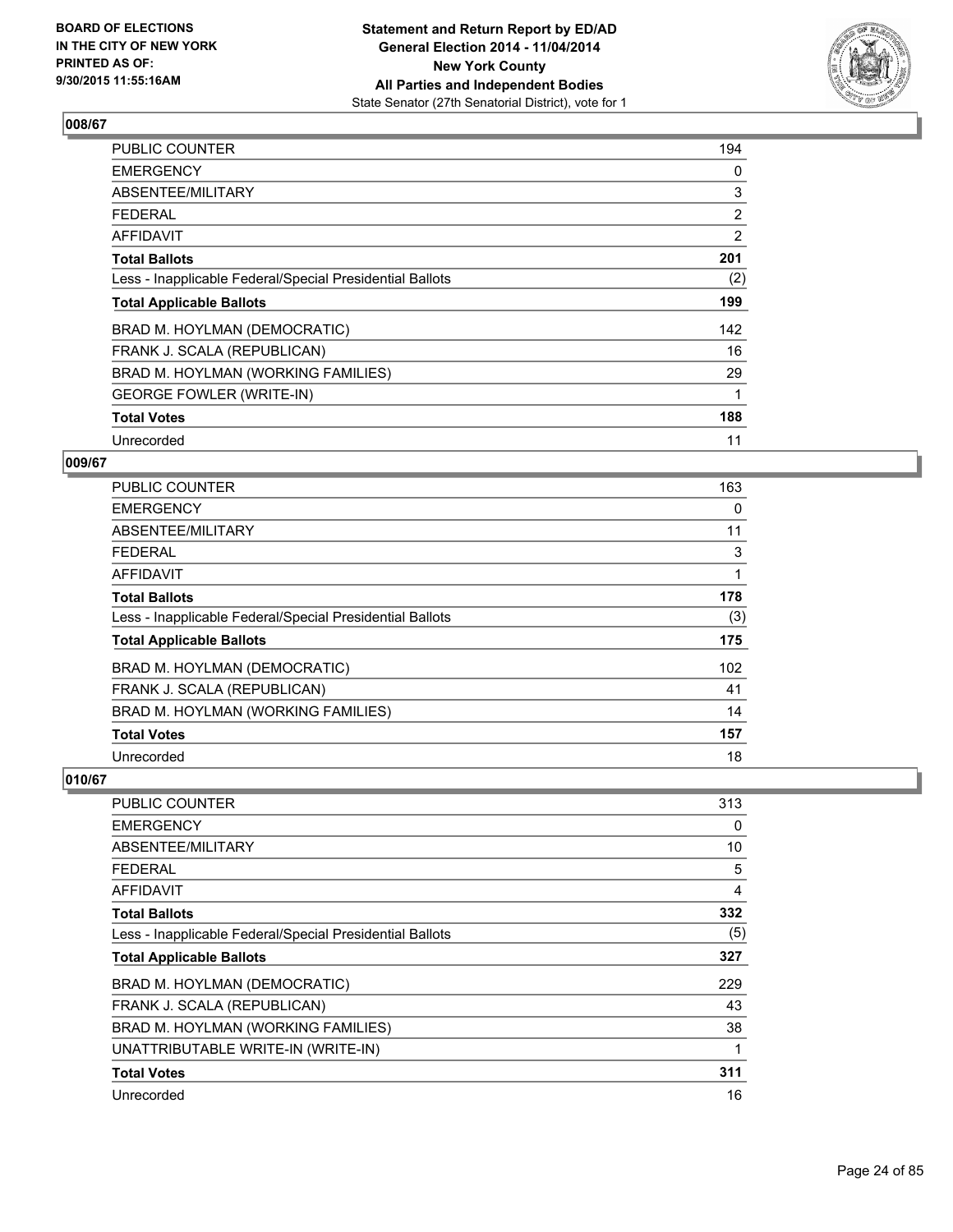

| <b>PUBLIC COUNTER</b>                                    | 113 |
|----------------------------------------------------------|-----|
| <b>EMERGENCY</b>                                         | 0   |
| ABSENTEE/MILITARY                                        | 5   |
| <b>FEDERAL</b>                                           | 3   |
| <b>AFFIDAVIT</b>                                         | 0   |
| <b>Total Ballots</b>                                     | 121 |
| Less - Inapplicable Federal/Special Presidential Ballots | (3) |
| <b>Total Applicable Ballots</b>                          | 118 |
| BRAD M. HOYLMAN (DEMOCRATIC)                             | 76  |
| FRANK J. SCALA (REPUBLICAN)                              | 25  |
| BRAD M. HOYLMAN (WORKING FAMILIES)                       | 10  |
| <b>JUSTIN BARBOSA (WRITE-IN)</b>                         |     |
| <b>Total Votes</b>                                       | 112 |
| Unrecorded                                               | 6   |

# **012/67**

| <b>PUBLIC COUNTER</b>                                    | 93  |
|----------------------------------------------------------|-----|
| <b>EMERGENCY</b>                                         | 0   |
| ABSENTEE/MILITARY                                        | 3   |
| <b>FEDERAL</b>                                           | 3   |
| AFFIDAVIT                                                | 1   |
| <b>Total Ballots</b>                                     | 100 |
| Less - Inapplicable Federal/Special Presidential Ballots | (3) |
| <b>Total Applicable Ballots</b>                          | 97  |
| BRAD M. HOYLMAN (DEMOCRATIC)                             | 56  |
| FRANK J. SCALA (REPUBLICAN)                              | 30  |
| BRAD M. HOYLMAN (WORKING FAMILIES)                       | 7   |
| THEODORE WELCH (WRITE-IN)                                | 1   |
| UNATTRIBUTABLE WRITE-IN (WRITE-IN)                       | 1   |
| <b>Total Votes</b>                                       | 95  |
| Unrecorded                                               | 2   |

| <b>PUBLIC COUNTER</b>                                    | 320 |
|----------------------------------------------------------|-----|
| <b>EMERGENCY</b>                                         | 0   |
| ABSENTEE/MILITARY                                        | 13  |
| <b>FEDERAL</b>                                           | 1   |
| AFFIDAVIT                                                | 6   |
| <b>Total Ballots</b>                                     | 340 |
| Less - Inapplicable Federal/Special Presidential Ballots | (1) |
| <b>Total Applicable Ballots</b>                          | 339 |
| BRAD M. HOYLMAN (DEMOCRATIC)                             | 229 |
| FRANK J. SCALA (REPUBLICAN)                              | 48  |
| BRAD M. HOYLMAN (WORKING FAMILIES)                       | 29  |
| <b>Total Votes</b>                                       | 306 |
| Unrecorded                                               | 33  |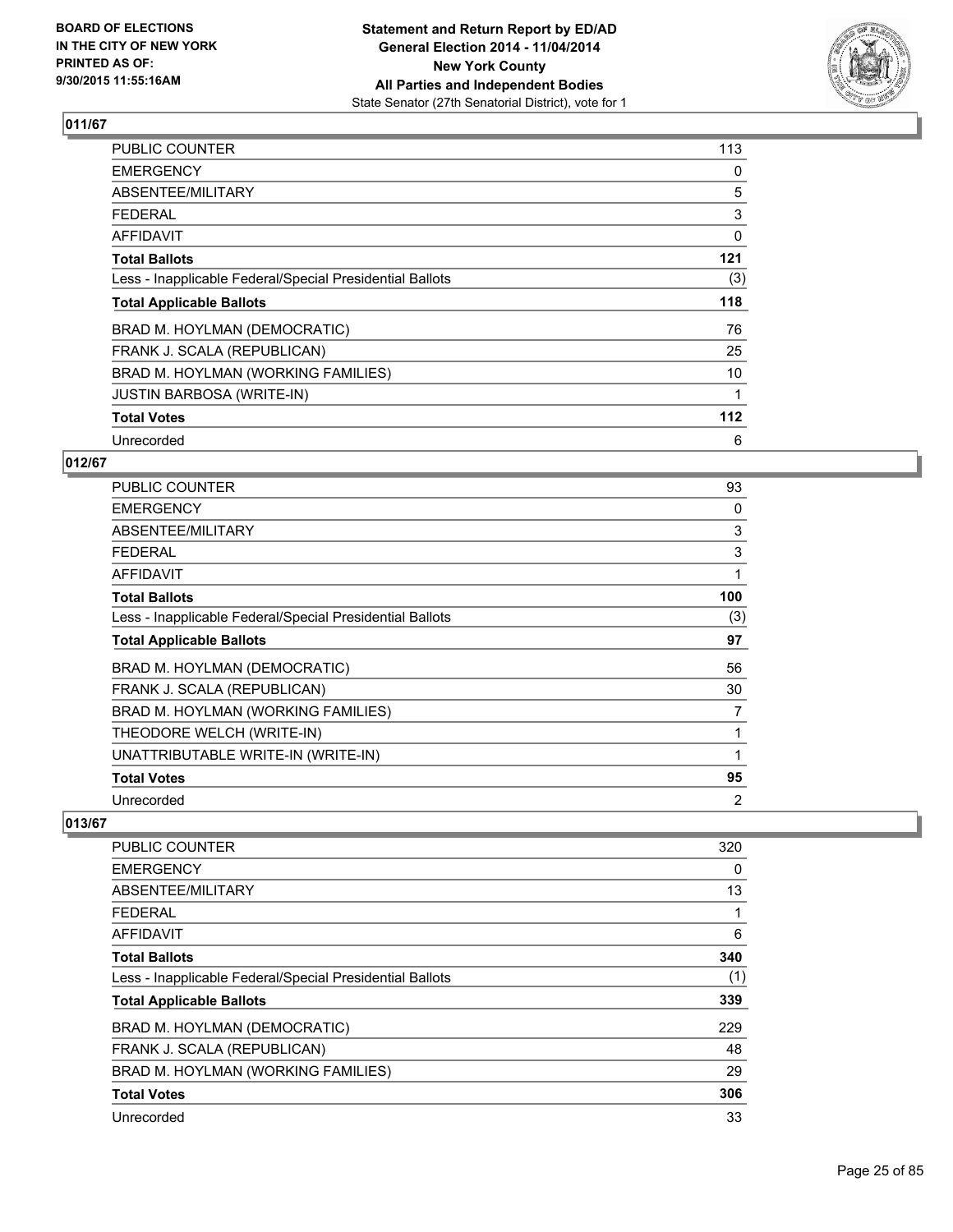

| <b>PUBLIC COUNTER</b>                                    | 276            |
|----------------------------------------------------------|----------------|
| <b>EMERGENCY</b>                                         | 0              |
| ABSENTEE/MILITARY                                        | $\overline{7}$ |
| <b>FEDERAL</b>                                           | 3              |
| <b>AFFIDAVIT</b>                                         | 5              |
| <b>Total Ballots</b>                                     | 291            |
| Less - Inapplicable Federal/Special Presidential Ballots | (3)            |
| <b>Total Applicable Ballots</b>                          | 288            |
| BRAD M. HOYLMAN (DEMOCRATIC)                             | 190            |
| FRANK J. SCALA (REPUBLICAN)                              | 44             |
| BRAD M. HOYLMAN (WORKING FAMILIES)                       | 35             |
| DONALD DENNARD (WRITE-IN)                                | 1              |
| <b>Total Votes</b>                                       | 270            |
| Unrecorded                                               | 18             |

## **015/67**

| <b>PUBLIC COUNTER</b>                                    | 263 |
|----------------------------------------------------------|-----|
| <b>EMERGENCY</b>                                         | 0   |
| ABSENTEE/MILITARY                                        | 17  |
| <b>FEDERAL</b>                                           | 3   |
| AFFIDAVIT                                                | 6   |
| <b>Total Ballots</b>                                     | 289 |
| Less - Inapplicable Federal/Special Presidential Ballots | (3) |
| <b>Total Applicable Ballots</b>                          | 286 |
| BRAD M. HOYLMAN (DEMOCRATIC)                             | 187 |
| FRANK J. SCALA (REPUBLICAN)                              | 40  |
| BRAD M. HOYLMAN (WORKING FAMILIES)                       | 48  |
| DAVID VALENSKY (WRITE-IN)                                |     |
| <b>Total Votes</b>                                       | 276 |
| Unrecorded                                               | 10  |

| 203 |
|-----|
| 0   |
| 5   |
| 5   |
| 3   |
| 216 |
| (5) |
| 211 |
| 140 |
| 42  |
| 20  |
| 202 |
| 9   |
|     |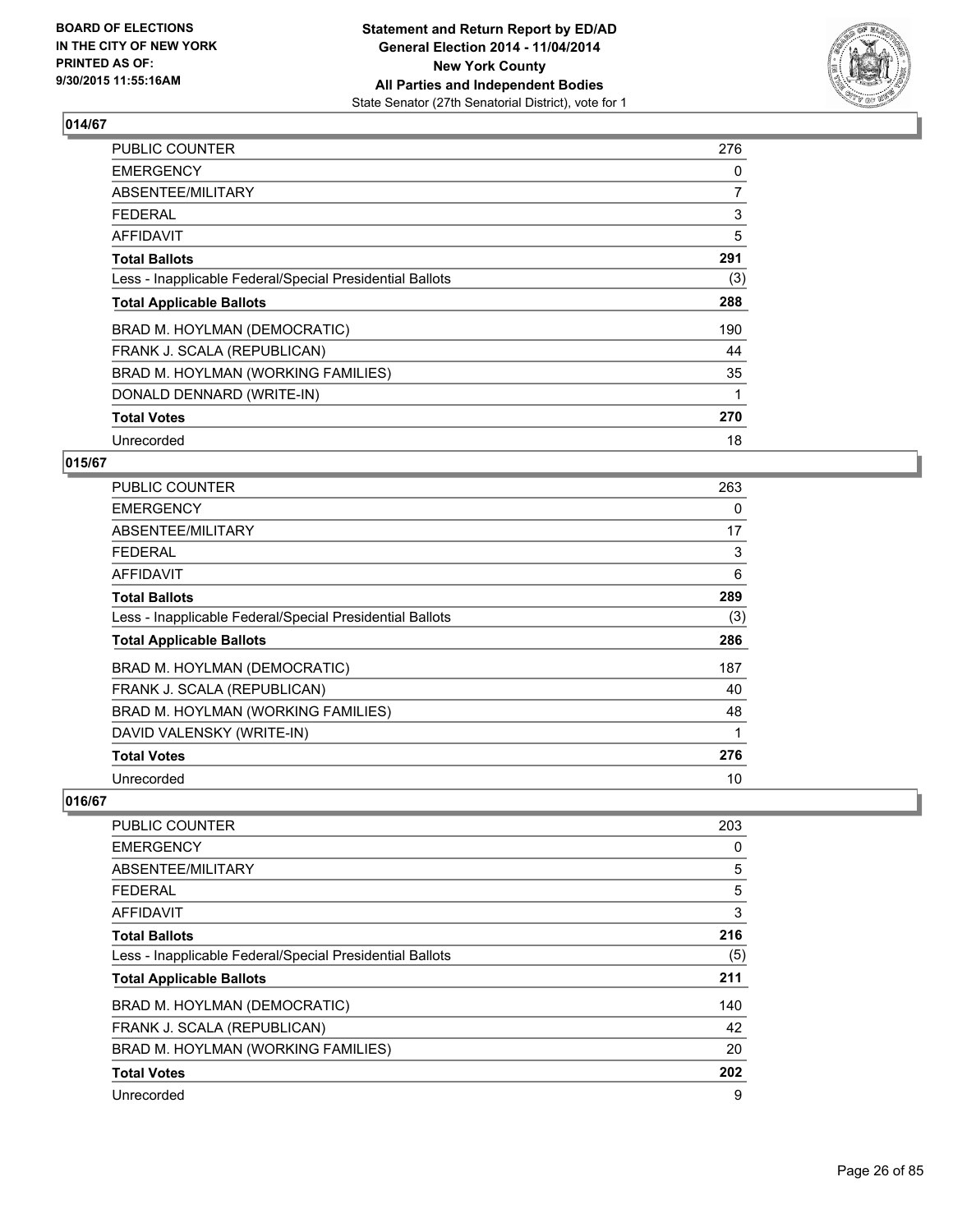

| <b>PUBLIC COUNTER</b>                                    | 218 |
|----------------------------------------------------------|-----|
| <b>EMERGENCY</b>                                         | 0   |
| ABSENTEE/MILITARY                                        | 11  |
| <b>FEDERAL</b>                                           | 7   |
| AFFIDAVIT                                                | 2   |
| <b>Total Ballots</b>                                     | 238 |
| Less - Inapplicable Federal/Special Presidential Ballots | (7) |
| <b>Total Applicable Ballots</b>                          | 231 |
| BRAD M. HOYLMAN (DEMOCRATIC)                             | 140 |
| FRANK J. SCALA (REPUBLICAN)                              | 46  |
| BRAD M. HOYLMAN (WORKING FAMILIES)                       | 25  |
| ZEEV KIRSH (WRITE-IN)                                    | 1   |
| <b>Total Votes</b>                                       | 212 |
| Unrecorded                                               | 19  |

## **018/67**

| <b>PUBLIC COUNTER</b>                                    | 305 |
|----------------------------------------------------------|-----|
| <b>EMERGENCY</b>                                         | 0   |
| ABSENTEE/MILITARY                                        | 13  |
| <b>FEDERAL</b>                                           | 5   |
| AFFIDAVIT                                                | 4   |
| <b>Total Ballots</b>                                     | 327 |
| Less - Inapplicable Federal/Special Presidential Ballots | (5) |
| <b>Total Applicable Ballots</b>                          | 322 |
| BRAD M. HOYLMAN (DEMOCRATIC)                             | 228 |
| FRANK J. SCALA (REPUBLICAN)                              | 36  |
| BRAD M. HOYLMAN (WORKING FAMILIES)                       | 38  |
| HOWIE HAWKINS (WRITE-IN)                                 |     |
| <b>Total Votes</b>                                       | 303 |
| Unrecorded                                               | 19  |

| <b>PUBLIC COUNTER</b>                                    | 217            |
|----------------------------------------------------------|----------------|
| <b>EMERGENCY</b>                                         | 0              |
| ABSENTEE/MILITARY                                        | 6              |
| <b>FEDERAL</b>                                           | $\overline{2}$ |
| AFFIDAVIT                                                | 4              |
| <b>Total Ballots</b>                                     | 229            |
| Less - Inapplicable Federal/Special Presidential Ballots | (2)            |
| <b>Total Applicable Ballots</b>                          | 227            |
| BRAD M. HOYLMAN (DEMOCRATIC)                             | 162            |
| FRANK J. SCALA (REPUBLICAN)                              | 25             |
| BRAD M. HOYLMAN (WORKING FAMILIES)                       | 18             |
| <b>Total Votes</b>                                       | 205            |
| Unrecorded                                               | 22             |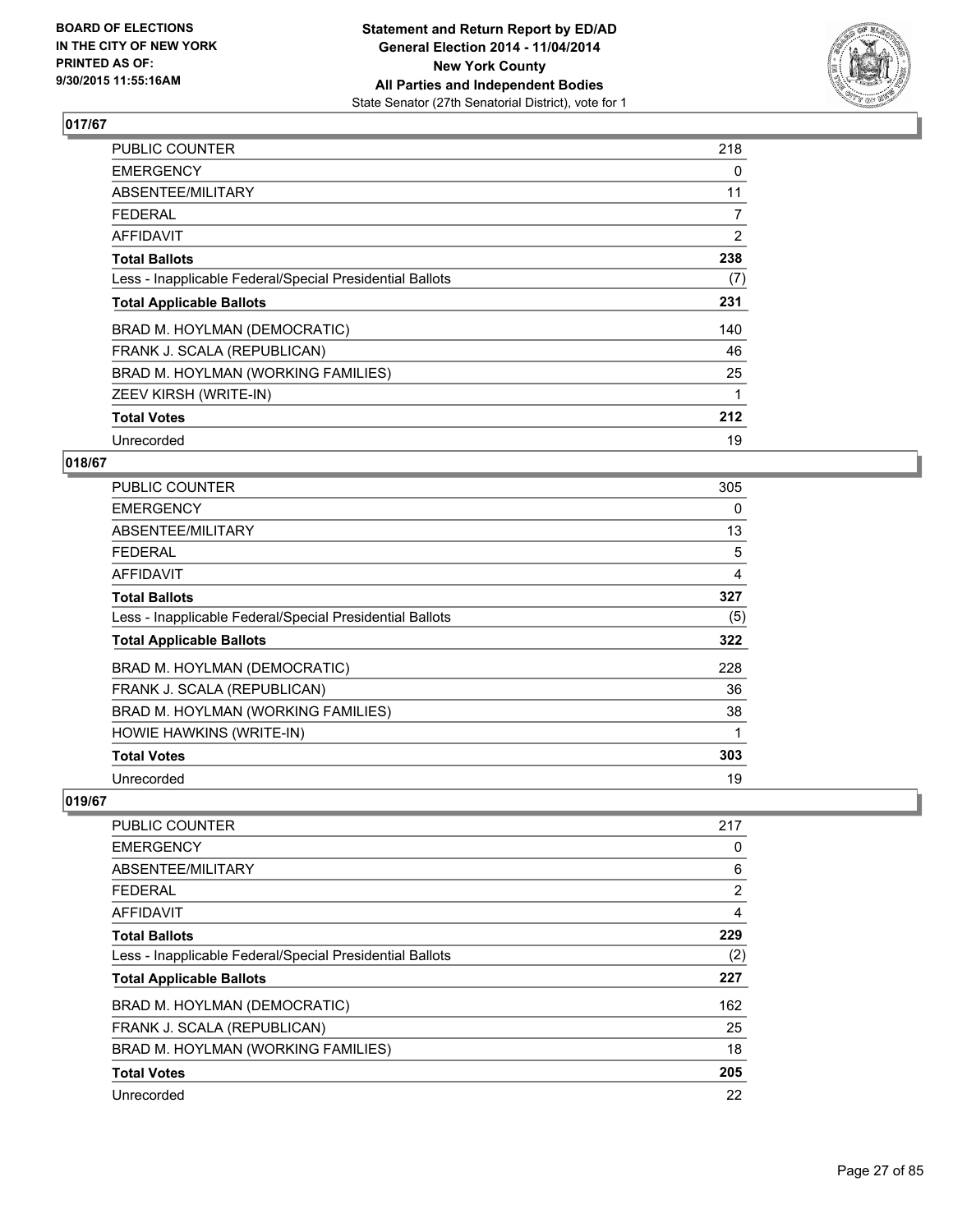

| <b>PUBLIC COUNTER</b>                                    | 87             |
|----------------------------------------------------------|----------------|
| <b>EMERGENCY</b>                                         | 0              |
| ABSENTEE/MILITARY                                        | 6              |
| <b>FEDERAL</b>                                           | 0              |
| AFFIDAVIT                                                | $\overline{2}$ |
| <b>Total Ballots</b>                                     | 95             |
| Less - Inapplicable Federal/Special Presidential Ballots | 0              |
| <b>Total Applicable Ballots</b>                          | 95             |
| BRAD M. HOYLMAN (DEMOCRATIC)                             | 63             |
| FRANK J. SCALA (REPUBLICAN)                              | 15             |
| BRAD M. HOYLMAN (WORKING FAMILIES)                       | 8              |
| <b>Total Votes</b>                                       | 86             |
| Unrecorded                                               | 9              |

# **021/67**

| <b>PUBLIC COUNTER</b>                                    | 211 |
|----------------------------------------------------------|-----|
| <b>EMERGENCY</b>                                         | 0   |
| ABSENTEE/MILITARY                                        | 8   |
| <b>FEDERAL</b>                                           |     |
| AFFIDAVIT                                                | 6   |
| <b>Total Ballots</b>                                     | 226 |
| Less - Inapplicable Federal/Special Presidential Ballots | (1) |
| <b>Total Applicable Ballots</b>                          | 225 |
| BRAD M. HOYLMAN (DEMOCRATIC)                             | 139 |
| FRANK J. SCALA (REPUBLICAN)                              | 61  |
| BRAD M. HOYLMAN (WORKING FAMILIES)                       | 10  |
| <b>Total Votes</b>                                       | 210 |
| Unrecorded                                               | 15  |

| PUBLIC COUNTER                                           | 206 |
|----------------------------------------------------------|-----|
| <b>EMERGENCY</b>                                         | 0   |
| ABSENTEE/MILITARY                                        | 10  |
| FEDERAL                                                  | 4   |
| AFFIDAVIT                                                | 5   |
| <b>Total Ballots</b>                                     | 225 |
| Less - Inapplicable Federal/Special Presidential Ballots | (4) |
| <b>Total Applicable Ballots</b>                          | 221 |
| BRAD M. HOYLMAN (DEMOCRATIC)                             | 132 |
| FRANK J. SCALA (REPUBLICAN)                              | 61  |
| BRAD M. HOYLMAN (WORKING FAMILIES)                       | 15  |
| <b>Total Votes</b>                                       | 208 |
| Unrecorded                                               | 13  |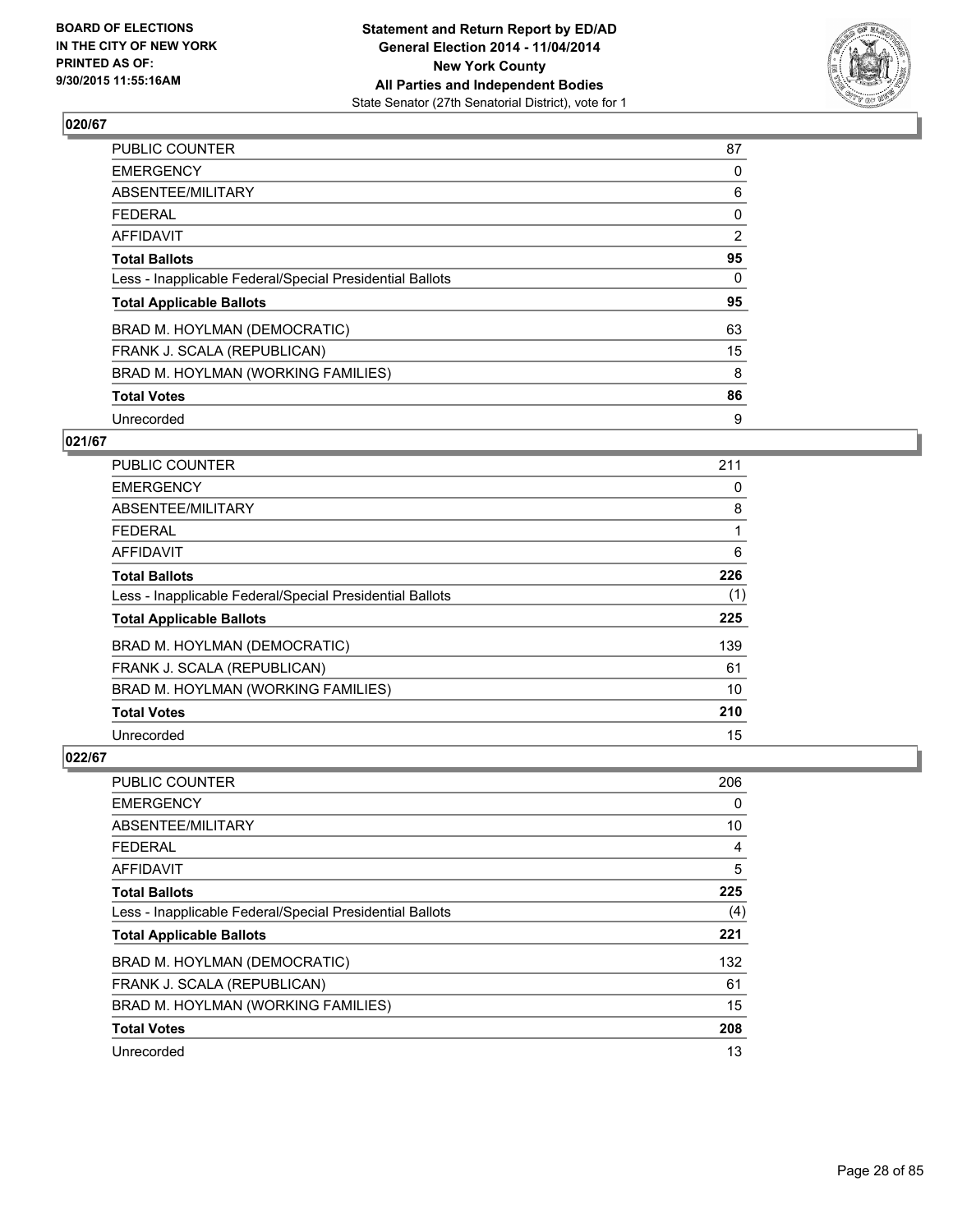

| PUBLIC COUNTER                                           | 362 |
|----------------------------------------------------------|-----|
| <b>EMERGENCY</b>                                         | 0   |
| ABSENTEE/MILITARY                                        | 10  |
| <b>FEDERAL</b>                                           | 6   |
| <b>AFFIDAVIT</b>                                         | 8   |
| <b>Total Ballots</b>                                     | 386 |
| Less - Inapplicable Federal/Special Presidential Ballots | (6) |
| <b>Total Applicable Ballots</b>                          | 380 |
| BRAD M. HOYLMAN (DEMOCRATIC)                             | 244 |
| FRANK J. SCALA (REPUBLICAN)                              | 81  |
| BRAD M. HOYLMAN (WORKING FAMILIES)                       | 32  |
| <b>Total Votes</b>                                       | 357 |
| Unrecorded                                               | 23  |

## **024/67**

| PUBLIC COUNTER                                           | 157            |
|----------------------------------------------------------|----------------|
| <b>EMERGENCY</b>                                         | 0              |
| ABSENTEE/MILITARY                                        | 8              |
| <b>FEDERAL</b>                                           | $\overline{2}$ |
| <b>AFFIDAVIT</b>                                         | 5              |
| <b>Total Ballots</b>                                     | 172            |
| Less - Inapplicable Federal/Special Presidential Ballots | (2)            |
| <b>Total Applicable Ballots</b>                          | 170            |
| BRAD M. HOYLMAN (DEMOCRATIC)                             | 99             |
| FRANK J. SCALA (REPUBLICAN)                              | 39             |
| BRAD M. HOYLMAN (WORKING FAMILIES)                       | 19             |
| <b>Total Votes</b>                                       | 157            |
| Unrecorded                                               | 13             |

| PUBLIC COUNTER                                           | 417 |
|----------------------------------------------------------|-----|
| <b>EMERGENCY</b>                                         | 0   |
| ABSENTEE/MILITARY                                        | 9   |
| <b>FEDERAL</b>                                           | 2   |
| AFFIDAVIT                                                | 0   |
| <b>Total Ballots</b>                                     | 428 |
| Less - Inapplicable Federal/Special Presidential Ballots | (2) |
| <b>Total Applicable Ballots</b>                          | 426 |
| BRAD M. HOYLMAN (DEMOCRATIC)                             | 289 |
| FRANK J. SCALA (REPUBLICAN)                              | 62  |
| BRAD M. HOYLMAN (WORKING FAMILIES)                       | 47  |
| <b>Total Votes</b>                                       | 398 |
| Unrecorded                                               | 28  |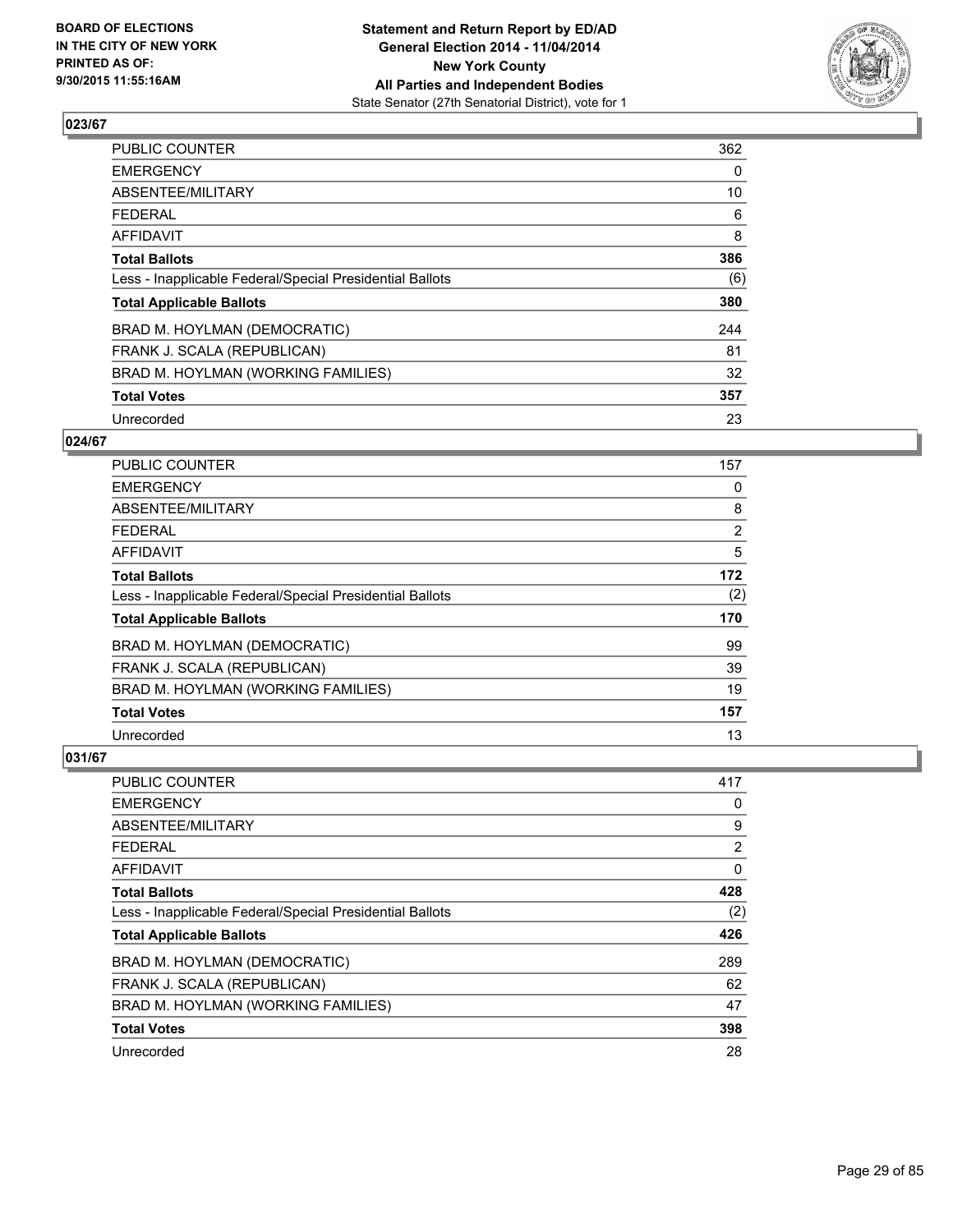

| PUBLIC COUNTER                                           | 316            |
|----------------------------------------------------------|----------------|
| <b>EMERGENCY</b>                                         | 0              |
| ABSENTEE/MILITARY                                        | 15             |
| <b>FEDERAL</b>                                           | 8              |
| <b>AFFIDAVIT</b>                                         | $\overline{7}$ |
| <b>Total Ballots</b>                                     | 346            |
| Less - Inapplicable Federal/Special Presidential Ballots | (8)            |
| <b>Total Applicable Ballots</b>                          | 338            |
| BRAD M. HOYLMAN (DEMOCRATIC)                             | 205            |
| FRANK J. SCALA (REPUBLICAN)                              | 76             |
| BRAD M. HOYLMAN (WORKING FAMILIES)                       | 33             |
| <b>Total Votes</b>                                       | 314            |
| Unrecorded                                               | 24             |

# **033/67**

| <b>PUBLIC COUNTER</b>                                    | 224 |
|----------------------------------------------------------|-----|
| <b>EMERGENCY</b>                                         | 0   |
| ABSENTEE/MILITARY                                        | 6   |
| <b>FEDERAL</b>                                           | 4   |
| AFFIDAVIT                                                | 1   |
| <b>Total Ballots</b>                                     | 235 |
| Less - Inapplicable Federal/Special Presidential Ballots | (4) |
| <b>Total Applicable Ballots</b>                          | 231 |
| BRAD M. HOYLMAN (DEMOCRATIC)                             | 138 |
| FRANK J. SCALA (REPUBLICAN)                              | 50  |
| BRAD M. HOYLMAN (WORKING FAMILIES)                       | 26  |
| UNATTRIBUTABLE WRITE-IN (WRITE-IN)                       | 1   |
| <b>Total Votes</b>                                       | 215 |
| Unrecorded                                               | 16  |

| <b>PUBLIC COUNTER</b>                                    | 115 |
|----------------------------------------------------------|-----|
| <b>EMERGENCY</b>                                         | 0   |
| ABSENTEE/MILITARY                                        | 3   |
| <b>FEDERAL</b>                                           |     |
| AFFIDAVIT                                                |     |
| <b>Total Ballots</b>                                     | 120 |
| Less - Inapplicable Federal/Special Presidential Ballots | (1) |
| <b>Total Applicable Ballots</b>                          | 119 |
| BRAD M. HOYLMAN (DEMOCRATIC)                             | 66  |
| FRANK J. SCALA (REPUBLICAN)                              | 42  |
| BRAD M. HOYLMAN (WORKING FAMILIES)                       | 5   |
| <b>Total Votes</b>                                       | 113 |
| Unrecorded                                               | 6   |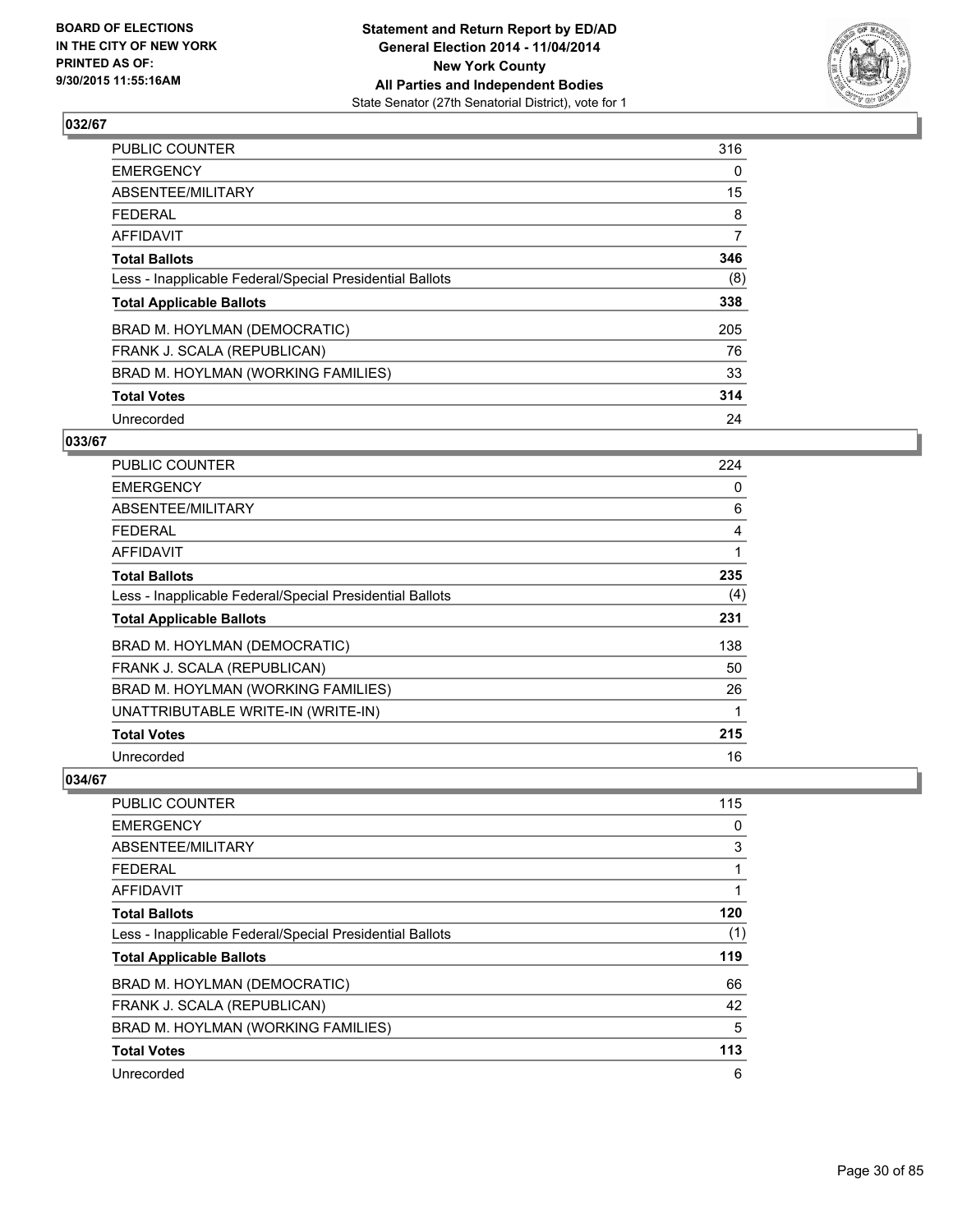

| <b>PUBLIC COUNTER</b>                                    | 256            |
|----------------------------------------------------------|----------------|
| <b>EMERGENCY</b>                                         | 0              |
| ABSENTEE/MILITARY                                        | 14             |
| <b>FEDERAL</b>                                           | $\overline{7}$ |
| <b>AFFIDAVIT</b>                                         | $\overline{2}$ |
| <b>Total Ballots</b>                                     | 279            |
| Less - Inapplicable Federal/Special Presidential Ballots | (7)            |
| <b>Total Applicable Ballots</b>                          | 272            |
| BRAD M. HOYLMAN (DEMOCRATIC)                             | 172            |
| FRANK J. SCALA (REPUBLICAN)                              | 47             |
| BRAD M. HOYLMAN (WORKING FAMILIES)                       | 28             |
| <b>Total Votes</b>                                       | 247            |
| Unrecorded                                               | 25             |

## **036/67**

| <b>PUBLIC COUNTER</b>                                    | 151 |
|----------------------------------------------------------|-----|
| <b>EMERGENCY</b>                                         | 0   |
| ABSENTEE/MILITARY                                        | 4   |
| <b>FEDERAL</b>                                           | 3   |
| AFFIDAVIT                                                | 4   |
| <b>Total Ballots</b>                                     | 162 |
| Less - Inapplicable Federal/Special Presidential Ballots | (3) |
| <b>Total Applicable Ballots</b>                          | 159 |
| BRAD M. HOYLMAN (DEMOCRATIC)                             | 103 |
| FRANK J. SCALA (REPUBLICAN)                              | 29  |
| BRAD M. HOYLMAN (WORKING FAMILIES)                       | 15  |
| <b>Total Votes</b>                                       | 147 |
| Unrecorded                                               | 12  |

| PUBLIC COUNTER                                           | 293 |
|----------------------------------------------------------|-----|
| <b>EMERGENCY</b>                                         | 0   |
| ABSENTEE/MILITARY                                        | 3   |
| FEDERAL                                                  | 3   |
| <b>AFFIDAVIT</b>                                         | 6   |
| <b>Total Ballots</b>                                     | 305 |
| Less - Inapplicable Federal/Special Presidential Ballots | (3) |
| <b>Total Applicable Ballots</b>                          | 302 |
| BRAD M. HOYLMAN (DEMOCRATIC)                             | 190 |
| FRANK J. SCALA (REPUBLICAN)                              | 60  |
| BRAD M. HOYLMAN (WORKING FAMILIES)                       | 36  |
| <b>Total Votes</b>                                       | 286 |
| Unrecorded                                               | 16  |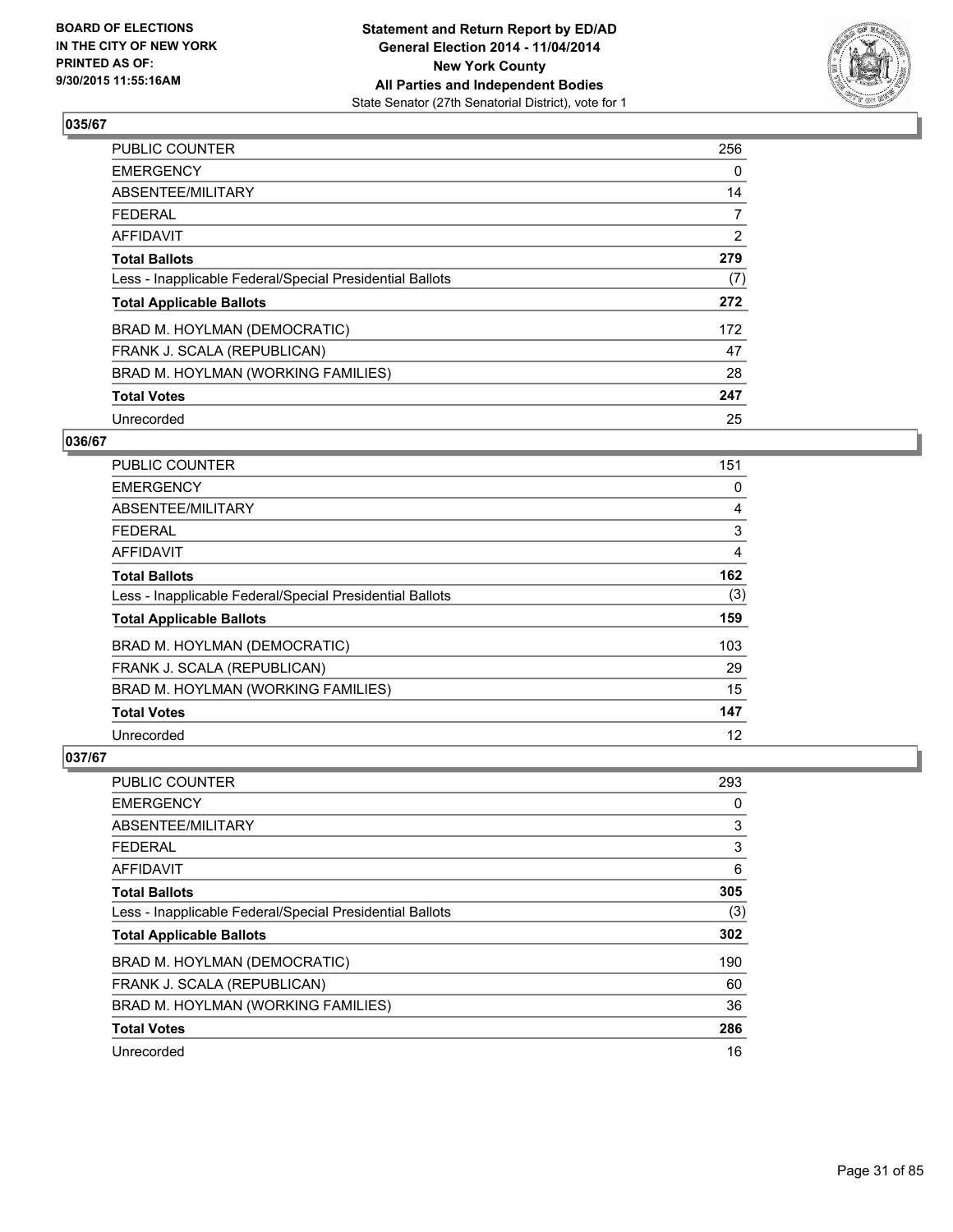

| PUBLIC COUNTER                                           | 195            |
|----------------------------------------------------------|----------------|
| <b>EMERGENCY</b>                                         | 0              |
| ABSENTEE/MILITARY                                        | 4              |
| <b>FEDERAL</b>                                           | $\overline{2}$ |
| <b>AFFIDAVIT</b>                                         | 1              |
| <b>Total Ballots</b>                                     | 202            |
| Less - Inapplicable Federal/Special Presidential Ballots | (2)            |
| <b>Total Applicable Ballots</b>                          | 200            |
| BRAD M. HOYLMAN (DEMOCRATIC)                             | 125            |
| FRANK J. SCALA (REPUBLICAN)                              | 45             |
| BRAD M. HOYLMAN (WORKING FAMILIES)                       | 15             |
| <b>Total Votes</b>                                       | 185            |
| Unrecorded                                               | 15             |

## **039/67**

| <b>PUBLIC COUNTER</b>                                    | 235 |
|----------------------------------------------------------|-----|
| <b>EMERGENCY</b>                                         | 0   |
| ABSENTEE/MILITARY                                        | 6   |
| <b>FEDERAL</b>                                           |     |
| AFFIDAVIT                                                |     |
| <b>Total Ballots</b>                                     | 243 |
| Less - Inapplicable Federal/Special Presidential Ballots | (1) |
| <b>Total Applicable Ballots</b>                          | 242 |
| BRAD M. HOYLMAN (DEMOCRATIC)                             | 149 |
| FRANK J. SCALA (REPUBLICAN)                              | 58  |
| BRAD M. HOYLMAN (WORKING FAMILIES)                       | 20  |
| <b>Total Votes</b>                                       | 227 |
| Unrecorded                                               | 15  |

| PUBLIC COUNTER                                           | 191 |
|----------------------------------------------------------|-----|
| <b>EMERGENCY</b>                                         | 0   |
| ABSENTEE/MILITARY                                        | 3   |
| <b>FEDERAL</b>                                           | 2   |
| AFFIDAVIT                                                | 3   |
| <b>Total Ballots</b>                                     | 199 |
| Less - Inapplicable Federal/Special Presidential Ballots | (2) |
| <b>Total Applicable Ballots</b>                          | 197 |
| BRAD M. HOYLMAN (DEMOCRATIC)                             | 121 |
| FRANK J. SCALA (REPUBLICAN)                              | 39  |
| BRAD M. HOYLMAN (WORKING FAMILIES)                       | 26  |
| <b>Total Votes</b>                                       | 186 |
| Unrecorded                                               | 11  |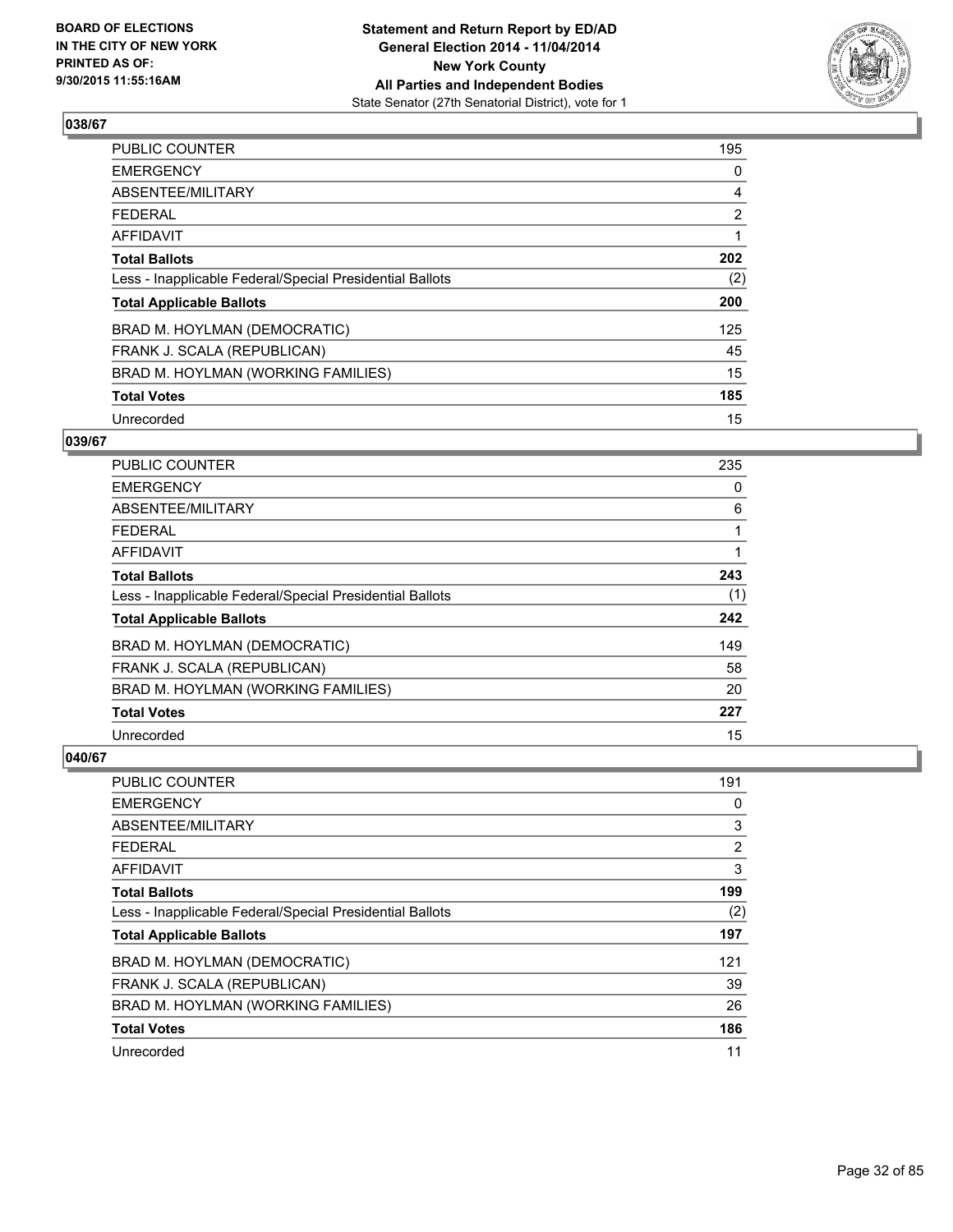

| <b>PUBLIC COUNTER</b>                                    | 305            |
|----------------------------------------------------------|----------------|
| <b>EMERGENCY</b>                                         | 0              |
| ABSENTEE/MILITARY                                        | $\overline{2}$ |
| <b>FEDERAL</b>                                           | $\overline{7}$ |
| AFFIDAVIT                                                | 3              |
| <b>Total Ballots</b>                                     | 317            |
| Less - Inapplicable Federal/Special Presidential Ballots | (7)            |
| <b>Total Applicable Ballots</b>                          | 310            |
| BRAD M. HOYLMAN (DEMOCRATIC)                             | 193            |
| FRANK J. SCALA (REPUBLICAN)                              | 43             |
| BRAD M. HOYLMAN (WORKING FAMILIES)                       | 52             |
| <b>Total Votes</b>                                       | 288            |
| Unrecorded                                               | 22             |

## **042/67**

| <b>PUBLIC COUNTER</b>                                    | 575 |
|----------------------------------------------------------|-----|
| <b>EMERGENCY</b>                                         | 0   |
| ABSENTEE/MILITARY                                        | 19  |
| <b>FEDERAL</b>                                           | 9   |
| <b>AFFIDAVIT</b>                                         | 4   |
| <b>Total Ballots</b>                                     | 607 |
| Less - Inapplicable Federal/Special Presidential Ballots | (9) |
| <b>Total Applicable Ballots</b>                          | 598 |
| BRAD M. HOYLMAN (DEMOCRATIC)                             | 401 |
| FRANK J. SCALA (REPUBLICAN)                              | 84  |
| BRAD M. HOYLMAN (WORKING FAMILIES)                       | 72  |
| PHIL OLVEY (WRITE-IN)                                    | 1   |
| <b>Total Votes</b>                                       | 558 |
| Unrecorded                                               | 40  |

| <b>PUBLIC COUNTER</b>                                    | 572 |
|----------------------------------------------------------|-----|
| <b>EMERGENCY</b>                                         | 0   |
| ABSENTEE/MILITARY                                        | 9   |
| <b>FEDERAL</b>                                           | 4   |
| AFFIDAVIT                                                | 2   |
| <b>Total Ballots</b>                                     | 587 |
| Less - Inapplicable Federal/Special Presidential Ballots | (4) |
| <b>Total Applicable Ballots</b>                          | 583 |
| BRAD M. HOYLMAN (DEMOCRATIC)                             | 408 |
| FRANK J. SCALA (REPUBLICAN)                              | 64  |
| BRAD M. HOYLMAN (WORKING FAMILIES)                       | 69  |
| <b>Total Votes</b>                                       | 541 |
| Unrecorded                                               | 42  |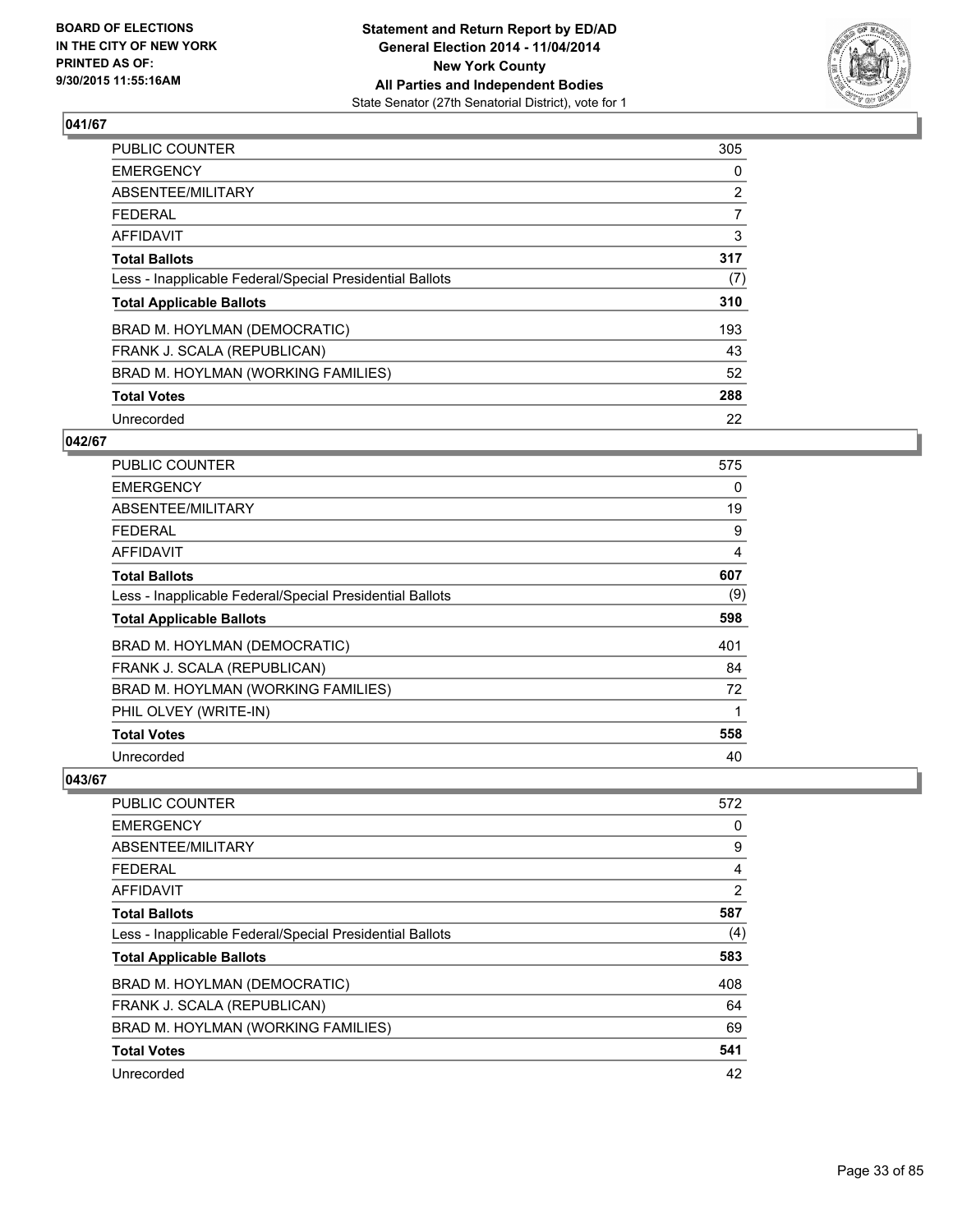

| <b>PUBLIC COUNTER</b>                                    | 285 |
|----------------------------------------------------------|-----|
| <b>EMERGENCY</b>                                         | 0   |
| ABSENTEE/MILITARY                                        | 10  |
| <b>FEDERAL</b>                                           | 3   |
| <b>AFFIDAVIT</b>                                         | 0   |
| <b>Total Ballots</b>                                     | 298 |
| Less - Inapplicable Federal/Special Presidential Ballots | (3) |
| <b>Total Applicable Ballots</b>                          | 295 |
| BRAD M. HOYLMAN (DEMOCRATIC)                             | 181 |
| FRANK J. SCALA (REPUBLICAN)                              | 47  |
| BRAD M. HOYLMAN (WORKING FAMILIES)                       | 43  |
| LAURA SCHILLER (WRITE-IN)                                | 1   |
| <b>Total Votes</b>                                       | 272 |
| Unrecorded                                               | 23  |

## **045/67**

| <b>PUBLIC COUNTER</b>                                    | 289 |
|----------------------------------------------------------|-----|
| <b>EMERGENCY</b>                                         | 0   |
| ABSENTEE/MILITARY                                        | 2   |
| <b>FEDERAL</b>                                           | 2   |
| AFFIDAVIT                                                | 8   |
| <b>Total Ballots</b>                                     | 301 |
| Less - Inapplicable Federal/Special Presidential Ballots | (2) |
| <b>Total Applicable Ballots</b>                          | 299 |
| BRAD M. HOYLMAN (DEMOCRATIC)                             | 165 |
| FRANK J. SCALA (REPUBLICAN)                              | 86  |
| BRAD M. HOYLMAN (WORKING FAMILIES)                       | 18  |
| <b>Total Votes</b>                                       | 269 |
| Unrecorded                                               | 30  |

| <b>PUBLIC COUNTER</b>                                    | 499 |
|----------------------------------------------------------|-----|
| <b>EMERGENCY</b>                                         | 0   |
| ABSENTEE/MILITARY                                        | 12  |
| <b>FEDERAL</b>                                           | 2   |
| AFFIDAVIT                                                | 5   |
| <b>Total Ballots</b>                                     | 518 |
| Less - Inapplicable Federal/Special Presidential Ballots | (2) |
| <b>Total Applicable Ballots</b>                          | 516 |
| BRAD M. HOYLMAN (DEMOCRATIC)                             | 324 |
| FRANK J. SCALA (REPUBLICAN)                              | 67  |
| BRAD M. HOYLMAN (WORKING FAMILIES)                       | 80  |
| <b>Total Votes</b>                                       | 471 |
| Unrecorded                                               | 45  |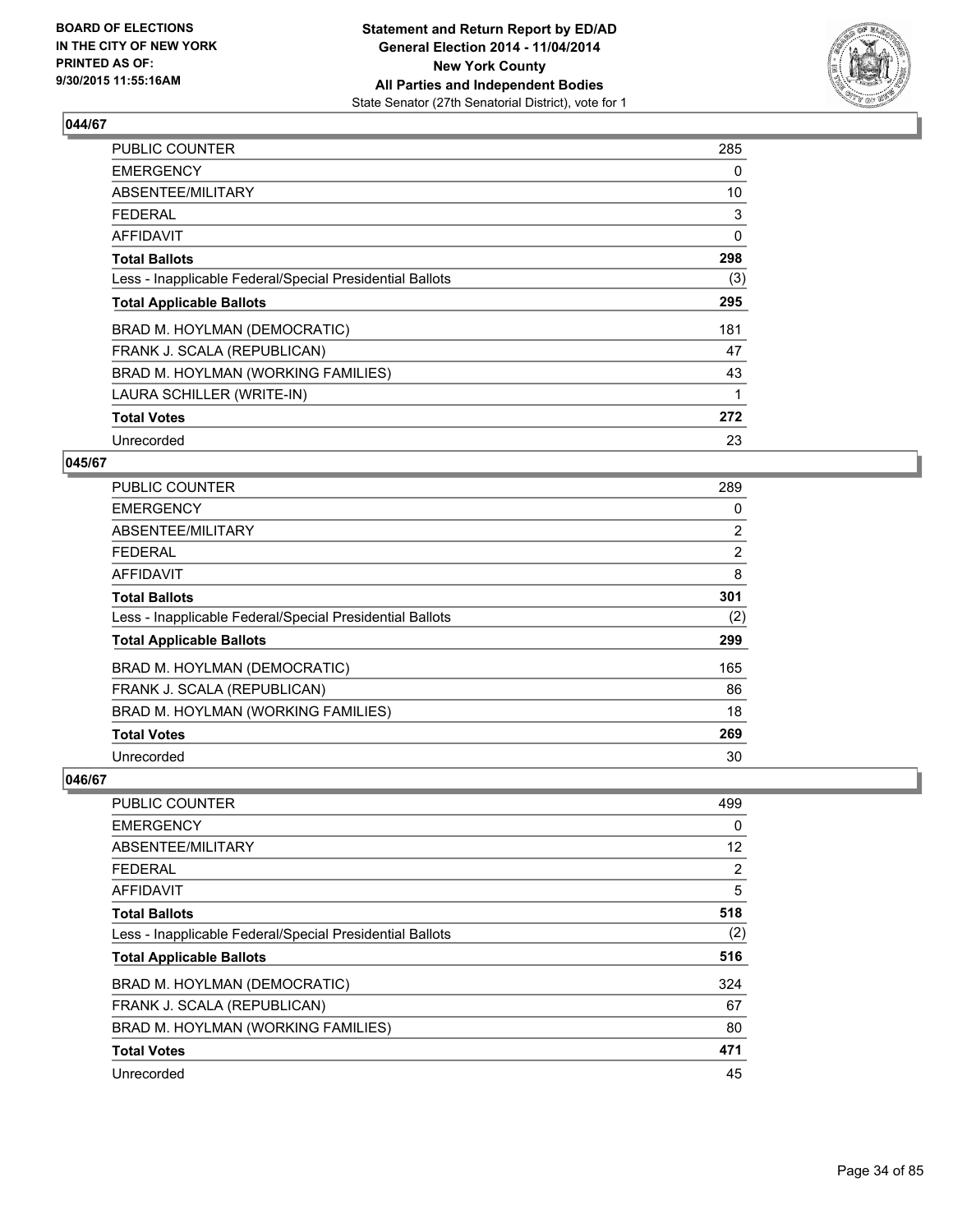

| PUBLIC COUNTER                                           | 229            |
|----------------------------------------------------------|----------------|
| <b>EMERGENCY</b>                                         | 0              |
| ABSENTEE/MILITARY                                        | $\overline{2}$ |
| <b>FEDERAL</b>                                           | $\overline{2}$ |
| AFFIDAVIT                                                | 8              |
| <b>Total Ballots</b>                                     | 241            |
| Less - Inapplicable Federal/Special Presidential Ballots | (2)            |
| <b>Total Applicable Ballots</b>                          | 239            |
| BRAD M. HOYLMAN (DEMOCRATIC)                             | 127            |
| FRANK J. SCALA (REPUBLICAN)                              | 92             |
| BRAD M. HOYLMAN (WORKING FAMILIES)                       | 8              |
| <b>Total Votes</b>                                       | 227            |
| Unrecorded                                               | 12             |

## **048/67**

| <b>PUBLIC COUNTER</b>                                    | 513  |
|----------------------------------------------------------|------|
| <b>EMERGENCY</b>                                         | 0    |
| ABSENTEE/MILITARY                                        | 9    |
| <b>FEDERAL</b>                                           | 10   |
| <b>AFFIDAVIT</b>                                         | 3    |
| <b>Total Ballots</b>                                     | 535  |
| Less - Inapplicable Federal/Special Presidential Ballots | (10) |
| <b>Total Applicable Ballots</b>                          | 525  |
| BRAD M. HOYLMAN (DEMOCRATIC)                             | 350  |
| FRANK J. SCALA (REPUBLICAN)                              | 72   |
| BRAD M. HOYLMAN (WORKING FAMILIES)                       | 67   |
| <b>Total Votes</b>                                       | 489  |
| Unrecorded                                               | 36   |

| PUBLIC COUNTER                                           | 272 |
|----------------------------------------------------------|-----|
| <b>EMERGENCY</b>                                         | 0   |
| ABSENTEE/MILITARY                                        | 4   |
| <b>FEDERAL</b>                                           | 8   |
| <b>AFFIDAVIT</b>                                         | 1   |
| <b>Total Ballots</b>                                     | 285 |
| Less - Inapplicable Federal/Special Presidential Ballots | (8) |
| <b>Total Applicable Ballots</b>                          | 277 |
| BRAD M. HOYLMAN (DEMOCRATIC)                             | 158 |
| FRANK J. SCALA (REPUBLICAN)                              | 47  |
| BRAD M. HOYLMAN (WORKING FAMILIES)                       | 51  |
| <b>Total Votes</b>                                       | 256 |
| Unrecorded                                               | 21  |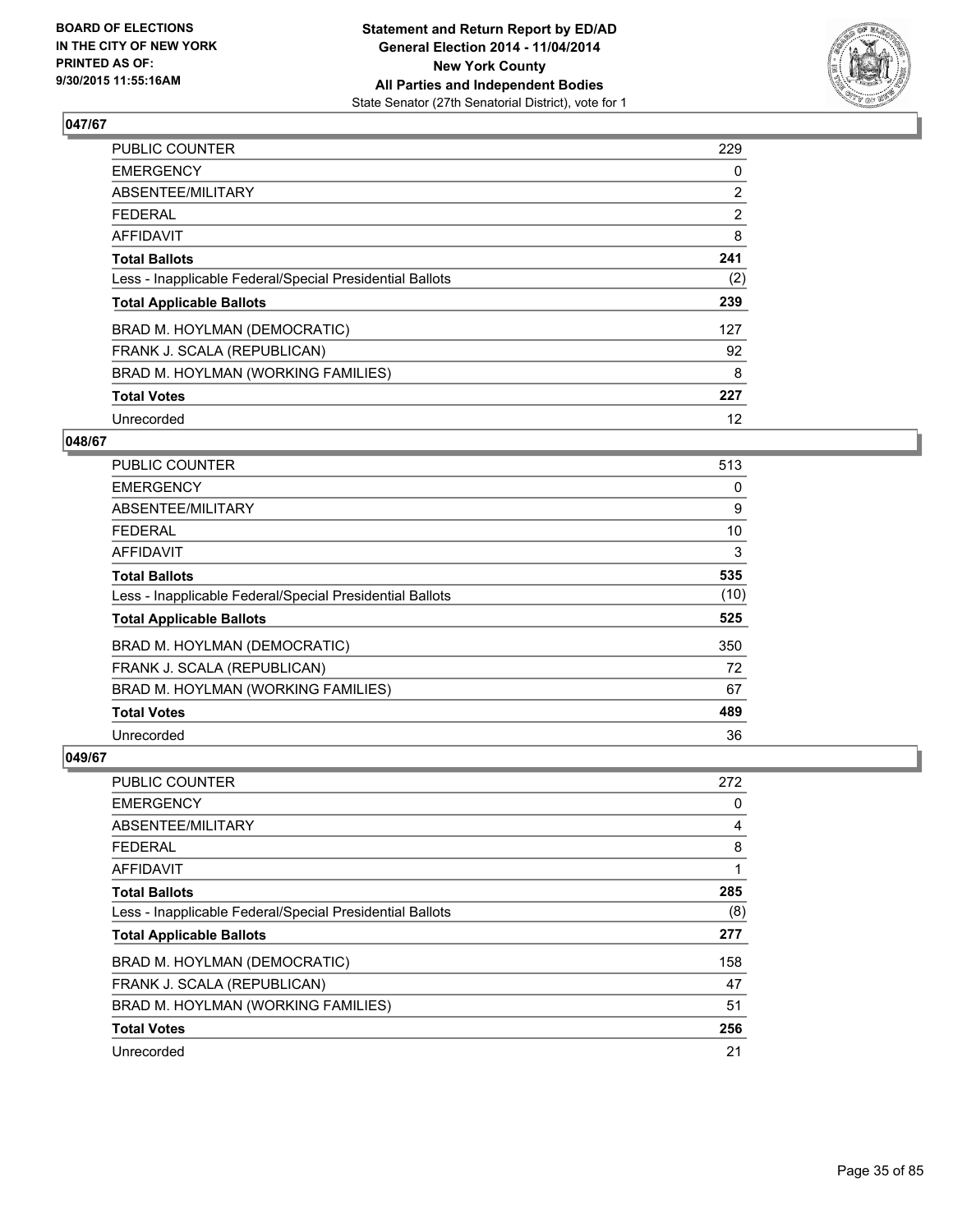

| <b>PUBLIC COUNTER</b>                                    | 400      |
|----------------------------------------------------------|----------|
| <b>EMERGENCY</b>                                         | 0        |
| ABSENTEE/MILITARY                                        | 7        |
| <b>FEDERAL</b>                                           | 4        |
| AFFIDAVIT                                                | $\Omega$ |
| <b>Total Ballots</b>                                     | 411      |
| Less - Inapplicable Federal/Special Presidential Ballots | (4)      |
| <b>Total Applicable Ballots</b>                          | 407      |
| BRAD M. HOYLMAN (DEMOCRATIC)                             | 272      |
| FRANK J. SCALA (REPUBLICAN)                              | 63       |
| BRAD M. HOYLMAN (WORKING FAMILIES)                       | 46       |
| <b>Total Votes</b>                                       | 381      |
| Unrecorded                                               | 26       |

| <b>PUBLIC COUNTER</b>                                    | 2            |
|----------------------------------------------------------|--------------|
| <b>EMERGENCY</b>                                         | 0            |
| ABSENTEE/MILITARY                                        | 0            |
| FEDERAL                                                  | 0            |
| <b>AFFIDAVIT</b>                                         | 0            |
| <b>Total Ballots</b>                                     | $\mathbf{2}$ |
| Less - Inapplicable Federal/Special Presidential Ballots | 0            |
| <b>Total Applicable Ballots</b>                          | $\mathbf{2}$ |
| BRAD M. HOYLMAN (DEMOCRATIC)                             |              |
| FRANK J. SCALA (REPUBLICAN)                              | 0            |
| BRAD M. HOYLMAN (WORKING FAMILIES)                       | 0            |
| <b>Total Votes</b>                                       |              |
| Unrecorded                                               | 1            |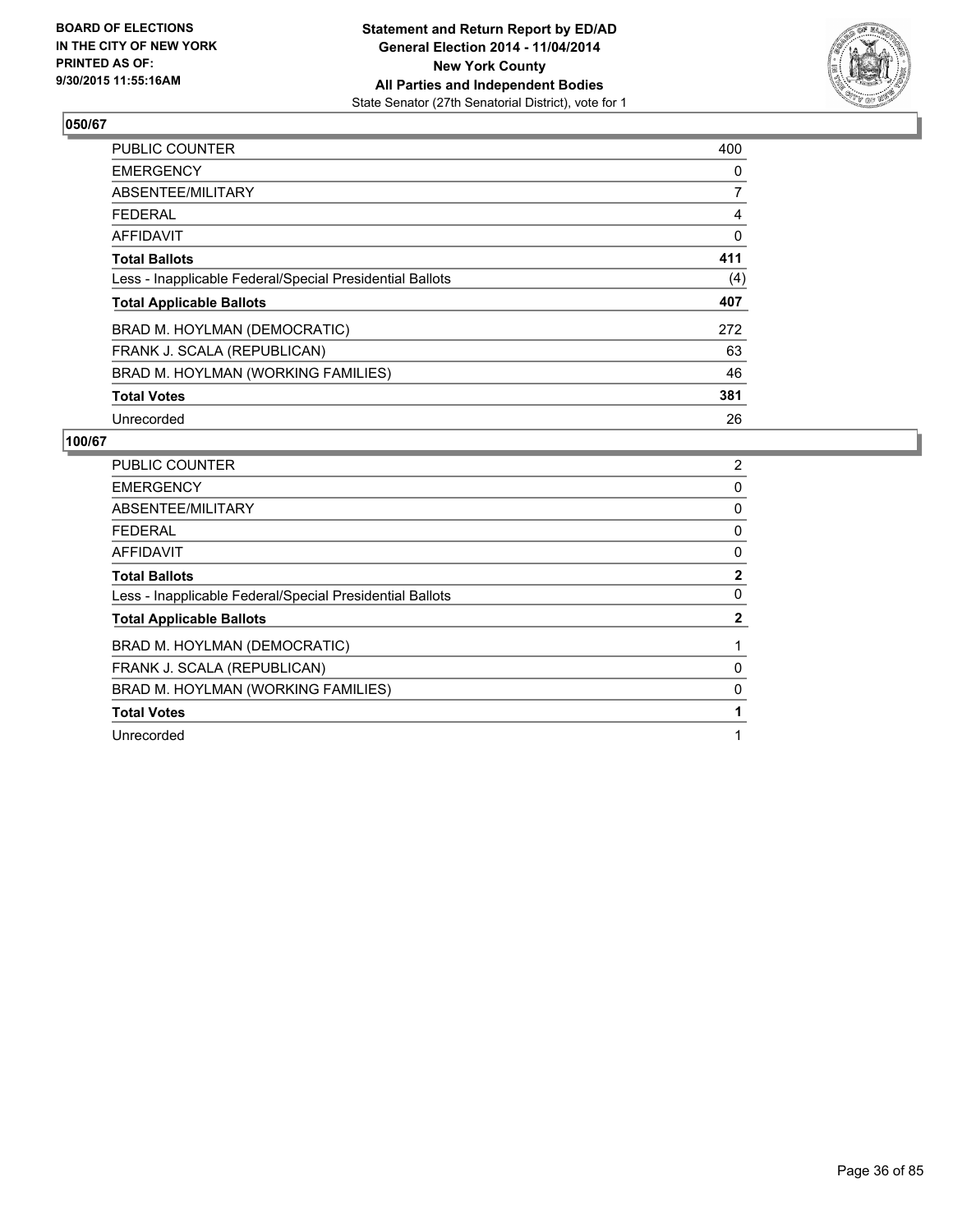

| <b>PUBLIC COUNTER</b>                                    | 204 |
|----------------------------------------------------------|-----|
| <b>EMERGENCY</b>                                         | 0   |
| ABSENTEE/MILITARY                                        | 10  |
| <b>FEDERAL</b>                                           | 3   |
| <b>AFFIDAVIT</b>                                         | 0   |
| <b>Total Ballots</b>                                     | 217 |
| Less - Inapplicable Federal/Special Presidential Ballots | (3) |
| <b>Total Applicable Ballots</b>                          | 214 |
| BRAD M. HOYLMAN (DEMOCRATIC)                             | 152 |
| FRANK J. SCALA (REPUBLICAN)                              | 38  |
| BRAD M. HOYLMAN (WORKING FAMILIES)                       | 16  |
| <b>Total Votes</b>                                       | 206 |
| Unrecorded                                               | 8   |

# **011/73**

| <b>PUBLIC COUNTER</b>                                    | 187 |
|----------------------------------------------------------|-----|
| <b>EMERGENCY</b>                                         | 0   |
| ABSENTEE/MILITARY                                        | 11  |
| <b>FEDERAL</b>                                           | 6   |
| AFFIDAVIT                                                | 10  |
| <b>Total Ballots</b>                                     | 214 |
| Less - Inapplicable Federal/Special Presidential Ballots | (6) |
| <b>Total Applicable Ballots</b>                          | 208 |
| BRAD M. HOYLMAN (DEMOCRATIC)                             | 115 |
| FRANK J. SCALA (REPUBLICAN)                              | 64  |
| BRAD M. HOYLMAN (WORKING FAMILIES)                       | 17  |
| <b>Total Votes</b>                                       | 196 |
| Unrecorded                                               | 12  |

| PUBLIC COUNTER                                           | 34  |
|----------------------------------------------------------|-----|
| <b>EMERGENCY</b>                                         | 0   |
| ABSENTEE/MILITARY                                        | 3   |
| <b>FEDERAL</b>                                           | 1   |
| <b>AFFIDAVIT</b>                                         | 1   |
| <b>Total Ballots</b>                                     | 39  |
| Less - Inapplicable Federal/Special Presidential Ballots | (1) |
| <b>Total Applicable Ballots</b>                          | 38  |
| BRAD M. HOYLMAN (DEMOCRATIC)                             | 19  |
| FRANK J. SCALA (REPUBLICAN)                              | 13  |
| BRAD M. HOYLMAN (WORKING FAMILIES)                       | 1   |
| <b>Total Votes</b>                                       | 33  |
| Unrecorded                                               | 5   |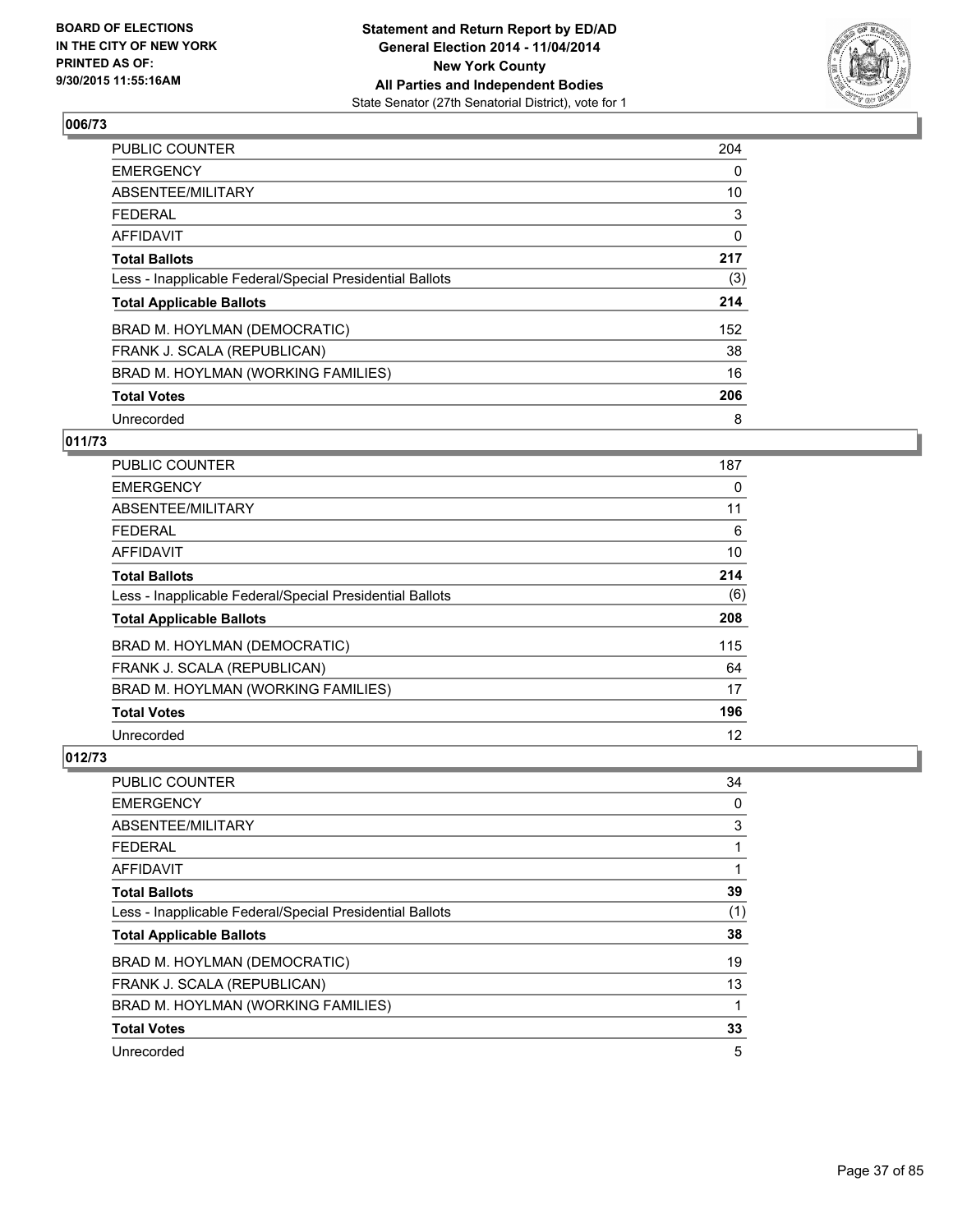

| <b>PUBLIC COUNTER</b>                                    | 68       |
|----------------------------------------------------------|----------|
| <b>EMERGENCY</b>                                         | 0        |
| ABSENTEE/MILITARY                                        |          |
| <b>FEDERAL</b>                                           | 0        |
| AFFIDAVIT                                                | $\Omega$ |
| <b>Total Ballots</b>                                     | 69       |
| Less - Inapplicable Federal/Special Presidential Ballots | 0        |
| <b>Total Applicable Ballots</b>                          | 69       |
| BRAD M. HOYLMAN (DEMOCRATIC)                             | 47       |
| FRANK J. SCALA (REPUBLICAN)                              | 13       |
| BRAD M. HOYLMAN (WORKING FAMILIES)                       | 6        |
| <b>Total Votes</b>                                       | 66       |
| Unrecorded                                               | 3        |

### **020/73**

| <b>PUBLIC COUNTER</b>                                    | 6              |
|----------------------------------------------------------|----------------|
| <b>EMERGENCY</b>                                         | 0              |
| <b>ABSENTEE/MILITARY</b>                                 | 0              |
| <b>FEDERAL</b>                                           | $\overline{2}$ |
| <b>AFFIDAVIT</b>                                         |                |
| <b>Total Ballots</b>                                     | 9              |
| Less - Inapplicable Federal/Special Presidential Ballots | (2)            |
| <b>Total Applicable Ballots</b>                          | 7              |
| BRAD M. HOYLMAN (DEMOCRATIC)                             | $\overline{2}$ |
| FRANK J. SCALA (REPUBLICAN)                              | 3              |
| BRAD M. HOYLMAN (WORKING FAMILIES)                       | 0              |
| <b>Total Votes</b>                                       | 5              |
| Unrecorded                                               | 2              |

| PUBLIC COUNTER                                           | 31             |
|----------------------------------------------------------|----------------|
| <b>EMERGENCY</b>                                         | 0              |
| ABSENTEE/MILITARY                                        | 2              |
| <b>FEDERAL</b>                                           | 7              |
| <b>AFFIDAVIT</b>                                         | 3              |
| <b>Total Ballots</b>                                     | 43             |
| Less - Inapplicable Federal/Special Presidential Ballots | (7)            |
| <b>Total Applicable Ballots</b>                          | 36             |
| BRAD M. HOYLMAN (DEMOCRATIC)                             | 16             |
| FRANK J. SCALA (REPUBLICAN)                              | 16             |
| BRAD M. HOYLMAN (WORKING FAMILIES)                       | 2              |
| <b>Total Votes</b>                                       | 34             |
| Unrecorded                                               | $\overline{2}$ |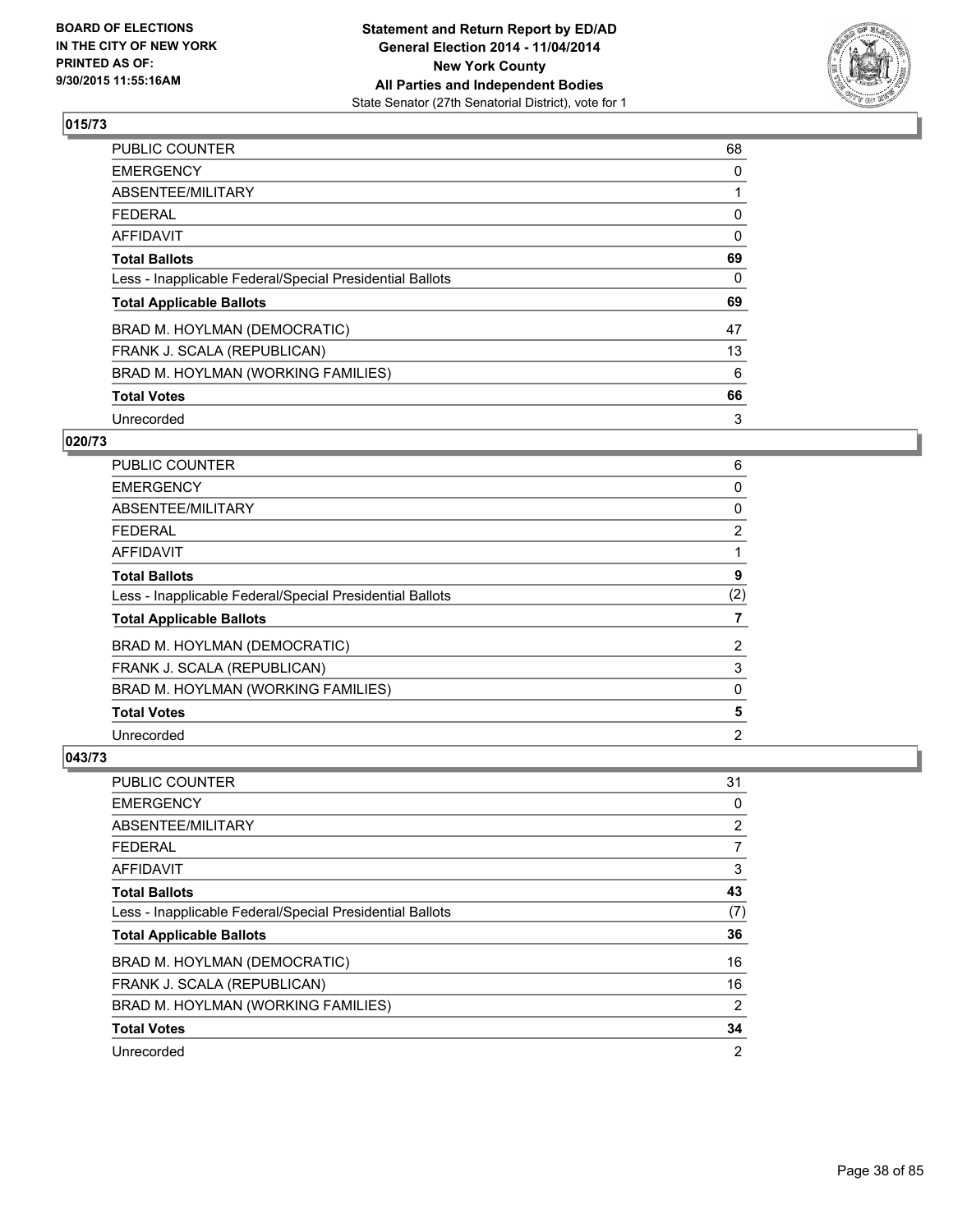

| <b>PUBLIC COUNTER</b>                                    | 412 |
|----------------------------------------------------------|-----|
| <b>EMERGENCY</b>                                         | 0   |
| ABSENTEE/MILITARY                                        | 5   |
| <b>FEDERAL</b>                                           | 3   |
| <b>AFFIDAVIT</b>                                         | 6   |
| <b>Total Ballots</b>                                     | 426 |
| Less - Inapplicable Federal/Special Presidential Ballots | (3) |
| <b>Total Applicable Ballots</b>                          | 423 |
| BRAD M. HOYLMAN (DEMOCRATIC)                             | 219 |
| FRANK J. SCALA (REPUBLICAN)                              | 76  |
| BRAD M. HOYLMAN (WORKING FAMILIES)                       | 86  |
| UNATTRIBUTABLE WRITE-IN (WRITE-IN)                       | 1   |
| <b>Total Votes</b>                                       | 382 |
| Unrecorded                                               | 41  |

# **020/74**

| PUBLIC COUNTER                                           | 238 |
|----------------------------------------------------------|-----|
| <b>EMERGENCY</b>                                         | 0   |
| ABSENTEE/MILITARY                                        | 8   |
| <b>FEDERAL</b>                                           | 4   |
| AFFIDAVIT                                                | 4   |
| <b>Total Ballots</b>                                     | 254 |
| Less - Inapplicable Federal/Special Presidential Ballots | (4) |
| <b>Total Applicable Ballots</b>                          | 250 |
| BRAD M. HOYLMAN (DEMOCRATIC)                             | 133 |
| FRANK J. SCALA (REPUBLICAN)                              | 44  |
| BRAD M. HOYLMAN (WORKING FAMILIES)                       | 47  |
| <b>Total Votes</b>                                       | 224 |
| Unrecorded                                               | 26  |

| PUBLIC COUNTER                                           | 236 |
|----------------------------------------------------------|-----|
| <b>EMERGENCY</b>                                         | 0   |
| ABSENTEE/MILITARY                                        | 5   |
| <b>FEDERAL</b>                                           | 8   |
| AFFIDAVIT                                                | 4   |
| <b>Total Ballots</b>                                     | 253 |
| Less - Inapplicable Federal/Special Presidential Ballots | (8) |
| <b>Total Applicable Ballots</b>                          | 245 |
| BRAD M. HOYLMAN (DEMOCRATIC)                             | 159 |
| FRANK J. SCALA (REPUBLICAN)                              | 14  |
| BRAD M. HOYLMAN (WORKING FAMILIES)                       | 64  |
| <b>Total Votes</b>                                       | 237 |
| Unrecorded                                               | 8   |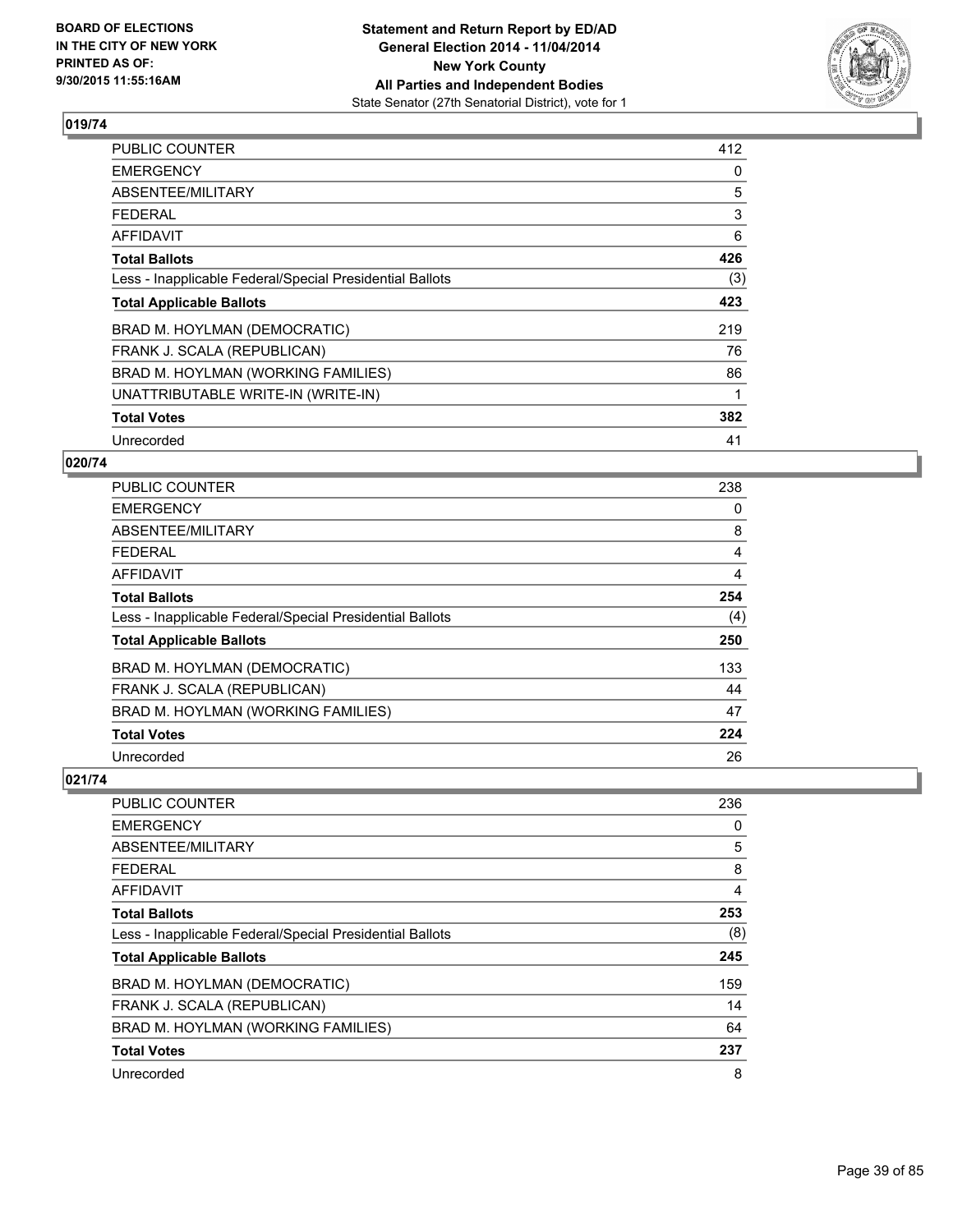

| PUBLIC COUNTER                                           | 210 |
|----------------------------------------------------------|-----|
| <b>EMERGENCY</b>                                         | 0   |
| ABSENTEE/MILITARY                                        |     |
| <b>FEDERAL</b>                                           | 4   |
| <b>AFFIDAVIT</b>                                         | 6   |
| <b>Total Ballots</b>                                     | 221 |
| Less - Inapplicable Federal/Special Presidential Ballots | (4) |
| <b>Total Applicable Ballots</b>                          | 217 |
| BRAD M. HOYLMAN (DEMOCRATIC)                             | 143 |
| FRANK J. SCALA (REPUBLICAN)                              | 19  |
| BRAD M. HOYLMAN (WORKING FAMILIES)                       | 35  |
| <b>Total Votes</b>                                       | 197 |
| Unrecorded                                               | 20  |

# **023/74**

| PUBLIC COUNTER                                           | 237  |
|----------------------------------------------------------|------|
| <b>EMERGENCY</b>                                         | 0    |
| ABSENTEE/MILITARY                                        | 3    |
| <b>FEDERAL</b>                                           | 13   |
| AFFIDAVIT                                                | 2    |
| <b>Total Ballots</b>                                     | 255  |
| Less - Inapplicable Federal/Special Presidential Ballots | (13) |
| <b>Total Applicable Ballots</b>                          | 242  |
| BRAD M. HOYLMAN (DEMOCRATIC)                             | 126  |
| FRANK J. SCALA (REPUBLICAN)                              | 41   |
| BRAD M. HOYLMAN (WORKING FAMILIES)                       | 63   |
| <b>Total Votes</b>                                       | 230  |
| Unrecorded                                               | 12   |

| PUBLIC COUNTER                                           | 233 |
|----------------------------------------------------------|-----|
| <b>EMERGENCY</b>                                         | 0   |
| ABSENTEE/MILITARY                                        | 4   |
| <b>FEDERAL</b>                                           | 4   |
| AFFIDAVIT                                                | 4   |
| <b>Total Ballots</b>                                     | 245 |
| Less - Inapplicable Federal/Special Presidential Ballots | (4) |
| <b>Total Applicable Ballots</b>                          | 241 |
| BRAD M. HOYLMAN (DEMOCRATIC)                             | 148 |
| FRANK J. SCALA (REPUBLICAN)                              | 8   |
| BRAD M. HOYLMAN (WORKING FAMILIES)                       | 64  |
| SUSAN STETZEE (WRITE-IN)                                 | 1   |
| <b>Total Votes</b>                                       | 221 |
| Unrecorded                                               | 20  |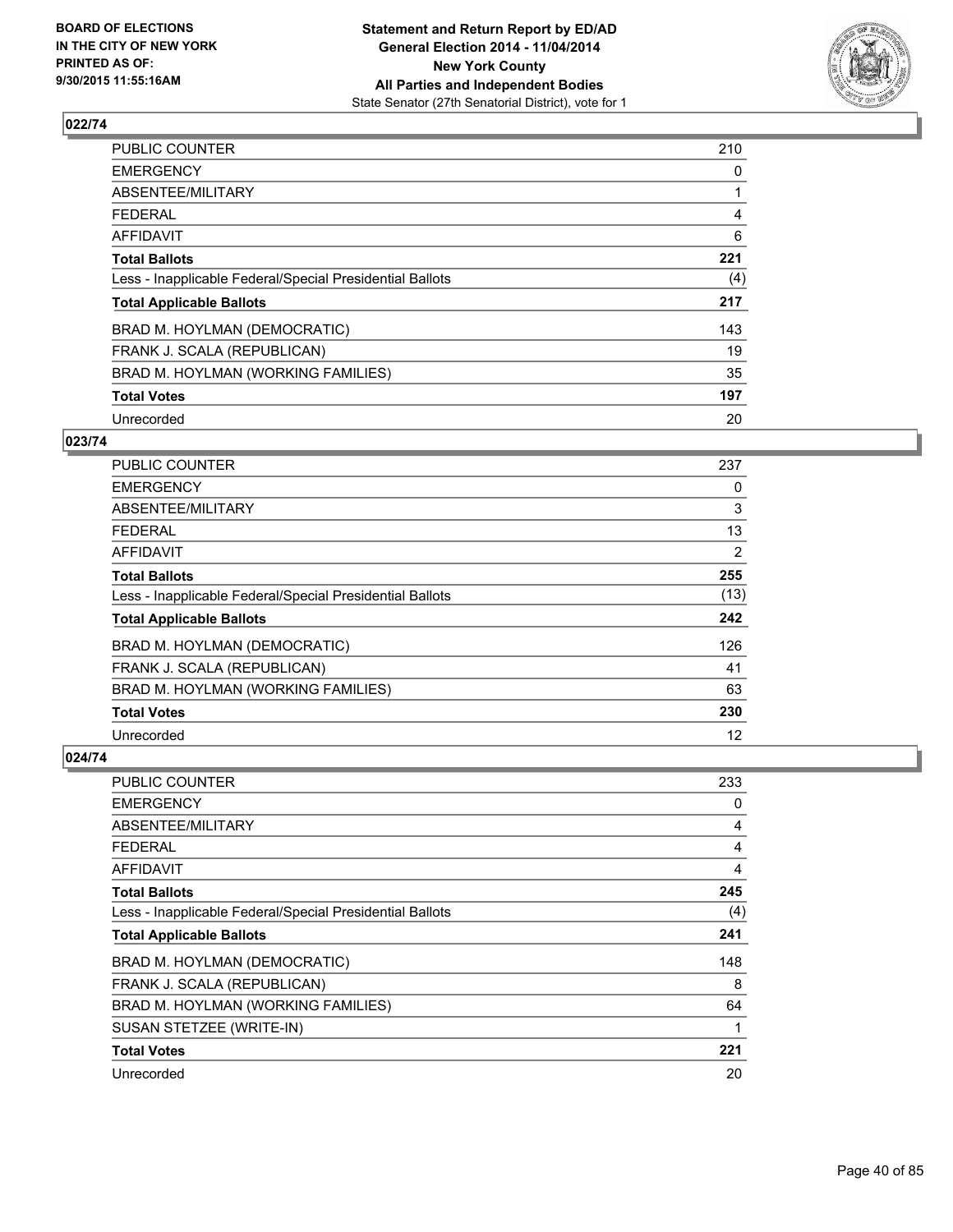

| PUBLIC COUNTER                                           | 171 |
|----------------------------------------------------------|-----|
| <b>EMERGENCY</b>                                         | 0   |
| ABSENTEE/MILITARY                                        | 8   |
| <b>FEDERAL</b>                                           | 3   |
| <b>AFFIDAVIT</b>                                         | 6   |
| <b>Total Ballots</b>                                     | 188 |
| Less - Inapplicable Federal/Special Presidential Ballots | (3) |
| <b>Total Applicable Ballots</b>                          | 185 |
| BRAD M. HOYLMAN (DEMOCRATIC)                             | 120 |
| FRANK J. SCALA (REPUBLICAN)                              | 15  |
| BRAD M. HOYLMAN (WORKING FAMILIES)                       | 37  |
| LUKE SALLEPPI (WRITE-IN)                                 | 1   |
| <b>Total Votes</b>                                       | 173 |
| Unrecorded                                               | 12  |

### **026/74**

| PUBLIC COUNTER                                           | 171 |
|----------------------------------------------------------|-----|
| <b>EMERGENCY</b>                                         | 0   |
| ABSENTEE/MILITARY                                        | 2   |
| <b>FEDERAL</b>                                           | 0   |
| <b>AFFIDAVIT</b>                                         | 2   |
| <b>Total Ballots</b>                                     | 175 |
| Less - Inapplicable Federal/Special Presidential Ballots | 0   |
| <b>Total Applicable Ballots</b>                          | 175 |
| BRAD M. HOYLMAN (DEMOCRATIC)                             | 129 |
| FRANK J. SCALA (REPUBLICAN)                              | 5   |
| BRAD M. HOYLMAN (WORKING FAMILIES)                       | 5   |
| <b>Total Votes</b>                                       | 139 |
| Unrecorded                                               | 36  |

| <b>PUBLIC COUNTER</b>                                    | 99  |
|----------------------------------------------------------|-----|
| <b>EMERGENCY</b>                                         | 0   |
| ABSENTEE/MILITARY                                        | 0   |
| <b>FEDERAL</b>                                           | 0   |
| AFFIDAVIT                                                |     |
| <b>Total Ballots</b>                                     | 100 |
| Less - Inapplicable Federal/Special Presidential Ballots | 0   |
| <b>Total Applicable Ballots</b>                          | 100 |
| BRAD M. HOYLMAN (DEMOCRATIC)                             | 74  |
| FRANK J. SCALA (REPUBLICAN)                              | 7   |
| BRAD M. HOYLMAN (WORKING FAMILIES)                       | 5   |
| <b>Total Votes</b>                                       | 86  |
| Unrecorded                                               | 14  |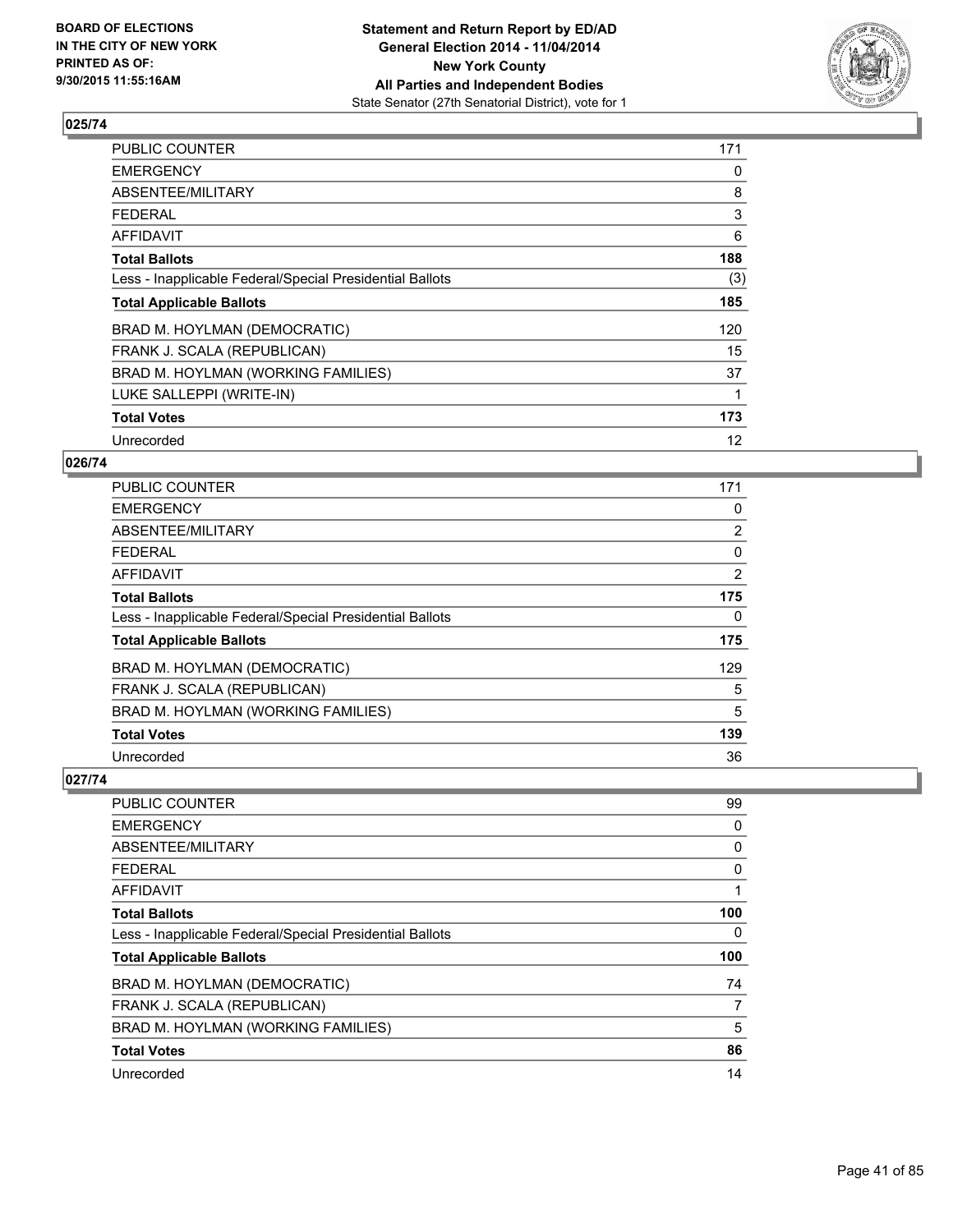

| <b>PUBLIC COUNTER</b>                                    | 77 |
|----------------------------------------------------------|----|
| <b>EMERGENCY</b>                                         | 0  |
| ABSENTEE/MILITARY                                        | 0  |
| <b>FEDERAL</b>                                           | 0  |
| AFFIDAVIT                                                |    |
| <b>Total Ballots</b>                                     | 78 |
| Less - Inapplicable Federal/Special Presidential Ballots | 0  |
| <b>Total Applicable Ballots</b>                          | 78 |
| BRAD M. HOYLMAN (DEMOCRATIC)                             | 55 |
| FRANK J. SCALA (REPUBLICAN)                              | 6  |
| BRAD M. HOYLMAN (WORKING FAMILIES)                       | 1  |
| <b>Total Votes</b>                                       | 62 |
| Unrecorded                                               | 16 |

### **029/74**

| PUBLIC COUNTER                                           | 134 |
|----------------------------------------------------------|-----|
| <b>EMERGENCY</b>                                         | 0   |
| ABSENTEE/MILITARY                                        |     |
| <b>FEDERAL</b>                                           | 0   |
| <b>AFFIDAVIT</b>                                         | 4   |
| <b>Total Ballots</b>                                     | 139 |
| Less - Inapplicable Federal/Special Presidential Ballots | 0   |
| <b>Total Applicable Ballots</b>                          | 139 |
| BRAD M. HOYLMAN (DEMOCRATIC)                             | 108 |
| FRANK J. SCALA (REPUBLICAN)                              | 5   |
| BRAD M. HOYLMAN (WORKING FAMILIES)                       | 5   |
| <b>Total Votes</b>                                       | 118 |
| Unrecorded                                               | 21  |

| PUBLIC COUNTER                                           | 99  |
|----------------------------------------------------------|-----|
| <b>EMERGENCY</b>                                         | 0   |
| ABSENTEE/MILITARY                                        | 4   |
| <b>FEDERAL</b>                                           | 2   |
| AFFIDAVIT                                                | 1   |
| <b>Total Ballots</b>                                     | 106 |
| Less - Inapplicable Federal/Special Presidential Ballots | (2) |
| <b>Total Applicable Ballots</b>                          | 104 |
| BRAD M. HOYLMAN (DEMOCRATIC)                             | 80  |
| FRANK J. SCALA (REPUBLICAN)                              | 4   |
| BRAD M. HOYLMAN (WORKING FAMILIES)                       | 7   |
| <b>Total Votes</b>                                       | 91  |
| Unrecorded                                               | 13  |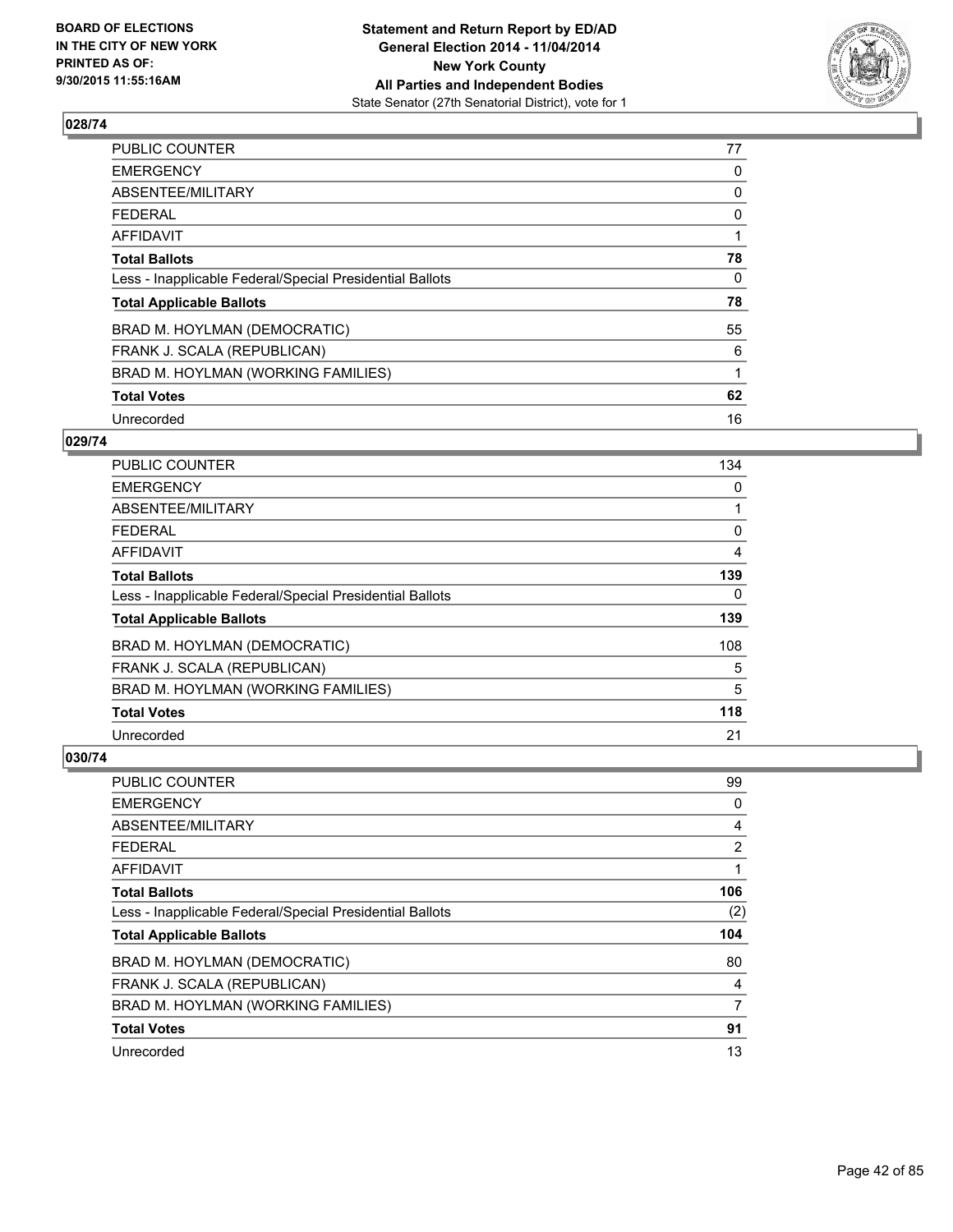

| PUBLIC COUNTER                                           | 288 |
|----------------------------------------------------------|-----|
| <b>EMERGENCY</b>                                         | 0   |
| ABSENTEE/MILITARY                                        | 9   |
| <b>FEDERAL</b>                                           |     |
| <b>AFFIDAVIT</b>                                         | 6   |
| <b>Total Ballots</b>                                     | 304 |
| Less - Inapplicable Federal/Special Presidential Ballots | (1) |
| <b>Total Applicable Ballots</b>                          | 303 |
| BRAD M. HOYLMAN (DEMOCRATIC)                             | 192 |
| FRANK J. SCALA (REPUBLICAN)                              | 25  |
| BRAD M. HOYLMAN (WORKING FAMILIES)                       | 42  |
| LARRY SEABROOK (WRITE-IN)                                | 1   |
| <b>Total Votes</b>                                       | 260 |
| Unrecorded                                               | 43  |

# **032/74**

| <b>PUBLIC COUNTER</b>                                    | 204 |
|----------------------------------------------------------|-----|
| <b>EMERGENCY</b>                                         | 0   |
| ABSENTEE/MILITARY                                        | 3   |
| <b>FEDERAL</b>                                           | 4   |
| <b>AFFIDAVIT</b>                                         | 4   |
| <b>Total Ballots</b>                                     | 215 |
| Less - Inapplicable Federal/Special Presidential Ballots | (4) |
| <b>Total Applicable Ballots</b>                          | 211 |
| BRAD M. HOYLMAN (DEMOCRATIC)                             | 130 |
| FRANK J. SCALA (REPUBLICAN)                              | 19  |
| BRAD M. HOYLMAN (WORKING FAMILIES)                       | 46  |
| <b>Total Votes</b>                                       | 195 |
| Unrecorded                                               | 16  |

| <b>PUBLIC COUNTER</b>                                    | 244 |
|----------------------------------------------------------|-----|
| <b>EMERGENCY</b>                                         | 0   |
| ABSENTEE/MILITARY                                        | 5   |
| <b>FEDERAL</b>                                           | 7   |
| AFFIDAVIT                                                | 4   |
| <b>Total Ballots</b>                                     | 260 |
| Less - Inapplicable Federal/Special Presidential Ballots | (7) |
| <b>Total Applicable Ballots</b>                          | 253 |
| BRAD M. HOYLMAN (DEMOCRATIC)                             | 155 |
| FRANK J. SCALA (REPUBLICAN)                              | 15  |
| BRAD M. HOYLMAN (WORKING FAMILIES)                       | 62  |
| <b>Total Votes</b>                                       | 232 |
| Unrecorded                                               | 21  |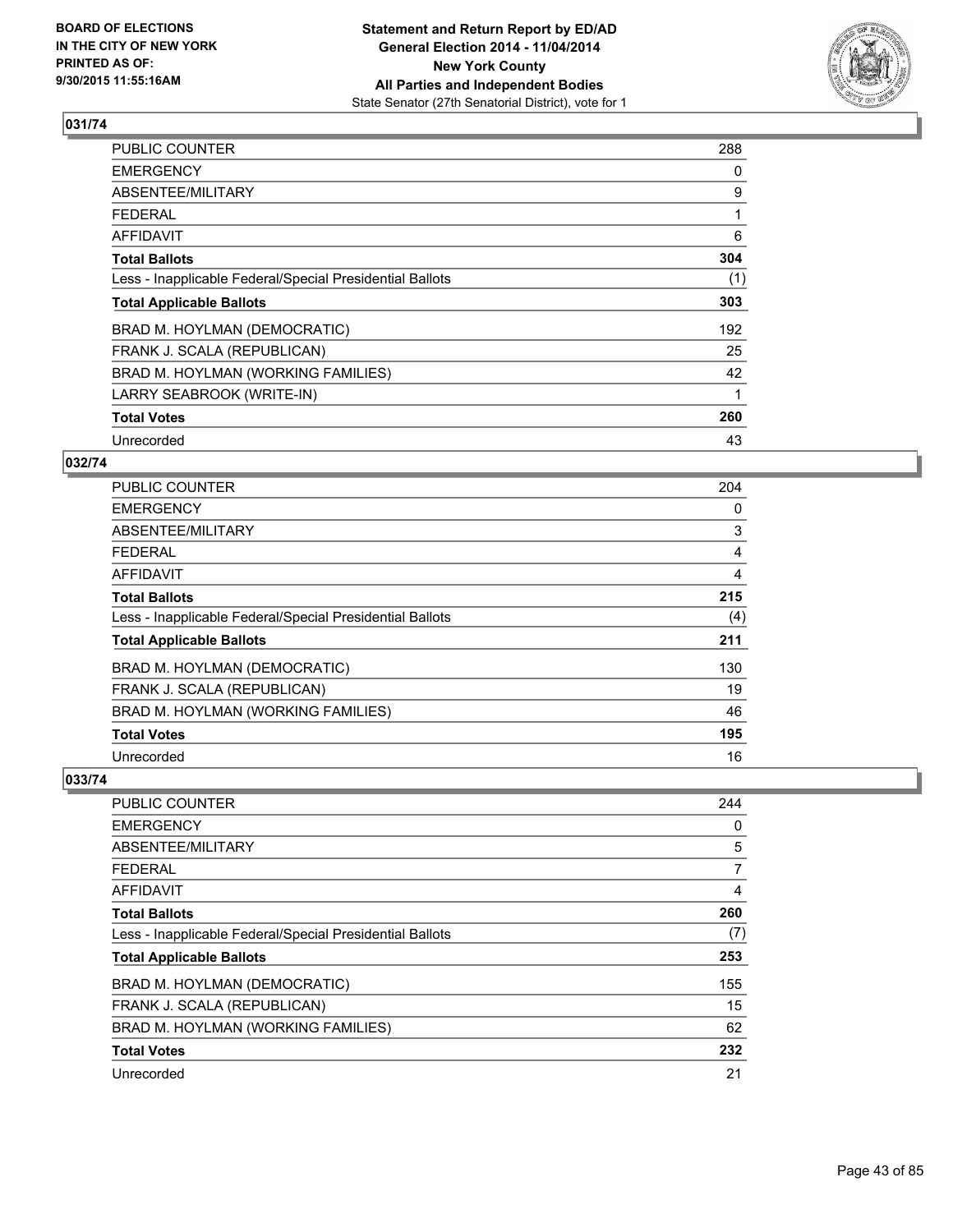

| PUBLIC COUNTER                                           | 232            |
|----------------------------------------------------------|----------------|
| <b>EMERGENCY</b>                                         | 0              |
| ABSENTEE/MILITARY                                        | 3              |
| <b>FEDERAL</b>                                           | $\overline{7}$ |
| AFFIDAVIT                                                | 3              |
| <b>Total Ballots</b>                                     | 245            |
| Less - Inapplicable Federal/Special Presidential Ballots | (7)            |
| <b>Total Applicable Ballots</b>                          | 238            |
| BRAD M. HOYLMAN (DEMOCRATIC)                             | 147            |
| FRANK J. SCALA (REPUBLICAN)                              | 15             |
| BRAD M. HOYLMAN (WORKING FAMILIES)                       | 66             |
| <b>Total Votes</b>                                       | 228            |
| Unrecorded                                               | 10             |

### **035/74**

| PUBLIC COUNTER                                           | 121 |
|----------------------------------------------------------|-----|
| <b>EMERGENCY</b>                                         | 0   |
| ABSENTEE/MILITARY                                        | 3   |
| <b>FEDERAL</b>                                           | 0   |
| <b>AFFIDAVIT</b>                                         |     |
| <b>Total Ballots</b>                                     | 125 |
| Less - Inapplicable Federal/Special Presidential Ballots | 0   |
| <b>Total Applicable Ballots</b>                          | 125 |
| BRAD M. HOYLMAN (DEMOCRATIC)                             | 86  |
| FRANK J. SCALA (REPUBLICAN)                              | 12  |
| BRAD M. HOYLMAN (WORKING FAMILIES)                       | 3   |
| <b>Total Votes</b>                                       | 101 |
| Unrecorded                                               | 24  |

| PUBLIC COUNTER                                           | 247 |
|----------------------------------------------------------|-----|
| <b>EMERGENCY</b>                                         | 0   |
| ABSENTEE/MILITARY                                        | 5   |
| <b>FEDERAL</b>                                           | 5   |
| AFFIDAVIT                                                | 4   |
| <b>Total Ballots</b>                                     | 261 |
| Less - Inapplicable Federal/Special Presidential Ballots | (5) |
| <b>Total Applicable Ballots</b>                          | 256 |
| BRAD M. HOYLMAN (DEMOCRATIC)                             | 144 |
| FRANK J. SCALA (REPUBLICAN)                              | 29  |
| BRAD M. HOYLMAN (WORKING FAMILIES)                       | 65  |
| <b>Total Votes</b>                                       | 238 |
| Unrecorded                                               | 18  |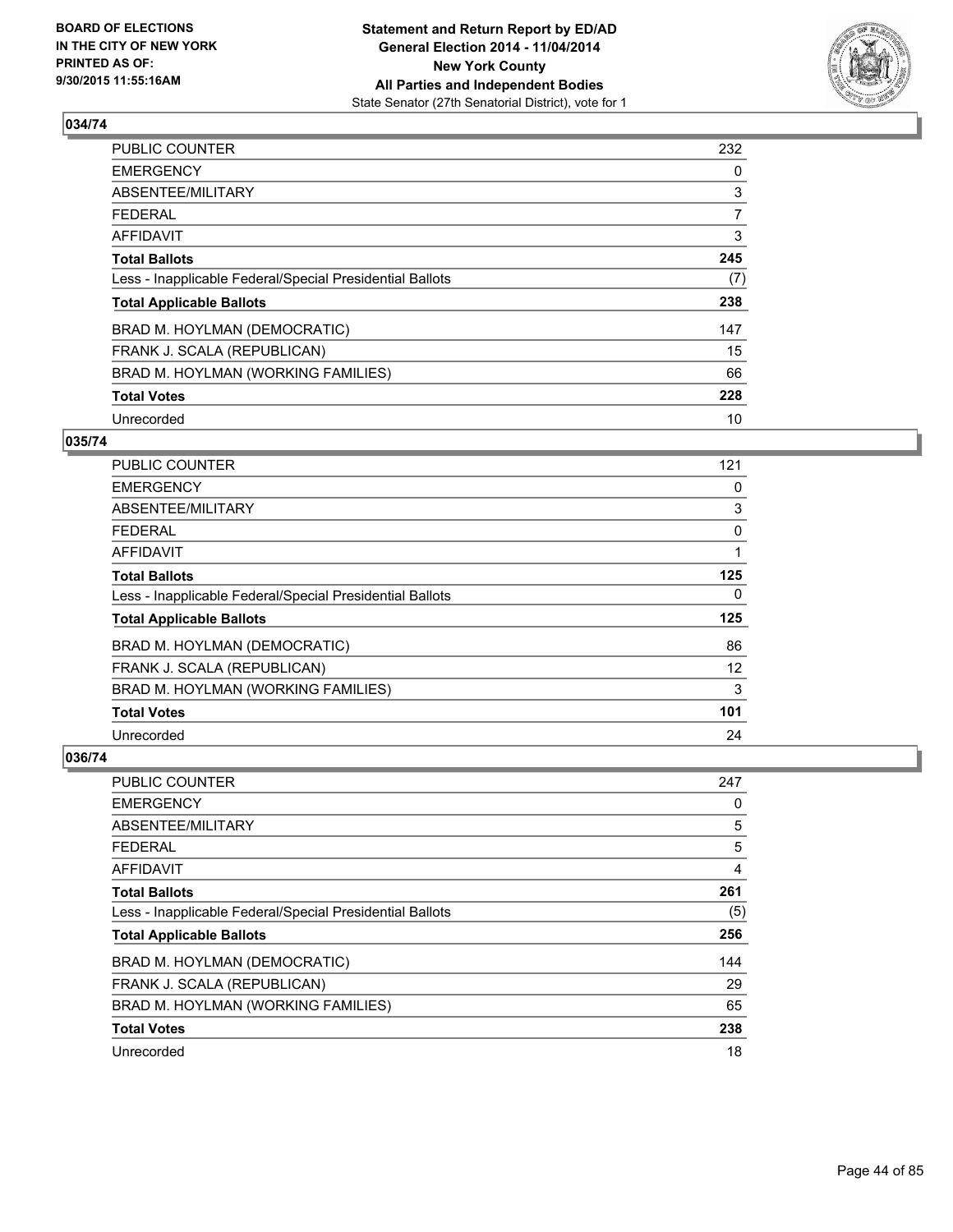

| PUBLIC COUNTER                                           | 226            |
|----------------------------------------------------------|----------------|
| <b>EMERGENCY</b>                                         | 0              |
| ABSENTEE/MILITARY                                        | $\overline{2}$ |
| <b>FEDERAL</b>                                           | 4              |
| <b>AFFIDAVIT</b>                                         | 4              |
| <b>Total Ballots</b>                                     | 236            |
| Less - Inapplicable Federal/Special Presidential Ballots | (4)            |
| <b>Total Applicable Ballots</b>                          | 232            |
| BRAD M. HOYLMAN (DEMOCRATIC)                             | 144            |
| FRANK J. SCALA (REPUBLICAN)                              | 8              |
| BRAD M. HOYLMAN (WORKING FAMILIES)                       | 67             |
| UNATTRIBUTABLE WRITE-IN (WRITE-IN)                       |                |
| <b>Total Votes</b>                                       | 220            |
| Unrecorded                                               | 12             |

# **038/74**

| PUBLIC COUNTER                                           | 163 |
|----------------------------------------------------------|-----|
| <b>EMERGENCY</b>                                         | 0   |
| ABSENTEE/MILITARY                                        | 3   |
| <b>FEDERAL</b>                                           | 3   |
| <b>AFFIDAVIT</b>                                         | 4   |
| <b>Total Ballots</b>                                     | 173 |
| Less - Inapplicable Federal/Special Presidential Ballots | (3) |
| <b>Total Applicable Ballots</b>                          | 170 |
| BRAD M. HOYLMAN (DEMOCRATIC)                             | 116 |
| FRANK J. SCALA (REPUBLICAN)                              | 10  |
| BRAD M. HOYLMAN (WORKING FAMILIES)                       | 24  |
| <b>Total Votes</b>                                       | 150 |
| Unrecorded                                               | 20  |

| PUBLIC COUNTER                                           | 421 |
|----------------------------------------------------------|-----|
| <b>EMERGENCY</b>                                         | 0   |
| ABSENTEE/MILITARY                                        | 13  |
| <b>FEDERAL</b>                                           | 6   |
| <b>AFFIDAVIT</b>                                         | 4   |
| <b>Total Ballots</b>                                     | 444 |
| Less - Inapplicable Federal/Special Presidential Ballots | (6) |
| <b>Total Applicable Ballots</b>                          | 438 |
| BRAD M. HOYLMAN (DEMOCRATIC)                             | 270 |
| FRANK J. SCALA (REPUBLICAN)                              | 55  |
| BRAD M. HOYLMAN (WORKING FAMILIES)                       | 88  |
| KOBE BRYANT (WRITE-IN)                                   |     |
| UNATTRIBUTABLE WRITE-IN (WRITE-IN)                       | 1   |
| <b>Total Votes</b>                                       | 415 |
| Unrecorded                                               | 23  |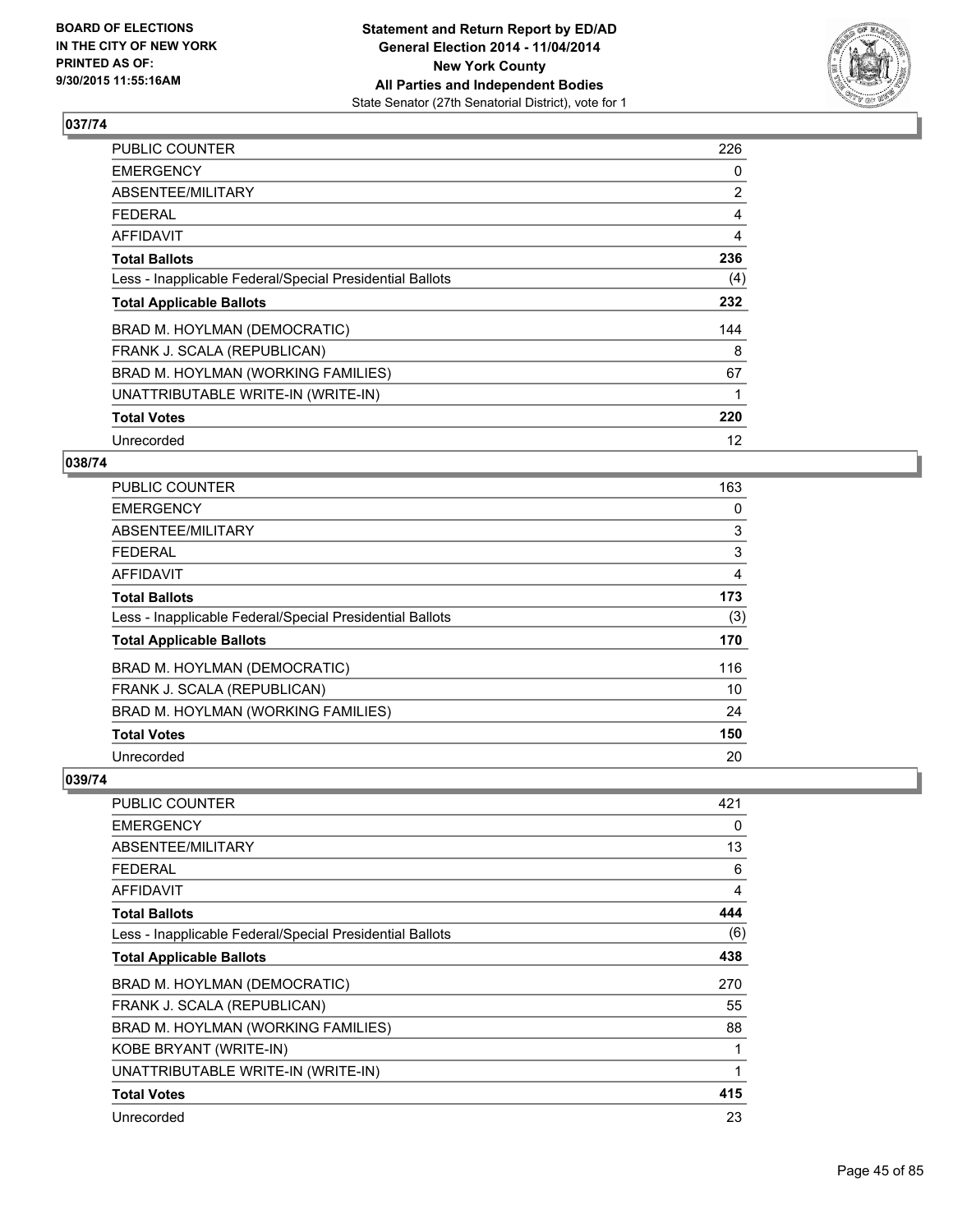

| PUBLIC COUNTER                                           | 377            |
|----------------------------------------------------------|----------------|
| <b>EMERGENCY</b>                                         | 0              |
| ABSENTEE/MILITARY                                        | 11             |
| <b>FEDERAL</b>                                           | $\overline{7}$ |
| AFFIDAVIT                                                | 7              |
| <b>Total Ballots</b>                                     | 402            |
| Less - Inapplicable Federal/Special Presidential Ballots | (7)            |
| <b>Total Applicable Ballots</b>                          | 395            |
| BRAD M. HOYLMAN (DEMOCRATIC)                             | 245            |
| FRANK J. SCALA (REPUBLICAN)                              | 56             |
| BRAD M. HOYLMAN (WORKING FAMILIES)                       | 71             |
| <b>Total Votes</b>                                       | 372            |
| Unrecorded                                               | 23             |

### **041/74**

| PUBLIC COUNTER                                           | 374 |
|----------------------------------------------------------|-----|
| <b>EMERGENCY</b>                                         | 0   |
| ABSENTEE/MILITARY                                        | 14  |
| <b>FEDERAL</b>                                           | 1   |
| AFFIDAVIT                                                | 5   |
| <b>Total Ballots</b>                                     | 394 |
| Less - Inapplicable Federal/Special Presidential Ballots | (1) |
| <b>Total Applicable Ballots</b>                          | 393 |
| BRAD M. HOYLMAN (DEMOCRATIC)                             | 237 |
| FRANK J. SCALA (REPUBLICAN)                              | 63  |
| BRAD M. HOYLMAN (WORKING FAMILIES)                       | 69  |
| UNATTRIBUTABLE WRITE-IN (WRITE-IN)                       | 1   |
| <b>Total Votes</b>                                       | 370 |
| Unrecorded                                               | 23  |

| <b>PUBLIC COUNTER</b>                                    | 302 |
|----------------------------------------------------------|-----|
| <b>EMERGENCY</b>                                         | 0   |
| ABSENTEE/MILITARY                                        | 7   |
| <b>FEDERAL</b>                                           | 8   |
| AFFIDAVIT                                                | 3   |
| <b>Total Ballots</b>                                     | 320 |
| Less - Inapplicable Federal/Special Presidential Ballots | (8) |
| <b>Total Applicable Ballots</b>                          | 312 |
| BRAD M. HOYLMAN (DEMOCRATIC)                             | 189 |
| FRANK J. SCALA (REPUBLICAN)                              | 50  |
| BRAD M. HOYLMAN (WORKING FAMILIES)                       | 56  |
| <b>Total Votes</b>                                       | 295 |
| Unrecorded                                               | 17  |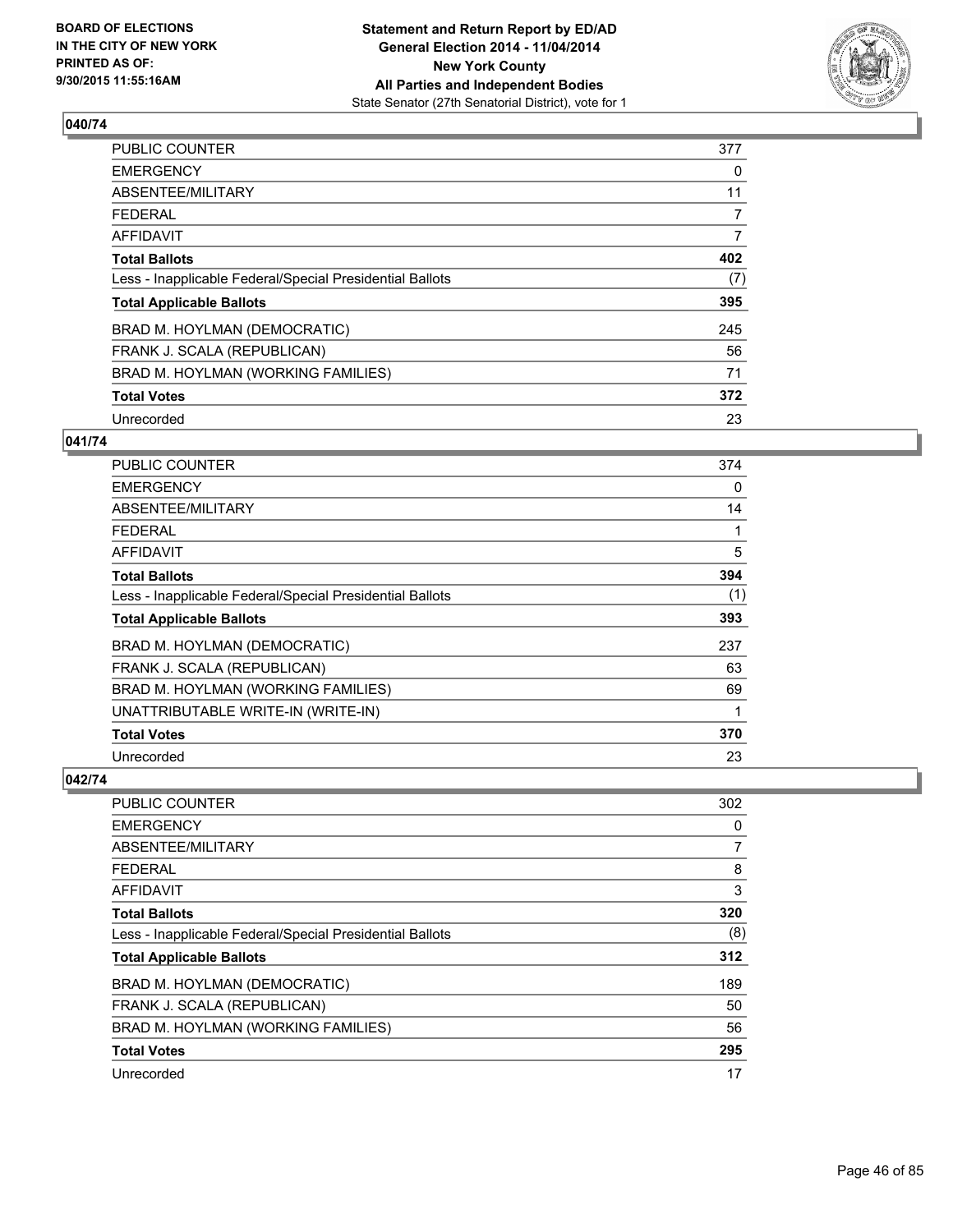

| PUBLIC COUNTER                                           | 238            |
|----------------------------------------------------------|----------------|
| <b>EMERGENCY</b>                                         | 0              |
| ABSENTEE/MILITARY                                        | 5              |
| <b>FEDERAL</b>                                           | $\overline{2}$ |
| <b>AFFIDAVIT</b>                                         | $\overline{2}$ |
| <b>Total Ballots</b>                                     | 247            |
| Less - Inapplicable Federal/Special Presidential Ballots | (2)            |
| <b>Total Applicable Ballots</b>                          | 245            |
| BRAD M. HOYLMAN (DEMOCRATIC)                             | 147            |
| FRANK J. SCALA (REPUBLICAN)                              | 42             |
| BRAD M. HOYLMAN (WORKING FAMILIES)                       | 42             |
| <b>Total Votes</b>                                       | 231            |
| Unrecorded                                               | 14             |

### **044/74**

| PUBLIC COUNTER                                           | 289 |
|----------------------------------------------------------|-----|
| <b>EMERGENCY</b>                                         | 0   |
| ABSENTEE/MILITARY                                        | 14  |
| <b>FEDERAL</b>                                           | 8   |
| <b>AFFIDAVIT</b>                                         | 2   |
| <b>Total Ballots</b>                                     | 313 |
| Less - Inapplicable Federal/Special Presidential Ballots | (8) |
| <b>Total Applicable Ballots</b>                          | 305 |
| BRAD M. HOYLMAN (DEMOCRATIC)                             | 178 |
| FRANK J. SCALA (REPUBLICAN)                              | 55  |
| BRAD M. HOYLMAN (WORKING FAMILIES)                       | 56  |
| <b>Total Votes</b>                                       | 289 |
| Unrecorded                                               | 16  |

| PUBLIC COUNTER                                           | 429 |
|----------------------------------------------------------|-----|
| <b>EMERGENCY</b>                                         | 0   |
| ABSENTEE/MILITARY                                        | 21  |
| FEDERAL                                                  | 2   |
| AFFIDAVIT                                                | 0   |
| <b>Total Ballots</b>                                     | 452 |
| Less - Inapplicable Federal/Special Presidential Ballots | (2) |
| <b>Total Applicable Ballots</b>                          | 450 |
| BRAD M. HOYLMAN (DEMOCRATIC)                             | 276 |
| FRANK J. SCALA (REPUBLICAN)                              | 95  |
| BRAD M. HOYLMAN (WORKING FAMILIES)                       | 61  |
| UNATTRIBUTABLE WRITE-IN (WRITE-IN)                       | 1   |
| <b>Total Votes</b>                                       | 433 |
| Unrecorded                                               | 17  |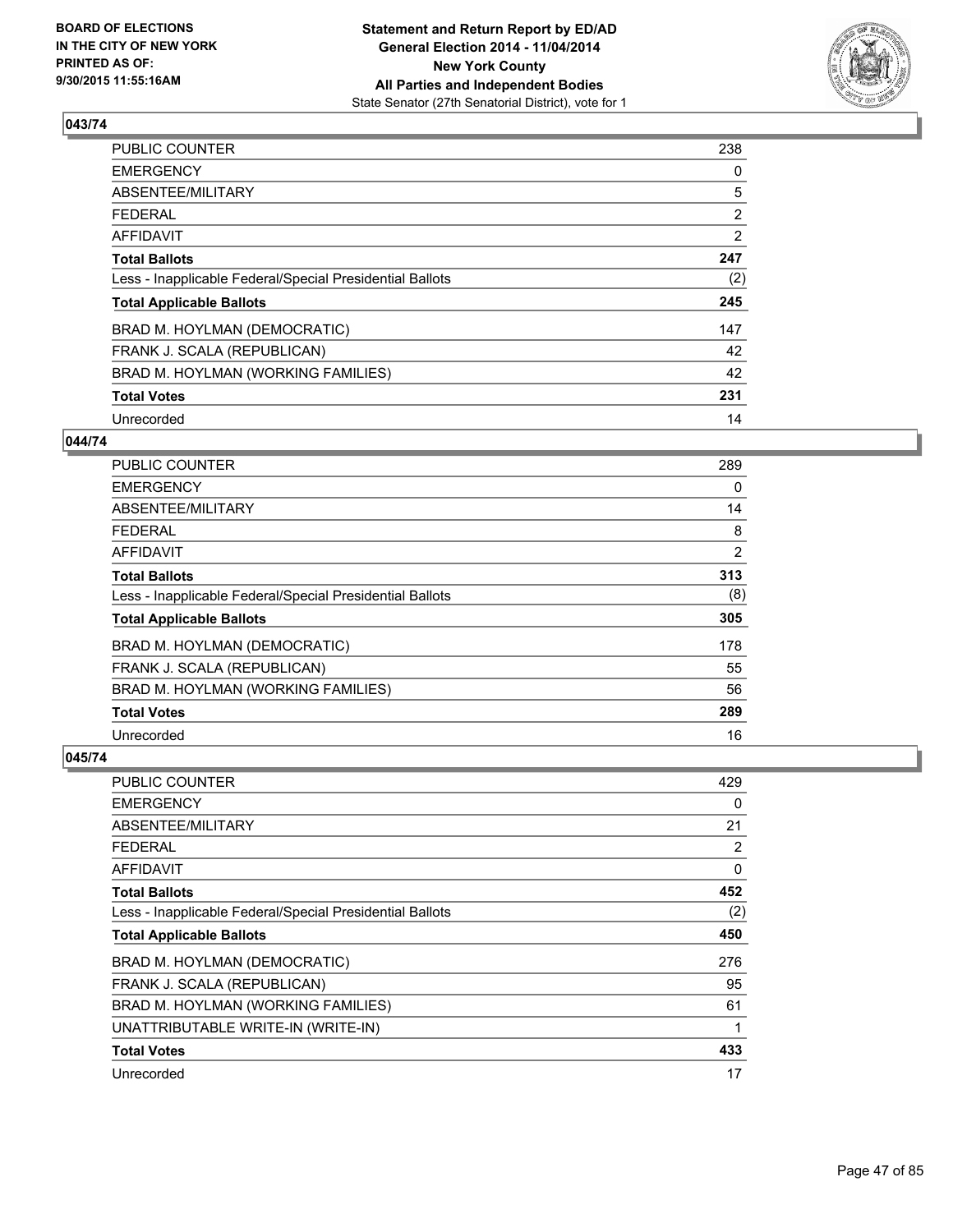

| PUBLIC COUNTER                                           | 441            |
|----------------------------------------------------------|----------------|
| <b>EMERGENCY</b>                                         | 0              |
| ABSENTEE/MILITARY                                        | $\overline{7}$ |
| <b>FEDERAL</b>                                           | 5              |
| <b>AFFIDAVIT</b>                                         | 6              |
| <b>Total Ballots</b>                                     | 459            |
| Less - Inapplicable Federal/Special Presidential Ballots | (5)            |
| <b>Total Applicable Ballots</b>                          | 454            |
| BRAD M. HOYLMAN (DEMOCRATIC)                             | 284            |
| FRANK J. SCALA (REPUBLICAN)                              | 74             |
| BRAD M. HOYLMAN (WORKING FAMILIES)                       | 65             |
| THEADORE ROOSEVELT (WRITE-IN)                            | 1              |
| <b>Total Votes</b>                                       | 424            |
| Unrecorded                                               | 30             |

### **047/74**

| <b>PUBLIC COUNTER</b>                                    | 381 |
|----------------------------------------------------------|-----|
| <b>EMERGENCY</b>                                         | 0   |
| ABSENTEE/MILITARY                                        | 5   |
| <b>FEDERAL</b>                                           | 1   |
| AFFIDAVIT                                                | 3   |
| <b>Total Ballots</b>                                     | 390 |
| Less - Inapplicable Federal/Special Presidential Ballots | (1) |
| <b>Total Applicable Ballots</b>                          | 389 |
| BRAD M. HOYLMAN (DEMOCRATIC)                             | 228 |
| FRANK J. SCALA (REPUBLICAN)                              | 76  |
| BRAD M. HOYLMAN (WORKING FAMILIES)                       | 68  |
| MICAEL ZUMBLUSKAS (WRITE-IN)                             |     |
| <b>Total Votes</b>                                       | 373 |
| Unrecorded                                               | 16  |

| PUBLIC COUNTER<br><b>EMERGENCY</b><br>ABSENTEE/MILITARY<br><b>FEDERAL</b><br>AFFIDAVIT<br><b>Total Ballots</b><br>Less - Inapplicable Federal/Special Presidential Ballots<br><b>Total Applicable Ballots</b> | 240<br>0 |
|---------------------------------------------------------------------------------------------------------------------------------------------------------------------------------------------------------------|----------|
|                                                                                                                                                                                                               |          |
|                                                                                                                                                                                                               |          |
|                                                                                                                                                                                                               | 10       |
|                                                                                                                                                                                                               | 3        |
|                                                                                                                                                                                                               | $\Omega$ |
|                                                                                                                                                                                                               | 253      |
|                                                                                                                                                                                                               | (3)      |
|                                                                                                                                                                                                               | 250      |
| BRAD M. HOYLMAN (DEMOCRATIC)                                                                                                                                                                                  | 176      |
| FRANK J. SCALA (REPUBLICAN)                                                                                                                                                                                   | 32       |
| BRAD M. HOYLMAN (WORKING FAMILIES)                                                                                                                                                                            | 32       |
| <b>Total Votes</b>                                                                                                                                                                                            | 240      |
| Unrecorded                                                                                                                                                                                                    | 10       |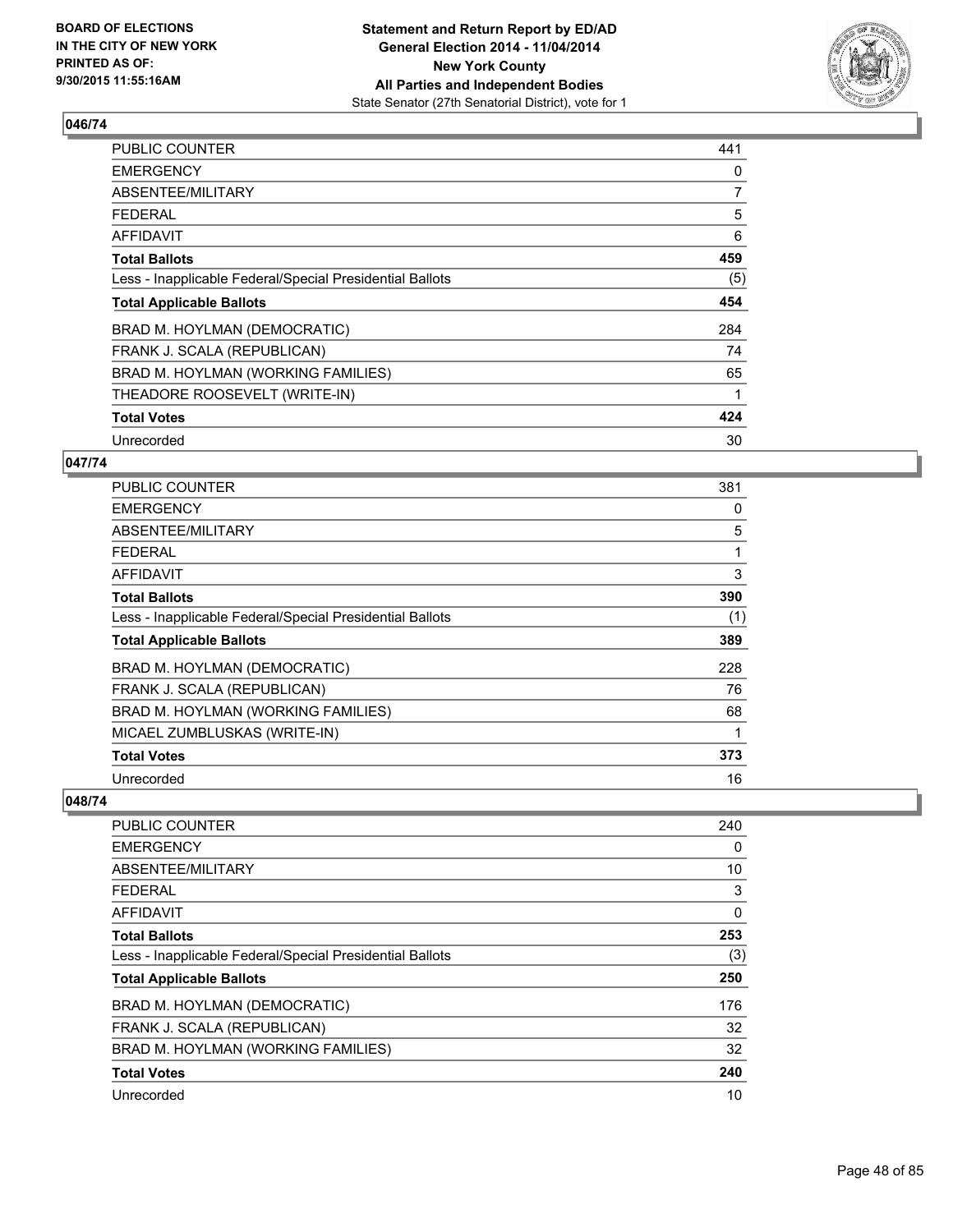

| PUBLIC COUNTER                                           | 294            |
|----------------------------------------------------------|----------------|
| <b>EMERGENCY</b>                                         | 0              |
| ABSENTEE/MILITARY                                        | 19             |
| <b>FEDERAL</b>                                           | 0              |
| <b>AFFIDAVIT</b>                                         | $\overline{2}$ |
| <b>Total Ballots</b>                                     | 315            |
| Less - Inapplicable Federal/Special Presidential Ballots | 0              |
| <b>Total Applicable Ballots</b>                          | 315            |
| BRAD M. HOYLMAN (DEMOCRATIC)                             | 177            |
| FRANK J. SCALA (REPUBLICAN)                              | 78             |
| BRAD M. HOYLMAN (WORKING FAMILIES)                       | 48             |
| <b>Total Votes</b>                                       | 303            |
| Unrecorded                                               | 12             |

### **050/74**

| PUBLIC COUNTER                                           | 436 |
|----------------------------------------------------------|-----|
| <b>EMERGENCY</b>                                         | 0   |
| ABSENTEE/MILITARY                                        | 21  |
| <b>FEDERAL</b>                                           | 2   |
| <b>AFFIDAVIT</b>                                         |     |
| <b>Total Ballots</b>                                     | 460 |
| Less - Inapplicable Federal/Special Presidential Ballots | (2) |
| <b>Total Applicable Ballots</b>                          | 458 |
| BRAD M. HOYLMAN (DEMOCRATIC)                             | 280 |
| FRANK J. SCALA (REPUBLICAN)                              | 106 |
| BRAD M. HOYLMAN (WORKING FAMILIES)                       | 48  |
| <b>Total Votes</b>                                       | 434 |
| Unrecorded                                               | 24  |

| PUBLIC COUNTER                                           | 310            |
|----------------------------------------------------------|----------------|
| <b>EMERGENCY</b>                                         | 0              |
| ABSENTEE/MILITARY                                        | 9              |
| <b>FEDERAL</b>                                           | 0              |
| <b>AFFIDAVIT</b>                                         | $\overline{2}$ |
| <b>Total Ballots</b>                                     | 321            |
| Less - Inapplicable Federal/Special Presidential Ballots | 0              |
| <b>Total Applicable Ballots</b>                          | 321            |
| BRAD M. HOYLMAN (DEMOCRATIC)                             | 216            |
| FRANK J. SCALA (REPUBLICAN)                              | 44             |
| BRAD M. HOYLMAN (WORKING FAMILIES)                       | 50             |
| <b>Total Votes</b>                                       | 310            |
| Unrecorded                                               | 11             |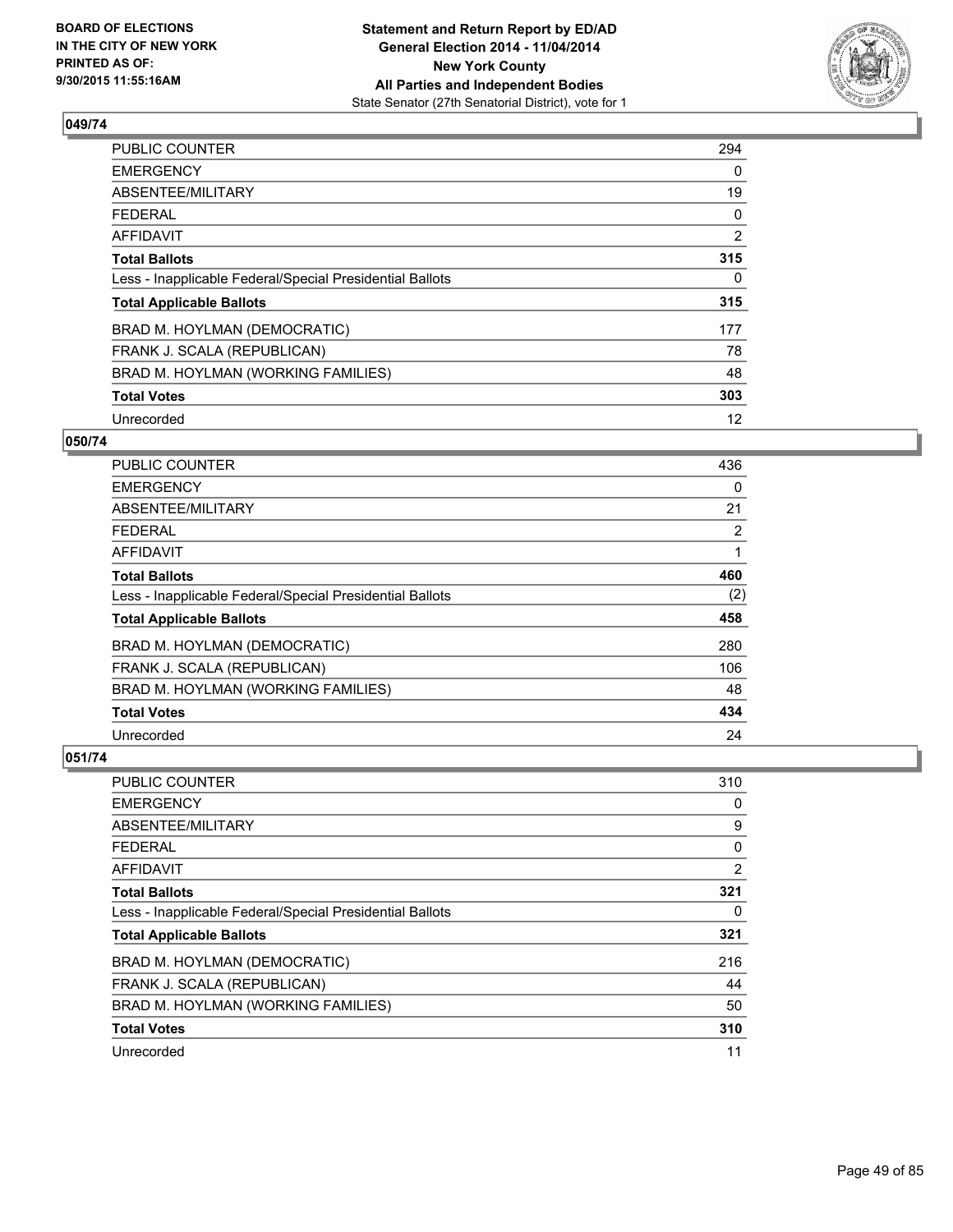

| PUBLIC COUNTER                                           | 283 |
|----------------------------------------------------------|-----|
| <b>EMERGENCY</b>                                         | 0   |
| ABSENTEE/MILITARY                                        | 8   |
| <b>FEDERAL</b>                                           | 4   |
| <b>AFFIDAVIT</b>                                         | 4   |
| <b>Total Ballots</b>                                     | 299 |
| Less - Inapplicable Federal/Special Presidential Ballots | (4) |
| <b>Total Applicable Ballots</b>                          | 295 |
| BRAD M. HOYLMAN (DEMOCRATIC)                             | 186 |
| FRANK J. SCALA (REPUBLICAN)                              | 57  |
| BRAD M. HOYLMAN (WORKING FAMILIES)                       | 34  |
| <b>Total Votes</b>                                       | 277 |
| Unrecorded                                               | 18  |

### **053/74**

| PUBLIC COUNTER                                           | 182            |
|----------------------------------------------------------|----------------|
| <b>EMERGENCY</b>                                         | 0              |
| ABSENTEE/MILITARY                                        | 6              |
| <b>FEDERAL</b>                                           | 5              |
| AFFIDAVIT                                                | $\overline{2}$ |
| <b>Total Ballots</b>                                     | 195            |
| Less - Inapplicable Federal/Special Presidential Ballots | (5)            |
| <b>Total Applicable Ballots</b>                          | 190            |
| BRAD M. HOYLMAN (DEMOCRATIC)                             | 108            |
| FRANK J. SCALA (REPUBLICAN)                              | 28             |
| BRAD M. HOYLMAN (WORKING FAMILIES)                       | 47             |
| <b>Total Votes</b>                                       | 183            |
| Unrecorded                                               | 7              |

| <b>PUBLIC COUNTER</b>                                    | 215 |
|----------------------------------------------------------|-----|
| <b>EMERGENCY</b>                                         | 0   |
| ABSENTEE/MILITARY                                        | 9   |
| <b>FEDERAL</b>                                           | 6   |
| AFFIDAVIT                                                | 2   |
| <b>Total Ballots</b>                                     | 232 |
| Less - Inapplicable Federal/Special Presidential Ballots | (6) |
| <b>Total Applicable Ballots</b>                          | 226 |
| BRAD M. HOYLMAN (DEMOCRATIC)                             | 158 |
| FRANK J. SCALA (REPUBLICAN)                              | 30  |
| BRAD M. HOYLMAN (WORKING FAMILIES)                       | 31  |
| <b>Total Votes</b>                                       | 219 |
| Unrecorded                                               | 7   |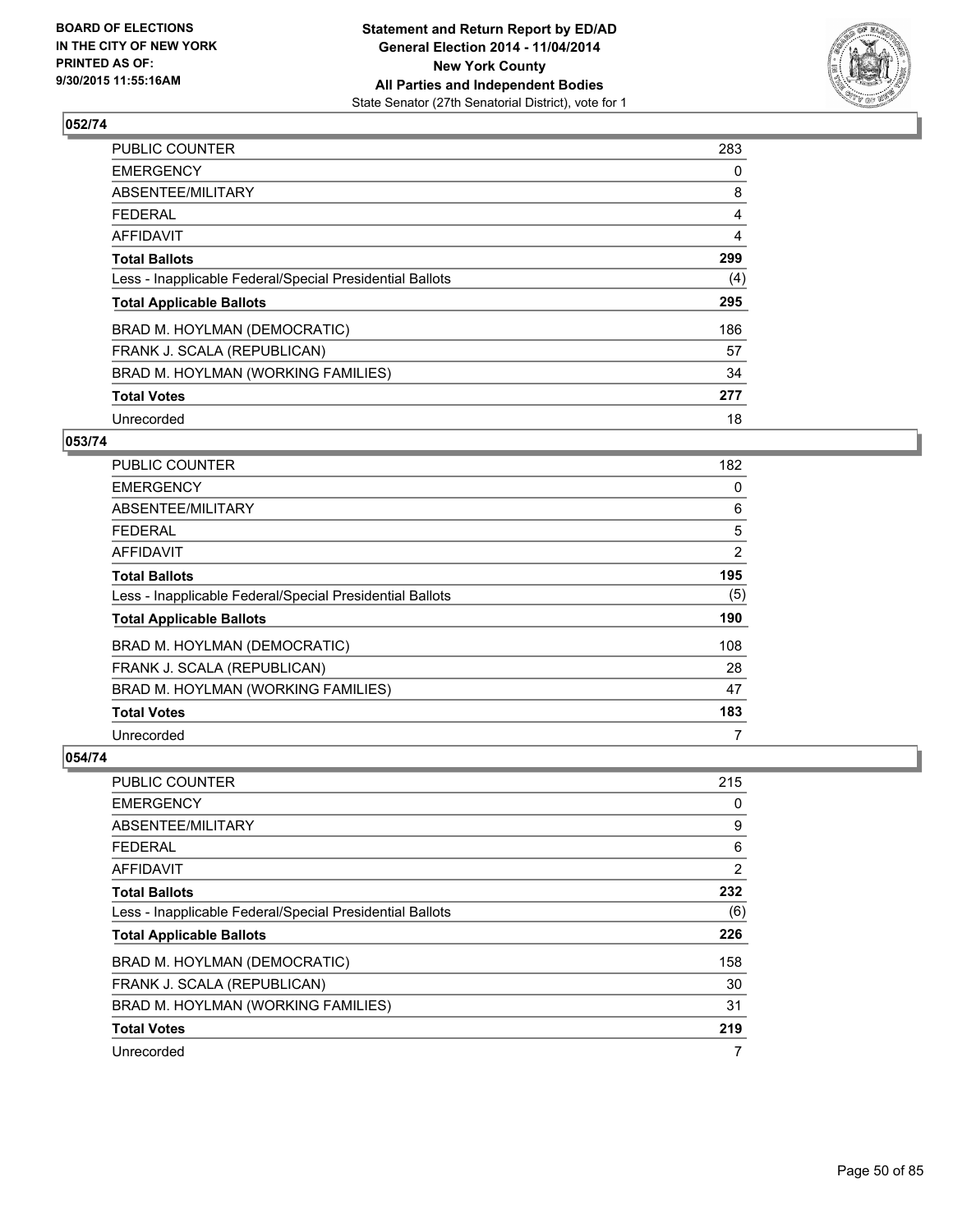

| PUBLIC COUNTER                                           | 113 |
|----------------------------------------------------------|-----|
| <b>EMERGENCY</b>                                         | 0   |
| ABSENTEE/MILITARY                                        | 4   |
| <b>FEDERAL</b>                                           | 8   |
| AFFIDAVIT                                                | 6   |
| <b>Total Ballots</b>                                     | 131 |
| Less - Inapplicable Federal/Special Presidential Ballots | (8) |
| <b>Total Applicable Ballots</b>                          | 123 |
| BRAD M. HOYLMAN (DEMOCRATIC)                             | 85  |
| FRANK J. SCALA (REPUBLICAN)                              | 25  |
| BRAD M. HOYLMAN (WORKING FAMILIES)                       | 9   |
| <b>Total Votes</b>                                       | 119 |
| Unrecorded                                               | 4   |

# **071/74**

| PUBLIC COUNTER                                           | 113 |
|----------------------------------------------------------|-----|
| <b>EMERGENCY</b>                                         | 0   |
| ABSENTEE/MILITARY                                        | 2   |
| <b>FEDERAL</b>                                           | 5   |
| AFFIDAVIT                                                | 5   |
| <b>Total Ballots</b>                                     | 125 |
| Less - Inapplicable Federal/Special Presidential Ballots | (5) |
| <b>Total Applicable Ballots</b>                          | 120 |
| BRAD M. HOYLMAN (DEMOCRATIC)                             | 80  |
| FRANK J. SCALA (REPUBLICAN)                              | 12  |
| BRAD M. HOYLMAN (WORKING FAMILIES)                       | 20  |
| UNATTRIBUTABLE WRITE-IN (WRITE-IN)                       | 2   |
| <b>Total Votes</b>                                       | 114 |
| Unrecorded                                               | 6   |

| <b>PUBLIC COUNTER</b>                                    | 123            |
|----------------------------------------------------------|----------------|
| <b>EMERGENCY</b>                                         | 0              |
| ABSENTEE/MILITARY                                        | 7              |
| <b>FEDERAL</b>                                           | $\overline{2}$ |
| AFFIDAVIT                                                | 4              |
| <b>Total Ballots</b>                                     | 136            |
| Less - Inapplicable Federal/Special Presidential Ballots | (2)            |
| <b>Total Applicable Ballots</b>                          | 134            |
| BRAD M. HOYLMAN (DEMOCRATIC)                             | 78             |
| FRANK J. SCALA (REPUBLICAN)                              | 25             |
| BRAD M. HOYLMAN (WORKING FAMILIES)                       | 22             |
| <b>Total Votes</b>                                       | 125            |
| Unrecorded                                               | 9              |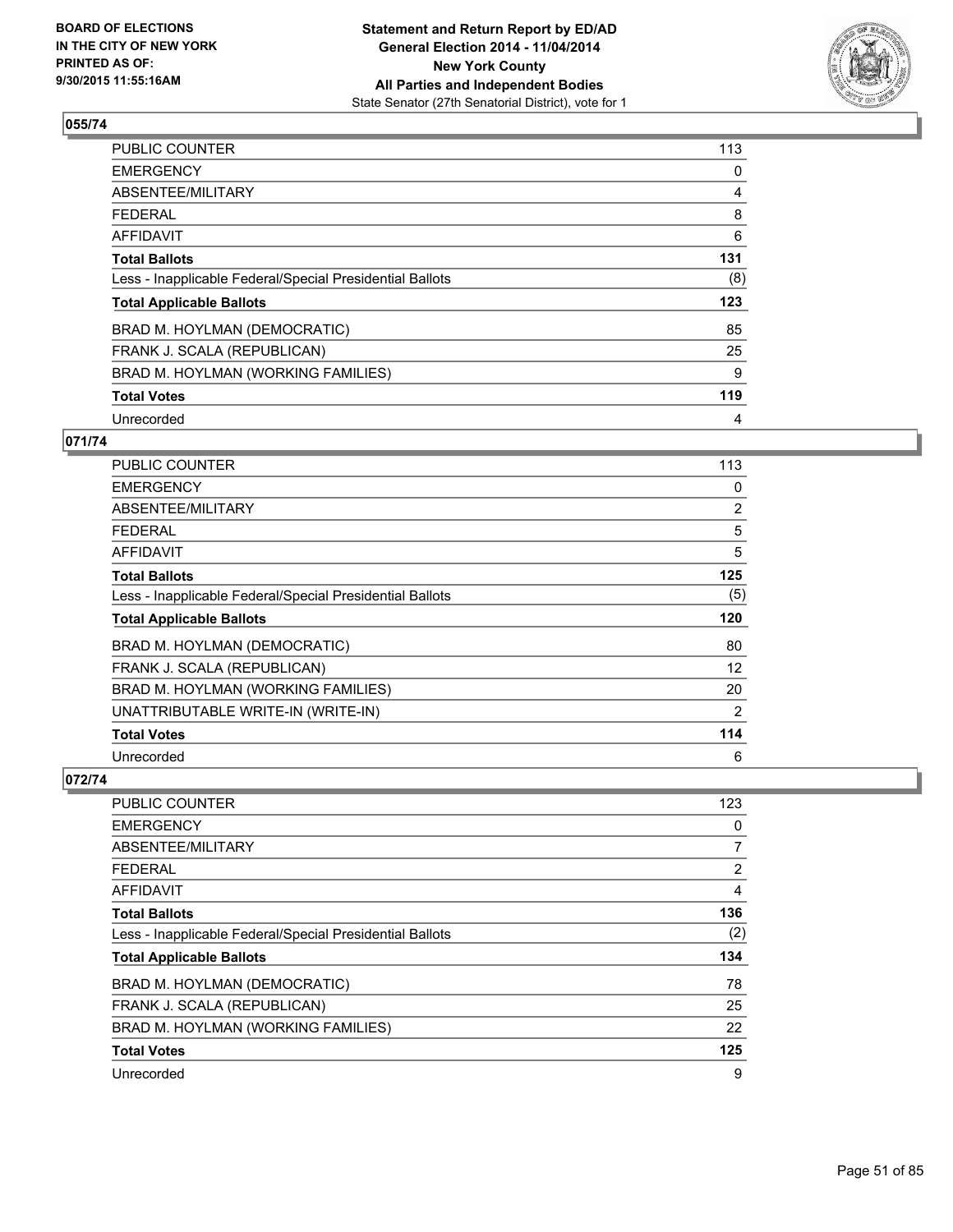

| PUBLIC COUNTER                                           | 242          |
|----------------------------------------------------------|--------------|
| <b>EMERGENCY</b>                                         | 0            |
| ABSENTEE/MILITARY                                        | 7            |
| <b>FEDERAL</b>                                           | 0            |
| <b>AFFIDAVIT</b>                                         | 6            |
| <b>Total Ballots</b>                                     | 255          |
| Less - Inapplicable Federal/Special Presidential Ballots | $\mathbf{0}$ |
| <b>Total Applicable Ballots</b>                          | 255          |
| BRAD M. HOYLMAN (DEMOCRATIC)                             | 172          |
| FRANK J. SCALA (REPUBLICAN)                              | 49           |
| BRAD M. HOYLMAN (WORKING FAMILIES)                       | 26           |
| <b>Total Votes</b>                                       | 247          |
| Unrecorded                                               | 8            |

# **074/74**

| PUBLIC COUNTER                                           | 319 |
|----------------------------------------------------------|-----|
| <b>EMERGENCY</b>                                         | 0   |
| ABSENTEE/MILITARY                                        | 11  |
| <b>FEDERAL</b>                                           | 3   |
| AFFIDAVIT                                                | 1   |
| <b>Total Ballots</b>                                     | 334 |
| Less - Inapplicable Federal/Special Presidential Ballots | (3) |
| <b>Total Applicable Ballots</b>                          | 331 |
| BRAD M. HOYLMAN (DEMOCRATIC)                             | 201 |
| FRANK J. SCALA (REPUBLICAN)                              | 43  |
| BRAD M. HOYLMAN (WORKING FAMILIES)                       | 51  |
| UNATTRIBUTABLE WRITE-IN (WRITE-IN)                       | 1   |
| <b>Total Votes</b>                                       | 296 |
| Unrecorded                                               | 35  |

| <b>PUBLIC COUNTER</b>                                    | 350 |
|----------------------------------------------------------|-----|
| <b>EMERGENCY</b>                                         | 0   |
| ABSENTEE/MILITARY                                        | 11  |
| <b>FEDERAL</b>                                           | 5   |
| AFFIDAVIT                                                | 0   |
| <b>Total Ballots</b>                                     | 366 |
| Less - Inapplicable Federal/Special Presidential Ballots | (5) |
| <b>Total Applicable Ballots</b>                          | 361 |
| BRAD M. HOYLMAN (DEMOCRATIC)                             | 230 |
| FRANK J. SCALA (REPUBLICAN)                              | 55  |
| BRAD M. HOYLMAN (WORKING FAMILIES)                       | 47  |
| <b>Total Votes</b>                                       | 332 |
| Unrecorded                                               | 29  |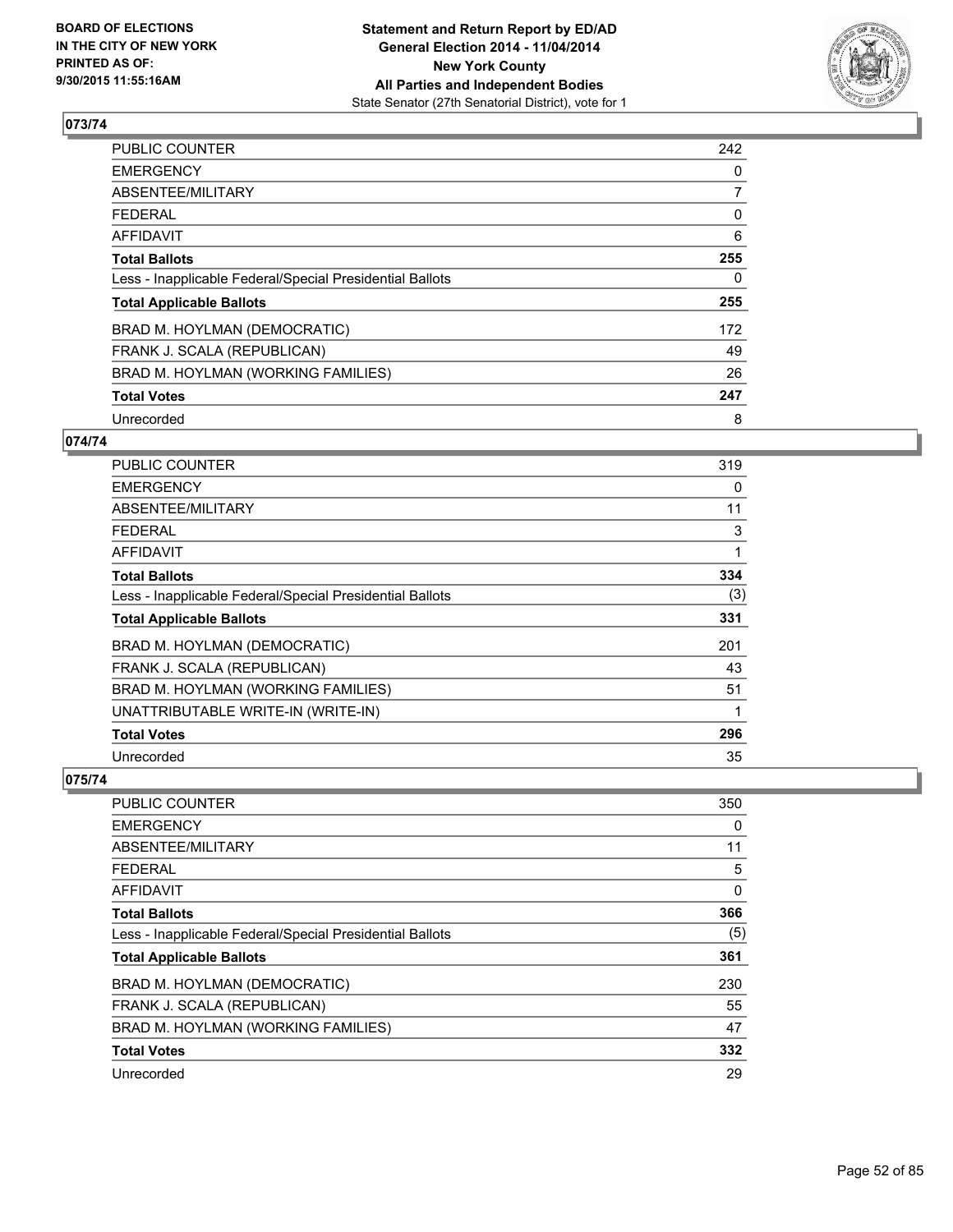

| PUBLIC COUNTER                                           | 192 |
|----------------------------------------------------------|-----|
| <b>EMERGENCY</b>                                         | 0   |
| ABSENTEE/MILITARY                                        | 10  |
| <b>FEDERAL</b>                                           | 0   |
| AFFIDAVIT                                                | 5   |
| <b>Total Ballots</b>                                     | 207 |
| Less - Inapplicable Federal/Special Presidential Ballots | 0   |
| <b>Total Applicable Ballots</b>                          | 207 |
| BRAD M. HOYLMAN (DEMOCRATIC)                             | 151 |
| FRANK J. SCALA (REPUBLICAN)                              | 16  |
| BRAD M. HOYLMAN (WORKING FAMILIES)                       | 15  |
| <b>Total Votes</b>                                       | 182 |
| Unrecorded                                               | 25  |

# **077/74**

| <b>PUBLIC COUNTER</b>                                    | 203 |
|----------------------------------------------------------|-----|
| <b>EMERGENCY</b>                                         | 0   |
| ABSENTEE/MILITARY                                        | 11  |
| FEDERAL                                                  | 4   |
| AFFIDAVIT                                                | 0   |
| <b>Total Ballots</b>                                     | 218 |
| Less - Inapplicable Federal/Special Presidential Ballots | (4) |
| <b>Total Applicable Ballots</b>                          | 214 |
| BRAD M. HOYLMAN (DEMOCRATIC)                             | 146 |
| FRANK J. SCALA (REPUBLICAN)                              | 32  |
| BRAD M. HOYLMAN (WORKING FAMILIES)                       | 13  |
| UNATTRIBUTABLE WRITE-IN (WRITE-IN)                       | 1   |
| <b>Total Votes</b>                                       | 192 |
| Unrecorded                                               | 22  |

| PUBLIC COUNTER                                           | 310 |
|----------------------------------------------------------|-----|
| <b>EMERGENCY</b>                                         | 0   |
| ABSENTEE/MILITARY                                        | 7   |
| <b>FEDERAL</b>                                           | 2   |
| AFFIDAVIT                                                | 3   |
| <b>Total Ballots</b>                                     | 322 |
| Less - Inapplicable Federal/Special Presidential Ballots | (2) |
| <b>Total Applicable Ballots</b>                          | 320 |
| BRAD M. HOYLMAN (DEMOCRATIC)                             | 217 |
| FRANK J. SCALA (REPUBLICAN)                              | 46  |
| BRAD M. HOYLMAN (WORKING FAMILIES)                       | 22  |
| UNATTRIBUTABLE WRITE-IN (WRITE-IN)                       | 1   |
| <b>Total Votes</b>                                       | 286 |
| Unrecorded                                               | 34  |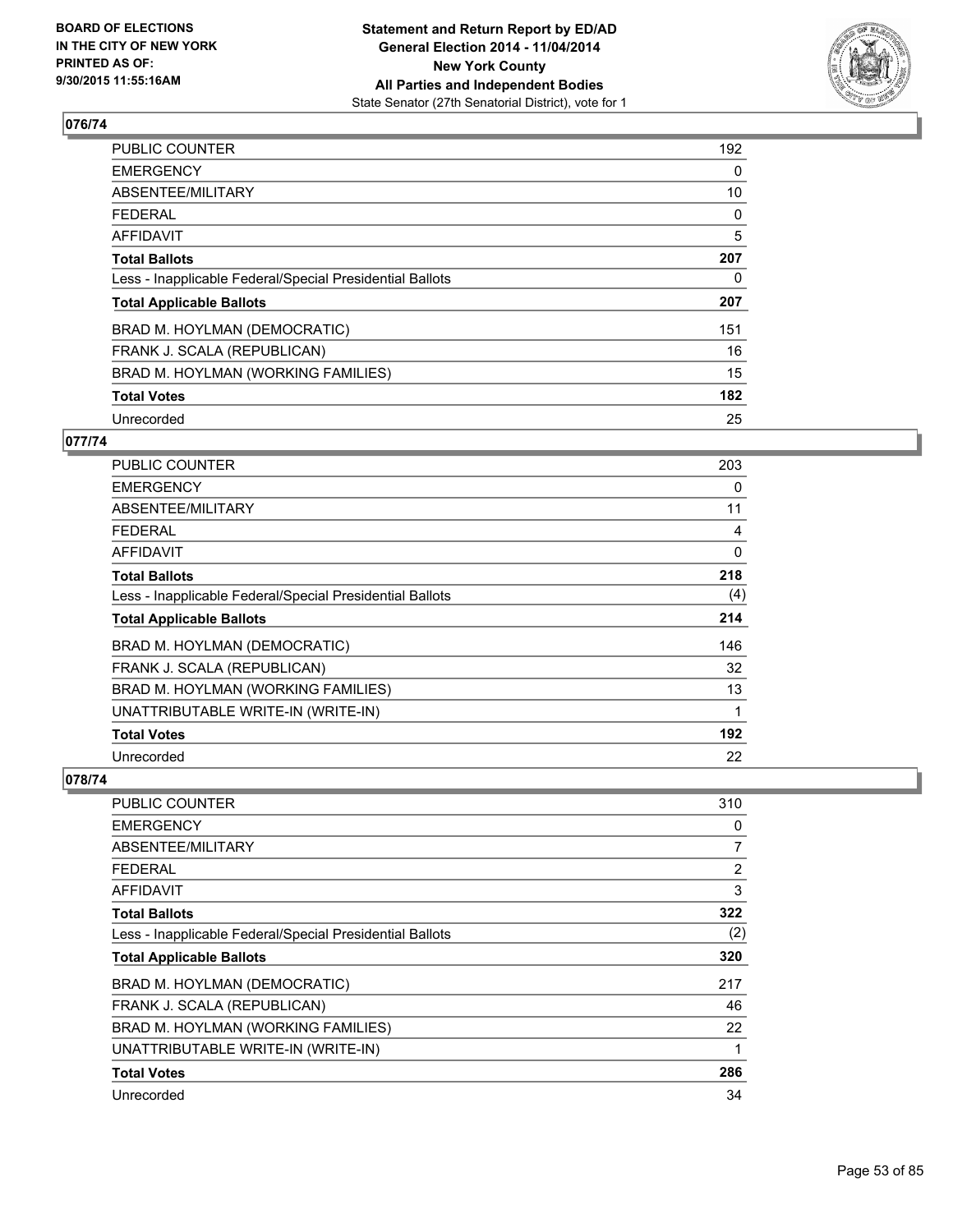

| <b>PUBLIC COUNTER</b>                                    | 238 |
|----------------------------------------------------------|-----|
| <b>EMERGENCY</b>                                         | 0   |
| ABSENTEE/MILITARY                                        | 5   |
| <b>FEDERAL</b>                                           | 8   |
| <b>AFFIDAVIT</b>                                         | 5   |
| <b>Total Ballots</b>                                     | 256 |
| Less - Inapplicable Federal/Special Presidential Ballots | (8) |
| <b>Total Applicable Ballots</b>                          | 248 |
| BRAD M. HOYLMAN (DEMOCRATIC)                             | 177 |
| FRANK J. SCALA (REPUBLICAN)                              | 34  |
| BRAD M. HOYLMAN (WORKING FAMILIES)                       | 25  |
| UNATTRIBUTABLE WRITE-IN (WRITE-IN)                       | 1   |
| <b>Total Votes</b>                                       | 237 |
| Unrecorded                                               | 11  |

# **080/74**

| PUBLIC COUNTER                                           | 210 |
|----------------------------------------------------------|-----|
| <b>EMERGENCY</b>                                         | 0   |
| ABSENTEE/MILITARY                                        | 3   |
| <b>FEDERAL</b>                                           | 3   |
| <b>AFFIDAVIT</b>                                         | 2   |
| <b>Total Ballots</b>                                     | 218 |
| Less - Inapplicable Federal/Special Presidential Ballots | (3) |
| <b>Total Applicable Ballots</b>                          | 215 |
| BRAD M. HOYLMAN (DEMOCRATIC)                             | 137 |
| FRANK J. SCALA (REPUBLICAN)                              | 46  |
| BRAD M. HOYLMAN (WORKING FAMILIES)                       | 24  |
| <b>Total Votes</b>                                       | 207 |
| Unrecorded                                               | 8   |

| <b>PUBLIC COUNTER</b>                                    | 46  |
|----------------------------------------------------------|-----|
| <b>EMERGENCY</b>                                         | 0   |
| ABSENTEE/MILITARY                                        | 0   |
| <b>FEDERAL</b>                                           | 2   |
| <b>AFFIDAVIT</b>                                         | 5   |
| <b>Total Ballots</b>                                     | 53  |
| Less - Inapplicable Federal/Special Presidential Ballots | (2) |
| <b>Total Applicable Ballots</b>                          | 51  |
| BRAD M. HOYLMAN (DEMOCRATIC)                             | 35  |
| FRANK J. SCALA (REPUBLICAN)                              | 8   |
| BRAD M. HOYLMAN (WORKING FAMILIES)                       | 8   |
| <b>Total Votes</b>                                       | 51  |
|                                                          |     |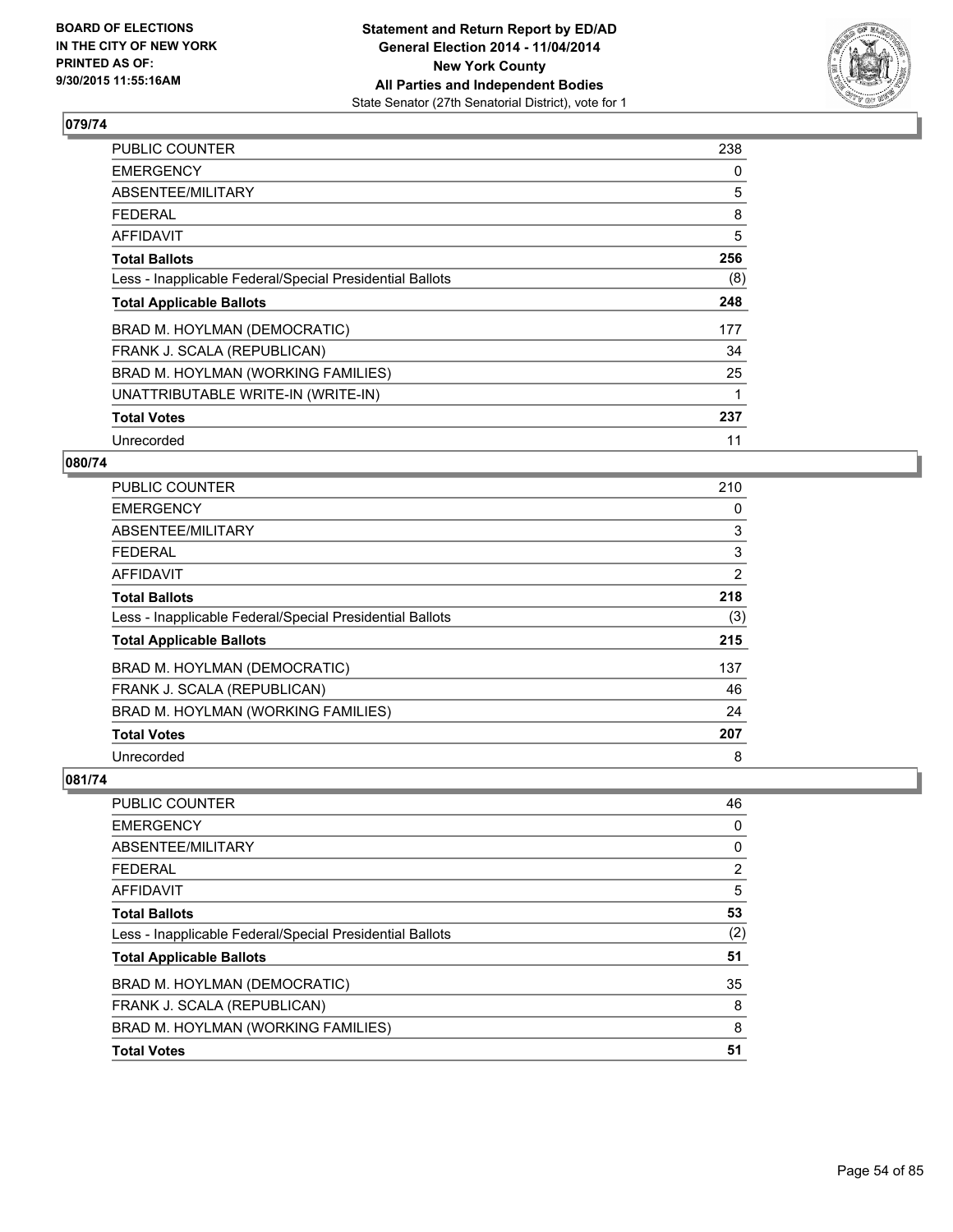

| <b>PUBLIC COUNTER</b>                                    | 269            |
|----------------------------------------------------------|----------------|
| <b>EMERGENCY</b>                                         | 0              |
| ABSENTEE/MILITARY                                        | 0              |
| <b>FEDERAL</b>                                           | $\overline{2}$ |
| <b>AFFIDAVIT</b>                                         | 4              |
| <b>Total Ballots</b>                                     | 275            |
| Less - Inapplicable Federal/Special Presidential Ballots | (2)            |
| <b>Total Applicable Ballots</b>                          | 273            |
| BRAD M. HOYLMAN (DEMOCRATIC)                             | 173            |
| FRANK J. SCALA (REPUBLICAN)                              | 41             |
| BRAD M. HOYLMAN (WORKING FAMILIES)                       | 41             |
| <b>JOSHUA TRENT THOMPSON (WRITE-IN)</b>                  |                |
| <b>Total Votes</b>                                       | 256            |
| Unrecorded                                               | 17             |

### **084/74**

| <b>PUBLIC COUNTER</b>                                    | 137 |
|----------------------------------------------------------|-----|
| <b>EMERGENCY</b>                                         | 0   |
| ABSENTEE/MILITARY                                        | 3   |
| <b>FEDERAL</b>                                           | 2   |
| <b>AFFIDAVIT</b>                                         | 1   |
| <b>Total Ballots</b>                                     | 143 |
| Less - Inapplicable Federal/Special Presidential Ballots | (2) |
| <b>Total Applicable Ballots</b>                          | 141 |
| BRAD M. HOYLMAN (DEMOCRATIC)                             | 81  |
| FRANK J. SCALA (REPUBLICAN)                              | 49  |
| BRAD M. HOYLMAN (WORKING FAMILIES)                       | 7   |
| <b>Total Votes</b>                                       | 137 |
| Unrecorded                                               | 4   |

| PUBLIC COUNTER                                           | 0 |
|----------------------------------------------------------|---|
| <b>EMERGENCY</b>                                         | 0 |
| ABSENTEE/MILITARY                                        | 0 |
| <b>FEDERAL</b>                                           | 0 |
| <b>AFFIDAVIT</b>                                         | 0 |
| <b>Total Ballots</b>                                     | 0 |
| Less - Inapplicable Federal/Special Presidential Ballots | 0 |
| <b>Total Applicable Ballots</b>                          | 0 |
| BRAD M. HOYLMAN (DEMOCRATIC)                             | 0 |
| FRANK J. SCALA (REPUBLICAN)                              | 0 |
| BRAD M. HOYLMAN (WORKING FAMILIES)                       | 0 |
| <b>Total Votes</b>                                       | 0 |
|                                                          |   |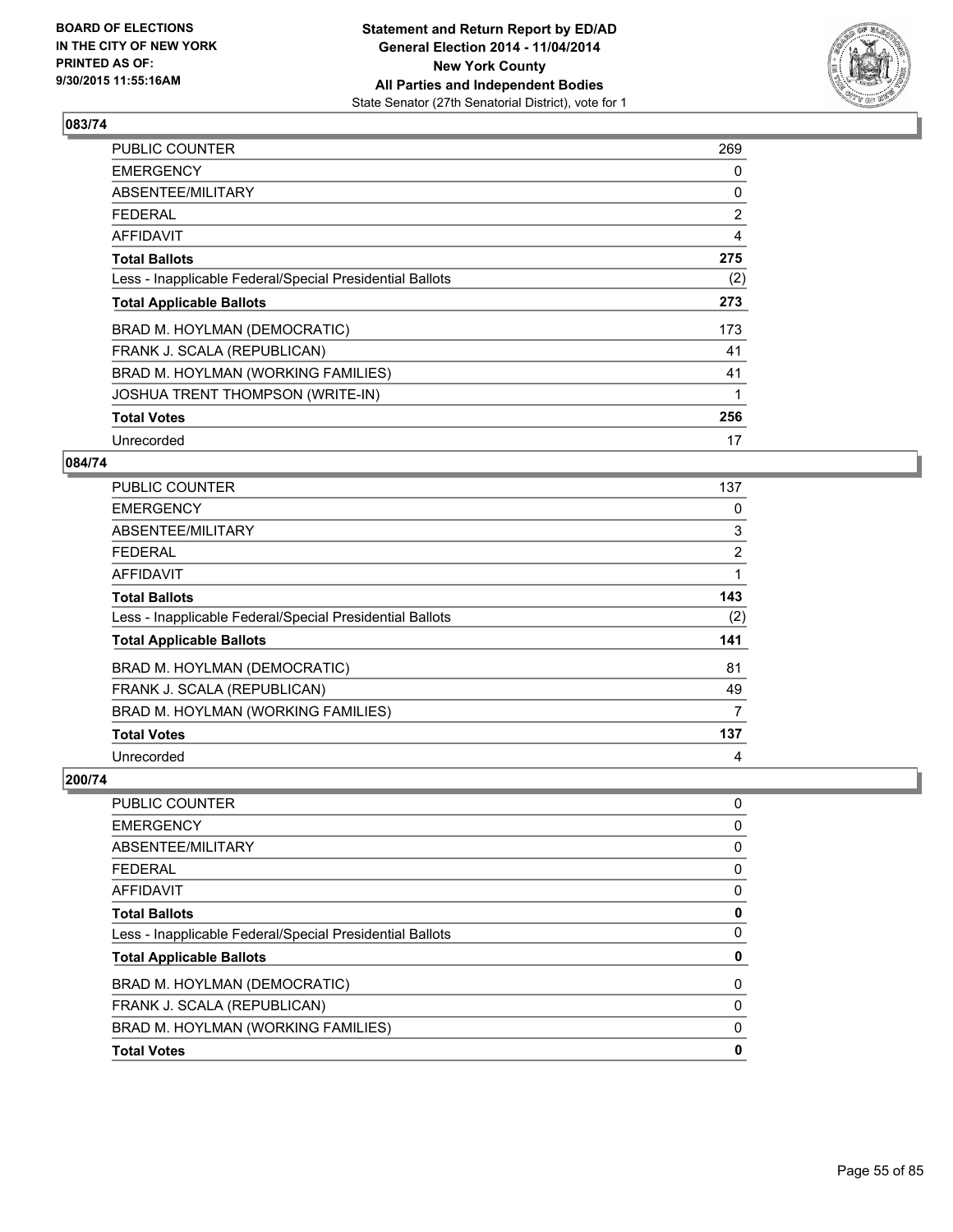

| <b>Total Votes</b>                                       | 0 |
|----------------------------------------------------------|---|
| BRAD M. HOYLMAN (WORKING FAMILIES)                       | 0 |
| FRANK J. SCALA (REPUBLICAN)                              | 0 |
| BRAD M. HOYLMAN (DEMOCRATIC)                             | 0 |
| <b>Total Applicable Ballots</b>                          | 0 |
| Less - Inapplicable Federal/Special Presidential Ballots | 0 |
| <b>Total Ballots</b>                                     | 0 |
| <b>AFFIDAVIT</b>                                         | 0 |
| <b>FEDERAL</b>                                           | 0 |
| ABSENTEE/MILITARY                                        | 0 |
| <b>EMERGENCY</b>                                         | 0 |
| PUBLIC COUNTER                                           | 0 |

| <b>PUBLIC COUNTER</b>                                    | 0            |
|----------------------------------------------------------|--------------|
| <b>EMERGENCY</b>                                         | 0            |
| ABSENTEE/MILITARY                                        | 0            |
| <b>FEDERAL</b>                                           | 0            |
| <b>AFFIDAVIT</b>                                         | 0            |
| <b>Total Ballots</b>                                     | 0            |
| Less - Inapplicable Federal/Special Presidential Ballots | 0            |
| <b>Total Applicable Ballots</b>                          | 0            |
| BRAD M. HOYLMAN (DEMOCRATIC)                             | 0            |
| FRANK J. SCALA (REPUBLICAN)                              | 0            |
| BRAD M. HOYLMAN (WORKING FAMILIES)                       | $\mathbf{0}$ |
| <b>Total Votes</b>                                       | 0            |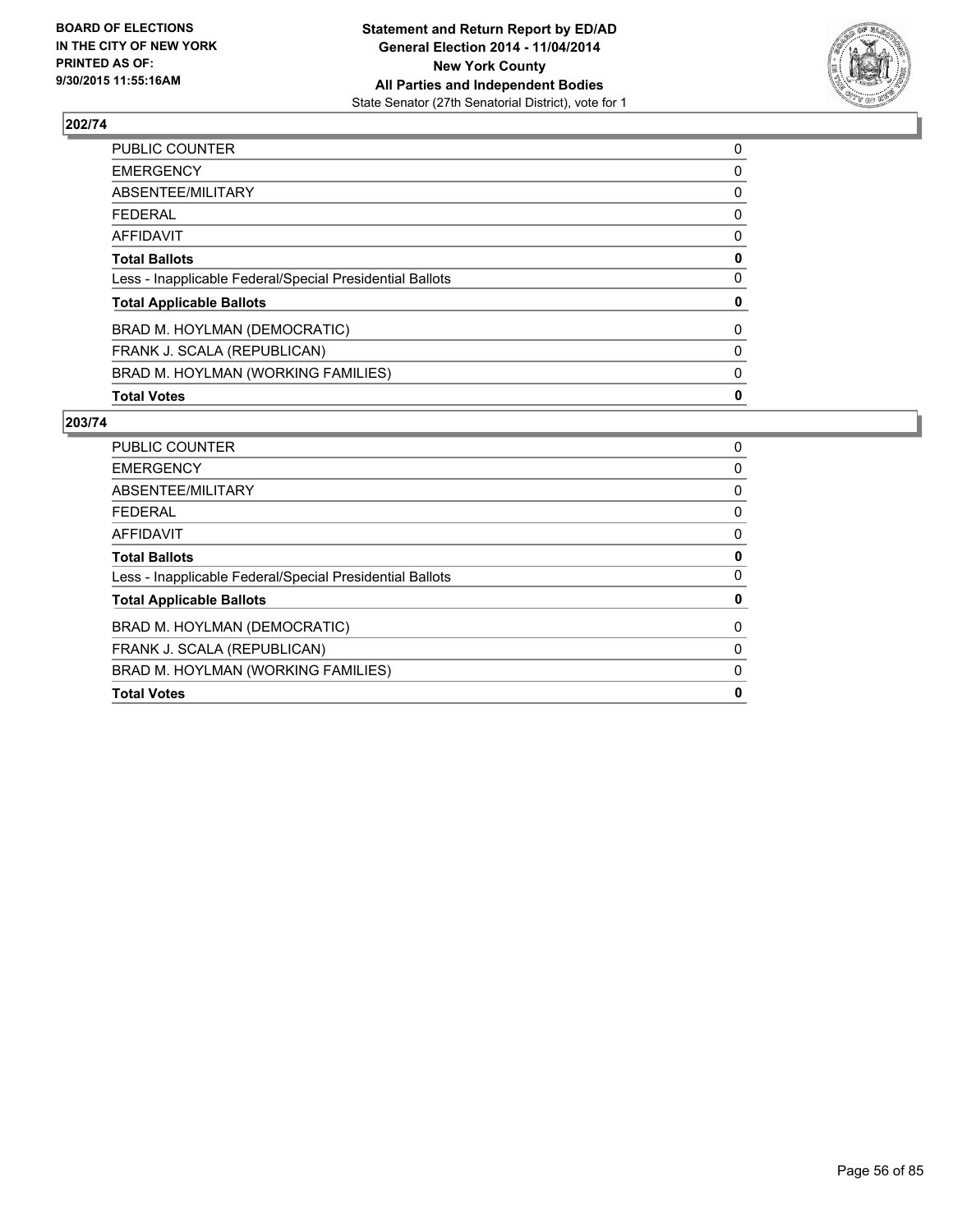

| PUBLIC COUNTER                                           | 428 |
|----------------------------------------------------------|-----|
| <b>EMERGENCY</b>                                         | 0   |
| ABSENTEE/MILITARY                                        | 14  |
| <b>FEDERAL</b>                                           | 3   |
| <b>AFFIDAVIT</b>                                         | 3   |
| <b>Total Ballots</b>                                     | 448 |
| Less - Inapplicable Federal/Special Presidential Ballots | (3) |
| <b>Total Applicable Ballots</b>                          | 445 |
| BRAD M. HOYLMAN (DEMOCRATIC)                             | 305 |
| FRANK J. SCALA (REPUBLICAN)                              | 49  |
| BRAD M. HOYLMAN (WORKING FAMILIES)                       | 71  |
| <b>Total Votes</b>                                       | 425 |
| Unrecorded                                               | 20  |

### **002/75**

| PUBLIC COUNTER                                           | 343 |
|----------------------------------------------------------|-----|
| <b>EMERGENCY</b>                                         | 0   |
| ABSENTEE/MILITARY                                        | 9   |
| <b>FEDERAL</b>                                           | 3   |
| <b>AFFIDAVIT</b>                                         | 4   |
| <b>Total Ballots</b>                                     | 359 |
| Less - Inapplicable Federal/Special Presidential Ballots | (3) |
| <b>Total Applicable Ballots</b>                          | 356 |
| BRAD M. HOYLMAN (DEMOCRATIC)                             | 230 |
| FRANK J. SCALA (REPUBLICAN)                              | 52  |
| BRAD M. HOYLMAN (WORKING FAMILIES)                       | 62  |
| <b>Total Votes</b>                                       | 344 |
| Unrecorded                                               | 12  |

| PUBLIC COUNTER                                           | 155 |
|----------------------------------------------------------|-----|
| <b>EMERGENCY</b>                                         | 0   |
| ABSENTEE/MILITARY                                        | 5   |
| <b>FEDERAL</b>                                           | 5   |
| <b>AFFIDAVIT</b>                                         | 4   |
| <b>Total Ballots</b>                                     | 169 |
| Less - Inapplicable Federal/Special Presidential Ballots | (5) |
| <b>Total Applicable Ballots</b>                          | 164 |
| BRAD M. HOYLMAN (DEMOCRATIC)                             | 115 |
| FRANK J. SCALA (REPUBLICAN)                              | 13  |
| BRAD M. HOYLMAN (WORKING FAMILIES)                       | 30  |
| <b>Total Votes</b>                                       | 158 |
| Unrecorded                                               | 6   |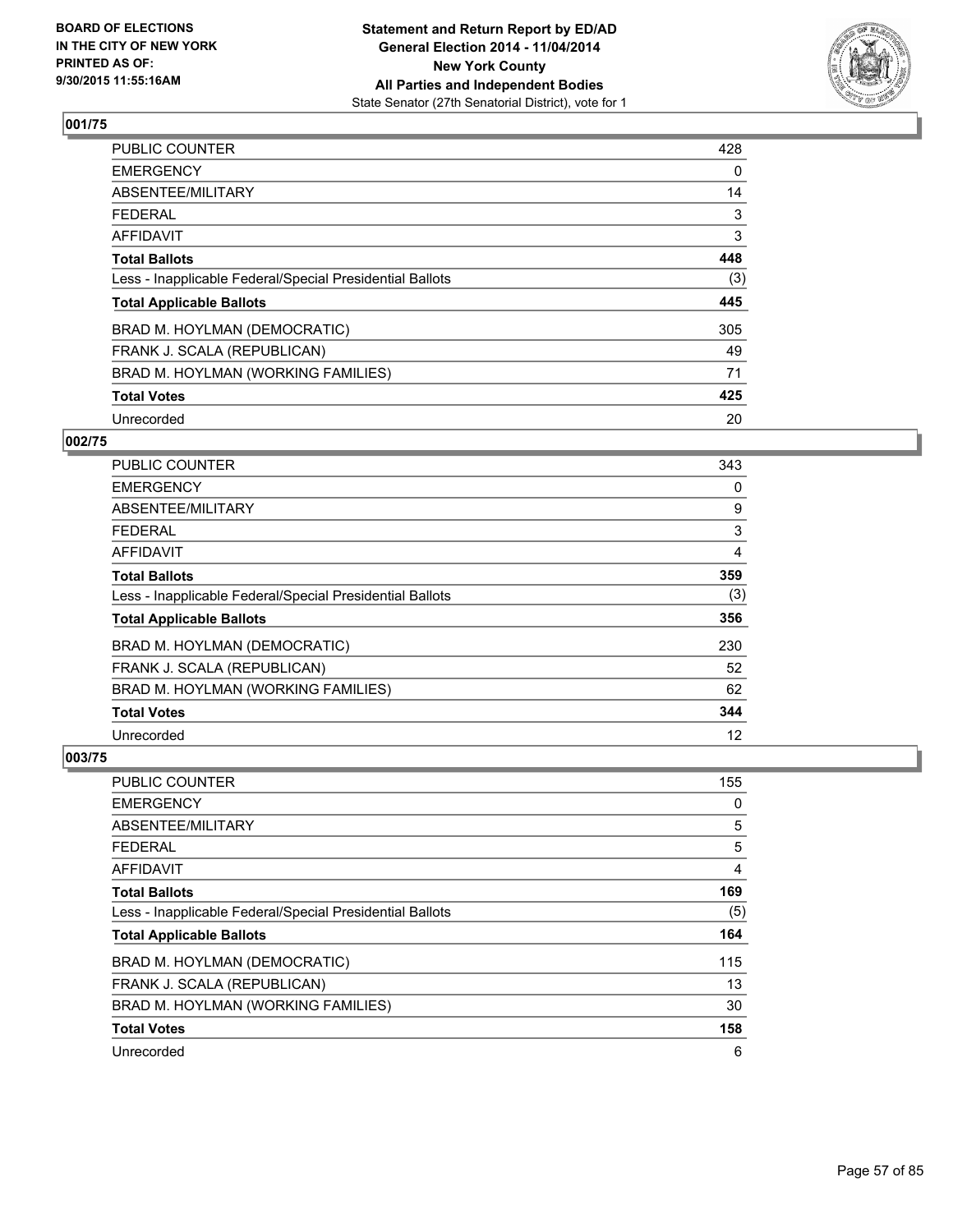

| PUBLIC COUNTER                                           | 287            |
|----------------------------------------------------------|----------------|
| <b>EMERGENCY</b>                                         | 0              |
| ABSENTEE/MILITARY                                        | 7              |
| <b>FEDERAL</b>                                           | 4              |
| AFFIDAVIT                                                | $\overline{2}$ |
| <b>Total Ballots</b>                                     | 300            |
| Less - Inapplicable Federal/Special Presidential Ballots | (4)            |
| <b>Total Applicable Ballots</b>                          | 296            |
| BRAD M. HOYLMAN (DEMOCRATIC)                             | 205            |
| FRANK J. SCALA (REPUBLICAN)                              | 23             |
| BRAD M. HOYLMAN (WORKING FAMILIES)                       | 48             |
| <b>Total Votes</b>                                       | 276            |
| Unrecorded                                               | 20             |

### **005/75**

| <b>PUBLIC COUNTER</b>                                    | 373            |
|----------------------------------------------------------|----------------|
| <b>EMERGENCY</b>                                         | 0              |
| ABSENTEE/MILITARY                                        | $\overline{7}$ |
| <b>FEDERAL</b>                                           | 4              |
| AFFIDAVIT                                                | 7              |
| <b>Total Ballots</b>                                     | 391            |
| Less - Inapplicable Federal/Special Presidential Ballots | (4)            |
| <b>Total Applicable Ballots</b>                          | 387            |
| BRAD M. HOYLMAN (DEMOCRATIC)                             | 259            |
| FRANK J. SCALA (REPUBLICAN)                              | 41             |
| BRAD M. HOYLMAN (WORKING FAMILIES)                       | 69             |
| <b>Total Votes</b>                                       | 369            |
| Unrecorded                                               | 18             |

| <b>PUBLIC COUNTER</b>                                    | 310 |
|----------------------------------------------------------|-----|
| <b>EMERGENCY</b>                                         | 0   |
| ABSENTEE/MILITARY                                        | 8   |
| FEDERAL                                                  | 6   |
| AFFIDAVIT                                                | 4   |
| <b>Total Ballots</b>                                     | 328 |
| Less - Inapplicable Federal/Special Presidential Ballots | (6) |
| <b>Total Applicable Ballots</b>                          | 322 |
| BRAD M. HOYLMAN (DEMOCRATIC)                             | 232 |
| FRANK J. SCALA (REPUBLICAN)                              | 30  |
| BRAD M. HOYLMAN (WORKING FAMILIES)                       | 54  |
| UNATTRIBUTABLE WRITE-IN (WRITE-IN)                       | 1   |
| <b>Total Votes</b>                                       | 317 |
| Unrecorded                                               | 5   |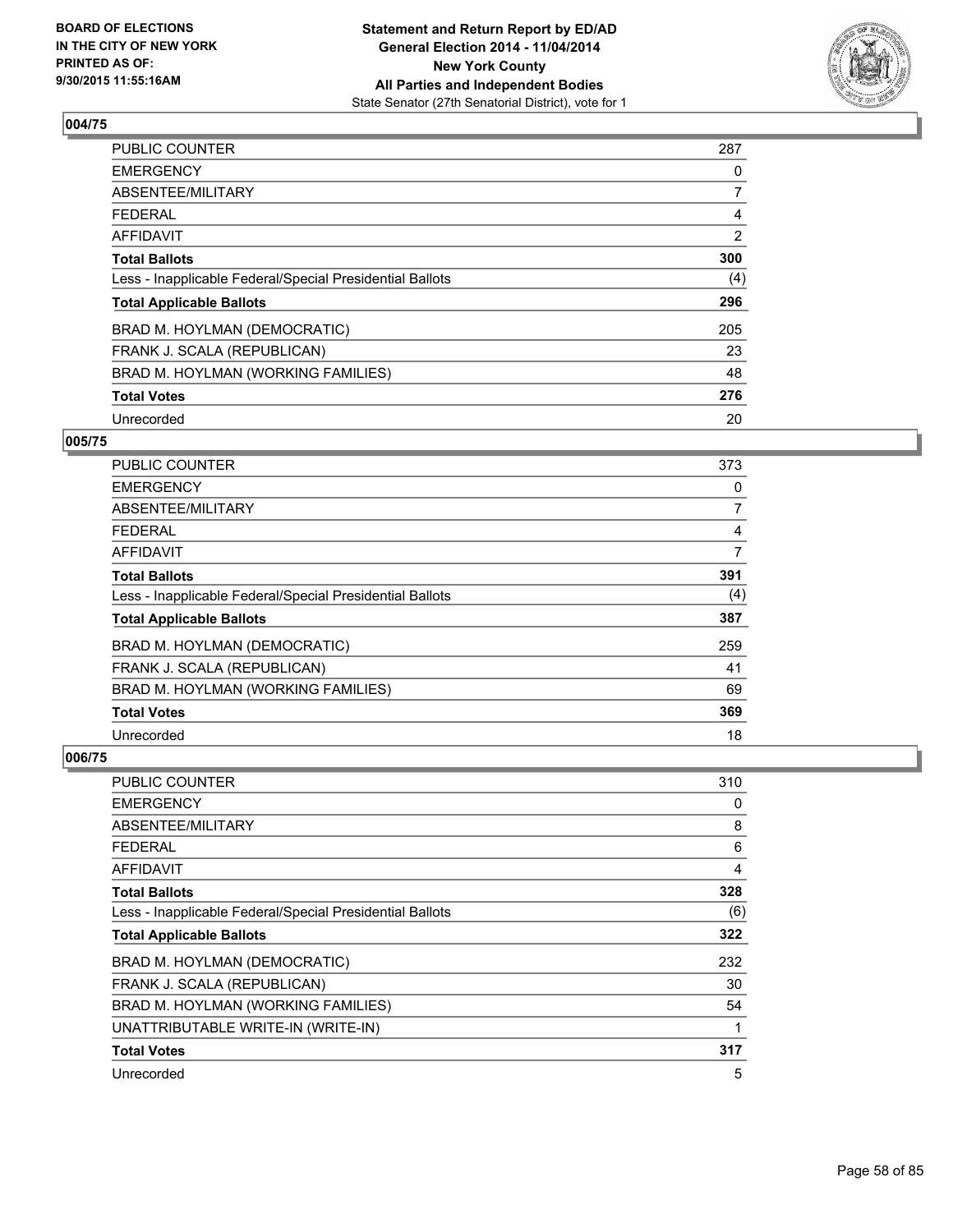

| PUBLIC COUNTER                                           | 86       |
|----------------------------------------------------------|----------|
| <b>EMERGENCY</b>                                         | 0        |
| ABSENTEE/MILITARY                                        | 6        |
| <b>FEDERAL</b>                                           |          |
| AFFIDAVIT                                                | $\Omega$ |
| <b>Total Ballots</b>                                     | 93       |
| Less - Inapplicable Federal/Special Presidential Ballots | (1)      |
| <b>Total Applicable Ballots</b>                          | 92       |
| BRAD M. HOYLMAN (DEMOCRATIC)                             | 64       |
| FRANK J. SCALA (REPUBLICAN)                              | 17       |
| BRAD M. HOYLMAN (WORKING FAMILIES)                       | 9        |
| <b>Total Votes</b>                                       | 90       |
| Unrecorded                                               | 2        |

# **010/75**

| <b>PUBLIC COUNTER</b>                                    | 244            |
|----------------------------------------------------------|----------------|
| <b>EMERGENCY</b>                                         | 0              |
| ABSENTEE/MILITARY                                        | 8              |
| <b>FEDERAL</b>                                           |                |
| AFFIDAVIT                                                | $\overline{2}$ |
| <b>Total Ballots</b>                                     | 255            |
| Less - Inapplicable Federal/Special Presidential Ballots | (1)            |
| <b>Total Applicable Ballots</b>                          | 254            |
| BRAD M. HOYLMAN (DEMOCRATIC)                             | 175            |
| FRANK J. SCALA (REPUBLICAN)                              | 35             |
| BRAD M. HOYLMAN (WORKING FAMILIES)                       | 34             |
| <b>Total Votes</b>                                       | 244            |
| Unrecorded                                               | 10             |

| PUBLIC COUNTER                                           | 317 |
|----------------------------------------------------------|-----|
| <b>EMERGENCY</b>                                         | 0   |
| ABSENTEE/MILITARY                                        | 6   |
| <b>FEDERAL</b>                                           | 9   |
| <b>AFFIDAVIT</b>                                         | 4   |
| <b>Total Ballots</b>                                     | 336 |
| Less - Inapplicable Federal/Special Presidential Ballots | (9) |
| <b>Total Applicable Ballots</b>                          | 327 |
| BRAD M. HOYLMAN (DEMOCRATIC)                             | 218 |
| FRANK J. SCALA (REPUBLICAN)                              | 38  |
| BRAD M. HOYLMAN (WORKING FAMILIES)                       | 55  |
| <b>Total Votes</b>                                       | 311 |
| Unrecorded                                               | 16  |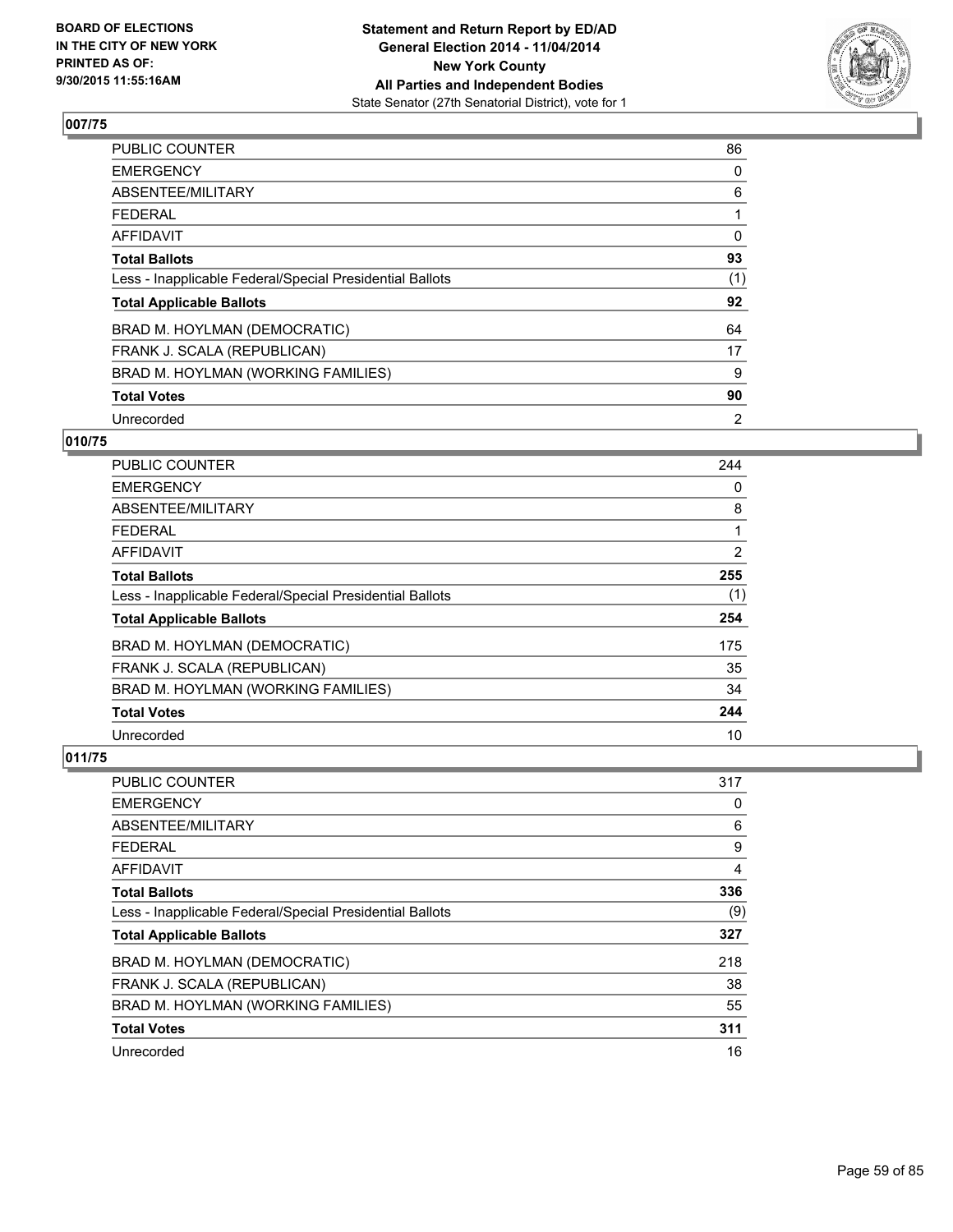

| PUBLIC COUNTER                                           | 233               |
|----------------------------------------------------------|-------------------|
| <b>EMERGENCY</b>                                         | 0                 |
| ABSENTEE/MILITARY                                        | $12 \overline{ }$ |
| <b>FEDERAL</b>                                           | $\overline{2}$    |
| <b>AFFIDAVIT</b>                                         | 4                 |
| <b>Total Ballots</b>                                     | 251               |
| Less - Inapplicable Federal/Special Presidential Ballots | (2)               |
| <b>Total Applicable Ballots</b>                          | 249               |
| BRAD M. HOYLMAN (DEMOCRATIC)                             | 158               |
| FRANK J. SCALA (REPUBLICAN)                              | 30                |
| BRAD M. HOYLMAN (WORKING FAMILIES)                       | 33                |
| <b>Total Votes</b>                                       | 221               |
| Unrecorded                                               | 28                |

# **013/75**

| <b>PUBLIC COUNTER</b>                                    | 156            |
|----------------------------------------------------------|----------------|
| <b>EMERGENCY</b>                                         | 0              |
| ABSENTEE/MILITARY                                        | 6              |
| <b>FEDERAL</b>                                           | 0              |
| AFFIDAVIT                                                | $\overline{2}$ |
| <b>Total Ballots</b>                                     | 164            |
| Less - Inapplicable Federal/Special Presidential Ballots | 0              |
| <b>Total Applicable Ballots</b>                          | 164            |
| BRAD M. HOYLMAN (DEMOCRATIC)                             | 113            |
| FRANK J. SCALA (REPUBLICAN)                              | 19             |
| BRAD M. HOYLMAN (WORKING FAMILIES)                       | 17             |
| <b>Total Votes</b>                                       | 149            |
| Unrecorded                                               | 15             |

| <b>PUBLIC COUNTER</b>                                    | 208 |
|----------------------------------------------------------|-----|
| <b>EMERGENCY</b>                                         | 0   |
| ABSENTEE/MILITARY                                        | 5   |
| <b>FEDERAL</b>                                           | 4   |
| AFFIDAVIT                                                | 6   |
| <b>Total Ballots</b>                                     | 223 |
| Less - Inapplicable Federal/Special Presidential Ballots | (4) |
| <b>Total Applicable Ballots</b>                          | 219 |
| BRAD M. HOYLMAN (DEMOCRATIC)                             | 149 |
| FRANK J. SCALA (REPUBLICAN)                              | 22  |
| BRAD M. HOYLMAN (WORKING FAMILIES)                       | 20  |
| UNATTRIBUTABLE WRITE-IN (WRITE-IN)                       | 1   |
| <b>Total Votes</b>                                       | 192 |
| Unrecorded                                               | 27  |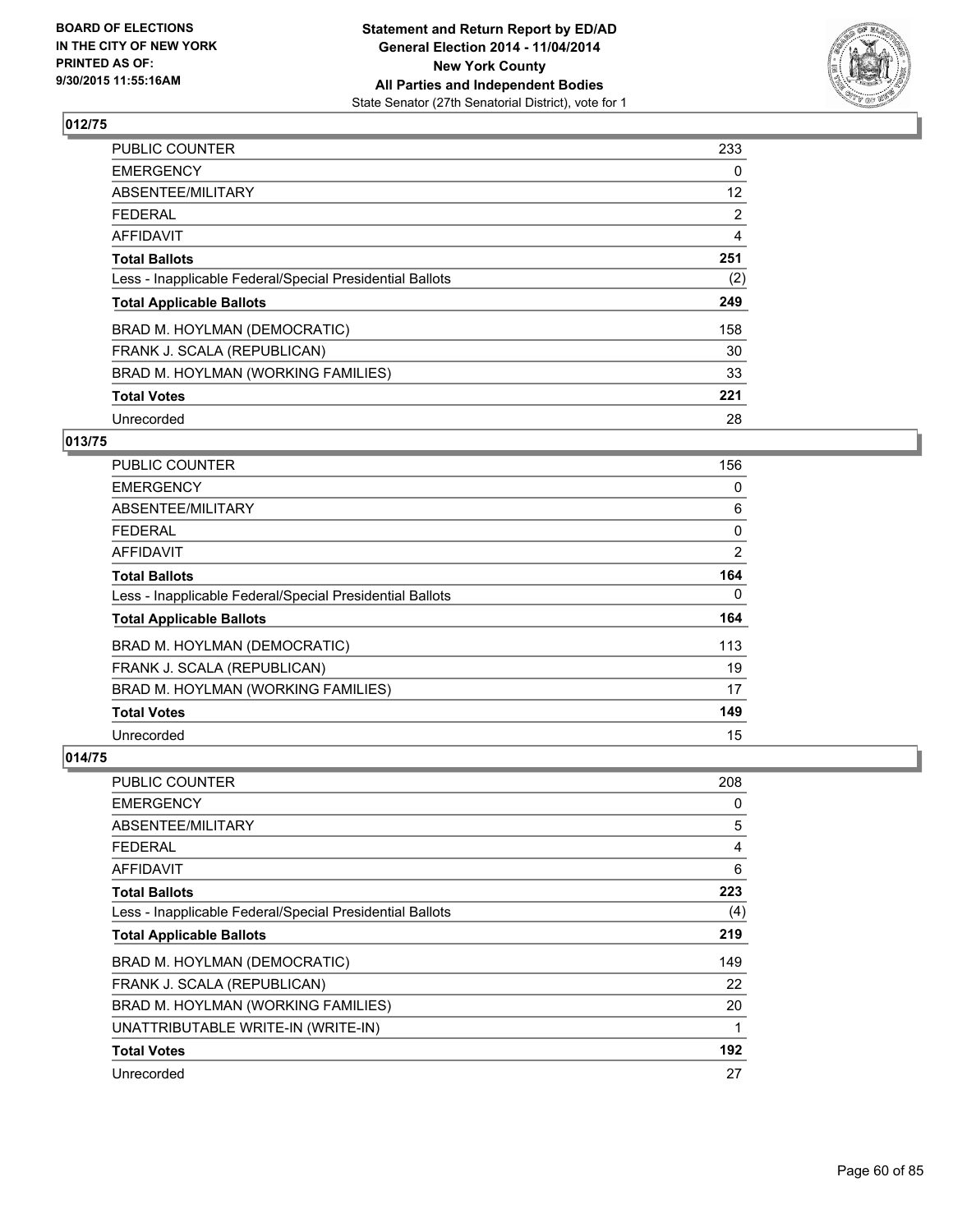

| PUBLIC COUNTER                                           | 239 |
|----------------------------------------------------------|-----|
| <b>EMERGENCY</b>                                         | 0   |
| ABSENTEE/MILITARY                                        | 4   |
| <b>FEDERAL</b>                                           | 3   |
| <b>AFFIDAVIT</b>                                         |     |
| <b>Total Ballots</b>                                     | 247 |
| Less - Inapplicable Federal/Special Presidential Ballots | (3) |
| <b>Total Applicable Ballots</b>                          | 244 |
| BRAD M. HOYLMAN (DEMOCRATIC)                             | 155 |
| FRANK J. SCALA (REPUBLICAN)                              | 22  |
| BRAD M. HOYLMAN (WORKING FAMILIES)                       | 49  |
| <b>Total Votes</b>                                       | 226 |
| Unrecorded                                               | 18  |

# **016/75**

| <b>PUBLIC COUNTER</b>                                    | 338 |
|----------------------------------------------------------|-----|
| <b>EMERGENCY</b>                                         | 0   |
| ABSENTEE/MILITARY                                        | 12  |
| <b>FEDERAL</b>                                           | 8   |
| AFFIDAVIT                                                | 7   |
| <b>Total Ballots</b>                                     | 365 |
| Less - Inapplicable Federal/Special Presidential Ballots | (8) |
| <b>Total Applicable Ballots</b>                          | 357 |
| BRAD M. HOYLMAN (DEMOCRATIC)                             | 260 |
| FRANK J. SCALA (REPUBLICAN)                              | 28  |
| BRAD M. HOYLMAN (WORKING FAMILIES)                       | 51  |
| BILL CLINTON (WRITE-IN)                                  | 1   |
| <b>Total Votes</b>                                       | 340 |
| Unrecorded                                               | 17  |

| <b>PUBLIC COUNTER</b>                                    | 219 |
|----------------------------------------------------------|-----|
| <b>EMERGENCY</b>                                         | 0   |
| ABSENTEE/MILITARY                                        | 8   |
| <b>FEDERAL</b>                                           | 1   |
| AFFIDAVIT                                                | 3   |
| <b>Total Ballots</b>                                     | 231 |
| Less - Inapplicable Federal/Special Presidential Ballots | (1) |
| <b>Total Applicable Ballots</b>                          | 230 |
| BRAD M. HOYLMAN (DEMOCRATIC)                             | 163 |
| FRANK J. SCALA (REPUBLICAN)                              | 23  |
| BRAD M. HOYLMAN (WORKING FAMILIES)                       | 29  |
| <b>Total Votes</b>                                       | 215 |
| Unrecorded                                               | 15  |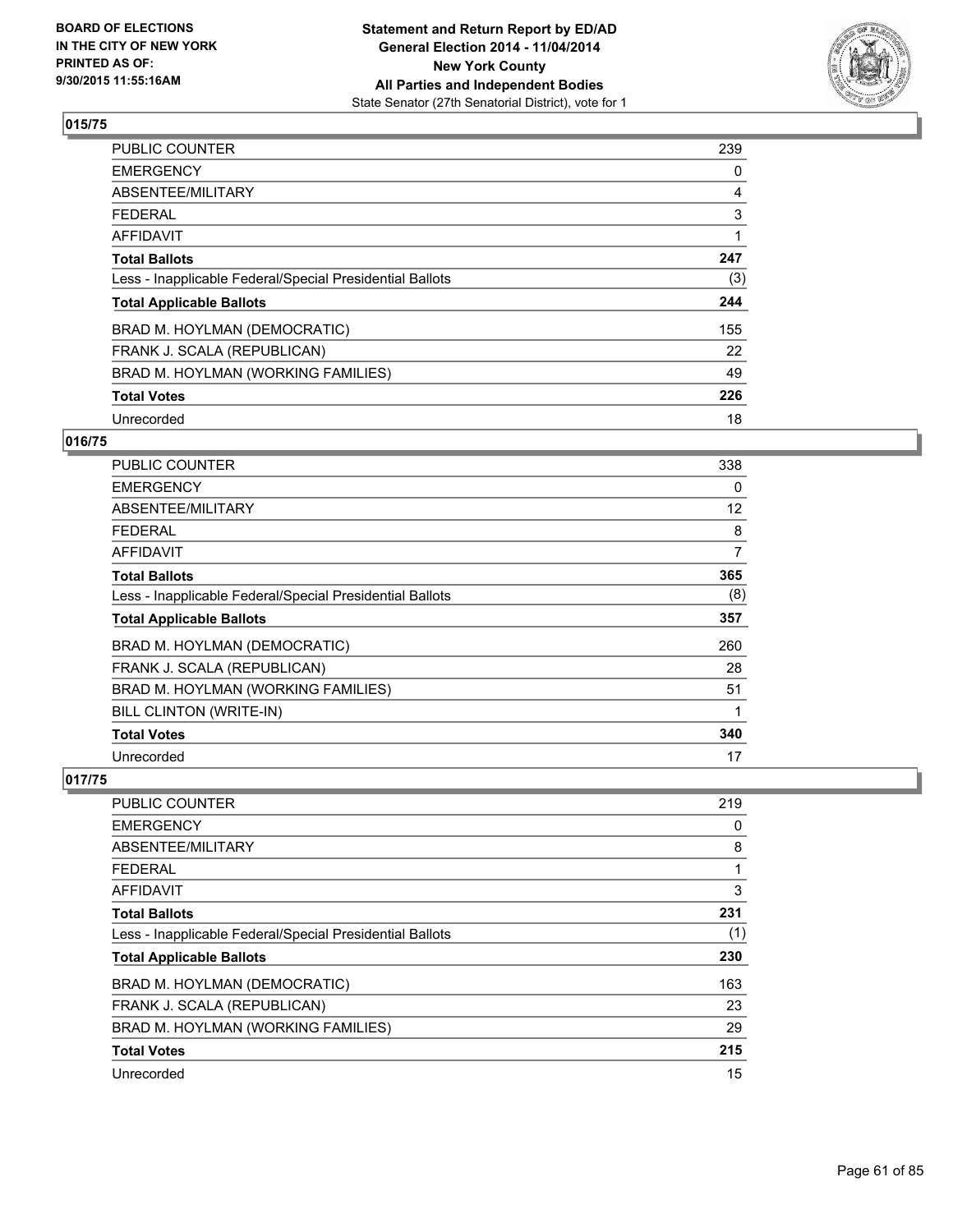

| <b>PUBLIC COUNTER</b>                                    | 146            |
|----------------------------------------------------------|----------------|
| <b>EMERGENCY</b>                                         | 0              |
| ABSENTEE/MILITARY                                        | 4              |
| <b>FEDERAL</b>                                           | $\overline{2}$ |
| AFFIDAVIT                                                | 0              |
| <b>Total Ballots</b>                                     | 152            |
| Less - Inapplicable Federal/Special Presidential Ballots | (2)            |
| <b>Total Applicable Ballots</b>                          | 150            |
| BRAD M. HOYLMAN (DEMOCRATIC)                             | 100            |
| FRANK J. SCALA (REPUBLICAN)                              | 15             |
| BRAD M. HOYLMAN (WORKING FAMILIES)                       | 29             |
| <b>Total Votes</b>                                       | 144            |
| Unrecorded                                               | 6              |

# **019/75**

| <b>PUBLIC COUNTER</b>                                    | 244            |
|----------------------------------------------------------|----------------|
| <b>EMERGENCY</b>                                         | 0              |
| ABSENTEE/MILITARY                                        | $\overline{7}$ |
| <b>FEDERAL</b>                                           | 9              |
| AFFIDAVIT                                                | 5              |
| <b>Total Ballots</b>                                     | 265            |
| Less - Inapplicable Federal/Special Presidential Ballots | (9)            |
| <b>Total Applicable Ballots</b>                          | 256            |
| BRAD M. HOYLMAN (DEMOCRATIC)                             | 171            |
| FRANK J. SCALA (REPUBLICAN)                              | 22             |
| BRAD M. HOYLMAN (WORKING FAMILIES)                       | 52             |
| <b>Total Votes</b>                                       | 245            |
| Unrecorded                                               | 11             |

| PUBLIC COUNTER                                           | 350 |
|----------------------------------------------------------|-----|
| <b>EMERGENCY</b>                                         | 0   |
| ABSENTEE/MILITARY                                        | 12  |
| <b>FEDERAL</b>                                           | 6   |
| <b>AFFIDAVIT</b>                                         | 3   |
| <b>Total Ballots</b>                                     | 371 |
| Less - Inapplicable Federal/Special Presidential Ballots | (6) |
| <b>Total Applicable Ballots</b>                          | 365 |
| BRAD M. HOYLMAN (DEMOCRATIC)                             | 254 |
| FRANK J. SCALA (REPUBLICAN)                              | 24  |
| BRAD M. HOYLMAN (WORKING FAMILIES)                       | 73  |
| <b>Total Votes</b>                                       | 351 |
| Unrecorded                                               | 14  |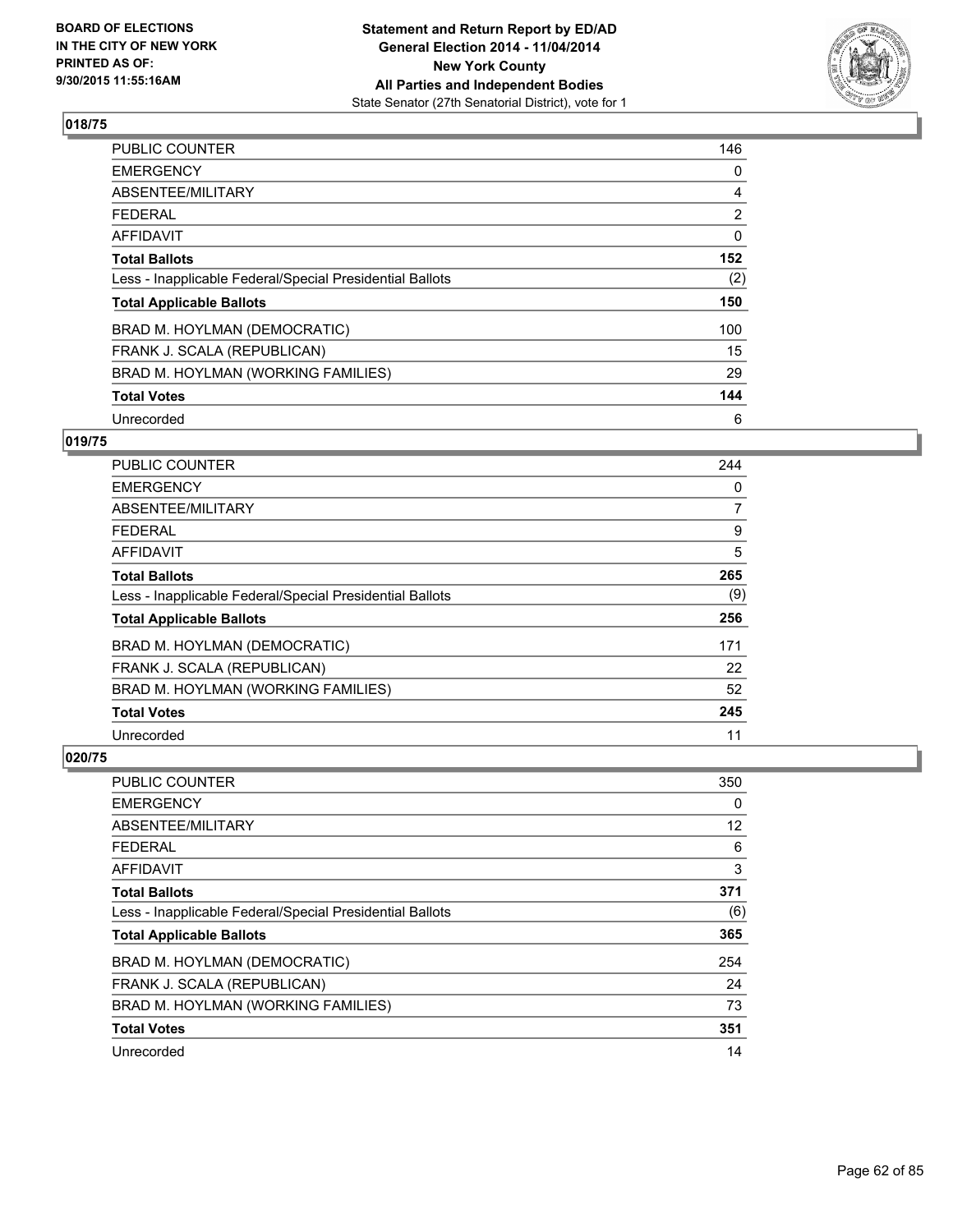

| PUBLIC COUNTER                                           | 168          |
|----------------------------------------------------------|--------------|
| <b>EMERGENCY</b>                                         | 0            |
| ABSENTEE/MILITARY                                        | 6            |
| <b>FEDERAL</b>                                           | 6            |
| <b>AFFIDAVIT</b>                                         | $\mathbf{0}$ |
| <b>Total Ballots</b>                                     | 180          |
| Less - Inapplicable Federal/Special Presidential Ballots | (6)          |
| <b>Total Applicable Ballots</b>                          | 174          |
| BRAD M. HOYLMAN (DEMOCRATIC)                             | 126          |
| FRANK J. SCALA (REPUBLICAN)                              | 8            |
| BRAD M. HOYLMAN (WORKING FAMILIES)                       | 30           |
| <b>Total Votes</b>                                       | 164          |
| Unrecorded                                               | 10           |

# **022/75**

| PUBLIC COUNTER                                           | 223 |
|----------------------------------------------------------|-----|
| <b>EMERGENCY</b>                                         | 0   |
| ABSENTEE/MILITARY                                        | 5   |
| <b>FEDERAL</b>                                           | 2   |
| <b>AFFIDAVIT</b>                                         | 9   |
| <b>Total Ballots</b>                                     | 239 |
| Less - Inapplicable Federal/Special Presidential Ballots | (2) |
| <b>Total Applicable Ballots</b>                          | 237 |
| BRAD M. HOYLMAN (DEMOCRATIC)                             | 175 |
| FRANK J. SCALA (REPUBLICAN)                              | 30  |
| BRAD M. HOYLMAN (WORKING FAMILIES)                       | 22  |
| <b>Total Votes</b>                                       | 227 |
| Unrecorded                                               | 10  |

| PUBLIC COUNTER                                           | 234 |
|----------------------------------------------------------|-----|
| <b>EMERGENCY</b>                                         | 0   |
| ABSENTEE/MILITARY                                        | 11  |
| <b>FEDERAL</b>                                           | 3   |
| AFFIDAVIT                                                | 7   |
| <b>Total Ballots</b>                                     | 255 |
| Less - Inapplicable Federal/Special Presidential Ballots | (3) |
| <b>Total Applicable Ballots</b>                          | 252 |
| BRAD M. HOYLMAN (DEMOCRATIC)                             | 180 |
| FRANK J. SCALA (REPUBLICAN)                              | 25  |
| BRAD M. HOYLMAN (WORKING FAMILIES)                       | 39  |
| <b>Total Votes</b>                                       | 244 |
| Unrecorded                                               | 8   |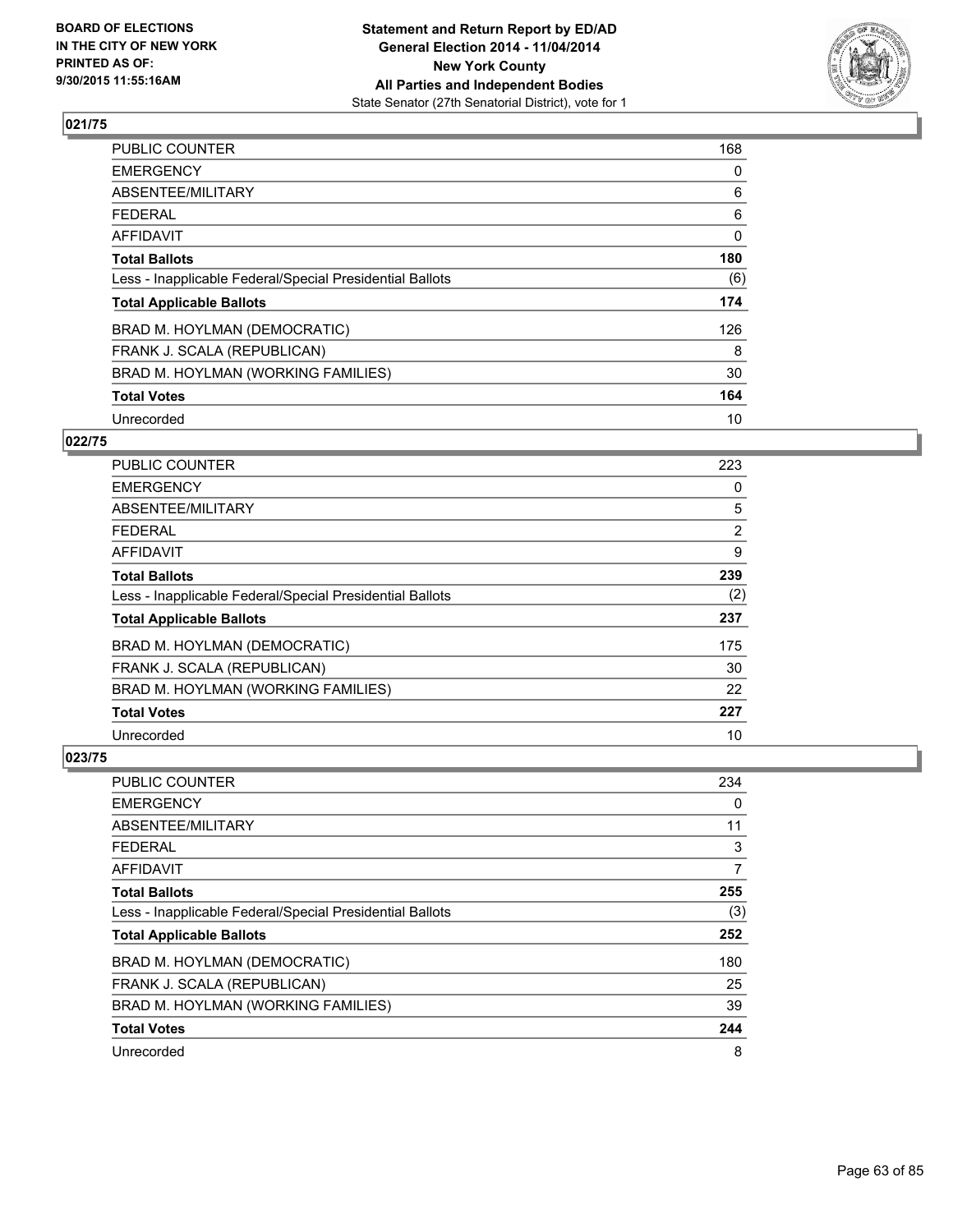

| PUBLIC COUNTER                                           | 267          |
|----------------------------------------------------------|--------------|
| <b>EMERGENCY</b>                                         | 0            |
| ABSENTEE/MILITARY                                        | 10           |
| <b>FEDERAL</b>                                           | 3            |
| <b>AFFIDAVIT</b>                                         | $\mathbf{0}$ |
| <b>Total Ballots</b>                                     | 280          |
| Less - Inapplicable Federal/Special Presidential Ballots | (3)          |
| <b>Total Applicable Ballots</b>                          | 277          |
| BRAD M. HOYLMAN (DEMOCRATIC)                             | 186          |
| FRANK J. SCALA (REPUBLICAN)                              | 23           |
| BRAD M. HOYLMAN (WORKING FAMILIES)                       | 53           |
| <b>Total Votes</b>                                       | 262          |
| Unrecorded                                               | 15           |

# **025/75**

| PUBLIC COUNTER                                           | 290 |
|----------------------------------------------------------|-----|
| <b>EMERGENCY</b>                                         | 0   |
| ABSENTEE/MILITARY                                        | 5   |
| <b>FEDERAL</b>                                           | 5   |
| <b>AFFIDAVIT</b>                                         |     |
| <b>Total Ballots</b>                                     | 301 |
| Less - Inapplicable Federal/Special Presidential Ballots | (5) |
| <b>Total Applicable Ballots</b>                          | 296 |
| BRAD M. HOYLMAN (DEMOCRATIC)                             | 187 |
| FRANK J. SCALA (REPUBLICAN)                              | 23  |
| BRAD M. HOYLMAN (WORKING FAMILIES)                       | 75  |
| <b>Total Votes</b>                                       | 285 |
| Unrecorded                                               | 11  |

| PUBLIC COUNTER                                           | 335 |
|----------------------------------------------------------|-----|
| <b>EMERGENCY</b>                                         | 0   |
| ABSENTEE/MILITARY                                        | 22  |
| <b>FEDERAL</b>                                           | 4   |
| <b>AFFIDAVIT</b>                                         | 4   |
| <b>Total Ballots</b>                                     | 365 |
| Less - Inapplicable Federal/Special Presidential Ballots | (4) |
| <b>Total Applicable Ballots</b>                          | 361 |
| BRAD M. HOYLMAN (DEMOCRATIC)                             | 235 |
| FRANK J. SCALA (REPUBLICAN)                              | 30  |
| BRAD M. HOYLMAN (WORKING FAMILIES)                       | 80  |
| <b>Total Votes</b>                                       | 345 |
| Unrecorded                                               | 16  |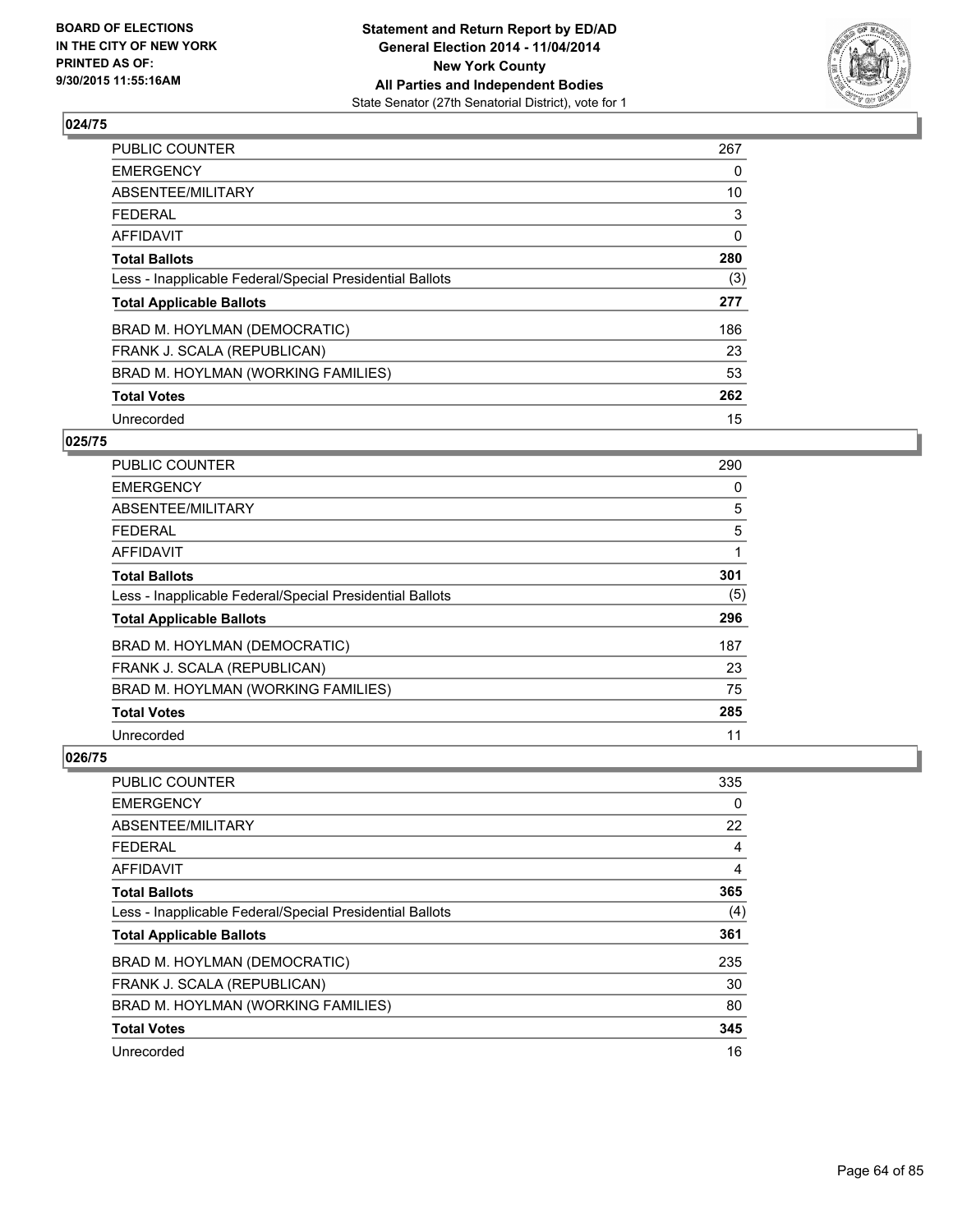

| PUBLIC COUNTER                                           | 361            |
|----------------------------------------------------------|----------------|
| <b>EMERGENCY</b>                                         | 0              |
| ABSENTEE/MILITARY                                        | $\overline{7}$ |
| <b>FEDERAL</b>                                           | 9              |
| <b>AFFIDAVIT</b>                                         | $\overline{2}$ |
| <b>Total Ballots</b>                                     | 379            |
| Less - Inapplicable Federal/Special Presidential Ballots | (9)            |
| <b>Total Applicable Ballots</b>                          | 370            |
| BRAD M. HOYLMAN (DEMOCRATIC)                             | 266            |
| FRANK J. SCALA (REPUBLICAN)                              | 23             |
| BRAD M. HOYLMAN (WORKING FAMILIES)                       | 57             |
| <b>Total Votes</b>                                       | 346            |
| Unrecorded                                               | 24             |

# **028/75**

| PUBLIC COUNTER                                           | 315 |
|----------------------------------------------------------|-----|
| <b>EMERGENCY</b>                                         | 0   |
| ABSENTEE/MILITARY                                        | 12  |
| <b>FEDERAL</b>                                           | 6   |
| <b>AFFIDAVIT</b>                                         | 3   |
| <b>Total Ballots</b>                                     | 336 |
| Less - Inapplicable Federal/Special Presidential Ballots | (6) |
| <b>Total Applicable Ballots</b>                          | 330 |
| BRAD M. HOYLMAN (DEMOCRATIC)                             | 225 |
| FRANK J. SCALA (REPUBLICAN)                              | 45  |
| BRAD M. HOYLMAN (WORKING FAMILIES)                       | 45  |
| <b>Total Votes</b>                                       | 315 |
| Unrecorded                                               | 15  |

| PUBLIC COUNTER                                           | 269  |
|----------------------------------------------------------|------|
| <b>EMERGENCY</b>                                         | 0    |
| ABSENTEE/MILITARY                                        | 6    |
| <b>FEDERAL</b>                                           | 11   |
| <b>AFFIDAVIT</b>                                         | 5    |
| <b>Total Ballots</b>                                     | 291  |
| Less - Inapplicable Federal/Special Presidential Ballots | (11) |
| <b>Total Applicable Ballots</b>                          | 280  |
| BRAD M. HOYLMAN (DEMOCRATIC)                             | 195  |
| FRANK J. SCALA (REPUBLICAN)                              | 32   |
| BRAD M. HOYLMAN (WORKING FAMILIES)                       | 44   |
| <b>Total Votes</b>                                       | 271  |
| Unrecorded                                               | 9    |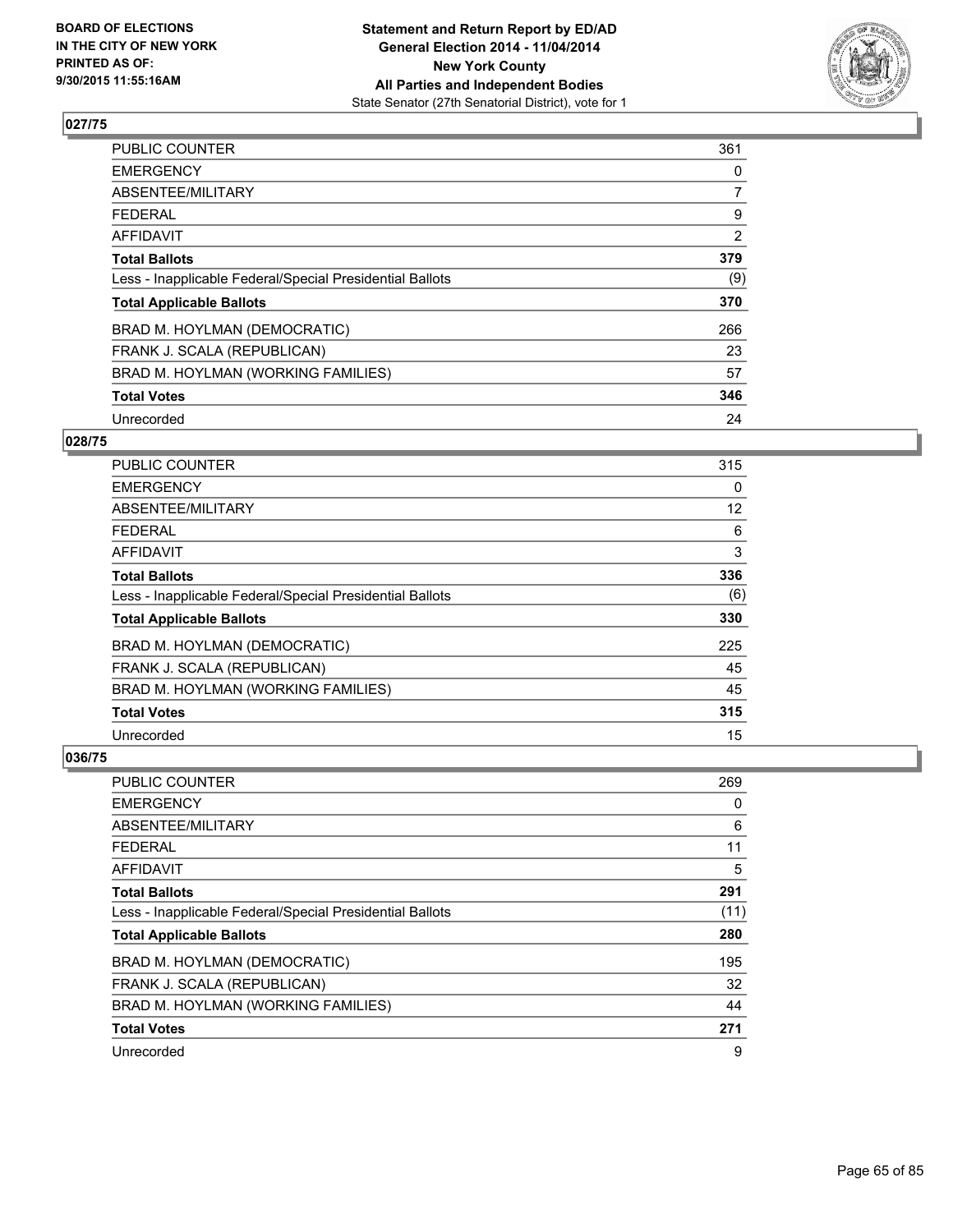

| <b>PUBLIC COUNTER</b>                                    | 190 |
|----------------------------------------------------------|-----|
| <b>EMERGENCY</b>                                         | 0   |
| ABSENTEE/MILITARY                                        | 5   |
| <b>FEDERAL</b>                                           | 5   |
| AFFIDAVIT                                                | 2   |
| <b>Total Ballots</b>                                     | 202 |
| Less - Inapplicable Federal/Special Presidential Ballots | (5) |
| <b>Total Applicable Ballots</b>                          | 197 |
| BRAD M. HOYLMAN (DEMOCRATIC)                             | 134 |
| FRANK J. SCALA (REPUBLICAN)                              | 19  |
| BRAD M. HOYLMAN (WORKING FAMILIES)                       | 32  |
| <b>Total Votes</b>                                       | 185 |
| Unrecorded                                               | 12  |

# **038/75**

| PUBLIC COUNTER                                           | 404            |
|----------------------------------------------------------|----------------|
| <b>EMERGENCY</b>                                         | 0              |
| ABSENTEE/MILITARY                                        | 18             |
| <b>FEDERAL</b>                                           | 3              |
| <b>AFFIDAVIT</b>                                         | $\overline{2}$ |
| <b>Total Ballots</b>                                     | 427            |
| Less - Inapplicable Federal/Special Presidential Ballots | (3)            |
| <b>Total Applicable Ballots</b>                          | 424            |
| BRAD M. HOYLMAN (DEMOCRATIC)                             | 206            |
| FRANK J. SCALA (REPUBLICAN)                              | 58             |
| BRAD M. HOYLMAN (WORKING FAMILIES)                       | 135            |
| <b>Total Votes</b>                                       | 399            |
| Unrecorded                                               | 25             |

| PUBLIC COUNTER                                           | 172            |
|----------------------------------------------------------|----------------|
| <b>EMERGENCY</b>                                         | 0              |
| ABSENTEE/MILITARY                                        | 0              |
| <b>FEDERAL</b>                                           | 3              |
| AFFIDAVIT                                                | $\overline{2}$ |
| <b>Total Ballots</b>                                     | 177            |
| Less - Inapplicable Federal/Special Presidential Ballots | (3)            |
| <b>Total Applicable Ballots</b>                          | 174            |
| BRAD M. HOYLMAN (DEMOCRATIC)                             | 119            |
| FRANK J. SCALA (REPUBLICAN)                              | 15             |
| BRAD M. HOYLMAN (WORKING FAMILIES)                       | 28             |
| DUDLEY R. SNYDER (WRITE-IN)                              | 1              |
| <b>Total Votes</b>                                       | 163            |
| Unrecorded                                               | 11             |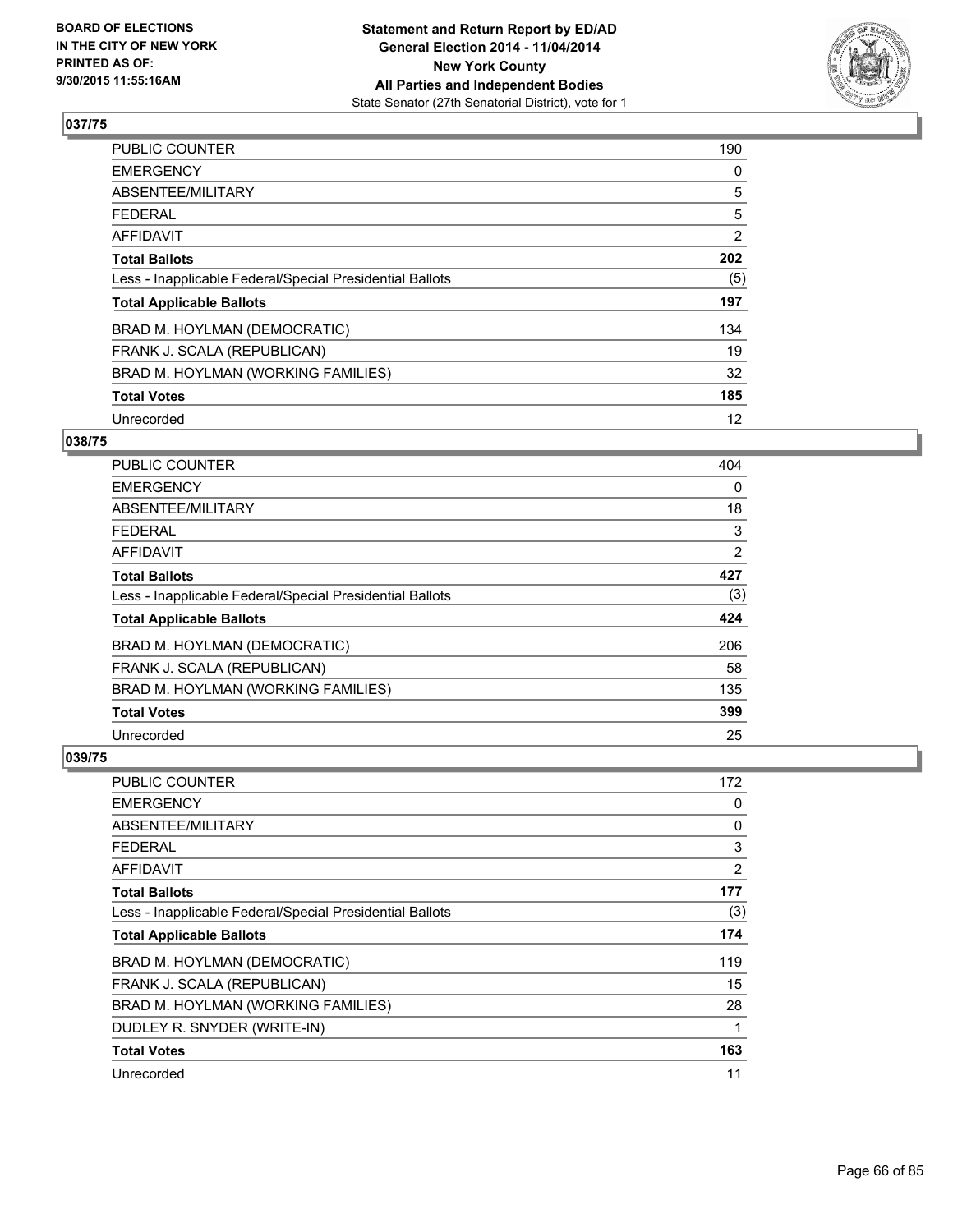

| PUBLIC COUNTER                                           | 150 |
|----------------------------------------------------------|-----|
| <b>EMERGENCY</b>                                         | 0   |
| ABSENTEE/MILITARY                                        | 6   |
| <b>FEDERAL</b>                                           | 0   |
| AFFIDAVIT                                                | 3   |
| <b>Total Ballots</b>                                     | 159 |
| Less - Inapplicable Federal/Special Presidential Ballots | 0   |
| <b>Total Applicable Ballots</b>                          | 159 |
| BRAD M. HOYLMAN (DEMOCRATIC)                             | 106 |
| FRANK J. SCALA (REPUBLICAN)                              | 9   |
| BRAD M. HOYLMAN (WORKING FAMILIES)                       | 19  |
| <b>Total Votes</b>                                       | 134 |
| Unrecorded                                               | 25  |

### **041/75**

| <b>PUBLIC COUNTER</b>                                    | 321 |
|----------------------------------------------------------|-----|
| <b>EMERGENCY</b>                                         | 0   |
| ABSENTEE/MILITARY                                        | 11  |
| <b>FEDERAL</b>                                           | 2   |
| <b>AFFIDAVIT</b>                                         | 3   |
| <b>Total Ballots</b>                                     | 337 |
| Less - Inapplicable Federal/Special Presidential Ballots | (2) |
| <b>Total Applicable Ballots</b>                          | 335 |
| BRAD M. HOYLMAN (DEMOCRATIC)                             | 193 |
| FRANK J. SCALA (REPUBLICAN)                              | 38  |
| BRAD M. HOYLMAN (WORKING FAMILIES)                       | 80  |
| <b>Total Votes</b>                                       | 311 |
| Unrecorded                                               | 24  |

| PUBLIC COUNTER                                           | 244 |
|----------------------------------------------------------|-----|
| <b>EMERGENCY</b>                                         | 0   |
| ABSENTEE/MILITARY                                        | 5   |
| <b>FEDERAL</b>                                           | 8   |
| <b>AFFIDAVIT</b>                                         | 3   |
| <b>Total Ballots</b>                                     | 260 |
| Less - Inapplicable Federal/Special Presidential Ballots | (8) |
| <b>Total Applicable Ballots</b>                          | 252 |
| BRAD M. HOYLMAN (DEMOCRATIC)                             | 182 |
| FRANK J. SCALA (REPUBLICAN)                              | 29  |
| BRAD M. HOYLMAN (WORKING FAMILIES)                       | 26  |
| <b>Total Votes</b>                                       | 237 |
| Unrecorded                                               | 15  |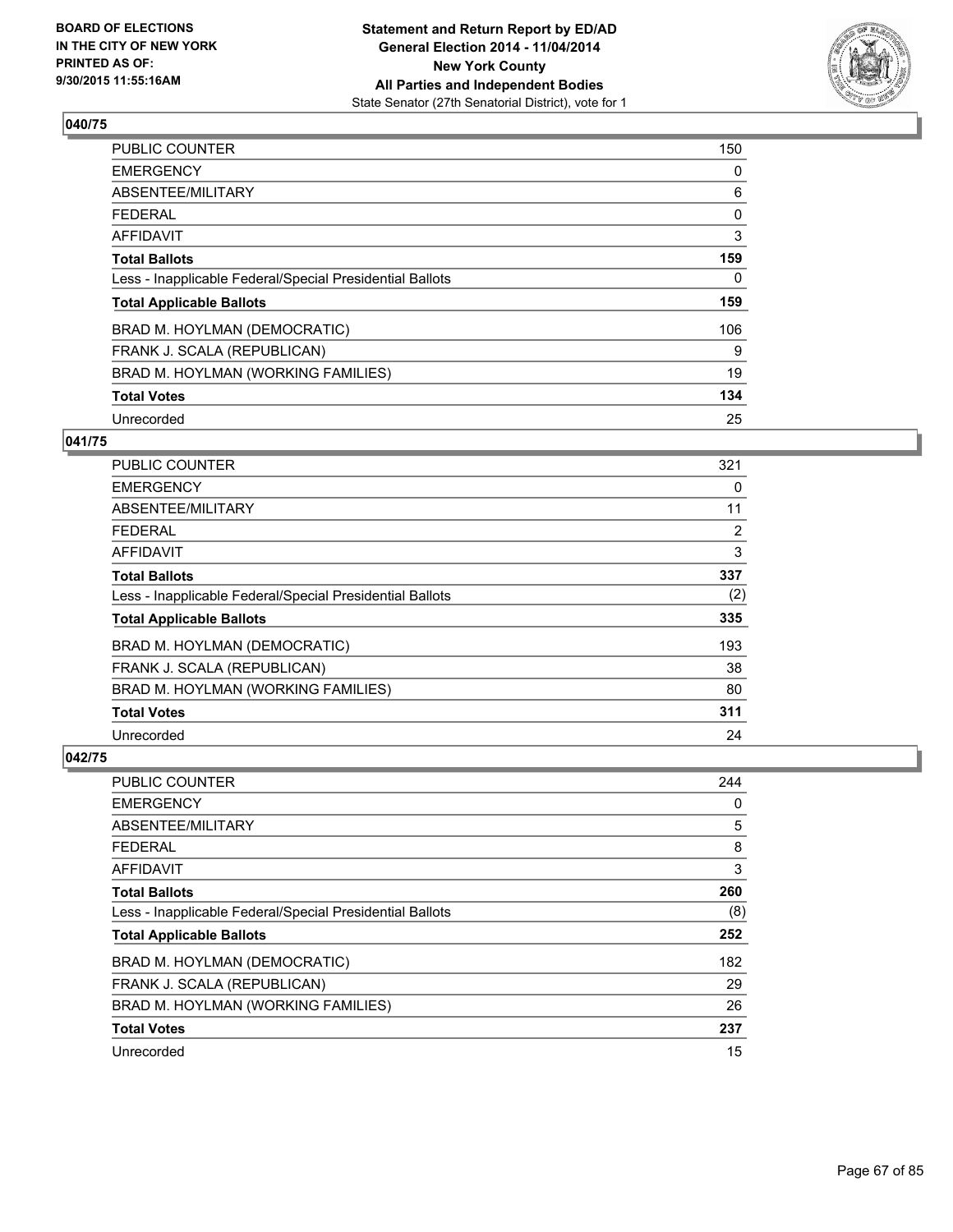

| PUBLIC COUNTER                                           | 420 |
|----------------------------------------------------------|-----|
| <b>EMERGENCY</b>                                         | 0   |
| ABSENTEE/MILITARY                                        | 12  |
| <b>FEDERAL</b>                                           | 8   |
| <b>AFFIDAVIT</b>                                         | 1   |
| <b>Total Ballots</b>                                     | 441 |
| Less - Inapplicable Federal/Special Presidential Ballots | (8) |
| <b>Total Applicable Ballots</b>                          | 433 |
| BRAD M. HOYLMAN (DEMOCRATIC)                             | 222 |
| FRANK J. SCALA (REPUBLICAN)                              | 42  |
| BRAD M. HOYLMAN (WORKING FAMILIES)                       | 151 |
| BERNARD RANDAU BLOCK (WRITE-IN)                          |     |
| <b>JIMMY MCMILLAN (WRITE-IN)</b>                         | 1   |
| <b>Total Votes</b>                                       | 417 |
| Unrecorded                                               | 16  |

## **044/75**

| PUBLIC COUNTER                                           | 453 |
|----------------------------------------------------------|-----|
| <b>EMERGENCY</b>                                         | 0   |
| ABSENTEE/MILITARY                                        | 22  |
| <b>FEDERAL</b>                                           |     |
| <b>AFFIDAVIT</b>                                         | 4   |
| <b>Total Ballots</b>                                     | 480 |
| Less - Inapplicable Federal/Special Presidential Ballots | (1) |
| <b>Total Applicable Ballots</b>                          | 479 |
| BRAD M. HOYLMAN (DEMOCRATIC)                             | 273 |
| FRANK J. SCALA (REPUBLICAN)                              | 49  |
| BRAD M. HOYLMAN (WORKING FAMILIES)                       | 131 |
| <b>Total Votes</b>                                       | 453 |
| Unrecorded                                               | 26  |

| 67 |
|----|
| 0  |
| 2  |
| 0  |
| 3  |
| 72 |
| 0  |
| 72 |
| 47 |
| 5  |
| 17 |
| 69 |
| 3  |
|    |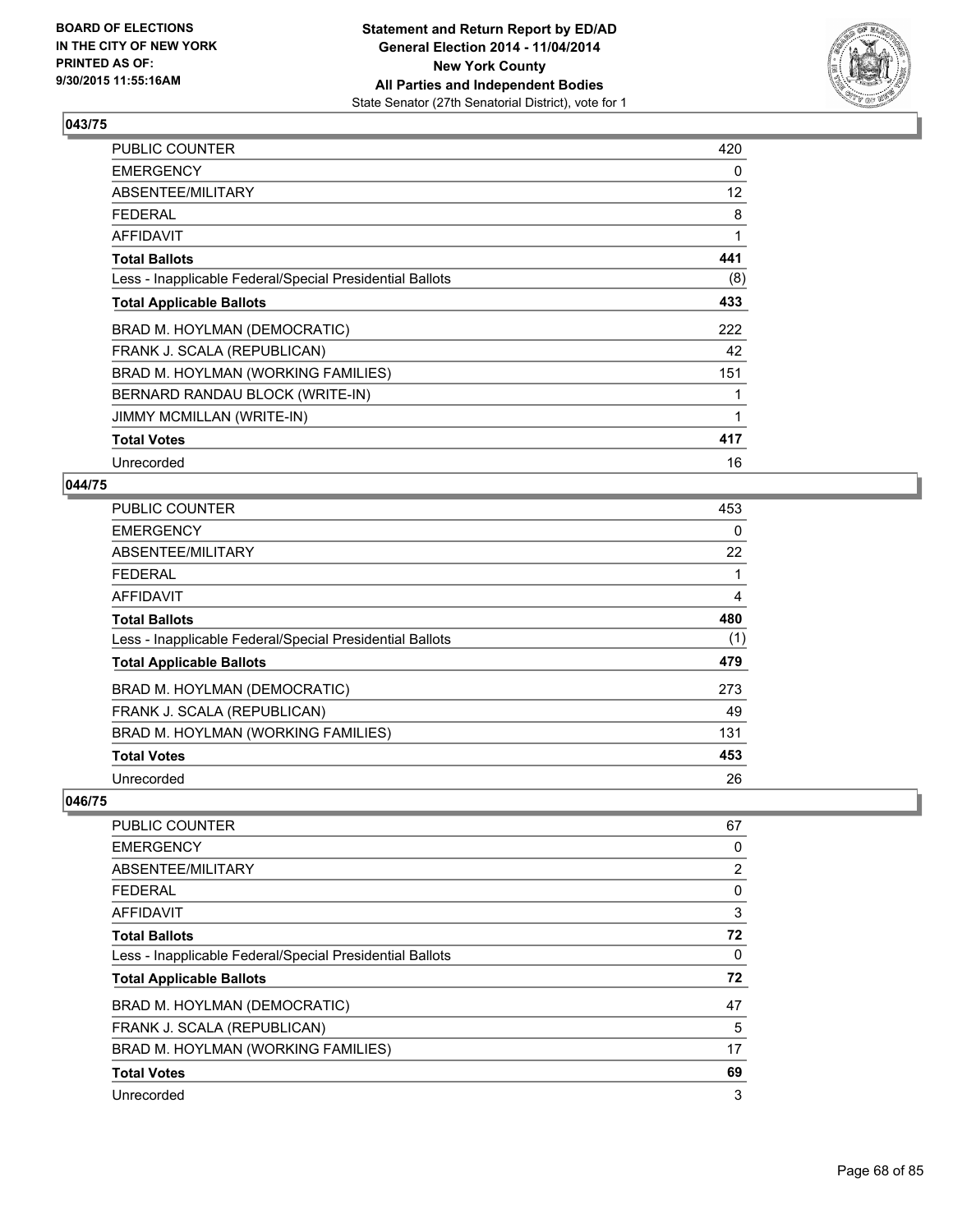

| PUBLIC COUNTER                                           | 154            |
|----------------------------------------------------------|----------------|
| <b>EMERGENCY</b>                                         | 0              |
| ABSENTEE/MILITARY                                        |                |
| <b>FEDERAL</b>                                           | 3              |
| <b>AFFIDAVIT</b>                                         | $\overline{2}$ |
| <b>Total Ballots</b>                                     | 160            |
| Less - Inapplicable Federal/Special Presidential Ballots | (3)            |
| <b>Total Applicable Ballots</b>                          | 157            |
| BRAD M. HOYLMAN (DEMOCRATIC)                             | 106            |
| FRANK J. SCALA (REPUBLICAN)                              | 18             |
| BRAD M. HOYLMAN (WORKING FAMILIES)                       | 24             |
| <b>Total Votes</b>                                       | 148            |
| Unrecorded                                               | 9              |

### **048/75**

| PUBLIC COUNTER                                           | 92             |
|----------------------------------------------------------|----------------|
| <b>EMERGENCY</b>                                         | 0              |
| ABSENTEE/MILITARY                                        |                |
| <b>FEDERAL</b>                                           | $\overline{2}$ |
| <b>AFFIDAVIT</b>                                         |                |
| <b>Total Ballots</b>                                     | 96             |
| Less - Inapplicable Federal/Special Presidential Ballots | (2)            |
| <b>Total Applicable Ballots</b>                          | 94             |
| BRAD M. HOYLMAN (DEMOCRATIC)                             | 65             |
| FRANK J. SCALA (REPUBLICAN)                              | 8              |
| BRAD M. HOYLMAN (WORKING FAMILIES)                       | 18             |
| <b>Total Votes</b>                                       | 91             |
| Unrecorded                                               | 3              |

| PUBLIC COUNTER                                           | 121 |
|----------------------------------------------------------|-----|
| <b>EMERGENCY</b>                                         | 0   |
| ABSENTEE/MILITARY                                        | 5   |
| <b>FEDERAL</b>                                           | 3   |
| <b>AFFIDAVIT</b>                                         | 3   |
| <b>Total Ballots</b>                                     | 132 |
| Less - Inapplicable Federal/Special Presidential Ballots | (3) |
| <b>Total Applicable Ballots</b>                          | 129 |
| BRAD M. HOYLMAN (DEMOCRATIC)                             | 89  |
| FRANK J. SCALA (REPUBLICAN)                              | 22  |
| BRAD M. HOYLMAN (WORKING FAMILIES)                       | 13  |
| <b>Total Votes</b>                                       | 124 |
| Unrecorded                                               | 5   |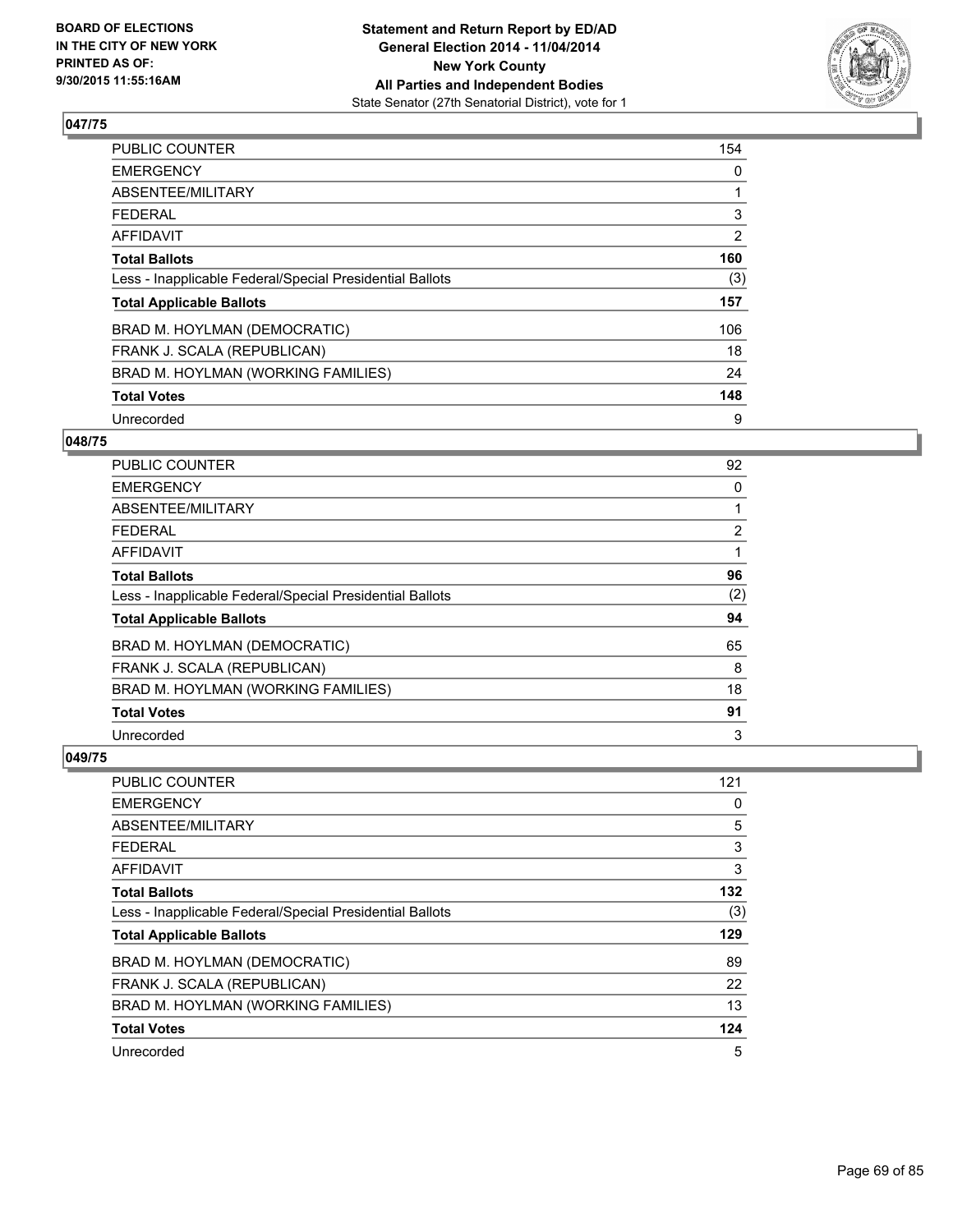

| <b>PUBLIC COUNTER</b>                                    | 121            |
|----------------------------------------------------------|----------------|
| <b>EMERGENCY</b>                                         | 0              |
| ABSENTEE/MILITARY                                        | 7              |
| <b>FEDERAL</b>                                           | $\overline{7}$ |
| AFFIDAVIT                                                | 2              |
| <b>Total Ballots</b>                                     | 137            |
| Less - Inapplicable Federal/Special Presidential Ballots | (7)            |
| <b>Total Applicable Ballots</b>                          | 130            |
| BRAD M. HOYLMAN (DEMOCRATIC)                             | 90             |
| FRANK J. SCALA (REPUBLICAN)                              | 21             |
| BRAD M. HOYLMAN (WORKING FAMILIES)                       | 12             |
| <b>Total Votes</b>                                       | 123            |
| Unrecorded                                               | 7              |

## **058/75**

| PUBLIC COUNTER                                           | 119            |
|----------------------------------------------------------|----------------|
| <b>EMERGENCY</b>                                         | 0              |
| ABSENTEE/MILITARY                                        | $\overline{2}$ |
| <b>FEDERAL</b>                                           | 4              |
| AFFIDAVIT                                                | $\overline{2}$ |
| <b>Total Ballots</b>                                     | 127            |
| Less - Inapplicable Federal/Special Presidential Ballots | (4)            |
| <b>Total Applicable Ballots</b>                          | 123            |
| BRAD M. HOYLMAN (DEMOCRATIC)                             | 84             |
| FRANK J. SCALA (REPUBLICAN)                              | 21             |
| BRAD M. HOYLMAN (WORKING FAMILIES)                       | 12             |
| <b>Total Votes</b>                                       | 117            |
| Unrecorded                                               | 6              |

| PUBLIC COUNTER                                           | 230 |
|----------------------------------------------------------|-----|
| <b>EMERGENCY</b>                                         | 0   |
| ABSENTEE/MILITARY                                        | 8   |
| <b>FEDERAL</b>                                           | 9   |
| AFFIDAVIT                                                | 5   |
| <b>Total Ballots</b>                                     | 252 |
| Less - Inapplicable Federal/Special Presidential Ballots | (9) |
| <b>Total Applicable Ballots</b>                          | 243 |
| BRAD M. HOYLMAN (DEMOCRATIC)                             | 162 |
| FRANK J. SCALA (REPUBLICAN)                              | 32  |
| BRAD M. HOYLMAN (WORKING FAMILIES)                       | 30  |
| <b>Total Votes</b>                                       | 224 |
| Unrecorded                                               | 19  |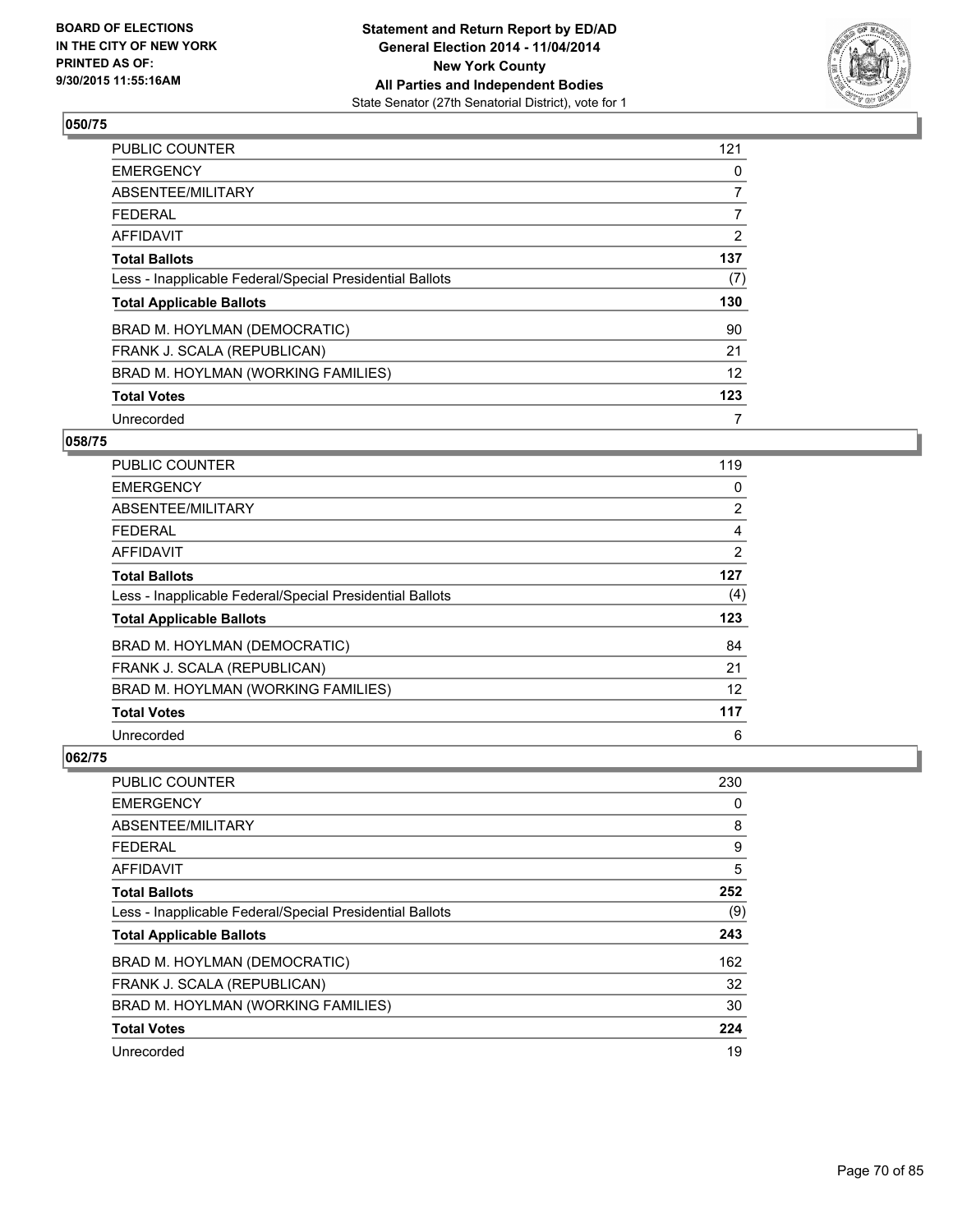

| PUBLIC COUNTER                                           | 196 |
|----------------------------------------------------------|-----|
| <b>EMERGENCY</b>                                         | 0   |
| ABSENTEE/MILITARY                                        | 5   |
| <b>FEDERAL</b>                                           | 3   |
| AFFIDAVIT                                                | 2   |
| <b>Total Ballots</b>                                     | 206 |
| Less - Inapplicable Federal/Special Presidential Ballots | (3) |
| <b>Total Applicable Ballots</b>                          | 203 |
| BRAD M. HOYLMAN (DEMOCRATIC)                             | 135 |
| FRANK J. SCALA (REPUBLICAN)                              | 27  |
| BRAD M. HOYLMAN (WORKING FAMILIES)                       | 30  |
| AIZEN SOUSAKE (WRITE-IN)                                 | 1   |
| <b>Total Votes</b>                                       | 193 |
| Unrecorded                                               | 10  |

# **064/75**

| <b>PUBLIC COUNTER</b>                                    | 260 |
|----------------------------------------------------------|-----|
| <b>EMERGENCY</b>                                         | 0   |
| ABSENTEE/MILITARY                                        | 10  |
| <b>FEDERAL</b>                                           | 2   |
| AFFIDAVIT                                                | 7   |
| <b>Total Ballots</b>                                     | 279 |
| Less - Inapplicable Federal/Special Presidential Ballots | (2) |
| <b>Total Applicable Ballots</b>                          | 277 |
| BRAD M. HOYLMAN (DEMOCRATIC)                             | 183 |
| FRANK J. SCALA (REPUBLICAN)                              | 32  |
| BRAD M. HOYLMAN (WORKING FAMILIES)                       | 38  |
| UNATTRIBUTABLE WRITE-IN (WRITE-IN)                       | 1   |
| <b>Total Votes</b>                                       | 254 |
| Unrecorded                                               | 23  |

| <b>PUBLIC COUNTER</b>                                    | 3 |
|----------------------------------------------------------|---|
| <b>EMERGENCY</b>                                         | 0 |
| ABSENTEE/MILITARY                                        | 0 |
| <b>FEDERAL</b>                                           | 0 |
| <b>AFFIDAVIT</b>                                         |   |
| <b>Total Ballots</b>                                     | 4 |
| Less - Inapplicable Federal/Special Presidential Ballots | 0 |
| <b>Total Applicable Ballots</b>                          | 4 |
| BRAD M. HOYLMAN (DEMOCRATIC)                             | 0 |
| FRANK J. SCALA (REPUBLICAN)                              | 3 |
| BRAD M. HOYLMAN (WORKING FAMILIES)                       |   |
| <b>Total Votes</b>                                       | 4 |
|                                                          |   |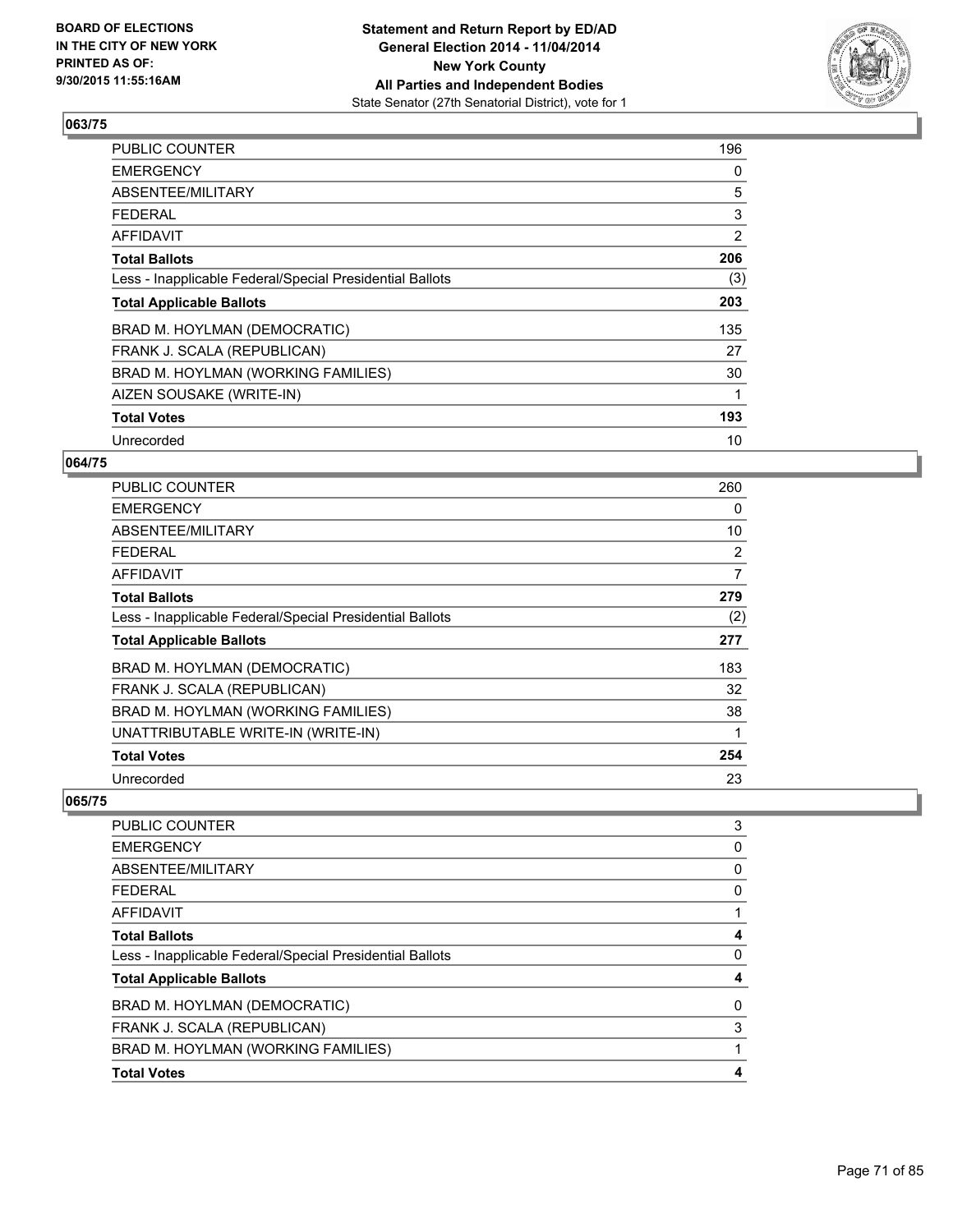

| PUBLIC COUNTER                                           | 55  |
|----------------------------------------------------------|-----|
| <b>EMERGENCY</b>                                         | 0   |
| ABSENTEE/MILITARY                                        | 0   |
| <b>FEDERAL</b>                                           | 3   |
| AFFIDAVIT                                                |     |
| <b>Total Ballots</b>                                     | 59  |
| Less - Inapplicable Federal/Special Presidential Ballots | (3) |
| <b>Total Applicable Ballots</b>                          | 56  |
| BRAD M. HOYLMAN (DEMOCRATIC)                             | 37  |
| FRANK J. SCALA (REPUBLICAN)                              | 8   |
| BRAD M. HOYLMAN (WORKING FAMILIES)                       | 8   |
| <b>Total Votes</b>                                       | 53  |
| Unrecorded                                               | 3   |

### **068/75**

| PUBLIC COUNTER                                           | 54             |
|----------------------------------------------------------|----------------|
| <b>EMERGENCY</b>                                         | 0              |
| ABSENTEE/MILITARY                                        | $\overline{2}$ |
| <b>FEDERAL</b>                                           | $\overline{2}$ |
| <b>AFFIDAVIT</b>                                         | 5              |
| <b>Total Ballots</b>                                     | 63             |
| Less - Inapplicable Federal/Special Presidential Ballots | (2)            |
| <b>Total Applicable Ballots</b>                          | 61             |
| BRAD M. HOYLMAN (DEMOCRATIC)                             | 33             |
| FRANK J. SCALA (REPUBLICAN)                              | 17             |
| BRAD M. HOYLMAN (WORKING FAMILIES)                       | 7              |
| <b>Total Votes</b>                                       | 57             |
| Unrecorded                                               | 4              |

| PUBLIC COUNTER                                           | 139            |
|----------------------------------------------------------|----------------|
| <b>EMERGENCY</b>                                         | 0              |
| ABSENTEE/MILITARY                                        | $\overline{2}$ |
| <b>FEDERAL</b>                                           | 0              |
| AFFIDAVIT                                                | 3              |
| <b>Total Ballots</b>                                     | 144            |
| Less - Inapplicable Federal/Special Presidential Ballots | 0              |
| <b>Total Applicable Ballots</b>                          | 144            |
| BRAD M. HOYLMAN (DEMOCRATIC)                             | 101            |
| FRANK J. SCALA (REPUBLICAN)                              | 20             |
| BRAD M. HOYLMAN (WORKING FAMILIES)                       | 18             |
| <b>Total Votes</b>                                       | 139            |
| Unrecorded                                               | 5              |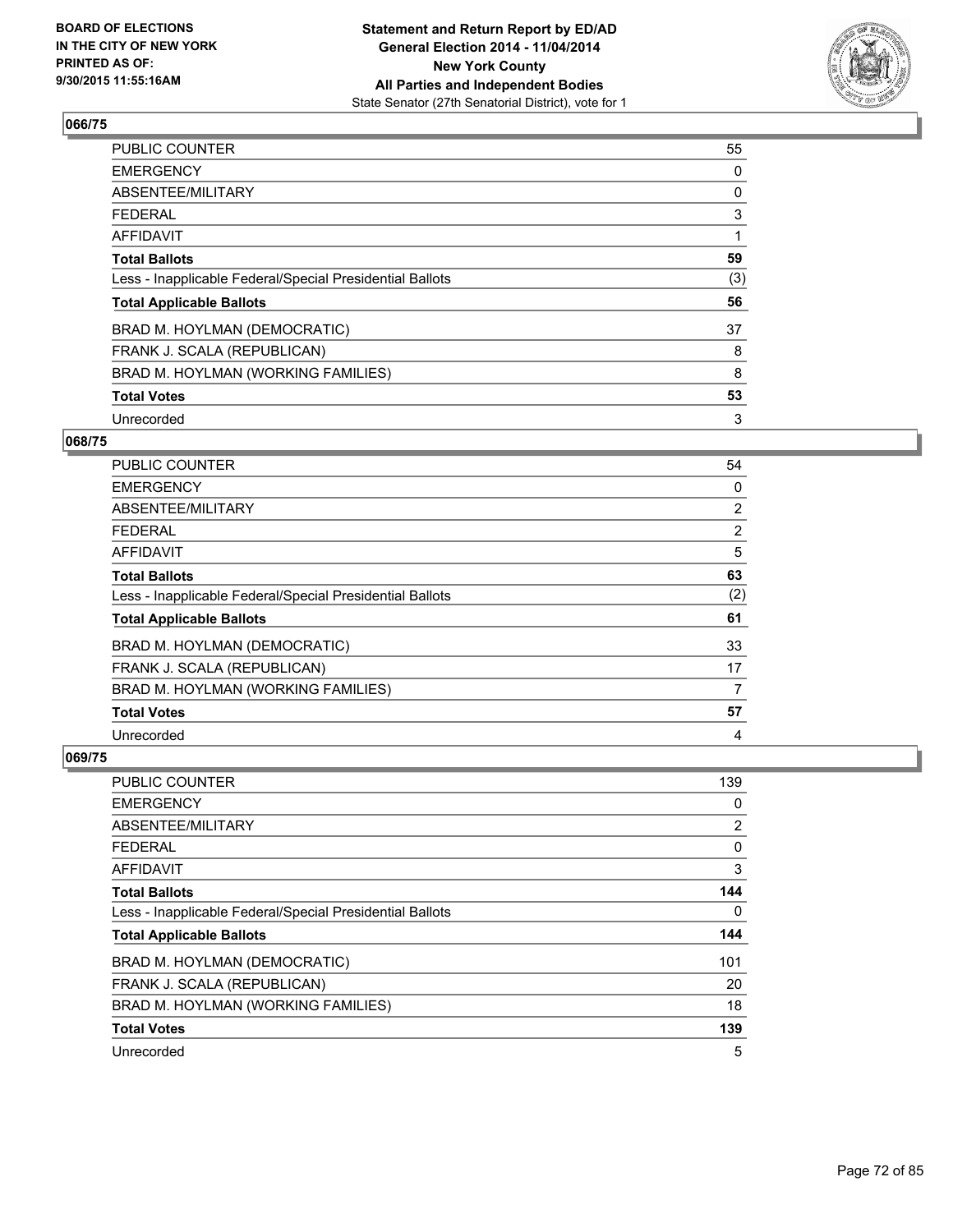

| <b>PUBLIC COUNTER</b>                                    | 259               |
|----------------------------------------------------------|-------------------|
| <b>EMERGENCY</b>                                         | 0                 |
| ABSENTEE/MILITARY                                        | $12 \overline{ }$ |
| <b>FEDERAL</b>                                           | 5                 |
| <b>AFFIDAVIT</b>                                         | 4                 |
| <b>Total Ballots</b>                                     | 280               |
| Less - Inapplicable Federal/Special Presidential Ballots | (5)               |
| <b>Total Applicable Ballots</b>                          | 275               |
| BRAD M. HOYLMAN (DEMOCRATIC)                             | 178               |
| FRANK J. SCALA (REPUBLICAN)                              | 33                |
| BRAD M. HOYLMAN (WORKING FAMILIES)                       | 50                |
| <b>Total Votes</b>                                       | 261               |
| Unrecorded                                               | 14                |

# **071/75**

| <b>PUBLIC COUNTER</b>                                    | 535 |
|----------------------------------------------------------|-----|
| <b>EMERGENCY</b>                                         | 0   |
| ABSENTEE/MILITARY                                        | 14  |
| FFDFRAI                                                  | 5   |
| AFFIDAVIT                                                | 7   |
| <b>Total Ballots</b>                                     | 561 |
| Less - Inapplicable Federal/Special Presidential Ballots | (5) |
| <b>Total Applicable Ballots</b>                          | 556 |
| BRAD M. HOYLMAN (DEMOCRATIC)                             | 369 |
| FRANK J. SCALA (REPUBLICAN)                              | 40  |
| BRAD M. HOYLMAN (WORKING FAMILIES)                       | 121 |
| <b>Total Votes</b>                                       | 530 |
| Unrecorded                                               | 26  |

| <b>PUBLIC COUNTER</b>                                    | 615               |
|----------------------------------------------------------|-------------------|
| <b>EMERGENCY</b>                                         | 0                 |
| ABSENTEE/MILITARY                                        | $12 \overline{ }$ |
| <b>FEDERAL</b>                                           | 4                 |
| AFFIDAVIT                                                | 6                 |
| <b>Total Ballots</b>                                     | 637               |
| Less - Inapplicable Federal/Special Presidential Ballots | (4)               |
| <b>Total Applicable Ballots</b>                          | 633               |
| BRAD M. HOYLMAN (DEMOCRATIC)                             | 436               |
| FRANK J. SCALA (REPUBLICAN)                              | 39                |
| BRAD M. HOYLMAN (WORKING FAMILIES)                       | 113               |
| LUCY MARTINEZ (WRITE-IN)                                 | 1                 |
| <b>Total Votes</b>                                       | 589               |
| Unrecorded                                               | 44                |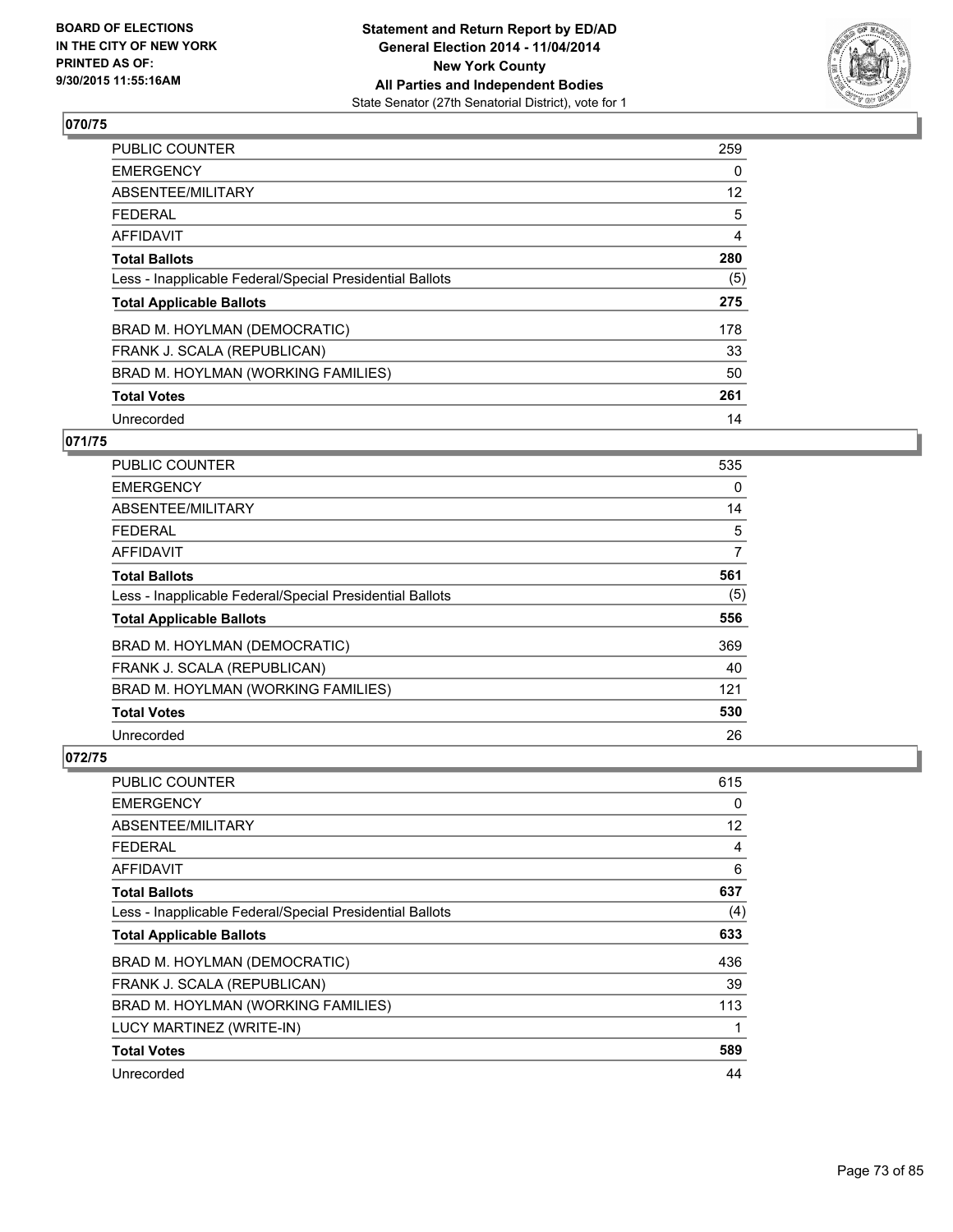

| <b>PUBLIC COUNTER</b>                                    | 150            |
|----------------------------------------------------------|----------------|
| <b>EMERGENCY</b>                                         | 0              |
| ABSENTEE/MILITARY                                        | $\overline{2}$ |
| <b>FEDERAL</b>                                           |                |
| <b>AFFIDAVIT</b>                                         | 3              |
| <b>Total Ballots</b>                                     | 156            |
| Less - Inapplicable Federal/Special Presidential Ballots | (1)            |
| <b>Total Applicable Ballots</b>                          | 155            |
| BRAD M. HOYLMAN (DEMOCRATIC)                             | 105            |
| FRANK J. SCALA (REPUBLICAN)                              | 20             |
| BRAD M. HOYLMAN (WORKING FAMILIES)                       | 22             |
| <b>Total Votes</b>                                       | 147            |
| Unrecorded                                               | 8              |

## **074/75**

| PUBLIC COUNTER                                           | 206 |
|----------------------------------------------------------|-----|
| <b>EMERGENCY</b>                                         | 0   |
| ABSENTEE/MILITARY                                        | 6   |
| <b>FEDERAL</b>                                           | 2   |
| <b>AFFIDAVIT</b>                                         | 8   |
| <b>Total Ballots</b>                                     | 222 |
| Less - Inapplicable Federal/Special Presidential Ballots | (2) |
| <b>Total Applicable Ballots</b>                          | 220 |
| BRAD M. HOYLMAN (DEMOCRATIC)                             | 133 |
| FRANK J. SCALA (REPUBLICAN)                              | 33  |
| BRAD M. HOYLMAN (WORKING FAMILIES)                       | 17  |
| ANDREW H. FREIFELD, ESQ (WRITE-IN)                       | 1   |
| <b>Total Votes</b>                                       | 184 |
| Unrecorded                                               | 36  |

| <b>PUBLIC COUNTER</b>                                    | 125 |
|----------------------------------------------------------|-----|
| <b>EMERGENCY</b>                                         | 0   |
| ABSENTEE/MILITARY                                        | 6   |
| <b>FEDERAL</b>                                           | 8   |
| <b>AFFIDAVIT</b>                                         | 1   |
| <b>Total Ballots</b>                                     | 140 |
| Less - Inapplicable Federal/Special Presidential Ballots | (8) |
| <b>Total Applicable Ballots</b>                          | 132 |
| BRAD M. HOYLMAN (DEMOCRATIC)                             | 80  |
| FRANK J. SCALA (REPUBLICAN)                              | 24  |
| BRAD M. HOYLMAN (WORKING FAMILIES)                       | 11  |
| ELISA JORDANA (WRITE-IN)                                 | 1   |
| <b>Total Votes</b>                                       | 116 |
| Unrecorded                                               | 16  |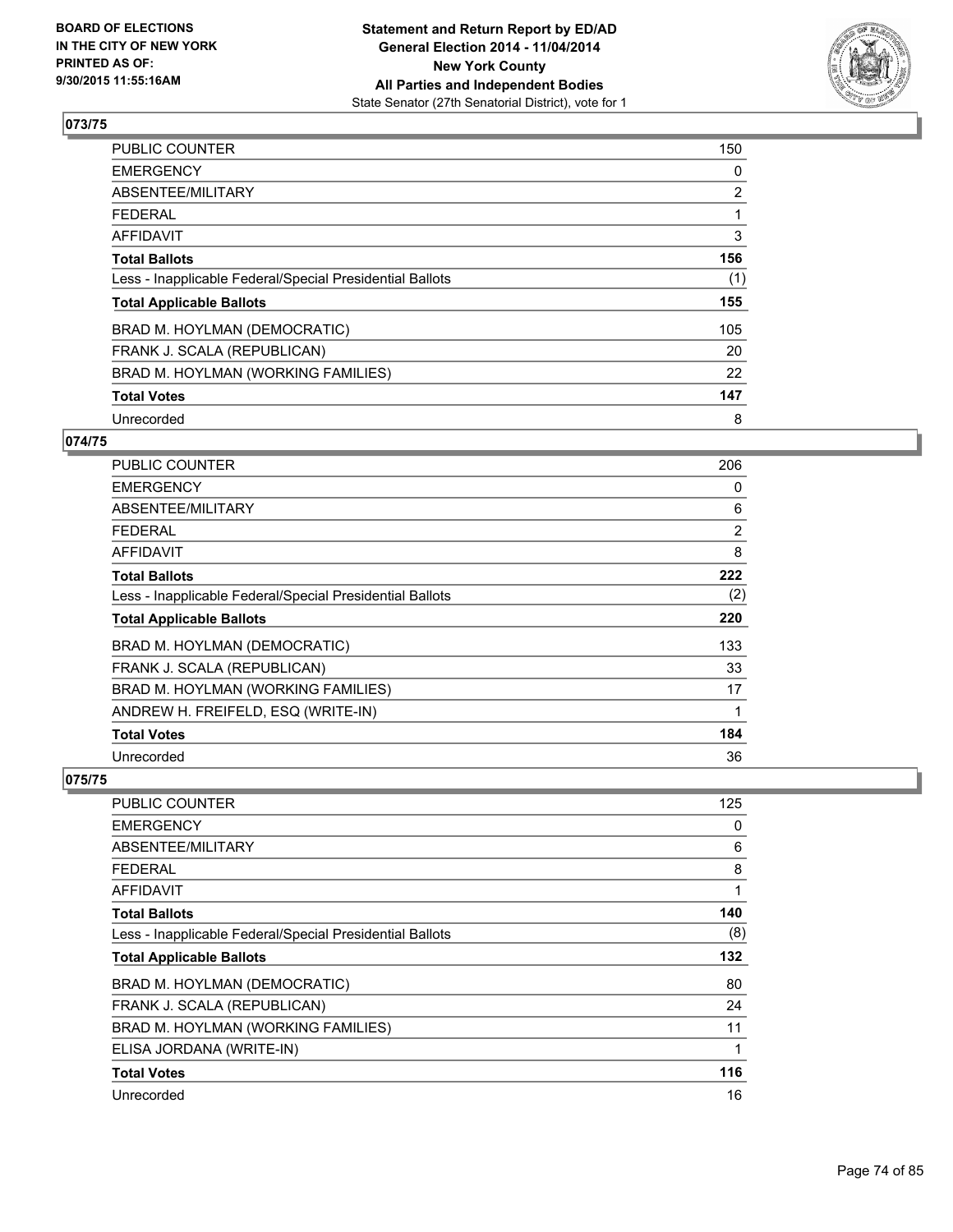

| <b>PUBLIC COUNTER</b>                                    | 180            |
|----------------------------------------------------------|----------------|
| <b>EMERGENCY</b>                                         | 0              |
| ABSENTEE/MILITARY                                        | $\overline{2}$ |
| <b>FEDERAL</b>                                           | $\overline{2}$ |
| <b>AFFIDAVIT</b>                                         | 9              |
| <b>Total Ballots</b>                                     | 193            |
| Less - Inapplicable Federal/Special Presidential Ballots | (2)            |
| <b>Total Applicable Ballots</b>                          | 191            |
| BRAD M. HOYLMAN (DEMOCRATIC)                             | 103            |
| FRANK J. SCALA (REPUBLICAN)                              | 44             |
| BRAD M. HOYLMAN (WORKING FAMILIES)                       | 9              |
| <b>Total Votes</b>                                       | 156            |
| Unrecorded                                               | 35             |

# **077/75**

| <b>PUBLIC COUNTER</b>                                    | 95             |
|----------------------------------------------------------|----------------|
| <b>EMERGENCY</b>                                         | 0              |
| ABSENTEE/MILITARY                                        | 5              |
| <b>FEDERAL</b>                                           | $\overline{2}$ |
| AFFIDAVIT                                                |                |
| <b>Total Ballots</b>                                     | 103            |
| Less - Inapplicable Federal/Special Presidential Ballots | (2)            |
| <b>Total Applicable Ballots</b>                          | 101            |
| BRAD M. HOYLMAN (DEMOCRATIC)                             | 71             |
| FRANK J. SCALA (REPUBLICAN)                              | 15             |
| BRAD M. HOYLMAN (WORKING FAMILIES)                       | 11             |
| <b>Total Votes</b>                                       | 97             |
| Unrecorded                                               | 4              |

| <b>PUBLIC COUNTER</b>                                    | 135 |
|----------------------------------------------------------|-----|
| <b>EMERGENCY</b>                                         | 0   |
| ABSENTEE/MILITARY                                        | 8   |
| <b>FEDERAL</b>                                           | 1   |
| <b>AFFIDAVIT</b>                                         | 6   |
| <b>Total Ballots</b>                                     | 150 |
| Less - Inapplicable Federal/Special Presidential Ballots | (1) |
| <b>Total Applicable Ballots</b>                          | 149 |
| BRAD M. HOYLMAN (DEMOCRATIC)                             | 106 |
| FRANK J. SCALA (REPUBLICAN)                              | 11  |
| BRAD M. HOYLMAN (WORKING FAMILIES)                       | 28  |
| <b>Total Votes</b>                                       | 145 |
| Unrecorded                                               | 4   |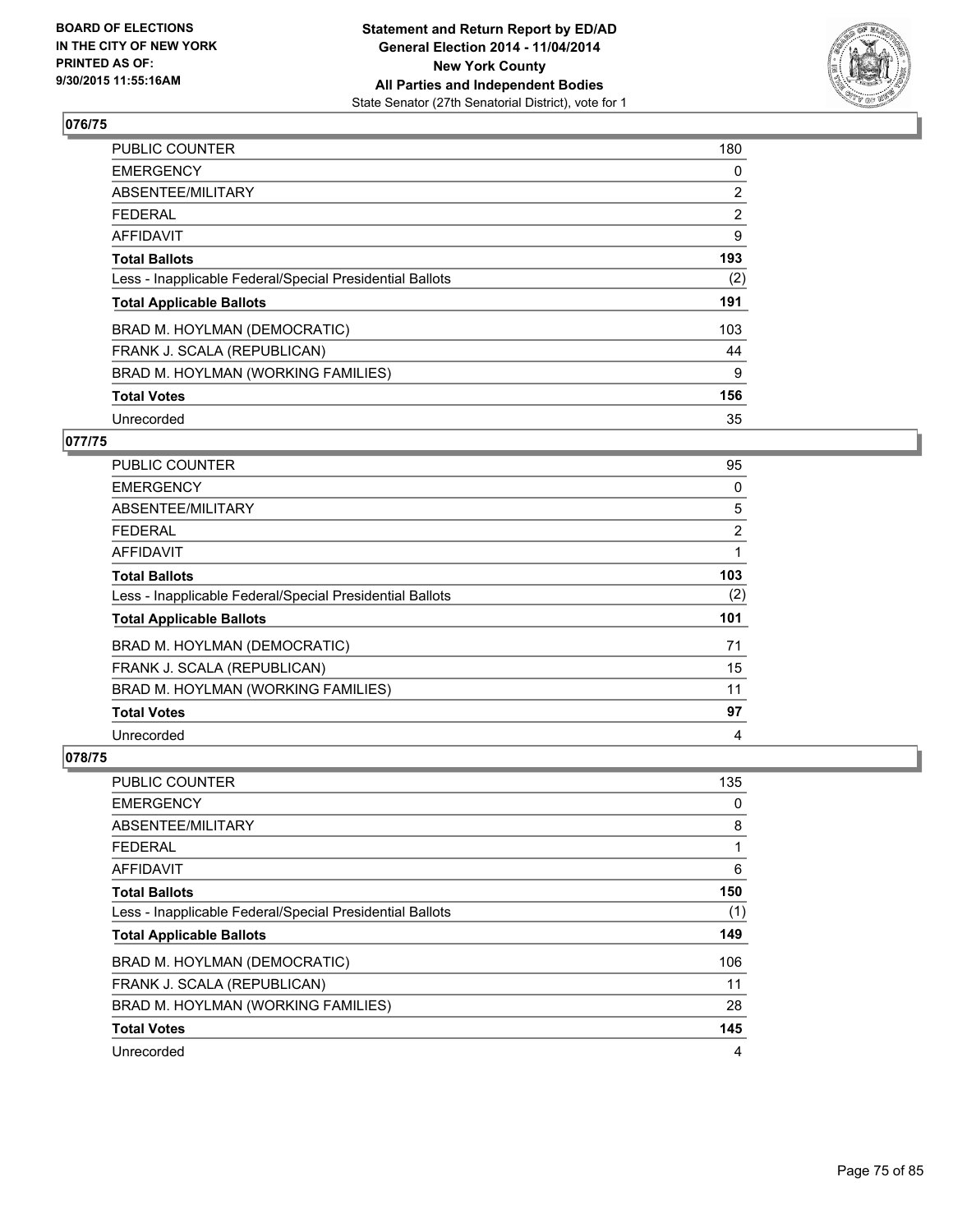

| <b>PUBLIC COUNTER</b>                                    | 221 |
|----------------------------------------------------------|-----|
| <b>EMERGENCY</b>                                         | 0   |
| ABSENTEE/MILITARY                                        | 3   |
| <b>FEDERAL</b>                                           | 5   |
| AFFIDAVIT                                                | 7   |
| <b>Total Ballots</b>                                     | 236 |
| Less - Inapplicable Federal/Special Presidential Ballots | (5) |
| <b>Total Applicable Ballots</b>                          | 231 |
| BRAD M. HOYLMAN (DEMOCRATIC)                             | 169 |
| FRANK J. SCALA (REPUBLICAN)                              | 23  |
| BRAD M. HOYLMAN (WORKING FAMILIES)                       | 27  |
| DAN DECTOROFF (WRITE-IN)                                 |     |
| <b>Total Votes</b>                                       | 220 |
| Unrecorded                                               | 11  |

## **080/75**

| <b>PUBLIC COUNTER</b>                                    | 300 |
|----------------------------------------------------------|-----|
| <b>EMERGENCY</b>                                         | 0   |
| ABSENTEE/MILITARY                                        | 1   |
| <b>FEDERAL</b>                                           | 5   |
| <b>AFFIDAVIT</b>                                         | 9   |
| <b>Total Ballots</b>                                     | 315 |
| Less - Inapplicable Federal/Special Presidential Ballots | (5) |
| <b>Total Applicable Ballots</b>                          | 310 |
| BRAD M. HOYLMAN (DEMOCRATIC)                             | 211 |
| FRANK J. SCALA (REPUBLICAN)                              | 34  |
| BRAD M. HOYLMAN (WORKING FAMILIES)                       | 45  |
| WAVE CHAN (WRITE-IN)                                     |     |
| <b>Total Votes</b>                                       | 291 |
| Unrecorded                                               | 19  |

| <b>PUBLIC COUNTER</b>                                    | 154 |
|----------------------------------------------------------|-----|
| <b>EMERGENCY</b>                                         | 0   |
| ABSENTEE/MILITARY                                        | 5   |
| <b>FEDERAL</b>                                           | 0   |
| AFFIDAVIT                                                | 2   |
| <b>Total Ballots</b>                                     | 161 |
| Less - Inapplicable Federal/Special Presidential Ballots | 0   |
| <b>Total Applicable Ballots</b>                          | 161 |
| BRAD M. HOYLMAN (DEMOCRATIC)                             | 106 |
| FRANK J. SCALA (REPUBLICAN)                              | 21  |
| BRAD M. HOYLMAN (WORKING FAMILIES)                       | 19  |
| <b>Total Votes</b>                                       | 146 |
| Unrecorded                                               | 15  |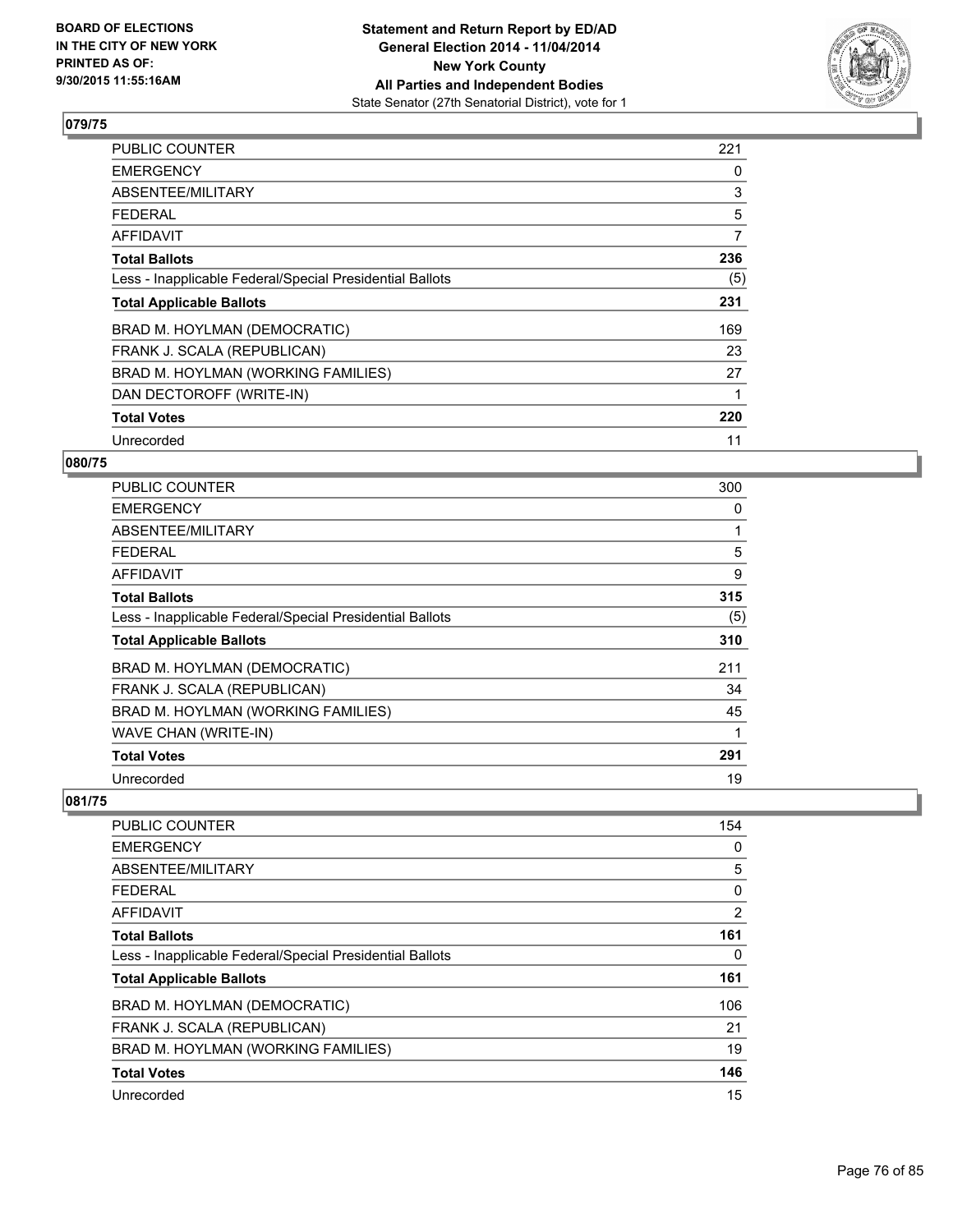

| PUBLIC COUNTER                                           | 194 |
|----------------------------------------------------------|-----|
| <b>EMERGENCY</b>                                         | 0   |
| ABSENTEE/MILITARY                                        | 5   |
| <b>FEDERAL</b>                                           | 4   |
| <b>AFFIDAVIT</b>                                         | 4   |
| <b>Total Ballots</b>                                     | 207 |
| Less - Inapplicable Federal/Special Presidential Ballots | (4) |
| <b>Total Applicable Ballots</b>                          | 203 |
| BRAD M. HOYLMAN (DEMOCRATIC)                             | 125 |
| FRANK J. SCALA (REPUBLICAN)                              | 19  |
| BRAD M. HOYLMAN (WORKING FAMILIES)                       | 47  |
| BRIAN CLIFFORD BEASLEY (WRITE-IN)                        | 1   |
| UNATTRIBUTABLE WRITE-IN (WRITE-IN)                       | 1   |
| <b>Total Votes</b>                                       | 193 |
| Unrecorded                                               | 10  |

#### **083/75**

| <b>PUBLIC COUNTER</b>                                    | 311 |
|----------------------------------------------------------|-----|
| <b>EMERGENCY</b>                                         | 0   |
| ABSENTEE/MILITARY                                        | 8   |
| <b>FEDERAL</b>                                           | 3   |
| <b>AFFIDAVIT</b>                                         | 5   |
| <b>Total Ballots</b>                                     | 327 |
| Less - Inapplicable Federal/Special Presidential Ballots | (3) |
| <b>Total Applicable Ballots</b>                          | 324 |
| BRAD M. HOYLMAN (DEMOCRATIC)                             | 201 |
| FRANK J. SCALA (REPUBLICAN)                              | 38  |
| BRAD M. HOYLMAN (WORKING FAMILIES)                       | 45  |
| <b>Total Votes</b>                                       | 284 |
| Unrecorded                                               | 40  |

| <b>PUBLIC COUNTER</b>                                    | 288 |
|----------------------------------------------------------|-----|
| <b>EMERGENCY</b>                                         | 0   |
| ABSENTEE/MILITARY                                        | 8   |
| <b>FFDFRAL</b>                                           | 0   |
| AFFIDAVIT                                                | 5   |
| <b>Total Ballots</b>                                     | 301 |
| Less - Inapplicable Federal/Special Presidential Ballots | 0   |
| <b>Total Applicable Ballots</b>                          | 301 |
| BRAD M. HOYLMAN (DEMOCRATIC)                             | 201 |
| FRANK J. SCALA (REPUBLICAN)                              | 46  |
| BRAD M. HOYLMAN (WORKING FAMILIES)                       | 38  |
| <b>Total Votes</b>                                       | 285 |
| Unrecorded                                               | 16  |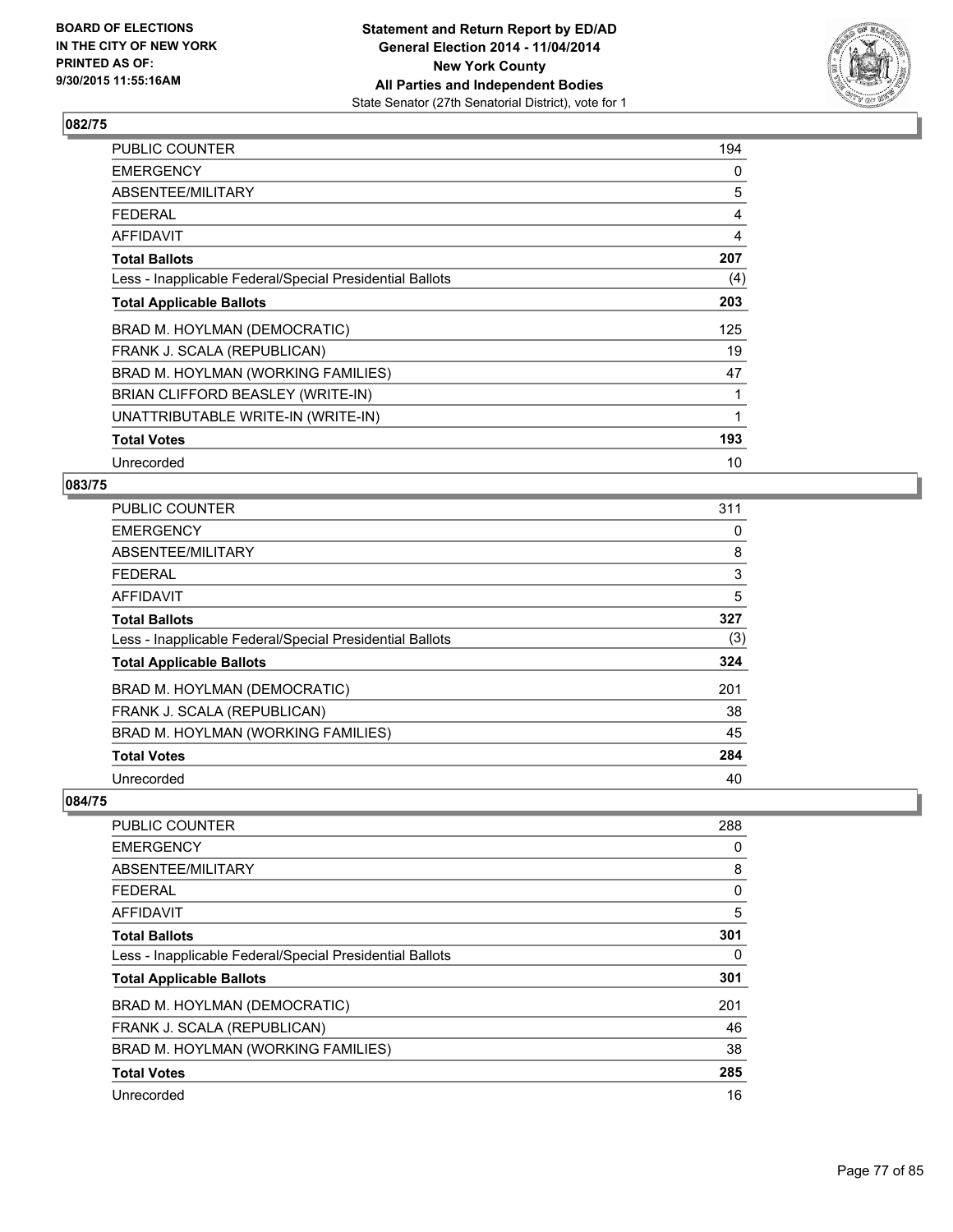

| <b>PUBLIC COUNTER</b>                                    | 157 |
|----------------------------------------------------------|-----|
| <b>EMERGENCY</b>                                         | 0   |
| ABSENTEE/MILITARY                                        | 4   |
| <b>FEDERAL</b>                                           | 0   |
| AFFIDAVIT                                                | 3   |
| <b>Total Ballots</b>                                     | 164 |
| Less - Inapplicable Federal/Special Presidential Ballots | 0   |
| <b>Total Applicable Ballots</b>                          | 164 |
| BRAD M. HOYLMAN (DEMOCRATIC)                             | 110 |
| FRANK J. SCALA (REPUBLICAN)                              | 18  |
| BRAD M. HOYLMAN (WORKING FAMILIES)                       | 20  |
| <b>Total Votes</b>                                       | 148 |
| Unrecorded                                               | 16  |

#### **089/75**

| PUBLIC COUNTER                                           | 113            |
|----------------------------------------------------------|----------------|
| <b>EMERGENCY</b>                                         | 0              |
| ABSENTEE/MILITARY                                        | 3              |
| <b>FEDERAL</b>                                           | $\overline{2}$ |
| AFFIDAVIT                                                | 0              |
| <b>Total Ballots</b>                                     | 118            |
| Less - Inapplicable Federal/Special Presidential Ballots | (2)            |
| <b>Total Applicable Ballots</b>                          | 116            |
| BRAD M. HOYLMAN (DEMOCRATIC)                             | 60             |
| FRANK J. SCALA (REPUBLICAN)                              | 38             |
| BRAD M. HOYLMAN (WORKING FAMILIES)                       | 10             |
| <b>Total Votes</b>                                       | 108            |
| Unrecorded                                               | 8              |

| <b>PUBLIC COUNTER</b>                                    | 0            |
|----------------------------------------------------------|--------------|
| <b>EMERGENCY</b>                                         | 0            |
| ABSENTEE/MILITARY                                        | 0            |
| <b>FEDERAL</b>                                           | 2            |
| AFFIDAVIT                                                | 0            |
| <b>Total Ballots</b>                                     | $\mathbf{2}$ |
| Less - Inapplicable Federal/Special Presidential Ballots | (2)          |
| <b>Total Applicable Ballots</b>                          | 0            |
| BRAD M. HOYLMAN (DEMOCRATIC)                             | 0            |
| FRANK J. SCALA (REPUBLICAN)                              | 0            |
| BRAD M. HOYLMAN (WORKING FAMILIES)                       | 0            |
| <b>Total Votes</b>                                       | 0            |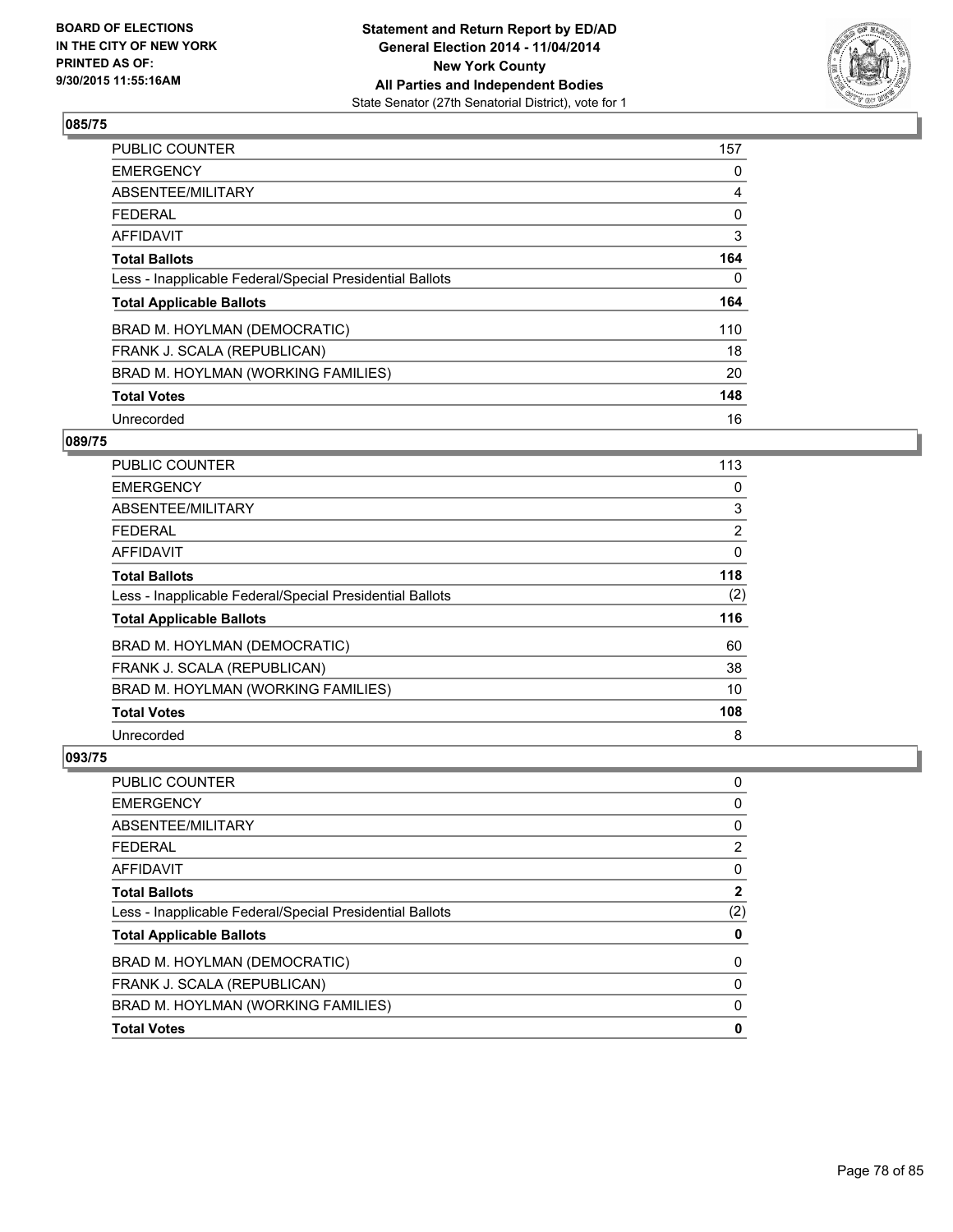

| <b>PUBLIC COUNTER</b>                                    | 196 |
|----------------------------------------------------------|-----|
| <b>EMERGENCY</b>                                         | 0   |
| ABSENTEE/MILITARY                                        | 6   |
| <b>FEDERAL</b>                                           | 4   |
| <b>AFFIDAVIT</b>                                         | 5   |
| <b>Total Ballots</b>                                     | 211 |
| Less - Inapplicable Federal/Special Presidential Ballots | (4) |
| <b>Total Applicable Ballots</b>                          | 207 |
| BRAD M. HOYLMAN (DEMOCRATIC)                             | 121 |
| FRANK J. SCALA (REPUBLICAN)                              | 51  |
| BRAD M. HOYLMAN (WORKING FAMILIES)                       | 25  |
| <b>Total Votes</b>                                       | 197 |
| Unrecorded                                               | 10  |

#### **095/75**

| PUBLIC COUNTER                                           | 294 |
|----------------------------------------------------------|-----|
| <b>EMERGENCY</b>                                         | 0   |
| ABSENTEE/MILITARY                                        | 3   |
| <b>FEDERAL</b>                                           | 6   |
| <b>AFFIDAVIT</b>                                         | 6   |
| <b>Total Ballots</b>                                     | 309 |
| Less - Inapplicable Federal/Special Presidential Ballots | (6) |
| <b>Total Applicable Ballots</b>                          | 303 |
| BRAD M. HOYLMAN (DEMOCRATIC)                             | 190 |
| FRANK J. SCALA (REPUBLICAN)                              | 67  |
| BRAD M. HOYLMAN (WORKING FAMILIES)                       | 28  |
| <b>Total Votes</b>                                       | 285 |
| Unrecorded                                               | 18  |

| <b>PUBLIC COUNTER</b>                                    | 217 |
|----------------------------------------------------------|-----|
| <b>EMERGENCY</b>                                         | 0   |
| ABSENTEE/MILITARY                                        | 5   |
| <b>FEDERAL</b>                                           | 2   |
| <b>AFFIDAVIT</b>                                         | 3   |
| <b>Total Ballots</b>                                     | 227 |
| Less - Inapplicable Federal/Special Presidential Ballots | (2) |
| <b>Total Applicable Ballots</b>                          | 225 |
| BRAD M. HOYLMAN (DEMOCRATIC)                             | 143 |
| FRANK J. SCALA (REPUBLICAN)                              | 49  |
| BRAD M. HOYLMAN (WORKING FAMILIES)                       | 23  |
| <b>Total Votes</b>                                       | 215 |
| Unrecorded                                               | 10  |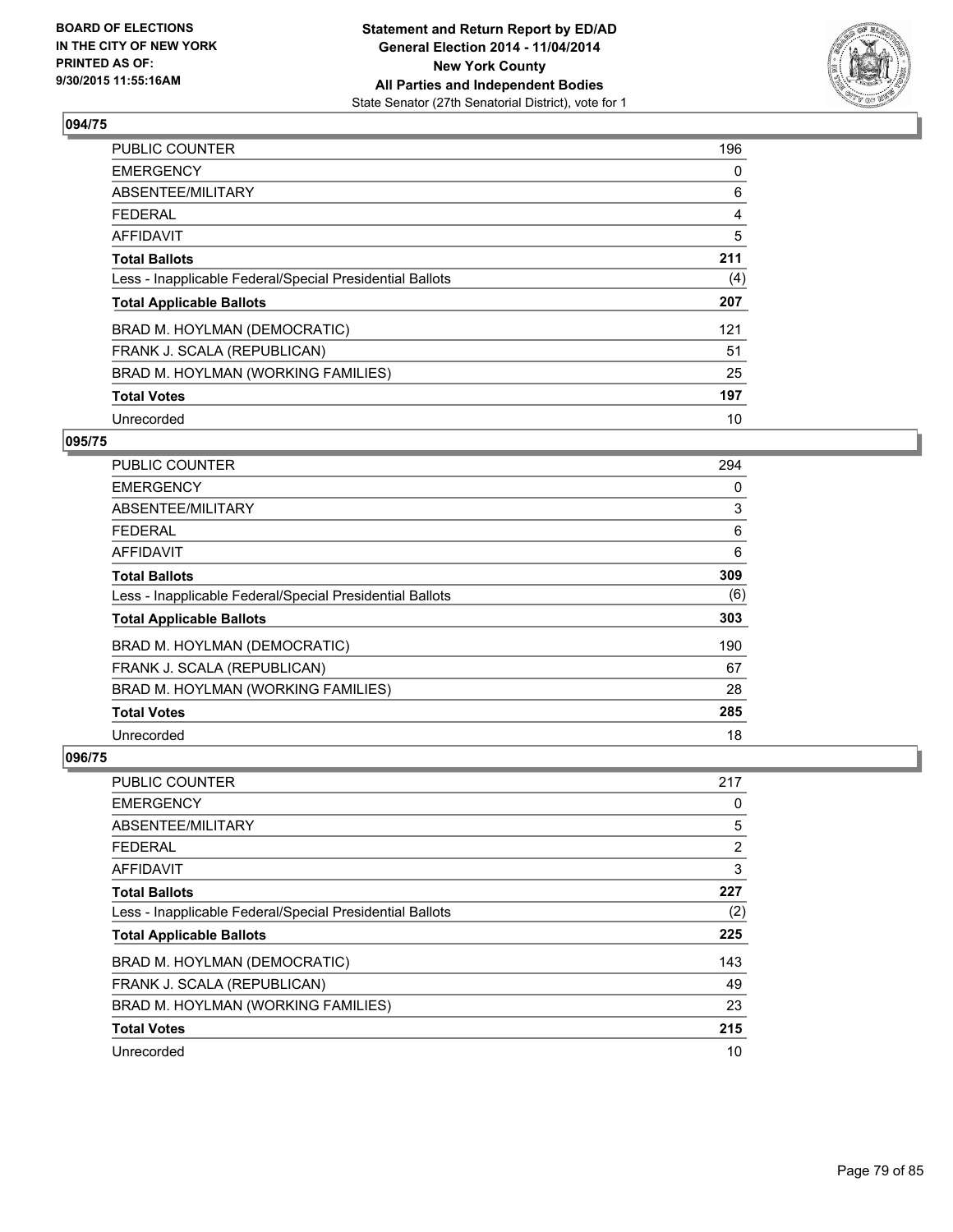

| <b>PUBLIC COUNTER</b>                                    | 337            |
|----------------------------------------------------------|----------------|
| <b>EMERGENCY</b>                                         | 0              |
| ABSENTEE/MILITARY                                        | 16             |
| <b>FEDERAL</b>                                           | 4              |
| <b>AFFIDAVIT</b>                                         | $\overline{2}$ |
| <b>Total Ballots</b>                                     | 359            |
| Less - Inapplicable Federal/Special Presidential Ballots | (4)            |
| <b>Total Applicable Ballots</b>                          | 355            |
| BRAD M. HOYLMAN (DEMOCRATIC)                             | 224            |
| FRANK J. SCALA (REPUBLICAN)                              | 73             |
| BRAD M. HOYLMAN (WORKING FAMILIES)                       | 33             |
| <b>Total Votes</b>                                       | 330            |
| Unrecorded                                               | 25             |

#### **098/75**

| PUBLIC COUNTER                                           | 214 |
|----------------------------------------------------------|-----|
| <b>EMERGENCY</b>                                         | 0   |
| ABSENTEE/MILITARY                                        | 11  |
| <b>FEDERAL</b>                                           | 4   |
| <b>AFFIDAVIT</b>                                         | 2   |
| <b>Total Ballots</b>                                     | 231 |
| Less - Inapplicable Federal/Special Presidential Ballots | (4) |
| <b>Total Applicable Ballots</b>                          | 227 |
| BRAD M. HOYLMAN (DEMOCRATIC)                             | 134 |
| FRANK J. SCALA (REPUBLICAN)                              | 53  |
| BRAD M. HOYLMAN (WORKING FAMILIES)                       | 28  |
| <b>Total Votes</b>                                       | 215 |
| Unrecorded                                               | 12  |

| <b>PUBLIC COUNTER</b>                                    | 238 |
|----------------------------------------------------------|-----|
| <b>EMERGENCY</b>                                         | 0   |
| ABSENTEE/MILITARY                                        | 8   |
| <b>FEDERAL</b>                                           | 6   |
| AFFIDAVIT                                                | 5   |
| <b>Total Ballots</b>                                     | 257 |
| Less - Inapplicable Federal/Special Presidential Ballots | (6) |
| <b>Total Applicable Ballots</b>                          | 251 |
| BRAD M. HOYLMAN (DEMOCRATIC)                             | 132 |
| FRANK J. SCALA (REPUBLICAN)                              | 54  |
| BRAD M. HOYLMAN (WORKING FAMILIES)                       | 45  |
| <b>Total Votes</b>                                       | 231 |
| Unrecorded                                               | 20  |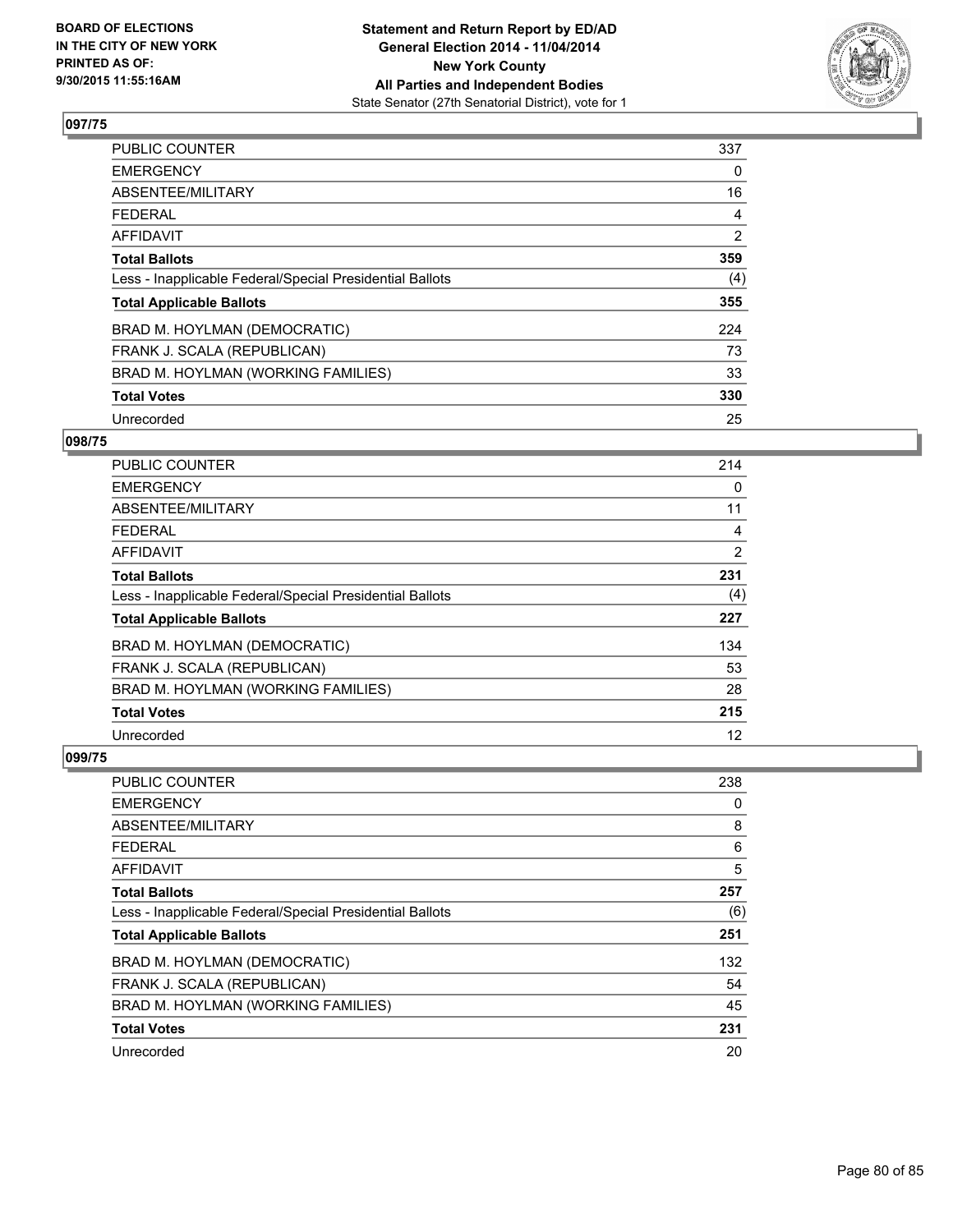

| PUBLIC COUNTER                                           | 227 |
|----------------------------------------------------------|-----|
| <b>EMERGENCY</b>                                         | 0   |
| ABSENTEE/MILITARY                                        | 8   |
| <b>FEDERAL</b>                                           | 4   |
| AFFIDAVIT                                                | 6   |
| <b>Total Ballots</b>                                     | 245 |
| Less - Inapplicable Federal/Special Presidential Ballots | (4) |
| <b>Total Applicable Ballots</b>                          | 241 |
| BRAD M. HOYLMAN (DEMOCRATIC)                             | 157 |
| FRANK J. SCALA (REPUBLICAN)                              | 42  |
| BRAD M. HOYLMAN (WORKING FAMILIES)                       | 32  |
| DEBORAH SNYDER (WRITE-IN)                                | 1   |
| <b>Total Votes</b>                                       | 232 |
| Unrecorded                                               | 9   |

#### **101/75**

| PUBLIC COUNTER                                           | 35 |
|----------------------------------------------------------|----|
| <b>EMERGENCY</b>                                         | 0  |
| ABSENTEE/MILITARY                                        | 2  |
| <b>FEDERAL</b>                                           | 0  |
| <b>AFFIDAVIT</b>                                         | 0  |
| <b>Total Ballots</b>                                     | 37 |
| Less - Inapplicable Federal/Special Presidential Ballots | 0  |
| <b>Total Applicable Ballots</b>                          | 37 |
| BRAD M. HOYLMAN (DEMOCRATIC)                             | 9  |
| FRANK J. SCALA (REPUBLICAN)                              | 25 |
| BRAD M. HOYLMAN (WORKING FAMILIES)                       |    |
| <b>Total Votes</b>                                       | 35 |
| Unrecorded                                               | 2  |

| <b>PUBLIC COUNTER</b>                                    | 155            |
|----------------------------------------------------------|----------------|
| <b>EMERGENCY</b>                                         | 0              |
| ABSENTEE/MILITARY                                        | $\overline{2}$ |
| <b>FEDERAL</b>                                           | 4              |
| AFFIDAVIT                                                | 4              |
| <b>Total Ballots</b>                                     | 165            |
| Less - Inapplicable Federal/Special Presidential Ballots | (4)            |
| <b>Total Applicable Ballots</b>                          | 161            |
| BRAD M. HOYLMAN (DEMOCRATIC)                             | 116            |
| FRANK J. SCALA (REPUBLICAN)                              | 24             |
| BRAD M. HOYLMAN (WORKING FAMILIES)                       | 15             |
| <b>Total Votes</b>                                       | 155            |
| Unrecorded                                               | 6              |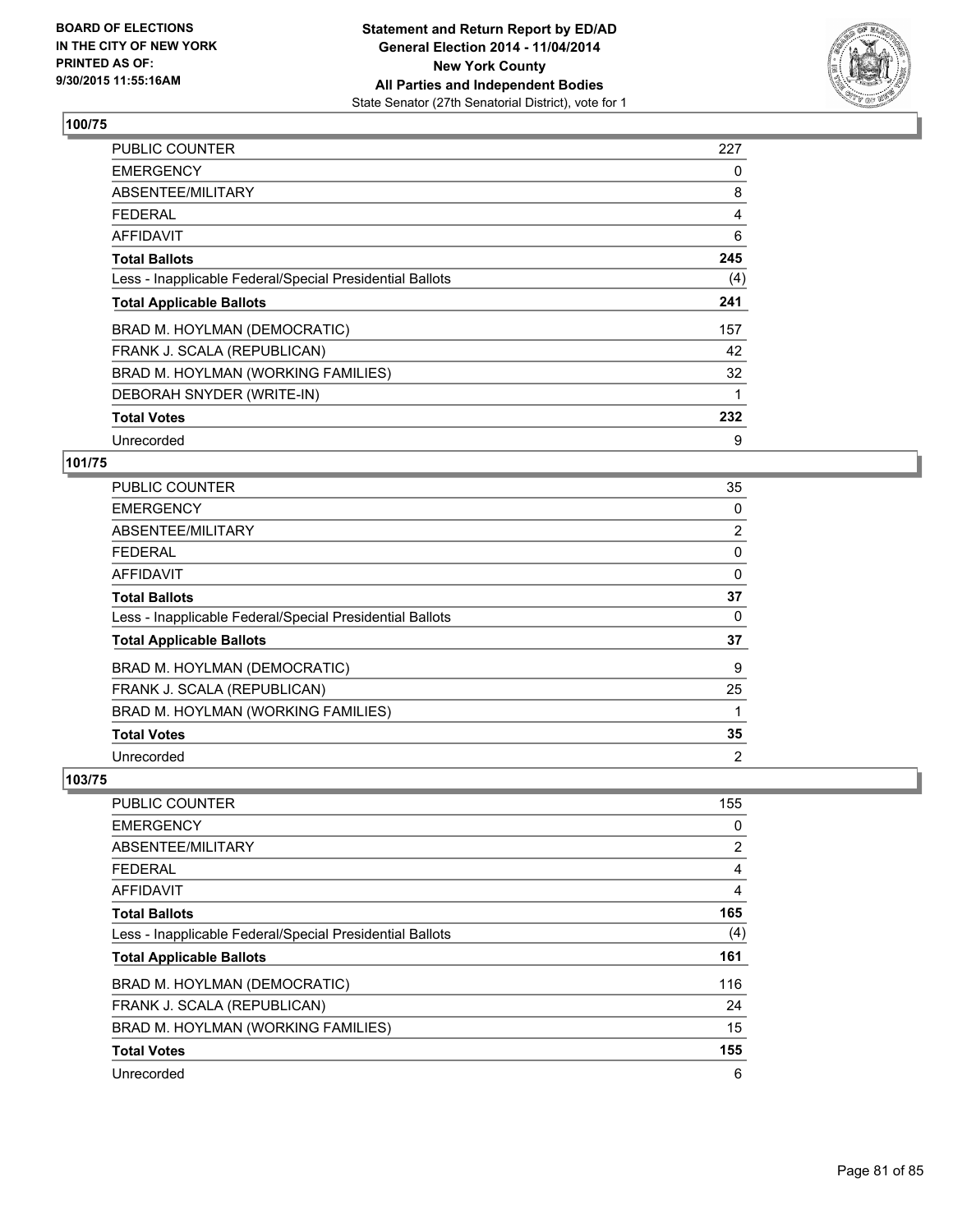

| <b>Total Votes</b>                                       | 0 |
|----------------------------------------------------------|---|
| BRAD M. HOYLMAN (WORKING FAMILIES)                       | 0 |
| FRANK J. SCALA (REPUBLICAN)                              | 0 |
| BRAD M. HOYLMAN (DEMOCRATIC)                             | 0 |
| <b>Total Applicable Ballots</b>                          | 0 |
| Less - Inapplicable Federal/Special Presidential Ballots | 0 |
| <b>Total Ballots</b>                                     | 0 |
| <b>AFFIDAVIT</b>                                         | 0 |
| <b>FEDERAL</b>                                           | 0 |
| ABSENTEE/MILITARY                                        | 0 |
| <b>EMERGENCY</b>                                         | 0 |
| <b>PUBLIC COUNTER</b>                                    | 0 |

#### **203/75**

| <b>PUBLIC COUNTER</b>                                    | 0           |
|----------------------------------------------------------|-------------|
| <b>EMERGENCY</b>                                         | 0           |
| ABSENTEE/MILITARY                                        | 0           |
| <b>FEDERAL</b>                                           | 0           |
| <b>AFFIDAVIT</b>                                         | 0           |
| <b>Total Ballots</b>                                     | 0           |
| Less - Inapplicable Federal/Special Presidential Ballots | 0           |
| <b>Total Applicable Ballots</b>                          | 0           |
| BRAD M. HOYLMAN (DEMOCRATIC)                             | 0           |
| FRANK J. SCALA (REPUBLICAN)                              | 0           |
| BRAD M. HOYLMAN (WORKING FAMILIES)                       | 0           |
| <b>Total Votes</b>                                       | $\mathbf 0$ |

| PUBLIC COUNTER                                           | 0 |
|----------------------------------------------------------|---|
| <b>EMERGENCY</b>                                         | 0 |
| <b>ABSENTEE/MILITARY</b>                                 | 0 |
| <b>FEDERAL</b>                                           | 0 |
| AFFIDAVIT                                                | 0 |
| <b>Total Ballots</b>                                     | 0 |
| Less - Inapplicable Federal/Special Presidential Ballots | 0 |
| <b>Total Applicable Ballots</b>                          | 0 |
| BRAD M. HOYLMAN (DEMOCRATIC)                             | 0 |
| FRANK J. SCALA (REPUBLICAN)                              | 0 |
| BRAD M. HOYLMAN (WORKING FAMILIES)                       | 0 |
| <b>Total Votes</b>                                       | 0 |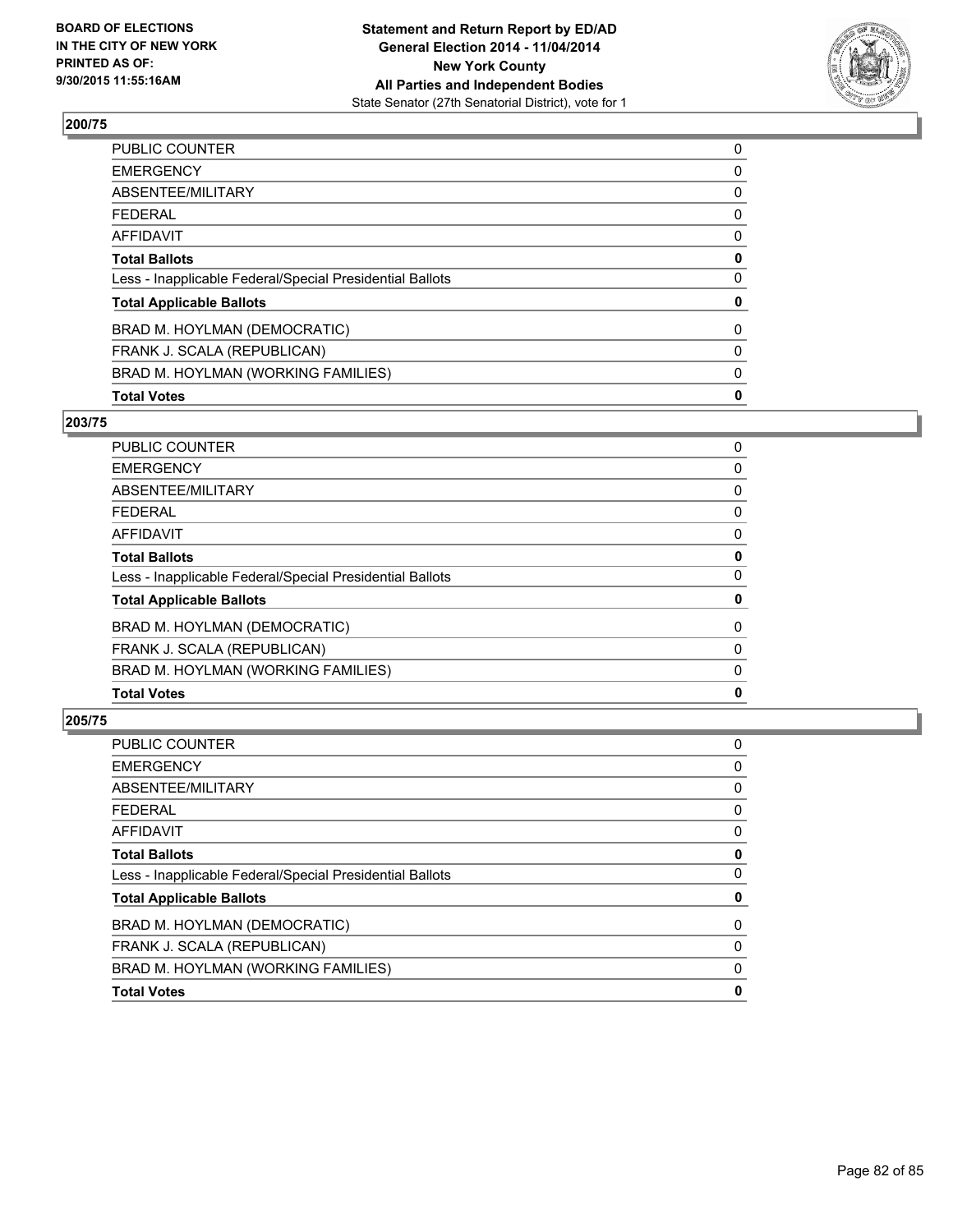

| <b>Total Votes</b>                                       | 0 |
|----------------------------------------------------------|---|
| BRAD M. HOYLMAN (WORKING FAMILIES)                       | 0 |
| FRANK J. SCALA (REPUBLICAN)                              | 0 |
| BRAD M. HOYLMAN (DEMOCRATIC)                             | 0 |
| <b>Total Applicable Ballots</b>                          | 0 |
| Less - Inapplicable Federal/Special Presidential Ballots | 0 |
| <b>Total Ballots</b>                                     | 0 |
| <b>AFFIDAVIT</b>                                         | 0 |
| <b>FEDERAL</b>                                           | 0 |
| ABSENTEE/MILITARY                                        | 0 |
| <b>EMERGENCY</b>                                         | 0 |
| <b>PUBLIC COUNTER</b>                                    | 0 |

# **201/76**

| PUBLIC COUNTER                                           | 0           |
|----------------------------------------------------------|-------------|
| <b>EMERGENCY</b>                                         | 0           |
| ABSENTEE/MILITARY                                        | 0           |
| <b>FEDERAL</b>                                           | 0           |
| <b>AFFIDAVIT</b>                                         | 0           |
| <b>Total Ballots</b>                                     | 0           |
| Less - Inapplicable Federal/Special Presidential Ballots | 0           |
| <b>Total Applicable Ballots</b>                          | 0           |
| BRAD M. HOYLMAN (DEMOCRATIC)                             | 0           |
| FRANK J. SCALA (REPUBLICAN)                              | 0           |
| BRAD M. HOYLMAN (WORKING FAMILIES)                       | 0           |
| <b>Total Votes</b>                                       | $\mathbf 0$ |

| PUBLIC COUNTER                                           | 0 |
|----------------------------------------------------------|---|
| <b>EMERGENCY</b>                                         | 0 |
| ABSENTEE/MILITARY                                        | 0 |
| <b>FEDERAL</b>                                           | 0 |
| <b>AFFIDAVIT</b>                                         | 0 |
| <b>Total Ballots</b>                                     | 0 |
| Less - Inapplicable Federal/Special Presidential Ballots | 0 |
| <b>Total Applicable Ballots</b>                          | 0 |
| BRAD M. HOYLMAN (DEMOCRATIC)                             | 0 |
| FRANK J. SCALA (REPUBLICAN)                              | 0 |
| BRAD M. HOYLMAN (WORKING FAMILIES)                       | 0 |
| <b>Total Votes</b>                                       | 0 |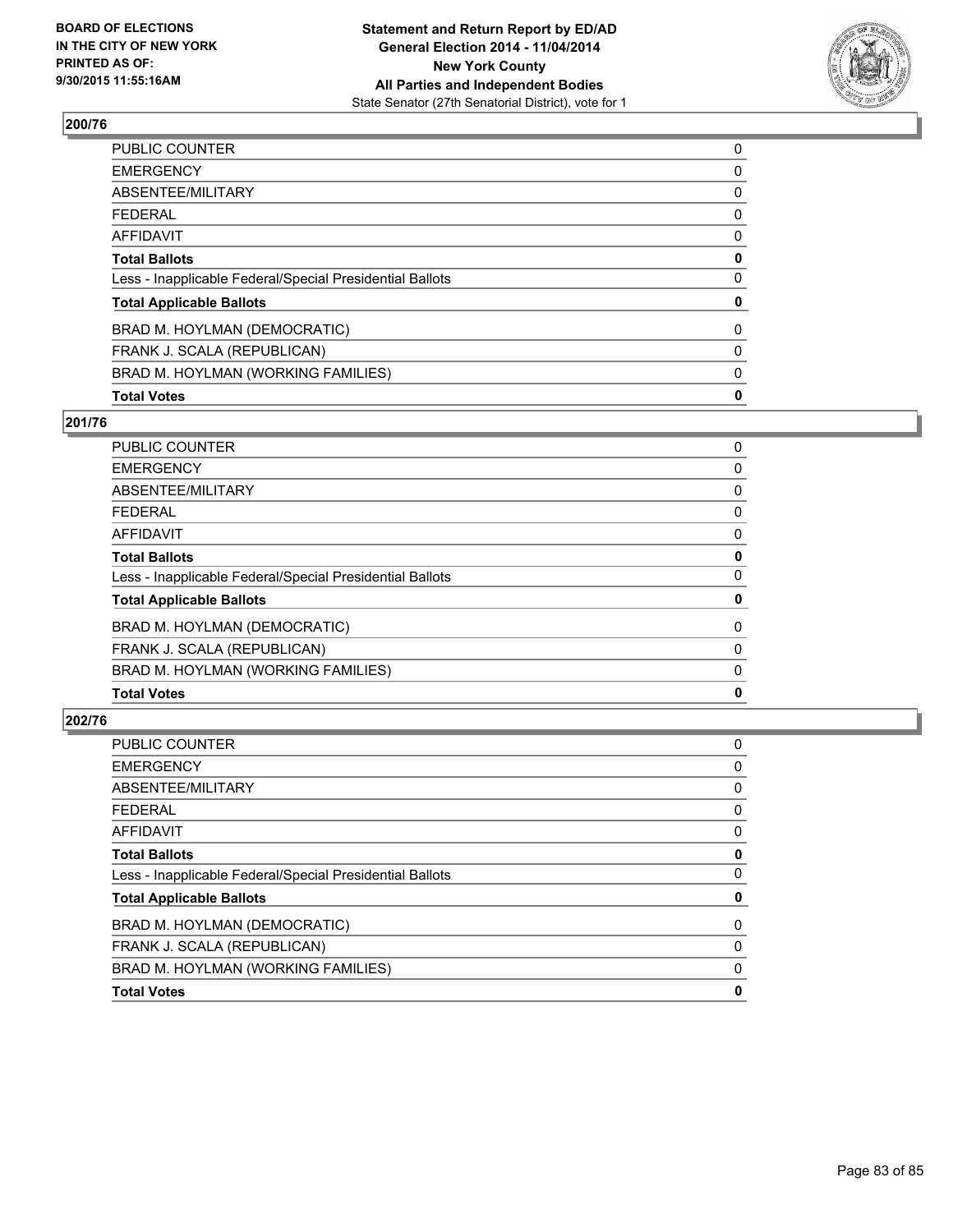

| <b>PUBLIC COUNTER</b>                                    | 0 |
|----------------------------------------------------------|---|
| <b>EMERGENCY</b>                                         | 0 |
| ABSENTEE/MILITARY                                        | 0 |
| <b>FEDERAL</b>                                           | 0 |
| <b>AFFIDAVIT</b>                                         | 0 |
| <b>Total Ballots</b>                                     | 0 |
| Less - Inapplicable Federal/Special Presidential Ballots | 0 |
| <b>Total Applicable Ballots</b>                          | 0 |
| BRAD M. HOYLMAN (DEMOCRATIC)                             | 0 |
| FRANK J. SCALA (REPUBLICAN)                              | 0 |
| BRAD M. HOYLMAN (WORKING FAMILIES)                       | 0 |
| <b>Total Votes</b>                                       | 0 |